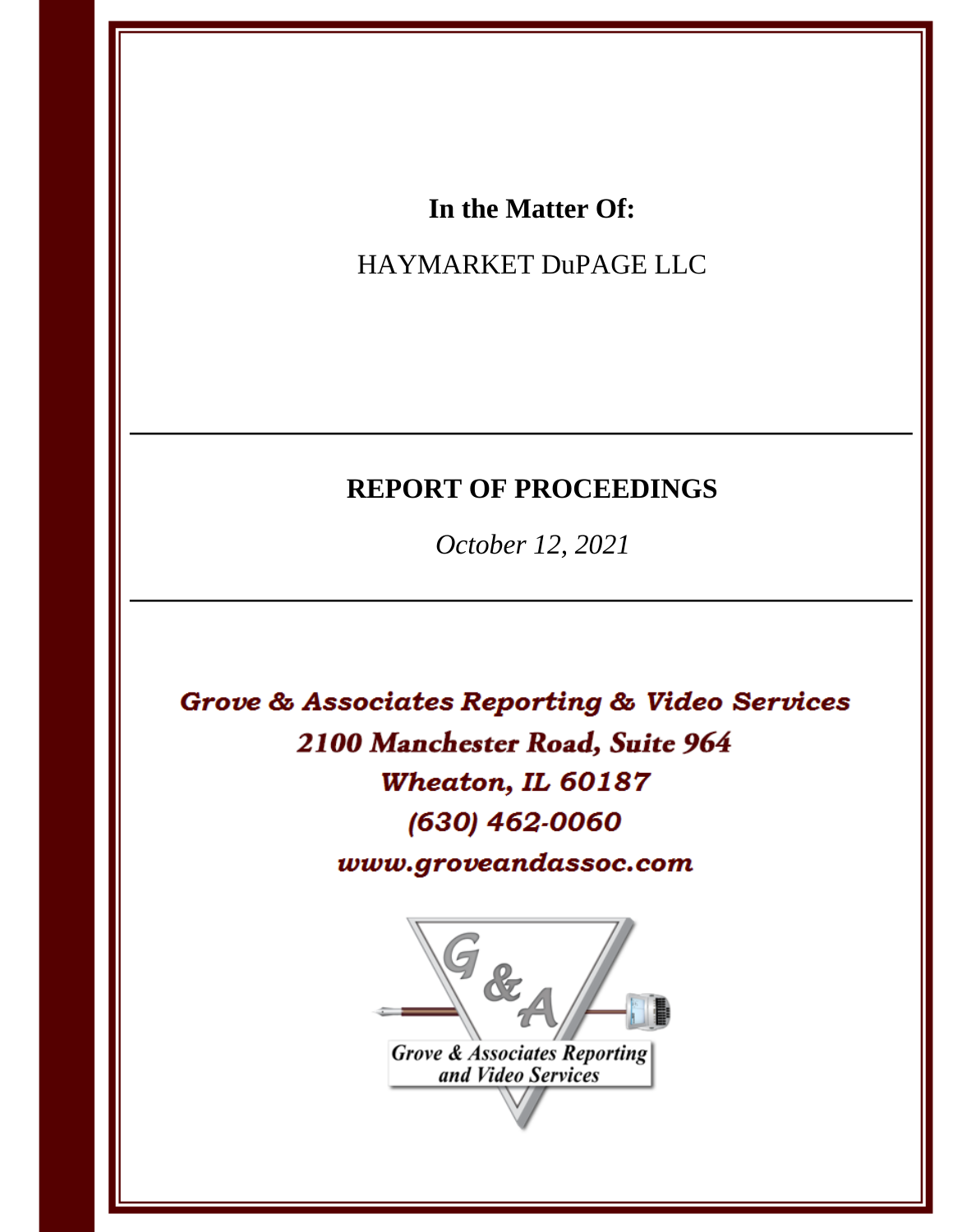STATE OF ILLINOIS )  $\prime$  SS. COUNTY OF DU PAGE )

BEFORE THE VILLAGE OF ITASCA COMMITTEE OF THE WHOLE

IN THE MATTER OF:  $\qquad \qquad$  )  $\hspace{0.5cm}$   $\hspace{0.5cm}$   $\hspace{0.5cm}$   $\hspace{0.5cm}$   $\hspace{0.5cm}$   $\hspace{0.5cm}$   $\hspace{0.5cm}$   $\hspace{0.5cm}$   $\hspace{0.5cm}$   $\hspace{0.5cm}$   $\hspace{0.5cm}$   $\hspace{0.5cm}$   $\hspace{0.5cm}$   $\hspace{0.5cm}$   $\hspace{0.5cm}$   $\hspace{0.5cm}$   $\hspace{0.5cm}$   $\hspace{0.5cm}$   $\hspace{$ Haymarket DuPage LLC  $\qquad \qquad$  ) PC #19-014 860 West Irving Park Road  $\qquad$ Itasca, Illinois. (a)

REPORT OF PROCEEDINGS had at the public

hearing of the above-entitled cause, taken by Lynette

J. Neal, CSR No. 084-004363, RPR, on Tuesday,

October 12, 2021, at 7:00 p.m.

**GROVE & ASSOCIATES REPORTING**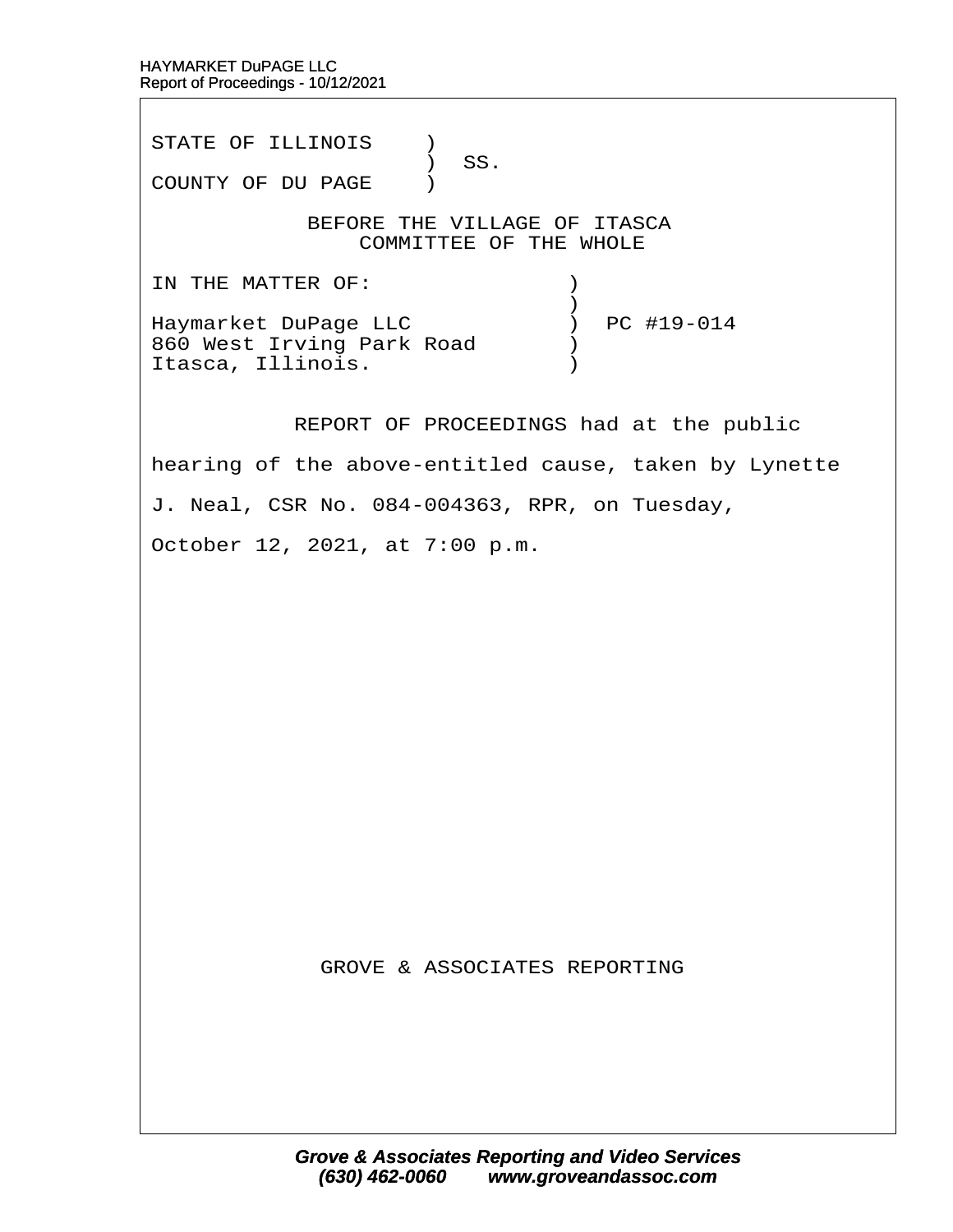- 2 | MR. JEFFREY PRUYN, Mayor; MR. PATRICK POWERS, Trustee;
- 3 | MR. FRANK J. MADARAS, Trustee; MS. ELLEN LEAHY, Trustee;
- 4 | MR. DINO GAVANES, Trustee; MS. KATHY LINSNER, Trustee;
- 5 | MR. JEFF AIANI, Trustee;
- 6 ALSO PRESENT:
- 7 | MR. MO KHAN, Village Planner; MS. DEANNE CURELO;
- 8 | MS. JODY CONIDI, Clerk;
- 9 | HERVAS, CONDON & BERSANI, P.C., by MR. CHARLES E. HERVAS and MS. YORDANA WYSOCKI,
- 10 | 333 Pierce Road, Suite 195 ltasca, Illinois 60143<br>11 (630) 773-4774
- (630) 773-4774 chervas@hcbattorneys.com 12 | Appeared on behalf of the Village of Itasca;
- 13 | DASPIN & AUMENT, LLP, by MS. BRIDGET M. O'KEEFE,
- 14 | 300 South Wacker Drive, Suite 2200 Chicago, Illinois 60606
- $15 \cdot (312)$  258-3795 · · · · bokeefe@daspinaument.com 16

and

17

22

23

24

- BOND, DICKSON & CONWAY, by
- 18 | MS. MARY E. DICKSON, · · · · 400 South Knoll Street, Unit C
- 19 | Wheaton, Illinois 60187 · · · · (630) 681-1000 20 | marydickson@bond-dickson.com
- Appeared on behalf of Haymarket DuPage, LLC; 21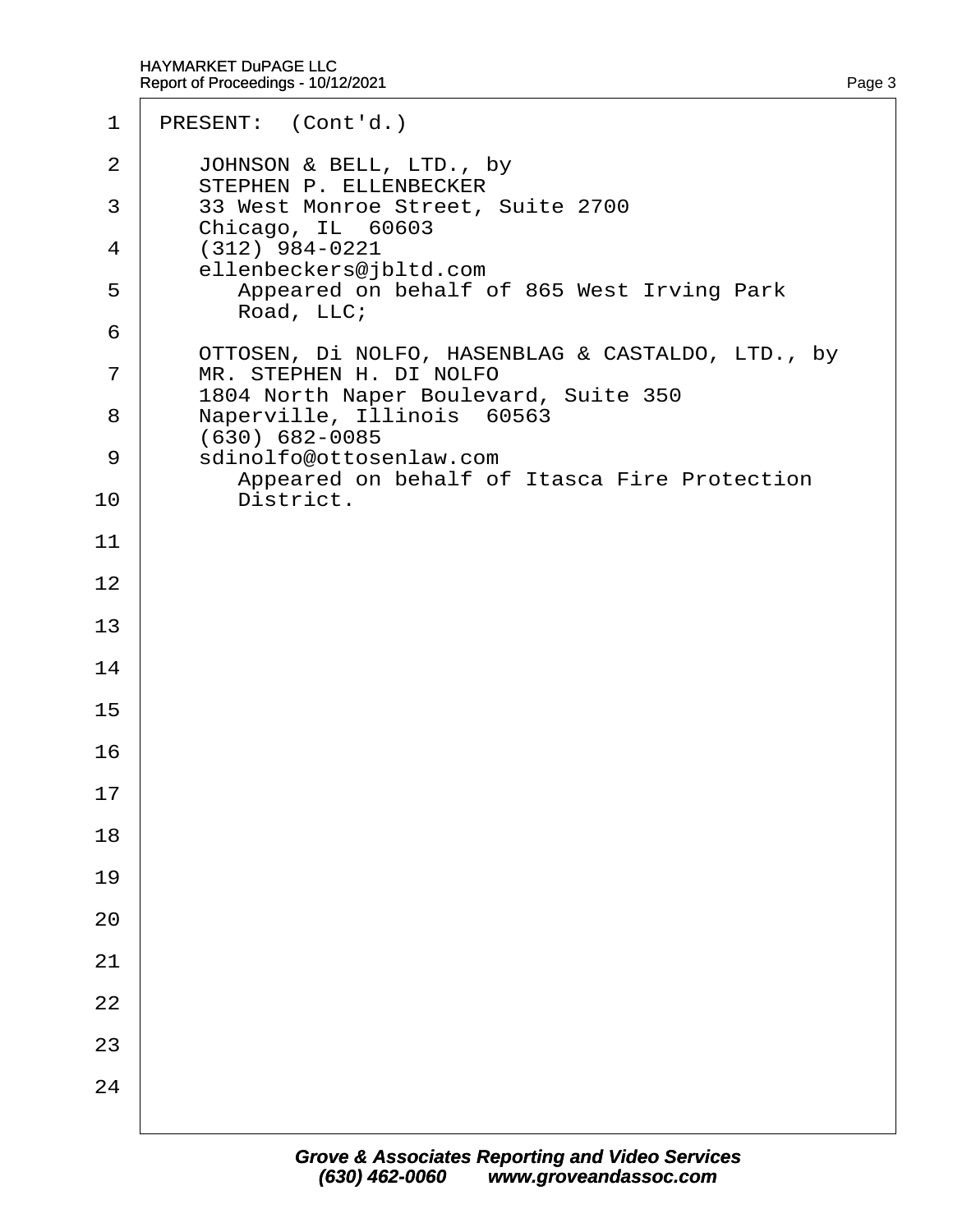|                | Report of Proceedings - 10/12/2021                | Page 4 |
|----------------|---------------------------------------------------|--------|
| 1              | MAYOR PRUYN: Okay. I would like to call the       |        |
| $\mathbf{2}$   | special committee of the whole meeting agenda for |        |
| 3              | October 12th, 2021, to order. If the clerk could  |        |
| 4              | please take the roll call.                        |        |
| 5              | MS. CONIDI: Trustee Aiani.                        | 07:01  |
| 6              | <b>TRUSTEE AIANI: Present.</b>                    |        |
| $\overline{7}$ | MS. CONIDI: Trustee Gavanes.                      |        |
| 8              | <b>TRUSTEE GAVANES: Present.</b>                  |        |
| 9              | MS. CONIDI: Trustee Leahy.                        |        |
| 10             | <b>TRUSTEE LEAHY: Here.</b>                       | 07:01  |
| 11             | MS. CONIDI: Trustee Linsner.                      |        |
| 12             | <b>TRUSTEE LINSNER: Here.</b>                     |        |
| 13             | MS. CONIDI: Trustee Madaras, absent.              |        |
| 14             | <b>Trustee Powers.</b>                            |        |
| 15             | <b>TRUSTEE POWERS: Here.</b>                      | 07:01  |
| 16             | MAYOR PRUYN: If you could all stand and join      |        |
| 17             | me in the pledge.                                 |        |
| 18             | (Pledge of Allegiance recited.)                   |        |
| 19             | MAYOR PRUYN: Now I will open up for audience      |        |
| 20             | participation, but this is audience participation | 07:01  |
| 21             | only related to items on tonight's agenda, which  |        |
| 22             | would be the Haymarket hearing.                   |        |
| 23             | So if anyone has anything that's not              |        |
| 24             | elated to Haymarket, the floor is yours.          |        |
|                |                                                   |        |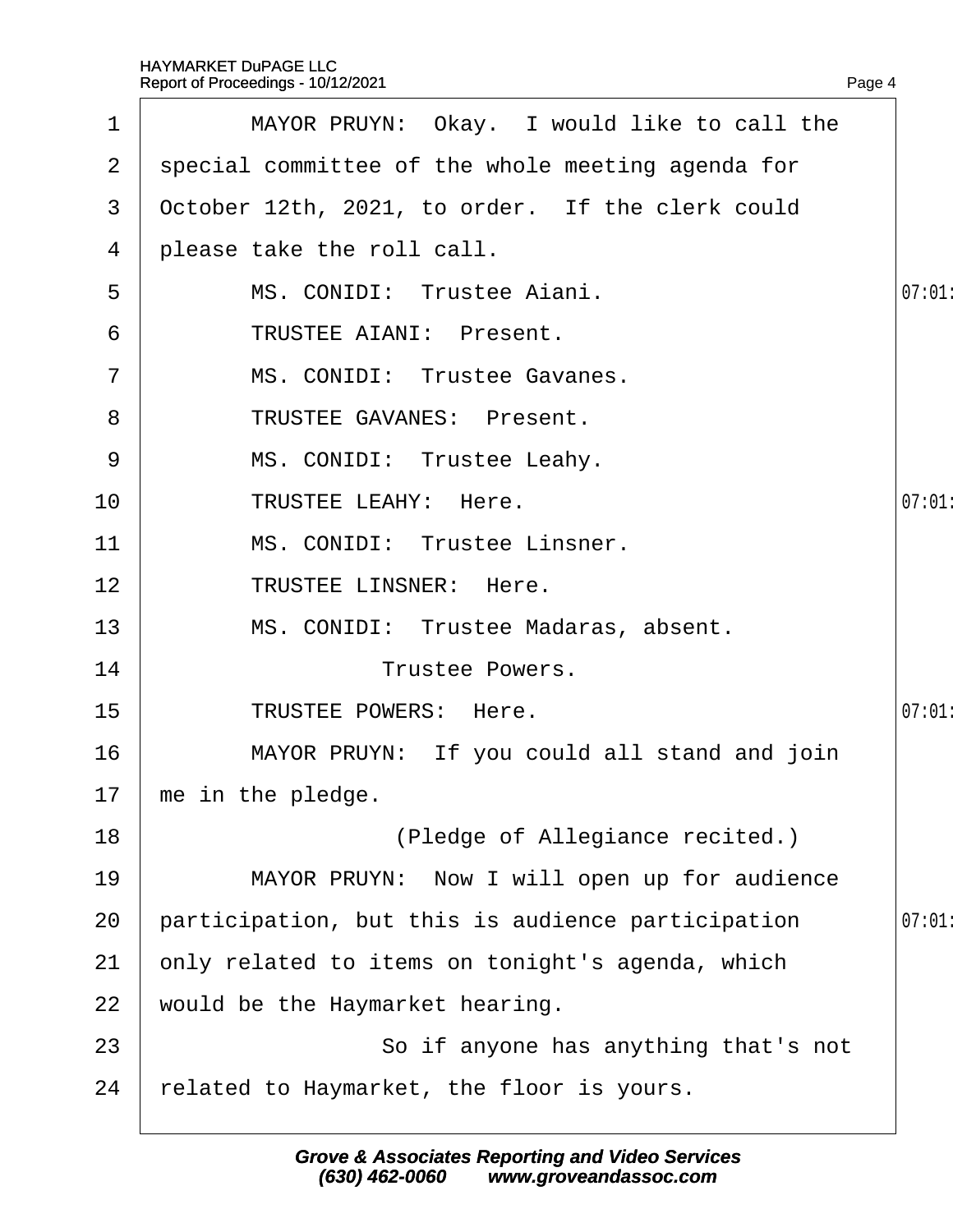|                 | Report of Proceedings - 10/12/2021                    | Page 5 |
|-----------------|-------------------------------------------------------|--------|
| 1               | All right. Okay. Now, we'll go to                     |        |
| $\mathbf{2}$    | dommittee reports. Before we do turn it over to the   |        |
| 3               | dommunity development, I do have a statement to read  |        |
| 4               | for this evening:                                     |        |
| 5               | Good evening. The Village Board has                   | 07:02: |
| 6               | dalled a special meeting of the committee of the      |        |
| $\mathcal{I}$   | whole tonight in order to hear public comment on Plan |        |
| 8               | Commission Case PC 19-014. The petitioner and owner   |        |
| 9               | is Haymarket DuPage, LLC. The location is 860 West    |        |
| 10              | Irving Park Road. The request is for petition for a   | 07:02: |
| 11              | planned development by special use with exceptions    |        |
| 12 <sup>°</sup> | and Class 1 site plan approval all in order to permit |        |
| 13              | a mixed-use residential and healthcare facility and   |        |
| 14              | other accessory uses in the B2 community business     |        |
| 15              | district at 860 West Irving Park Road.                | 07:02: |
| 16              | Last month, after over a year of                      |        |
| 17              | hearings, the Plan Commission recommended that the    |        |
| 18              | Village Board deny the petition. The Plan Commission  |        |
| 19              | is a recommending body and has referred the position  |        |
| 20              | to the Board for a final decision.                    | 07:02  |
| 21              | Tonight, the Board is hearing public                  |        |
| 22              | comment on the petition. If we do not complete        |        |
| 23              | public comment tonight, the special meeting will be   |        |
| 24              | continued to tomorrow night at 7:00 o'clock to        |        |
|                 |                                                       |        |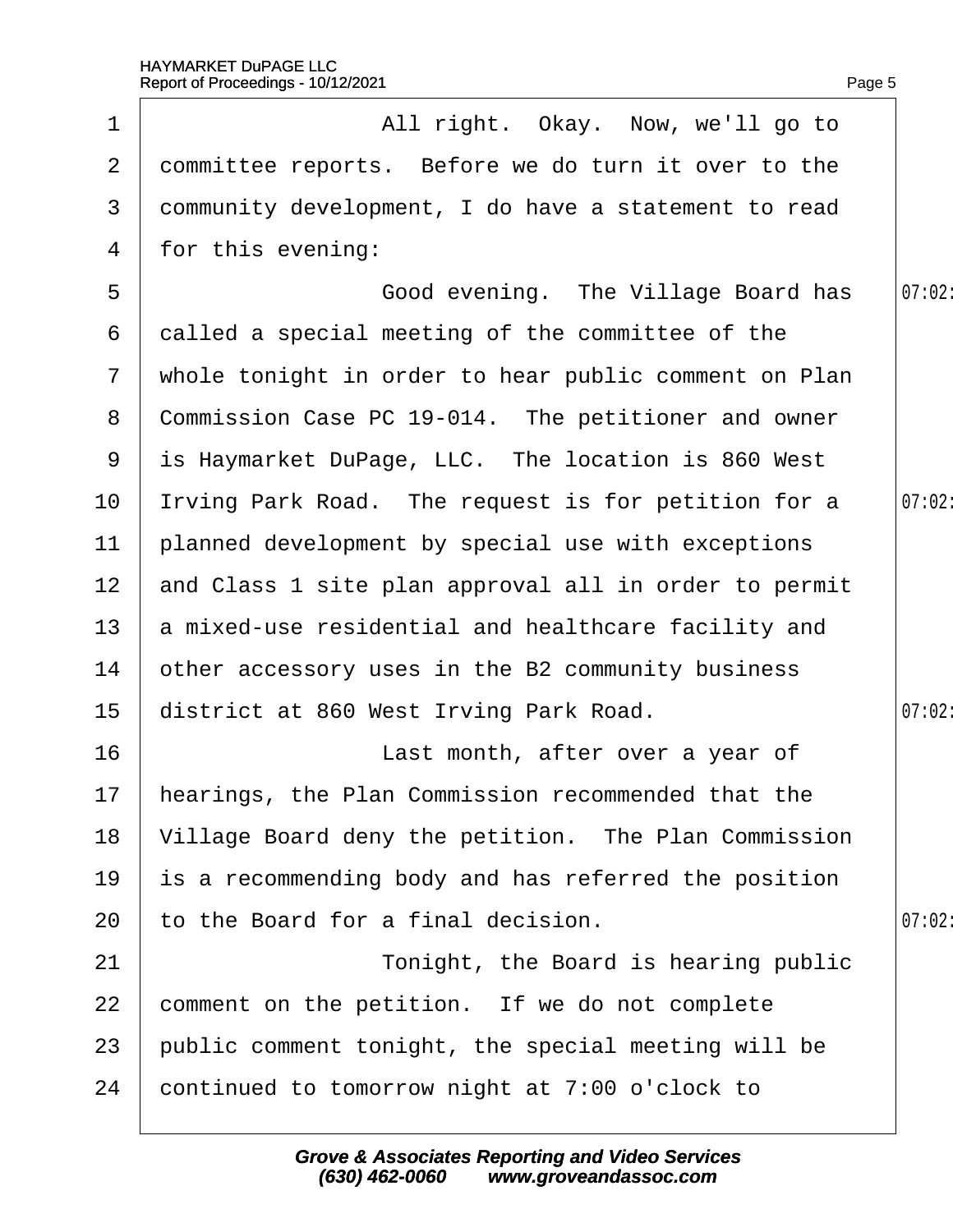| 1               | domplete the public comment. At another special         |        |
|-----------------|---------------------------------------------------------|--------|
| 2               | meeting later this month, the Board will hear           |        |
| 3               | presentations from the petitioner and the interested    |        |
| 4               | parties before deliberating on the matter.              |        |
| 5               | The procedures for tonight are as                       | 07:03  |
| 6               | follows: Pre-registration was required for public       |        |
|                 | 7 domment on this matter. The Village Board allowed     |        |
| 8               | registration on-line until noon today and               |        |
| 9               | registration in person at the Village hall until        |        |
| 10 <sub>1</sub> | 7:00 p.m. The Board will hear public comments in        | 07:03  |
| 11              | order of the registration. Please be informed that      |        |
| 12 <sub>2</sub> | the trustees have access to the entire record before    |        |
| 13 <sup>°</sup> | the Plan Commission, including all testimony,           |        |
| 14              | exhibits, arguments, and the findings of the            |        |
| 15              | Commission.                                             | 07:03  |
| 16              | You are encouraged to limit your                        |        |
|                 | 17 comments to three to five minutes so that we can get |        |
| 18              | through as many people as possible in a timely          |        |
| 19              | manner. Groups may designate a spokesperson to speak    |        |
| 20              | ather than have each individual member speak, and       | 07:04: |
| 21              | residents who are interested in the proceedings but     |        |
| 22              | do not wish to speak are encouraged to watch the        |        |
| 23              | meeting live through the Village's YouTube channel.     |        |
| 24              | I will now turn it over to Trustee                      |        |
|                 |                                                         |        |

Page 6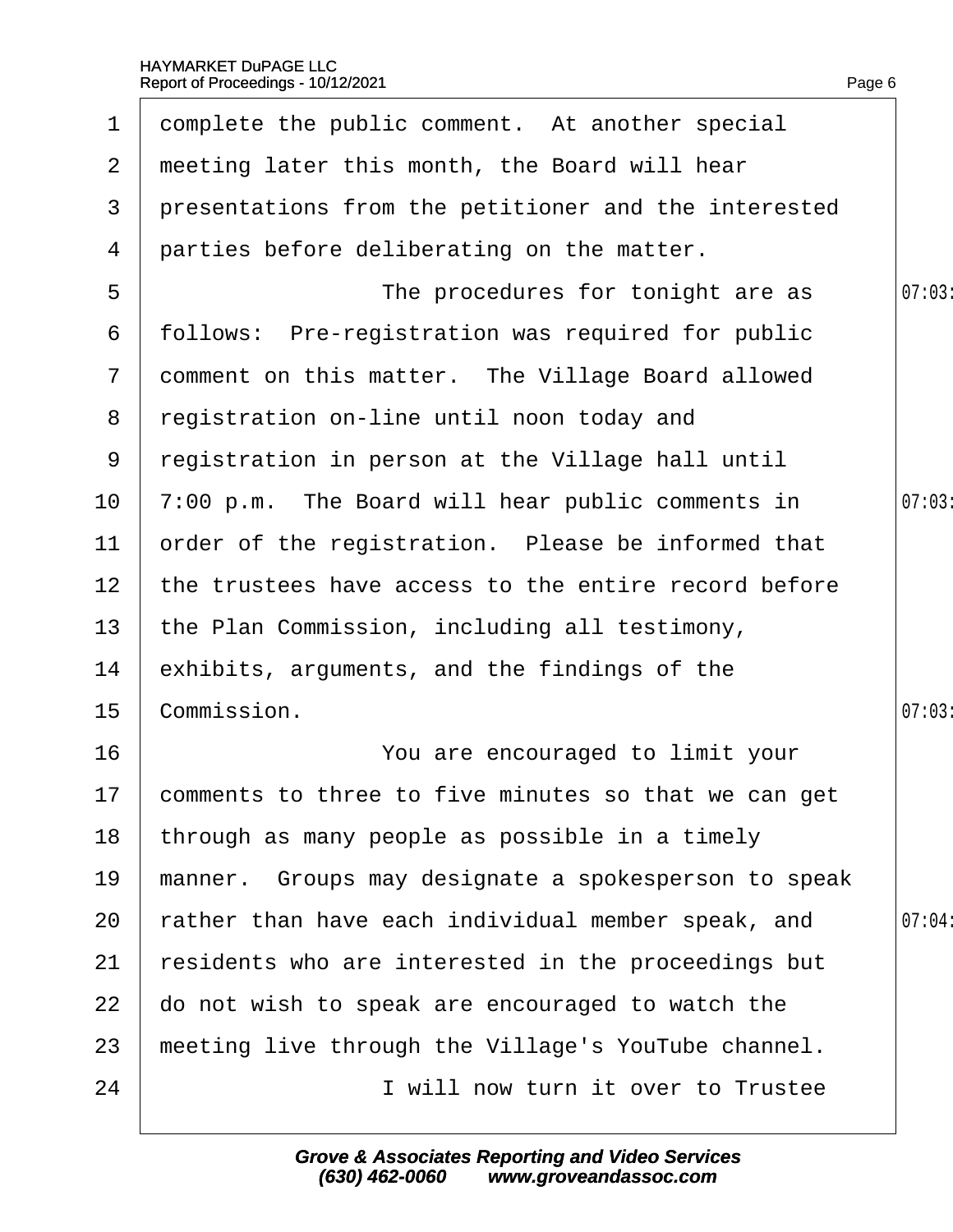| $\mathbf 1$    | Gavanes and the Community Development Committee.     |        |
|----------------|------------------------------------------------------|--------|
| 2              | (Trustee Madaras joins the                           |        |
| 3              | meeting.)                                            |        |
| 4              | TRUSTEE GAVANES: We can begin our comments as        |        |
| 5              | soon as we are ready. As soon as the court reporter  | 07:04: |
| 6              | is ready. The mayor has indicated the rules, so we   |        |
| $\overline{7}$ | dan begin.                                           |        |
| 8              | MAYOR PRUYN: Mo, you have the list? You'll           |        |
| 9              | dall the individuals up, then, in order?             |        |
| 10             | MR. KHAN: Yes.                                       | 07:04: |
| 11             | TRUSTEE GAVANES: Thank you.                          |        |
| 12             | MS. FINN: Hello. My name is Jessica Finn. I          |        |
| 13             | live at 804 North Maple in Itasca.                   |        |
| 14             | There are so many reasons why                        |        |
| 15             | Haymarket in Itasca would be a detriment to our town | 07:05  |
| 16             | and the patients of the facility for me to even get  |        |
|                | 17 into, so I will focus on the two that I feel most |        |
| 18             | important; transportation and the impact on EMS      |        |
| 19             | services.                                            |        |
| 20             | I've lived in Itasca for almost                      | 07:05  |
| 21             | eight years. Within that time, I've developed        |        |
| 22             | amazing friendships, and I have become involved      |        |
| 23             | within both school districts as well as various      |        |
| 24             | community organizations. I'm not here to speak today |        |
|                |                                                      |        |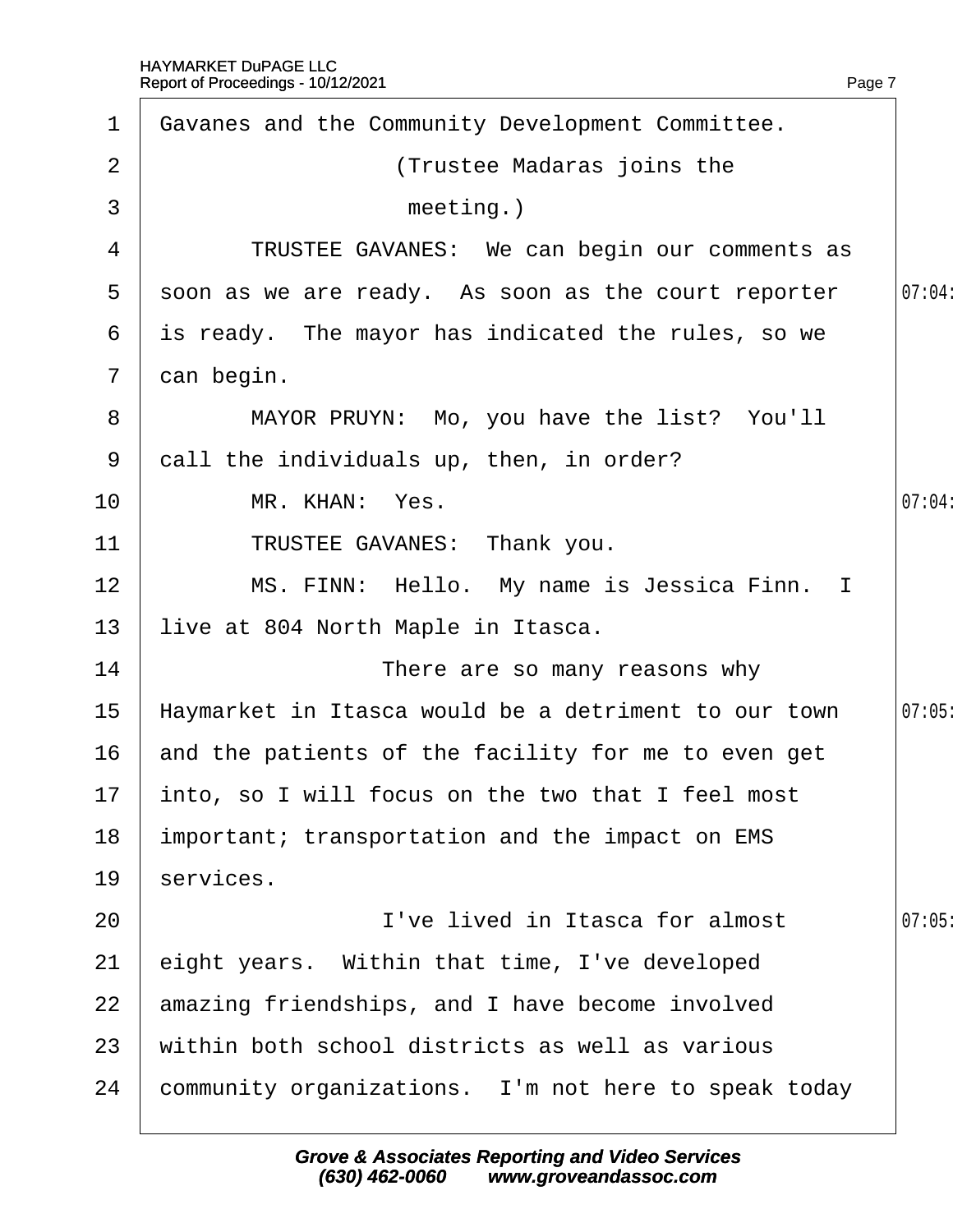| $\mathbf 1$     | on behalf of the organization I work for. I am         |        |
|-----------------|--------------------------------------------------------|--------|
| $\mathbf{2}$    | speaking as a resident of Itasca that also works as    |        |
|                 | 3 an advocate for those who are stigmatized,           |        |
|                 | 4 marginalized, and in crisis in DuPage County. I'm    |        |
| 5               | there to serve and help give a voice to those who need | 07:05  |
|                 | 6 it. I work to give people the help they need to      |        |
|                 | 7 recover. I see survivors who are dealing with        |        |
|                 | 8 substance abuse issues or who are victims because of |        |
| 9               | someone else's substance abuse.                        |        |
| 10              | I work within every hospital with a                    | 07:05  |
| 11              | trauma center in DuPage County. I also work with 36    |        |
| 12 <sup>7</sup> | different law enforcement agencies. I advocate for     |        |
| 13              | the fair and equal rights of those individuals. I      |        |
| 14              | have sought out this line of work because I wanted to  |        |
| 15 <sub>1</sub> | make a difference in my community. I wanted to end     | 07:06: |
| 16              | the stigmatization of those in crisis.                 |        |
| 17              | Because of my work, I know we are                      |        |
| 18              | the furthest away from any hospital in DuPage County.  |        |
| 19              | also know those in active addiction who need help      |        |
| 20              | don't have access to cars or they shouldn't be         | 07:06  |
| 21              | driving. There's no transportation from any hospital   |        |
| 22              | in DuPage County to Itasca. Elmhurst, Edwards, or      |        |
| 23              | even the closest, Glen Oaks, there's no                |        |
| 24              | transportation at all. We're not easy for anyone in    |        |
|                 |                                                        |        |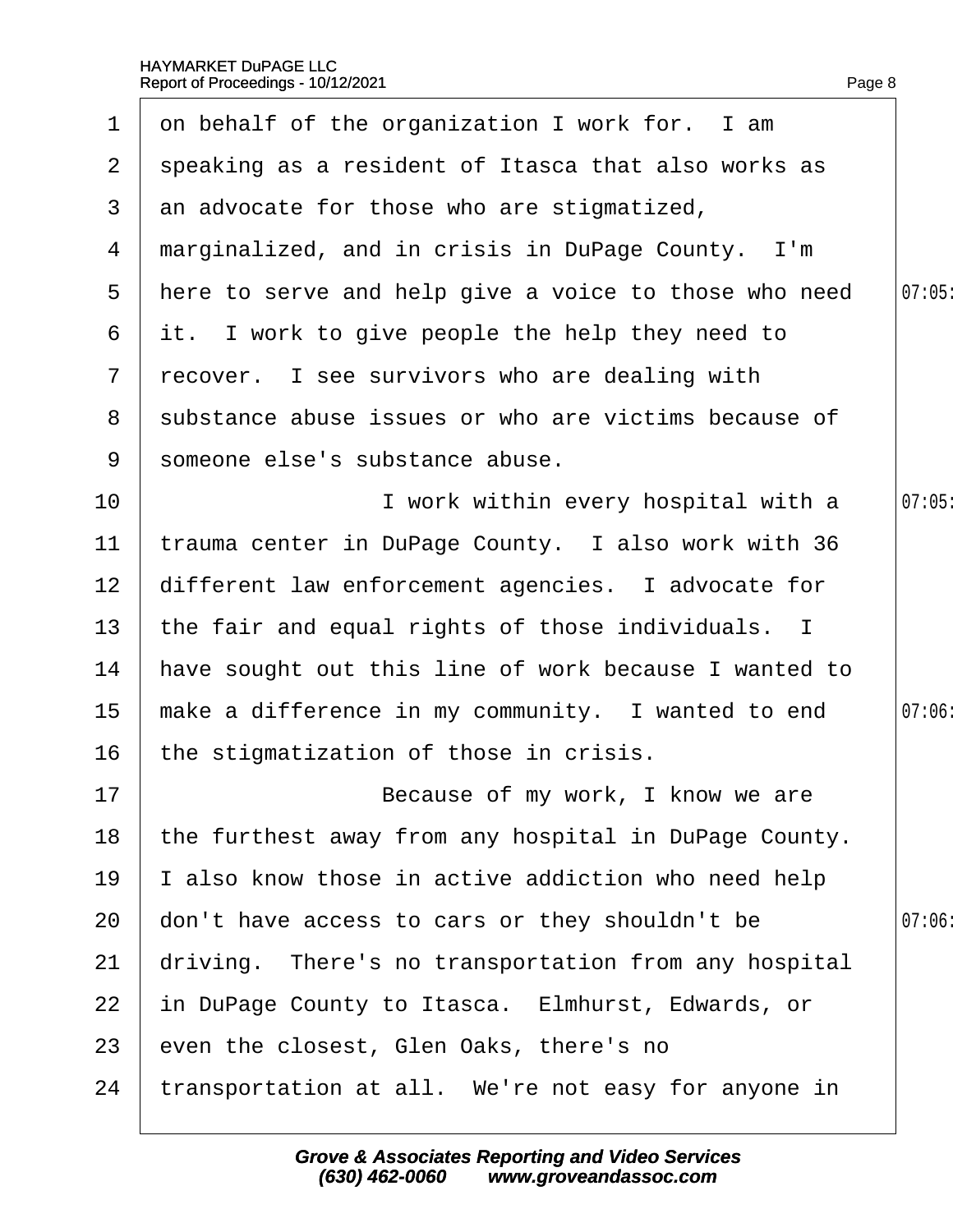| $\mathbf 1$     | drisis to get to. In fact, each of the hospitals I     |        |
|-----------------|--------------------------------------------------------|--------|
| 2 <sup>1</sup>  | mentioned have their own substance abuse behavioral    |        |
| 3               | health hospital on their campus. They will not send    |        |
| 4               | a patient to a suburb far away when they have a bed    |        |
| 5               | for them within feet of their ER.                      | 07:06  |
| 6               | Patients cannot take a bus or train                    |        |
|                 | 7 from anywhere in DuPage County to a Haymarket in     |        |
|                 | 8 Itasca. We have zero access to public transportation |        |
|                 | 9 in DuPage County, zero. The people that Haymarket    |        |
| 10 <sup>°</sup> | claim so desperately need our help will not have       | 07:07  |
|                 | 11 access to the facility in Itasca. You can't treat   |        |
|                 | 12 anyone if they aren't able to get to your facility. |        |
| 13              | Haymarket is marginalizing those who don't have        |        |
| 14              | access to vehicles or wealth.                          |        |
| 15 <sub>1</sub> | Haymarket is also using "Nimbe" to                     | 07:07: |
| 16              | draw public support, instead of facts. The truth is    |        |
|                 | 17 we lack infrastructure to support any facility this |        |
| 18              | large. A nursing home this large would impact our      |        |
| 19              | EMS and hurt patients as well as the town. This is     |        |
| 20              | not an attack on people who need treatment. This is    | 07:07  |
| 21              | because we do not have the EMS capabilities. The       |        |
| 22              | fact that Haymarket would risk patients' lives on a    |        |
| 23              | daily basis instead of putting the facility where it   |        |
| 24              | would be able to receive adequate EMS response is      |        |
|                 |                                                        |        |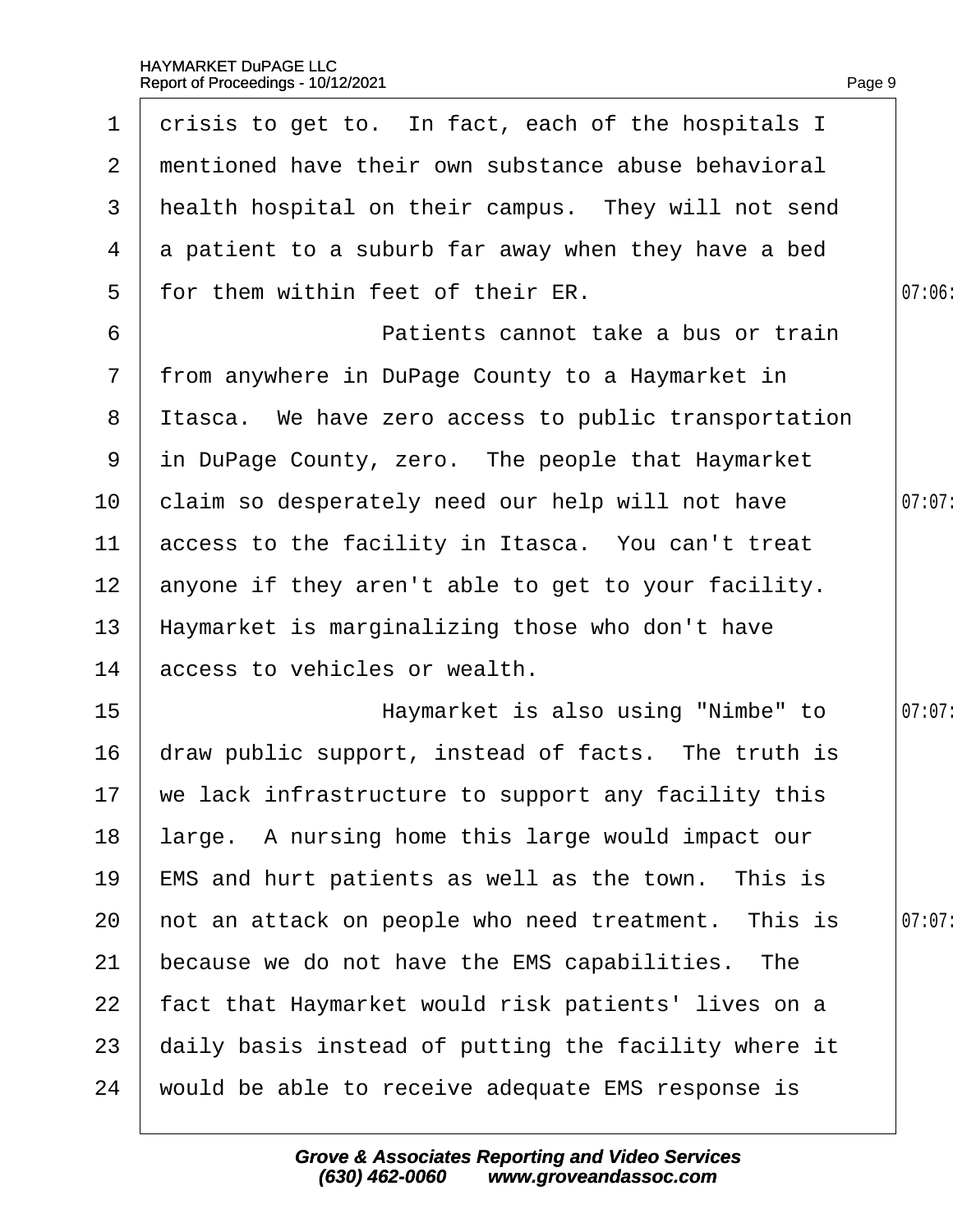|                 | 1 ridiculous. The claim that "hope starts at             |        |
|-----------------|----------------------------------------------------------|--------|
|                 | 2 Haymarket" only exists if you don't have any type of   |        |
|                 | 3 health emergency. When you have one ambulance, any     |        |
|                 | 4 extra calls taxes your resources. When you share       |        |
| 5               | resources, any extra calls causes a ripple effect        | 07:08  |
| 6               | that would impact surrounding towns.                     |        |
| $\overline{7}$  | Haymarket resorts to emotional                           |        |
| 8               | manipulation to try to bulldoze us. We've been lied      |        |
|                 | 9 to, bullied, and used as pawns in political            |        |
| 10 <sub>1</sub> | campaigns. No one testified that a specific Itasca       | 07:08  |
| 11              | location was necessary, just that facilities were        |        |
| 12 <sub>2</sub> | hecessary. No one from Elite testified to confirm        |        |
| 13 <sup>°</sup> | any of the random promises of the phantom contract       |        |
| 14              | that was alluded to. No one from any task force          |        |
| 15 <sub>1</sub> | testified under oath that such a large facility in a     | 07:08: |
| 16              | such a small town was the way to go. No one that         |        |
|                 | 17 actually works with people in crisis in DuPage County |        |
| 18              | testified for Haymarket.                                 |        |
| 19              | As trustees, you have been elected                       |        |
| 20              | to be our voice. You've been given the power to make     | 07:08  |
| 21              | decisions that don't just affect today or tomorrow       |        |
| 22              | but decisions that will make generational impact. I      |        |
| 23              | want you to understand that everyone is watching and     |        |
| 24              | we are invested in our town's future. This decision      |        |
|                 |                                                          |        |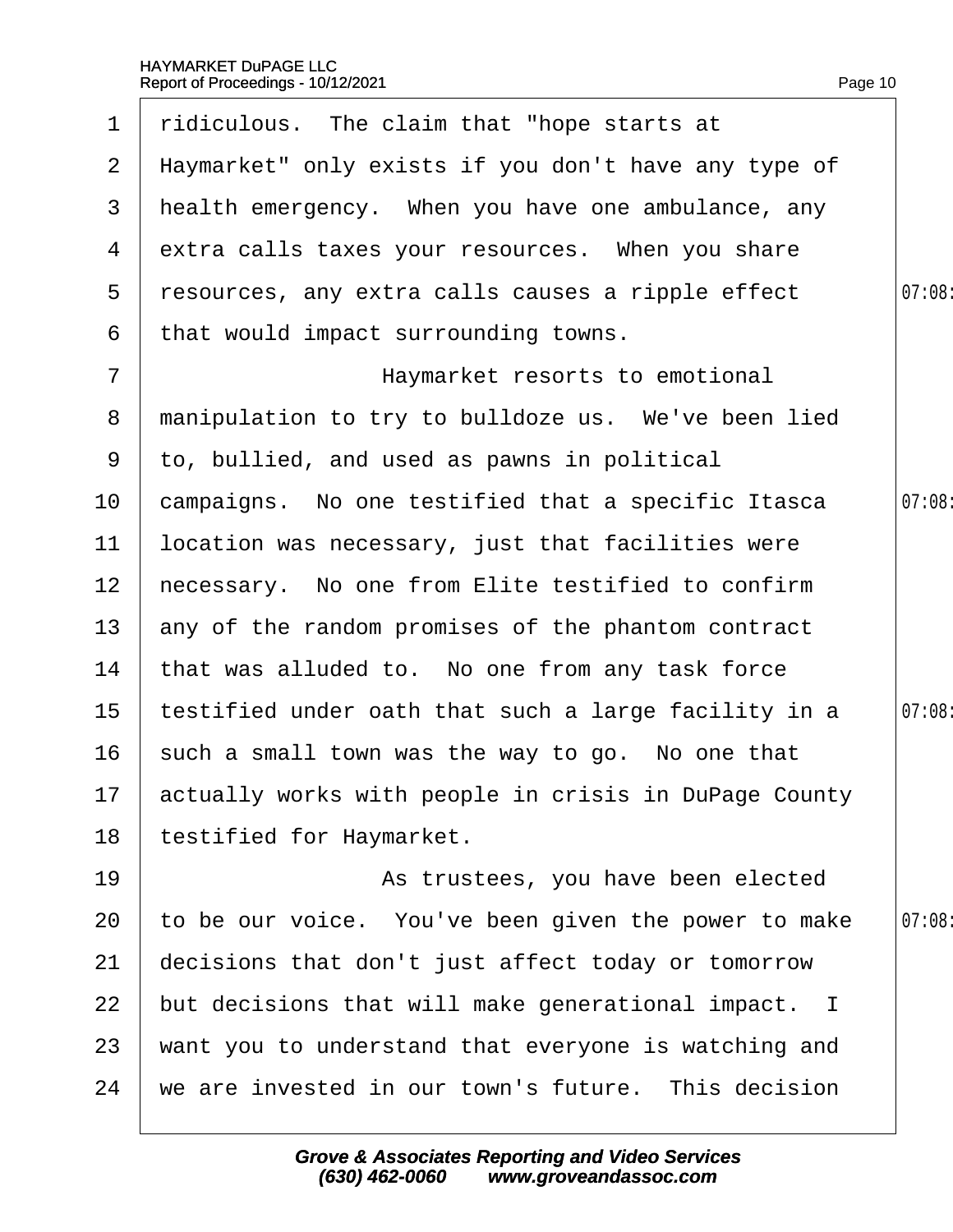| $\mathbf 1$    | will impact you, your neighbors, your children, and     |       |
|----------------|---------------------------------------------------------|-------|
| $\mathbf{2}$   | grandchildren. This isn't an issue our town will        |       |
| 3 <sup>1</sup> | forget any time soon. In fact, this issue has           |       |
| 4              | spurred interest in our local government and opened     |       |
| 5              | dur eyes to what our Mayor and Board does and how it    | 07:09 |
| 6              | impacts us. So I ask that you listen to facts and       |       |
| $\mathbf{7}$   | not Haymarket's noise and vote for what is best for     |       |
| 8              | Itasca's residents.                                     |       |
| 9              | MAYOR PRUYN: Thank you for your comments.               |       |
| 10             | MR. WOLF: Members of the Board, my name is              | 07:09 |
| 11             | Michael Wolf. I live at 922 Clover Ridge Lane in        |       |
| 12             | ltasca.                                                 |       |
| 13             | First, thank you for the opportunity                    |       |
| 14             | to comment. I am torn as to whether to ask for          |       |
| 15             | permission to go over the allotted three to five        | 07:09 |
| 16             | minutes, given that I hope it would help you review     |       |
|                | 17 the record to make a decision based on facts, not on |       |
| 18             | various random statements that have been made. Or I     |       |
| 19             | could attempt to streamline this. I am inclined to      |       |
| 20             | go as long as you are willing to allow.                 | 07:10 |
| 21             | For the record, my voice does                           |       |
| 22             | represent a handful of other Itasca residents, who I    |       |
| 23             | can name later, who have granted that my voice          |       |
| 24             | represent their views as well.                          |       |
|                |                                                         |       |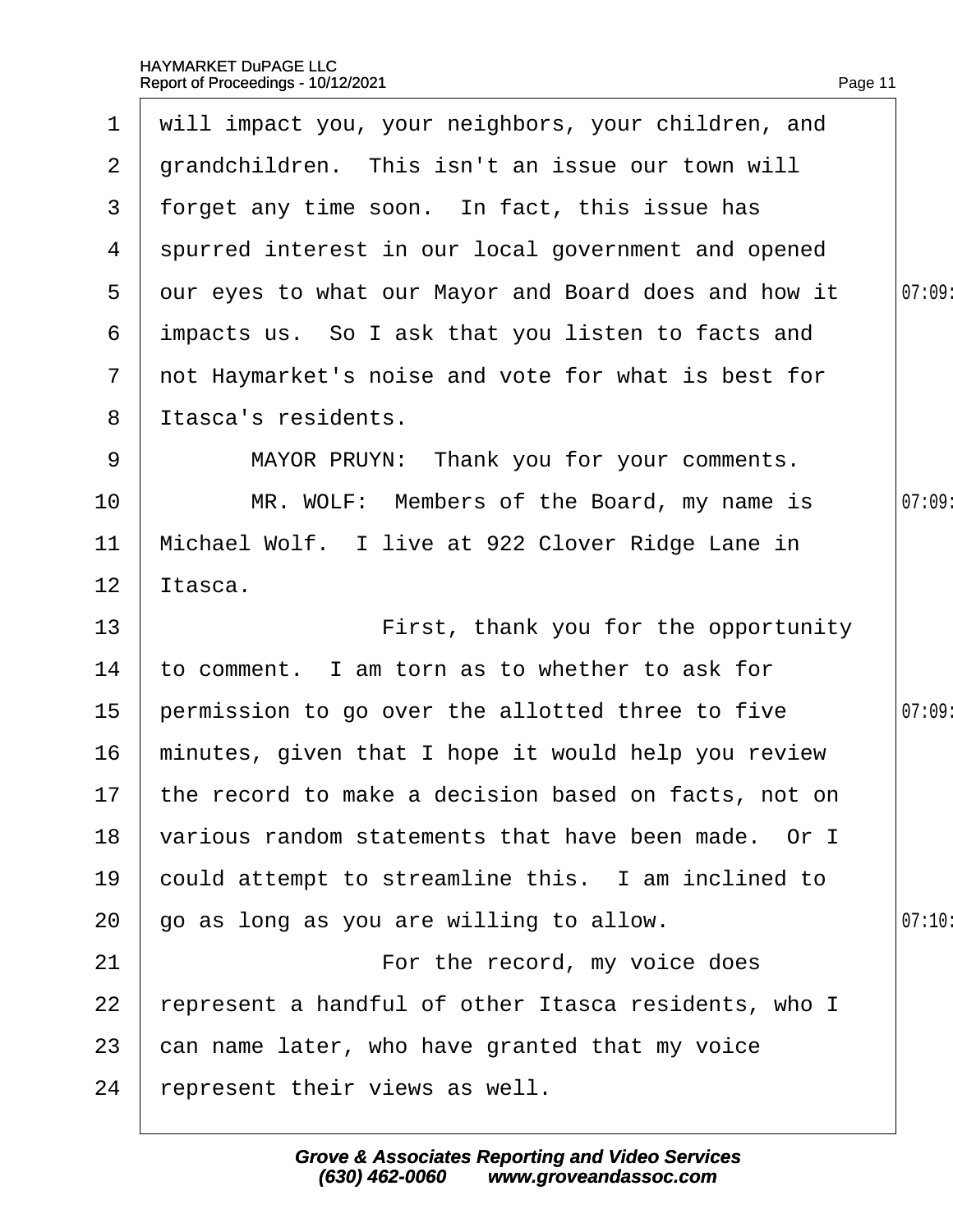|                 | Report of Proceedings - 10/12/2021                   | Page 12 |
|-----------------|------------------------------------------------------|---------|
| 1               | During its closing arguments on                      |         |
| $\overline{2}$  | September 8th, Haymarket wanted to get one thing out |         |
| 3               | of the way. It has been difficult for them to listen |         |
| 4               | to people accuse them of lying, not being            |         |
| 5               | trustworthy, not being transparent. They called      | 07:10:  |
| 6               | these accusations "unfounded" based on a lack of     |         |
| 7 <sup>7</sup>  | knowledge of the testimony. If you'll allow, I would |         |
| 8               | like to offer 20 examples from the first half of     |         |
| 9               | Haymarket's closing argument where they continued to |         |
| 10              | misrepresent facts and not be transparent about a    | 07:10   |
| 11              | range of topics. These examples directly undermine   |         |
| 12 <sub>2</sub> | their position that their proposal meets our zoning  |         |
| 13 <sub>2</sub> | requirements. As you, the Board, now take up the     |         |
| 14              | decision on their zoning petition, it is critical    |         |
| 15              | that you reason from facts and consider their        | 07:11:  |
| 16              | evidence objectively.                                |         |
| 17              | Items one through five relate to the                 |         |
| 18              | supposed Elite contract. Haymarket has leaned        |         |
| 19              | heavily on that contract. It's dated May of this     |         |
| 20              | year. It was introduced into evidence. But that      | 07:11   |
| 21              | contract is an amendment to a previous contract from |         |
| 22              | 2019 which was never admitted into evidence.         |         |
| 23              | Haymarket witnesses spoke of this contract, made     |         |
| 24              | claims about this contract, but Haymarket never      |         |
|                 |                                                      |         |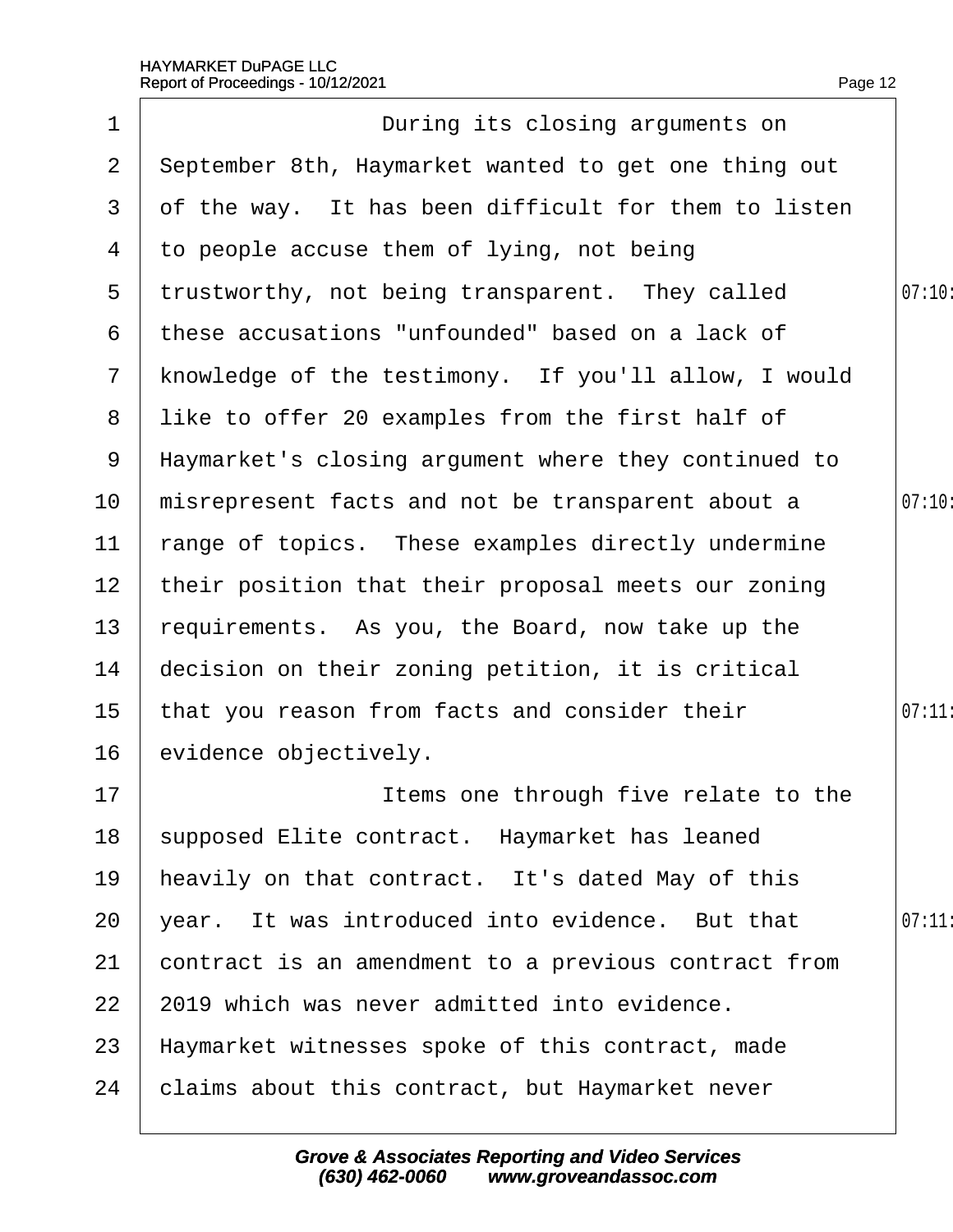|                  | 1 admitted it. No one can objectively evaluate any of |        |
|------------------|-------------------------------------------------------|--------|
| 2                | those claims about what was in the contract. The      |        |
| 3                | durrent contract is in evidence, but how they got     |        |
| 4                | there or what they may have said in the past is all   |        |
| 5                | hearsay.                                              | 07:11  |
| 6                | Two, Haymarket continued to remind                    |        |
| $\overline{7}$   | us that Elite is equipped to handle ALS calls.        |        |
| 8                | That's wonderful, but it is not relevant to the       |        |
| 9                | petition because Elite is not contracted to provide   |        |
| 10               | those services to Haymarket. The amended Elite        | 07:12: |
| 11               | contract makes zero mention of Elite providing ALS    |        |
| 12 <sub>2</sub>  | services to Haymarket. It establishes no performance  |        |
| 13 <sup>°</sup>  | metrics or commitments for Elite to respond to ALS    |        |
| 14               | calls from Haymarket. On multiple occasions,          |        |
| 15 <sub>15</sub> | Dr. Lustig falsely claimed that Elite will provide    | 07:12: |
| 16               | ALS services to Haymarket. It is not in the           |        |
|                  | 17 contract, period.                                  |        |
| 18               | Three, Haymarket indicated that                       |        |
| 19               | Elite ambulances will be staged at three locations;   |        |
| 20               | 355 and Thorndale, which doesn't exist anymore, 355   | 07:12: |
| 21               | and Army Trail, 355 and Butterfield. The contract     |        |
| 22               | makes no mention at all as to where Elite will stage  |        |
| 23               | its equipment. What Haymarket says and claims about   |        |
| 24               | what Elite might have told them about staging is      |        |
|                  |                                                       |        |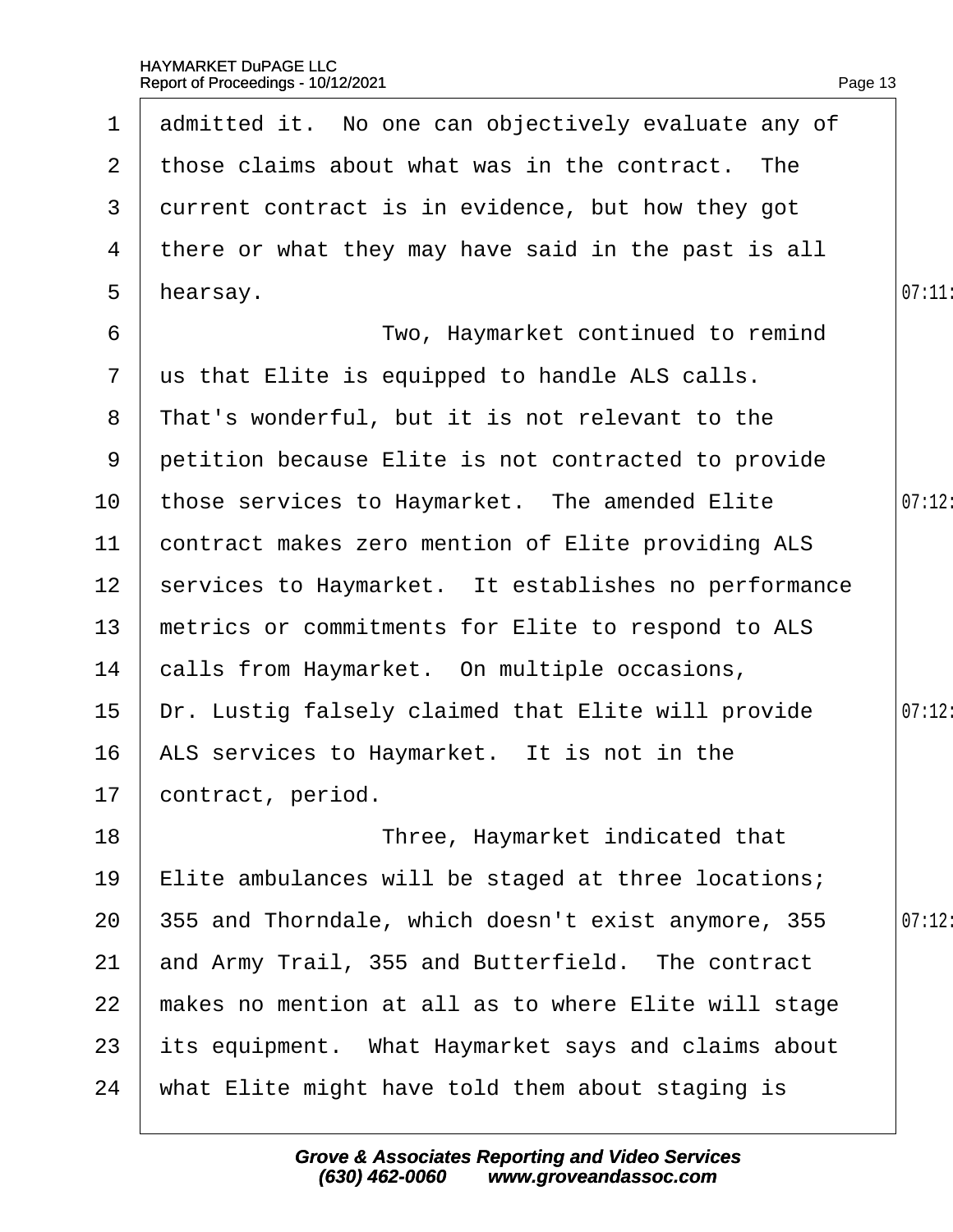| hearsay.                                               |       |
|--------------------------------------------------------|-------|
| Four, Haymarket indicated that                         |       |
| Elite's response to calls would be -- and I quote --   |       |
| "less than 10 minutes, most" -- "less than 20"         |       |
| minutes, most 10 minutes." Less than 20, most 10.      | 07:13 |
| That's not what the contract says, all. Here's what    |       |
| the contract says, quote: "Best efforts shall be       |       |
| 8 made to respond to all Haymarket BLS emergency calls |       |
| within 10 to 20 minutes." Best efforts? Best           |       |
| efforts guarantee nothing in the contract. What        | 07:13 |
| Haymarket cited in their closing slide deck is, at     |       |
| best, a exaggeration of the contract.                  |       |
| Five, Haymarket said that their                        |       |
| zoning approval could and should be dependent on       |       |
| their arrangement with Elite. In previous hearings,    | 07:13 |
| Haymarket also said that they were willing to agree    |       |
| 17 to terms where the Village could shut them down if  |       |
| Haymarket is not abiding by the conditions of the      |       |
| zoning approval. I challenge this Board to come up     |       |
| with a process it could use to legally, ethically,     | 07:13 |
| and morally shut down a substance use treatment        |       |
| facility if the operator dissolves a contract with an  |       |
| ambulance. Dr. Lustig testified that he had no         |       |
| vision for how that would work. He left it to the      |       |
|                                                        |       |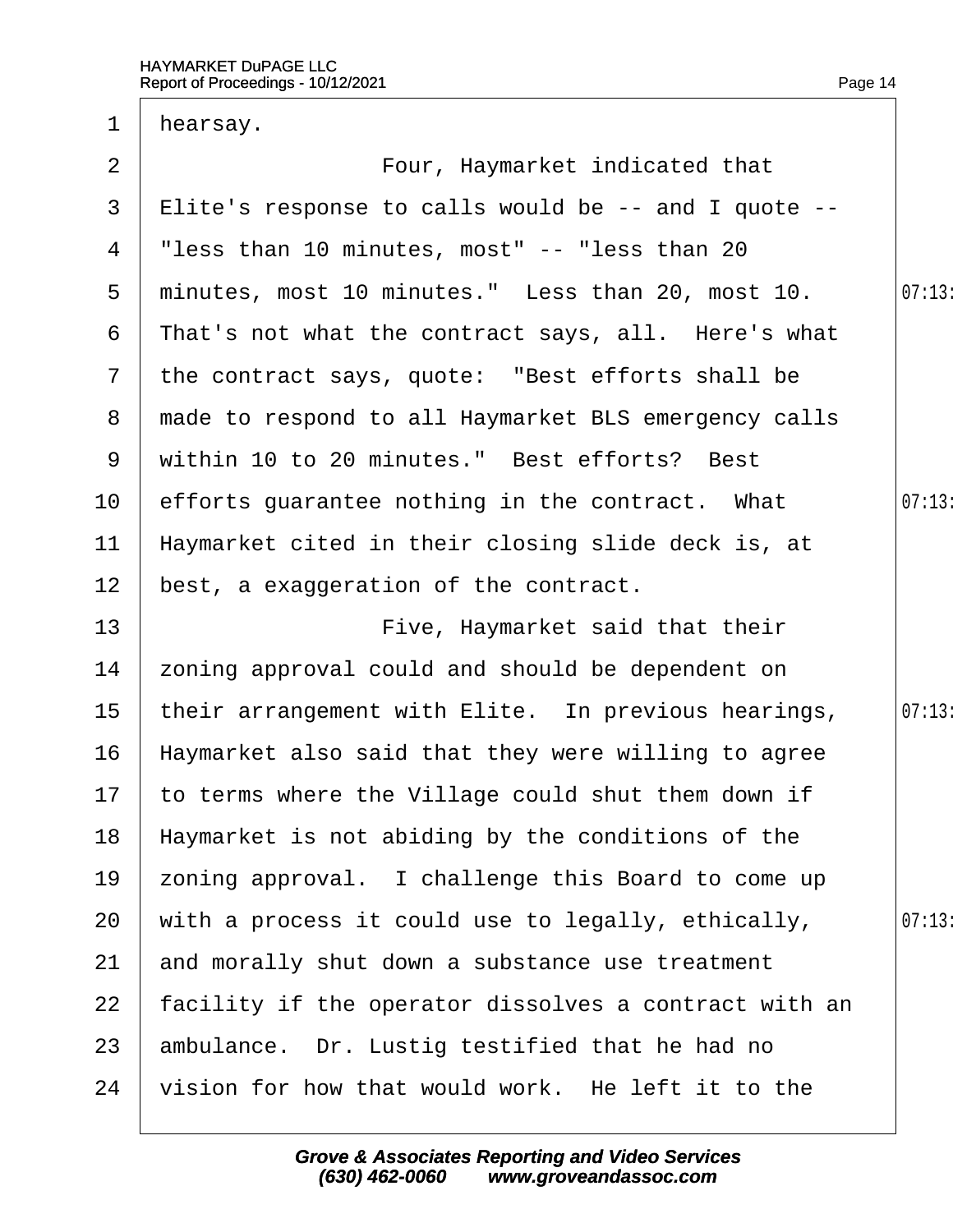| $\mathbf 1$     | planning commission to figure that part out. Until      |        |
|-----------------|---------------------------------------------------------|--------|
| $\mathbf{2}$    | Haymarket has any constructive ideas for how they       |        |
| 3               | dould be held responsible, their offers are hollow      |        |
| 4               | and misleading. That's one through five.                |        |
| 5               | Moving on to demand of the new                          | 07:14: |
| 6               | facility on Itasca EMS, item six. In its closing,       |        |
| $7\phantom{.}$  | Haymarket stated that Itasca EMS responds to an         |        |
|                 | 8 average of 2.2 calls per day and pointed out that the |        |
|                 | 9 2.2 number, quote, "stands unrebutted." I reviewed    |        |
| 10              | the testimony, I might have missed it, but the only     | 07:14: |
| 11              | parties who cited the 2.2 number were counsel. No       |        |
| 12 <sub>2</sub> | witnesses testified to it. You want something           |        |
| 13              | rebutted, admit it into evidence. Until then, it's      |        |
| 14              | just lawyers lawyering.                                 |        |
| 15              | Number seven, there was a known                         | 07:14: |
| 16              | discrepancy between numbers reported by IFPD to the     |        |
|                 | 17 state fire marshal and numbers summarized by the     |        |
| 18              | state fire marshal. This was discussed. The IFPD        |        |
| 19              | stood by those numbers it provided on public record,    |        |
| 20              | and the IFPD could not comment as to how the state      | 07:15  |
| 21              | collated or summarized those numbers. Haymarket         |        |
| 22              | offered no expert analysis of the discrepancy either.   |        |
| 23              | But, then, in its closing argument, Haymarket made an   |        |
| 24              | acquisition that the IFPD provided inaccurate           |        |
|                 |                                                         |        |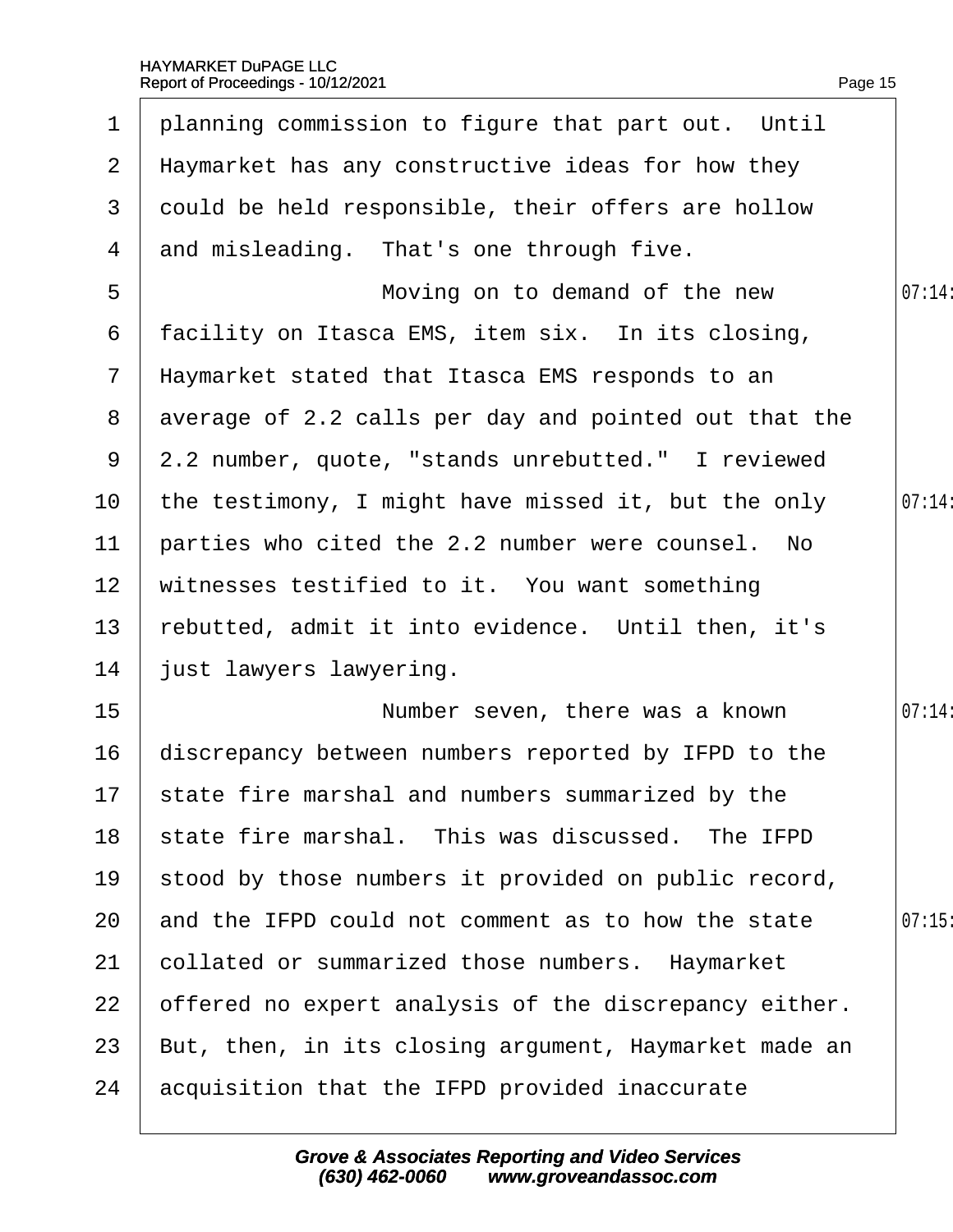| 1              | information to the state. That accusation is          |        |
|----------------|-------------------------------------------------------|--------|
| $\overline{2}$ | unfounded.                                            |        |
| 3              | Eight, as support for its                             |        |
| 4              | projections, Haymarket cited the expert analysis of   |        |
| 5              | James Dominik, who originally used 11 comparable      | 07:15  |
| 6              | sites to project EMS needs. Haymarket said that the   |        |
| $\mathbf{7}$   | domparables provide the same levels of service as     |        |
| 8              | proposed for DuPage. What did they mean by that?      |        |
| 9              | Did they mean that each of the 11 comparables         |        |
| 10             | provides comparable levels of service or the 11       | 07:15  |
| 11             | comparables taken as a whole? Big difference.         |        |
| 12             | Mr. Dominik made his selection                        |        |
| 13             | criteria clear; licensed level of service, adult      |        |
| 14             | population, not kids, years of operation, and number  |        |
| 15             | of beds. Haymarket's experts did not look at a        | 07:16  |
| 16             | single facility, not one, that is as large as the one |        |
| 17             | proposed and that provides the breadth of services    |        |
| 18             | proposed. None. In that same data, there were two     |        |
| 19             | kinds of facilities; treatment facilities and         |        |
| 20             | recovery homes. Rather than read you the testimony,   | 07:16: |
| 21             | would just encourage you to go back and look at       |        |
| 22             | that testimony and decide whether Mr. Dominik         |        |
| 23             | accurately characterized the nature of those 11       |        |
| 24             | facilities.                                           |        |
|                |                                                       |        |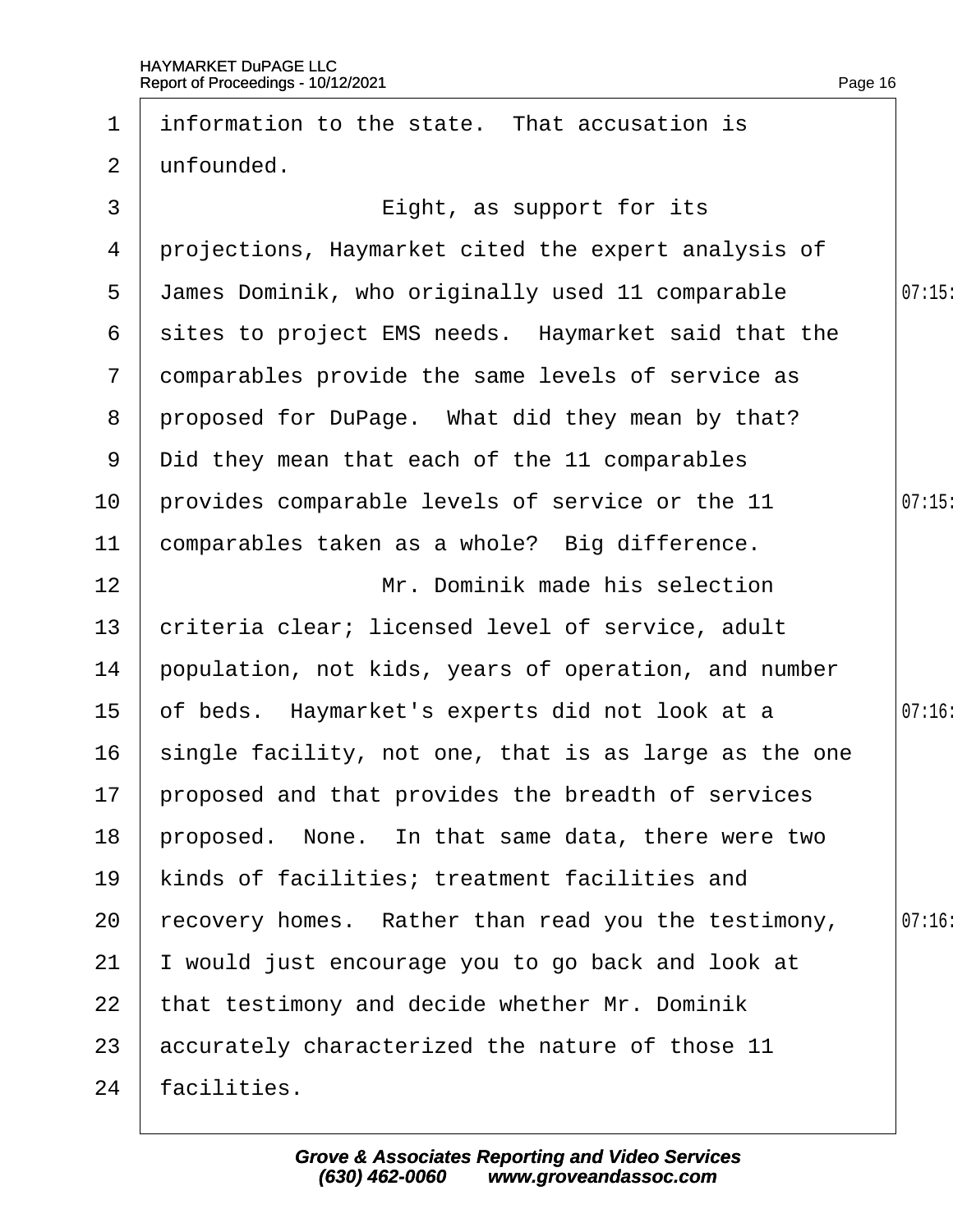|                | Report of Proceedings - 10/12/2021                    | Page 17 |
|----------------|-------------------------------------------------------|---------|
| 1              | 10, the list of comparables shown by                  |         |
| $\overline{2}$ | Haymarket still does not include their West Loop      |         |
| 3              | facility, even though their expert agreed that the    |         |
| 4              | West Loop was the best comp. Again, I will spare you  |         |
| 5              | the reading of the testimony, but I encourage you to  | 07:16   |
| 6              | go back and read what was actually said by            |         |
|                | 7 Mr. Dominik about the West Loop. And he said, clear |         |
| 8              | as day, other than his problems with the CAD data, it |         |
| 9              | was the best comp, and then he later changed his      |         |
| 10             | testimony.                                            | 07:17   |
| 11             | 11, the list of comps still shows                     |         |
| 12             | eyden Family Services, which is weird, because.       |         |
| 13             | Dr. Lustig described why Leyden isn't actually a      |         |
| 14             | comp. During his rebuttal testimony, Dr. Lustig was   |         |
| 15             | challenging the testimony of a former Leyden          | 07:17   |
| 16             | employee. As part of his rebuttal, he also            |         |
| 17             | challenged how comparable Leyden is. Again, I would   |         |
| 18             | encourage you to go read that testimony and determine |         |
| 19             | why Leyden was ever considered a comp.                |         |
| 20             | The next topic hopefully I can shed                   | 07:17   |
| 21             | some light on moving through some additional items.   |         |
| 22             | Concurrency. Haymarket outlined five reasons why      |         |
| 23             | concurrent calls would not be an issue. Of the five,  |         |
| 24             | three of them weren't relevant. Item No. 12, they     |         |
|                |                                                       |         |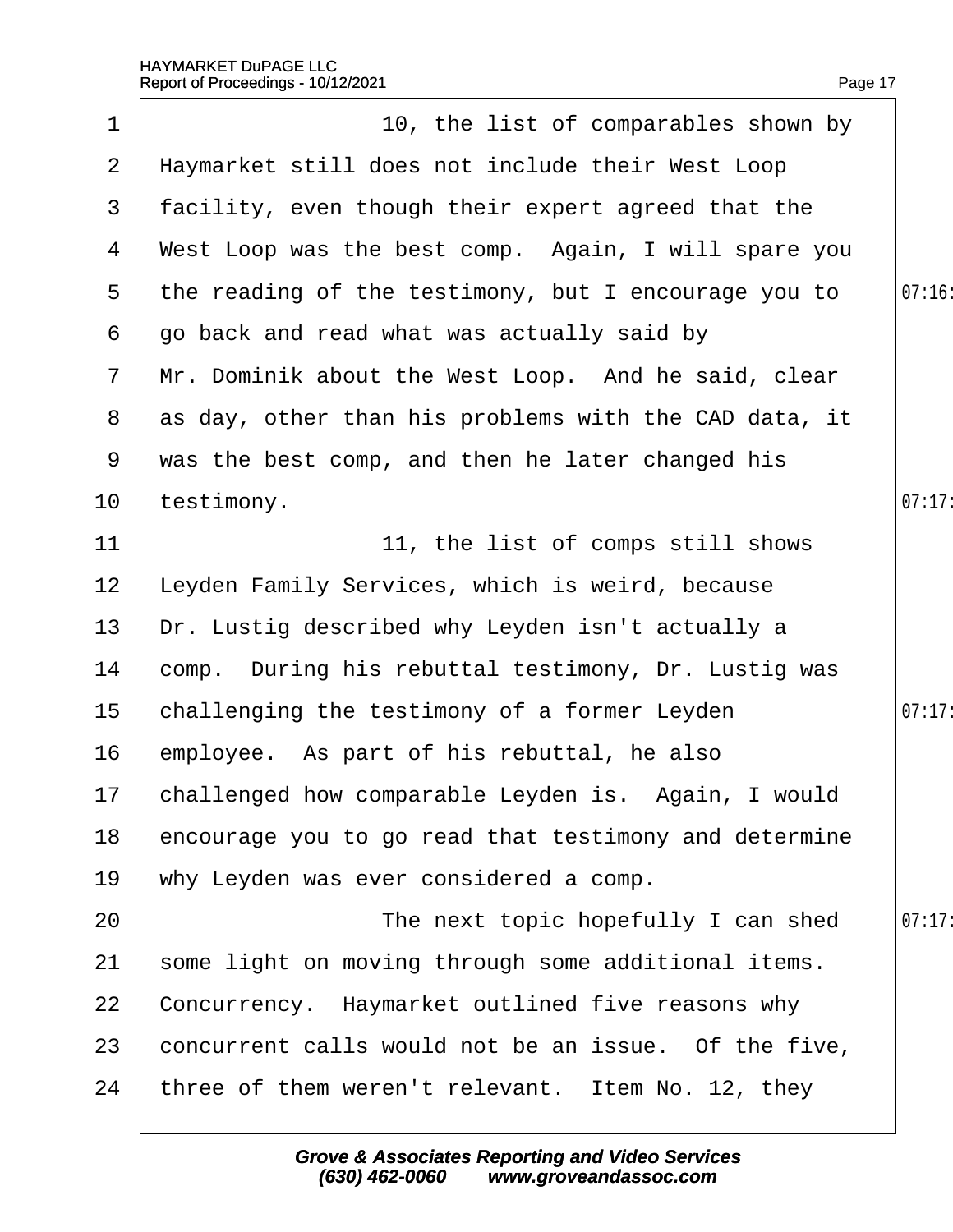| $\mathbf 1$     | said concurrent calls will not be an issue because       |        |
|-----------------|----------------------------------------------------------|--------|
| $\overline{2}$  | It as a has two pieces of equipment that can handle      |        |
| 3               | ALS calls. So what. Haymarket and the witnesses          |        |
| 4               | have admitted multiple times that they do not have an    |        |
| 5               | operational understanding of our fire protection         | 07:18: |
| 6               | district, so they're in no credible position to          |        |
| $7\phantom{.}$  | dictate how IFPD deploys its equipment to deal with      |        |
| 8               | doncurrency.                                             |        |
| 9               | 13, concurrent calls would not be an                     |        |
| 10              | issue, according to Haymarket, because Itasca has an     | 07:18: |
| 11              | intergovernmental agreement with Wood Dale and           |        |
| 12 <sub>2</sub> | Roselle. Wood Dale and Roselle, last I checked, are      |        |
| 13              | further away from Itasca than Itasca is, so if Itasca    |        |
| 14              | has to call on those services more frequently, there     |        |
| 15              | will be delayed response. Then that means concurrent     | 07:18: |
| 16              | calls are an issue.                                      |        |
| 17              | 14, according to Haymarket,                              |        |
| 18              | concurrent calls will not be an issue because Itasca     |        |
| 19              | participates in a mutual aid system. So what. As         |        |
| 20              | <b>IFPD witnesses outlined, that's not relevant. Why</b> | 07:18  |
| 21              | does Haymarket keep bringing that one up.                |        |
| 22              | EMS capacity, 15; Haymarket cited                        |        |
| 23              | Itasca's expert to support its claim that IFPD has       |        |
| 24              | the capacity to handle whatever demand might come        |        |
|                 |                                                          |        |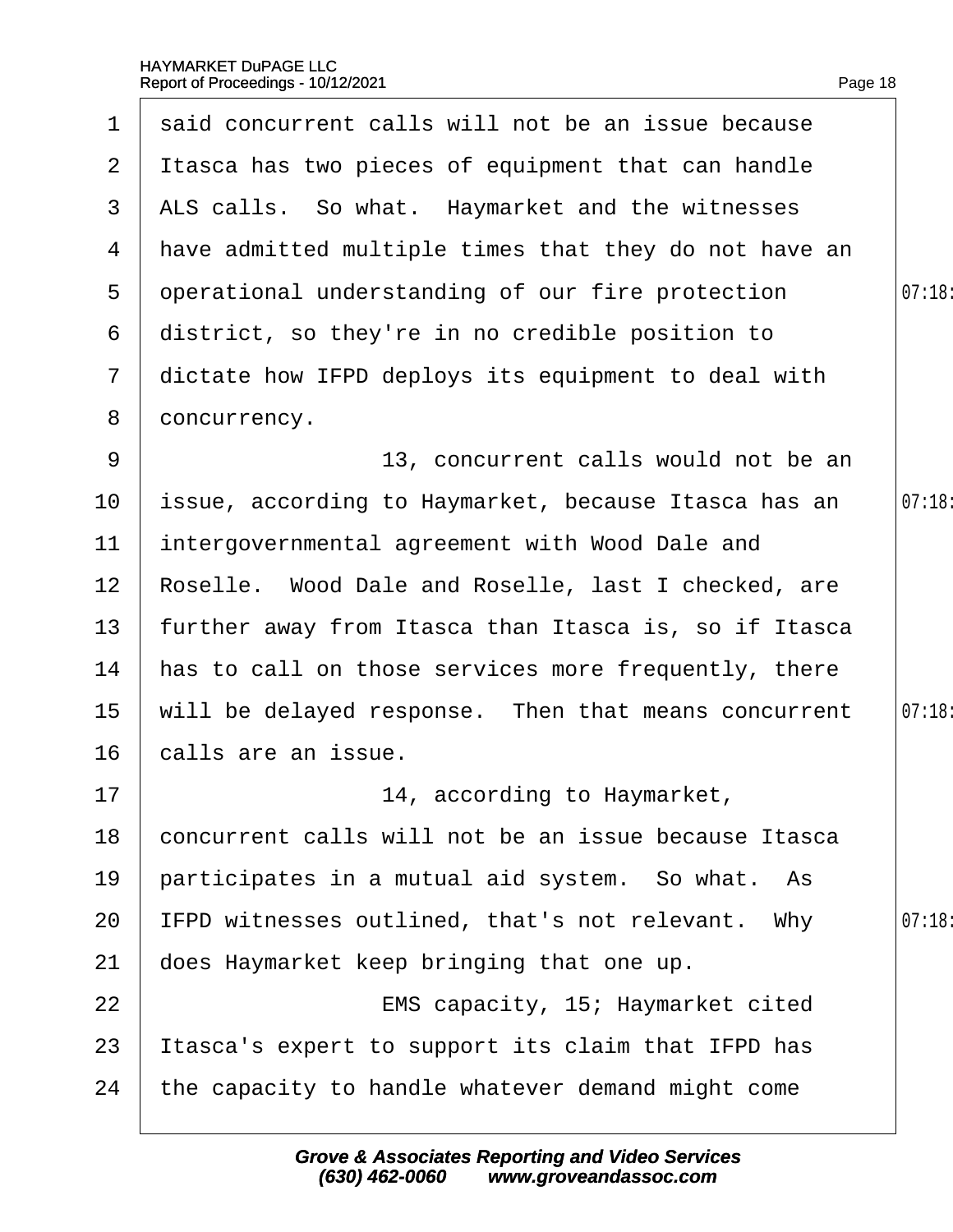|                 | 1 from this facility. They used a quote in such a            |        |
|-----------------|--------------------------------------------------------------|--------|
| $\mathbf{2}$    | dishonest manner that it bears discussion. They used         |        |
|                 | 3 this quote from the Fitch report, quote: "Currently,       |        |
| 4               | the Itasca Fire Protection District has sufficient           |        |
| 5               | dapacity to absorb the increased demand from the             | 07:19: |
| 6               | proposed Haymarket DuPage project." Haymarket took           |        |
|                 | 7 the quote out of context and, worse, they modified         |        |
|                 | 8 the format of the quote. Here's what the Fitch             |        |
| 9               | report really said, quote: "Currently" --                    |        |
| 10              | <b>italicized -- "Currently Fire Protection District has</b> | 07:19  |
| 11              | sufficient capacity, dot, dot, dot." However, there          |        |
| 12 <sup>1</sup> | are two issues that arise from that assessment. It           |        |
| 13              | is irresponsible and unethical to do what Haymarket          |        |
| 14              | did with that quote.                                         |        |
| 15 <sub>1</sub> | 16, Haymarket said that no IFPD                              | 07:19  |
| 16              | witness could identify a tipping point that would            |        |
|                 | 17 trigger the need for additional emergency equipment,      |        |
| 18              | and then Haymarket said that it appeared the Village         |        |
| 19              | believed that Haymarket was the tipping point. And           |        |
| 20              | then they said that Haymarket, quote, "questions the         | 07:20  |
| 21              | factual basis for this assertion." What assertion?           |        |
| 22              | Nobody asserted anything about a tipping point.              |        |
| 23              | Haymarket put words into the Board's mouth, guessed          |        |
| 24              | at what the Village believes, and then argued an             |        |
|                 |                                                              |        |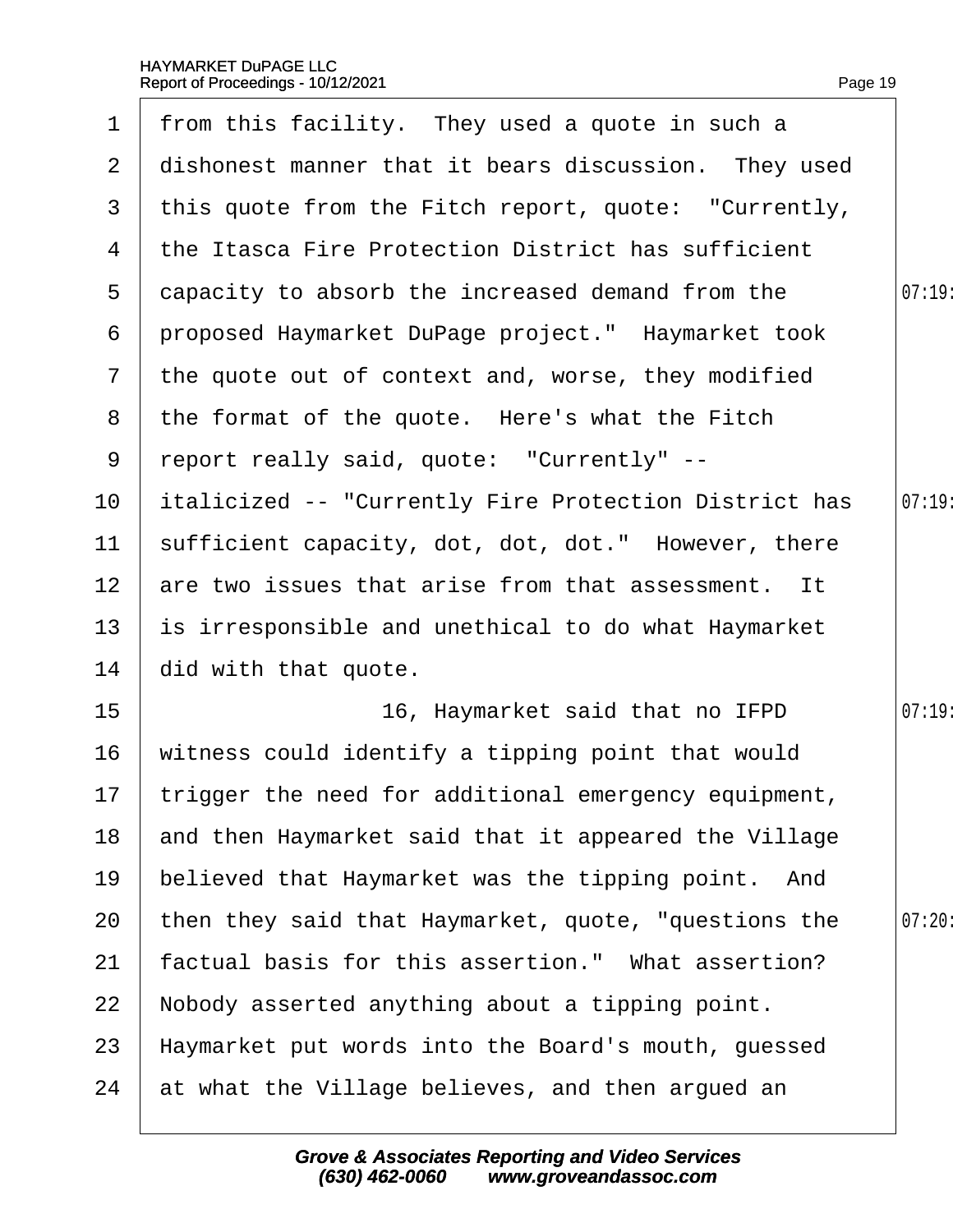|                 | 1 assertion that was never made. What is a tipping     |       |
|-----------------|--------------------------------------------------------|-------|
| $\mathbf{2}$    | point anyway and who asserted that Haymarket was the   |       |
| 3               | tipping point? Nobody did.                             |       |
| 4               | 17, Haymarket attempted to use                         |       |
| 5               | testimony from Mr. Moeller to determine this alleged   | 07:20 |
| 6               | tipping point. They said you can use some statistic    |       |
|                 | 7 dalled unit hour utilization to speak directly to    |       |
|                 | 8 this issue of this tipping point. Maybe I missed it, |       |
|                 | 9 but I did not see expert testimony about the use of  |       |
| 10 <sup>°</sup> | that statistic or how to determine a tipping point.    | 07:20 |
| 11              | would encourage the Board to look through that and     |       |
| 12 <sub>2</sub> | determine whether that was actually ever said by       |       |
| 13 <sup>°</sup> | anyone but Haymarket counsel.                          |       |
| 14              | No. 18, Mr. Moeller's projection of                    |       |
| 15 <sub>1</sub> | 379 additional calls has been well-referenced, but     | 07:21 |
| 16              | during their closing argument, Haymarket put a         |       |
|                 | 17 different spin on that number. They characterized   |       |
| 18              | Mr. Moeller's estimate as, quote, "the highest         |       |
| 19              | potential call volume." Mr. Moeller never positioned   |       |
| 20              | his projection as a maximum estimate. It was a         | 07:21 |
| 21              | projection. It was the highest projection from many    |       |
| 22              | of the experts but in no way was it a maximum. For     |       |
| 23              | Haymarket to frame it that way puts an artificial,     |       |
| 24              | dishonest cap on the potential impact of this          |       |
|                 |                                                        |       |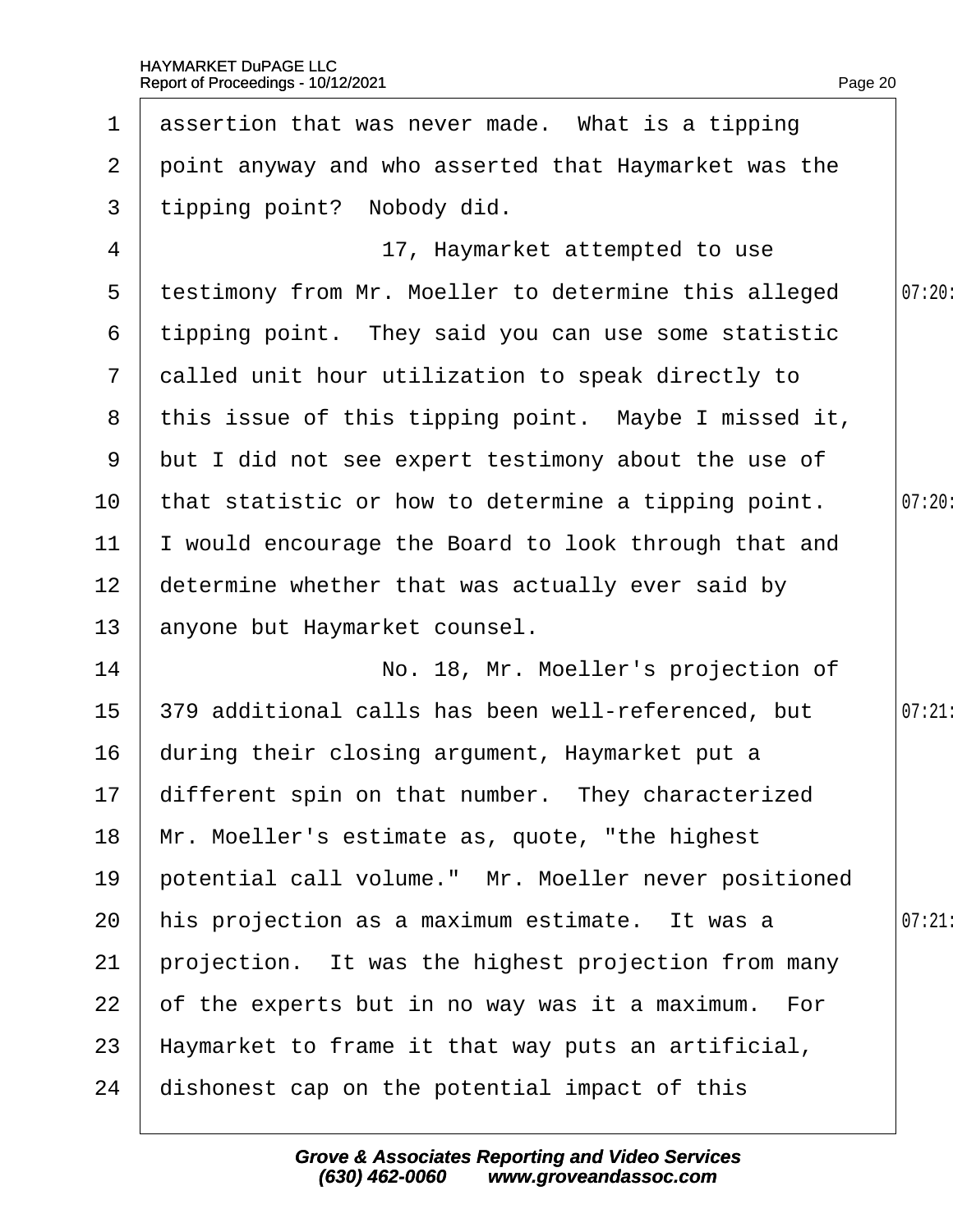| $\mathbf 1$     | facility. I, as a resident, am personally concerned     |        |
|-----------------|---------------------------------------------------------|--------|
|                 | 2 about that, because I feel that all of the estimates  |        |
| 3               | from all of the experts might be too low because of     |        |
| 4               | how difficult it is to truly get to an accurate         |        |
| 5               | picture.                                                | 07:21  |
| 6               | Haymarket has repeatedly highlighted                    |        |
|                 | 7 How their patients can be in crisis and how patients  |        |
|                 | 8 are regularly turned away or dismissed from their     |        |
|                 | 9 program. If one of those former patients requires     |        |
| 10 <sup>°</sup> | assistance two blocks away, it doesn't matter where     | 07:22: |
| 11              | the incident occurs, that's a former patient of         |        |
| 12 <sub>2</sub> | Haymarket, which, to me, is attributable to them.       |        |
| 13 <sup>7</sup> | But in the call logs, you wouldn't see a call to 860    |        |
| 14              | West Irving. You might see a call to here, the          |        |
| 15 <sub>1</sub> | Village hall. How many of those kinds of calls are      | 07:22: |
| 16 <sup>°</sup> | unaccounted for in all of these analyses and            |        |
|                 | 17 projections we've seen? Haymarket has never owned up |        |
| 18              | to that kind of issue being theirs to solve anyway,     |        |
| 19              | and they have testified clearly that they cannot        |        |
| 20              | force someone removed from their program to take        | 07:22: |
| 21              | transportation somewhere safe. There is no maximum      |        |
| 22              | potential call volume from this proposal and it's       |        |
| 23              | certainly not 379.                                      |        |
| 24              | I have two more where I have done                       |        |
|                 |                                                         |        |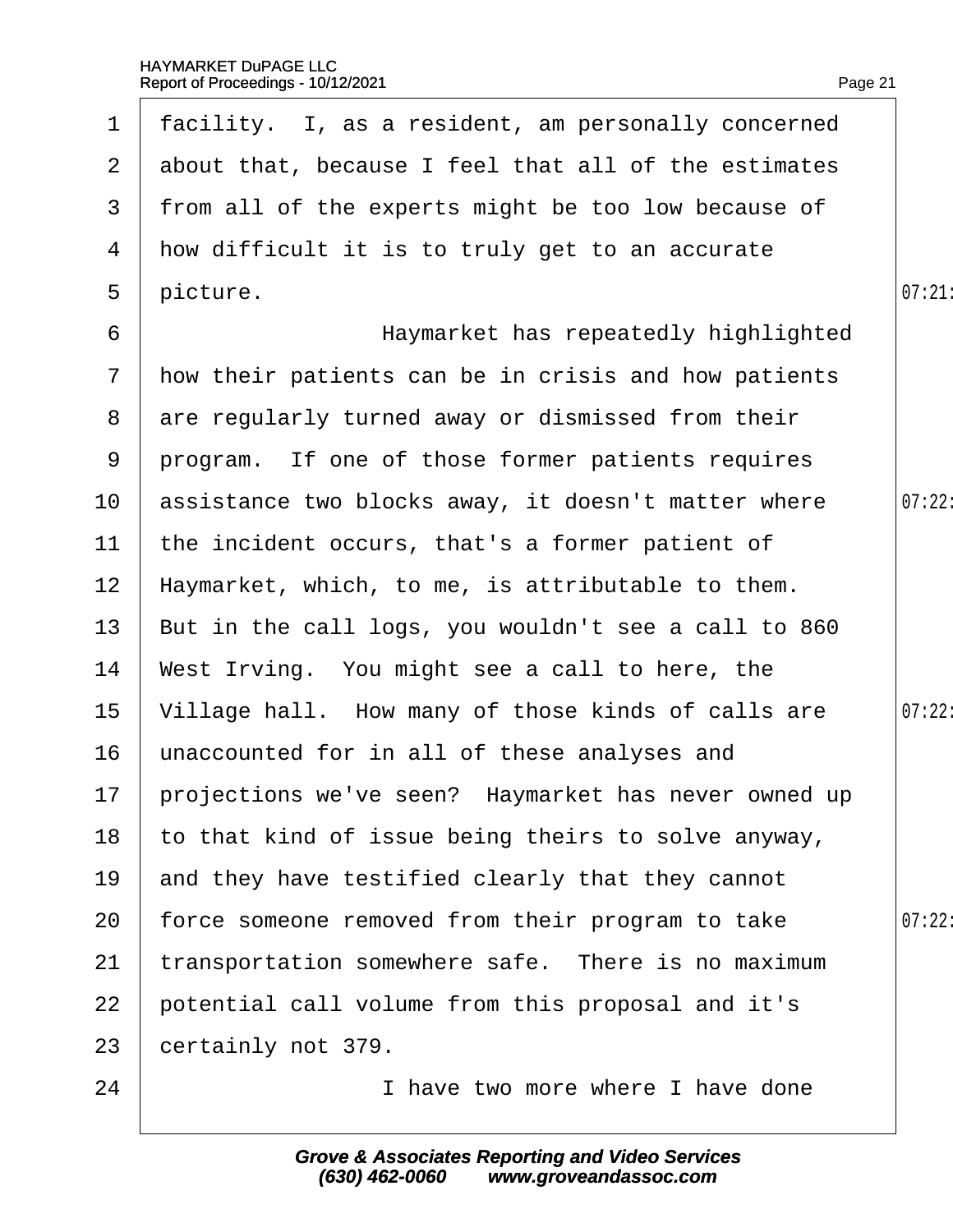|                 | 1 some independent additional calculations that may be |        |
|-----------------|--------------------------------------------------------|--------|
| $\mathbf{2}$    | of service to you. No. 19, Haymarket summarized its    |        |
| 3               | discussion of EMS capacity like this, quote: "The      |        |
| 4               | numbers speak for themselves. There will be no         |        |
| $5^{\circ}$     | impact." Yes, there was expert testimony that the      | 07:22: |
| 6               | additional demand could be absorbed, but no impact?    |        |
| $\overline{7}$  | Their exaggerated summary is misleading and has no     |        |
| 8               | basis at all in the testimony.                         |        |
| 9               | Part of the issue goes back to                         |        |
| 10              | concurrency. No expert actually stepped forward with   | 07:23  |
| 11              | a concurrency analysis, but here's a way to think      |        |
| 12 <sub>2</sub> | about it. If Itasca currently responds to two EMS      |        |
| 13 <sup>°</sup> | calls per day, as claimed by Haymarket, then the       |        |
| 14              | first call, Call A, might be concurrent with Call B.   |        |
| 15 <sub>1</sub> | There's a minimal chance of that happening, but        | 07:23  |
| 16              | there's only one pair of calls that might overlap      |        |
|                 | 17 with each other. If you get 379 additional calls    |        |
| 18              | from Haymarket, for example, that would mean we have   |        |
| 19              | EMS responding to, on average, one more call per day.  |        |
| 20              | No big deal, right? They're only out on calls an       | 07:23  |
| 21              | average of two hours a day anyway, so what are the     |        |
| 22              | chances that another call creates an issue? Here's     |        |
| 23              | the problem. There used to only be one pair of calls   |        |
| 24              | that might collide. Now we have a new call, Call C,    |        |
|                 |                                                        |        |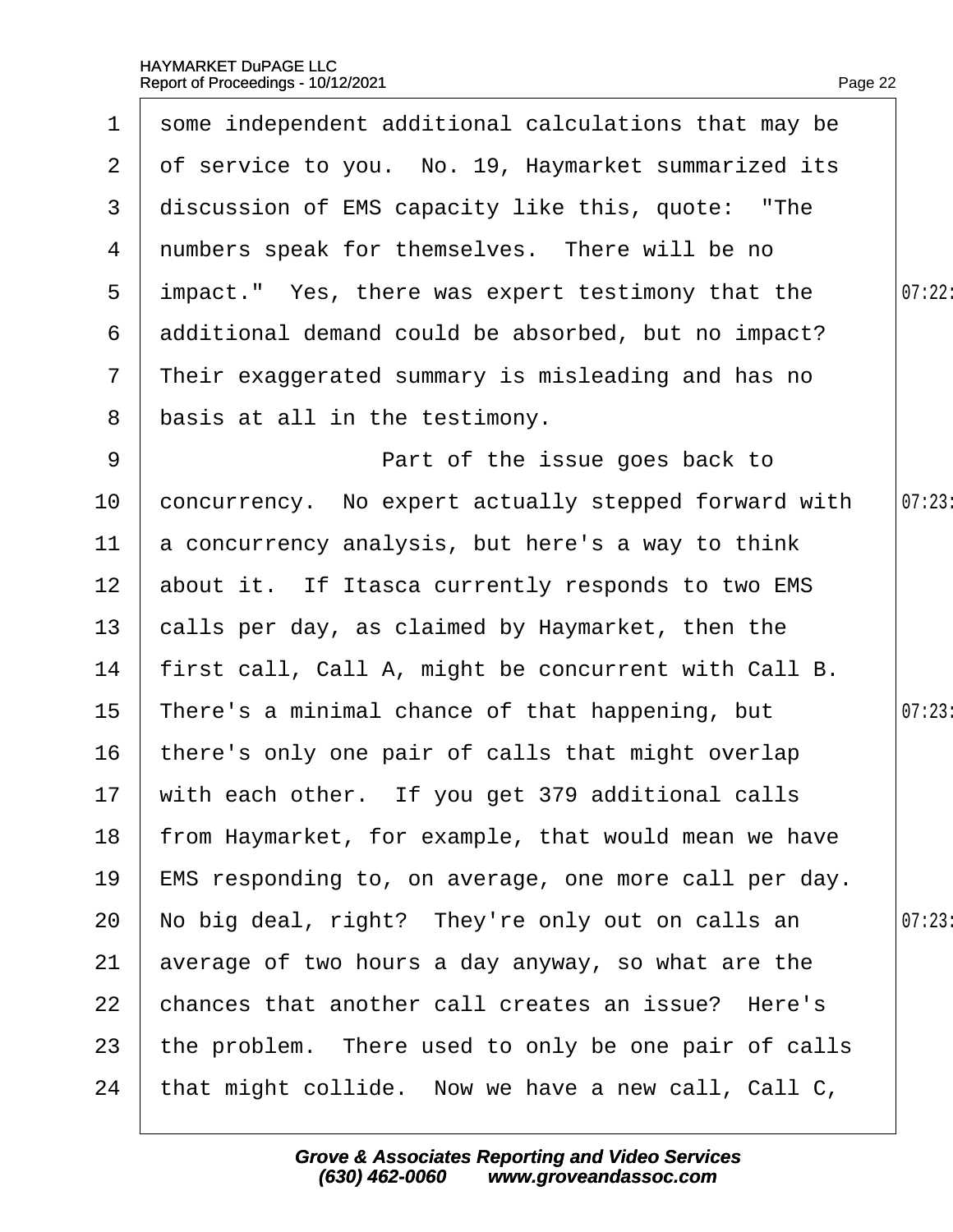|                 | 1 and Call C could overlap with either of the other two |        |
|-----------------|---------------------------------------------------------|--------|
|                 | 2 previous calls. That's two new chances for            |        |
| 3               | doncurrency. We started with one, and when you add      |        |
|                 | 4 dne more call, now you have three chances for         |        |
| 5               | qverlap. Every additional call doesn't add to the       | 07:24: |
| 6               | doncurrency problem, it multiplies the problem, and     |        |
|                 | 7 you see the problem every day, 365 days a year. That  |        |
|                 | 8 impact is real, and it is not reasonable to expect    |        |
|                 | 9 the residents of Itasca or the future clients of      |        |
| 10 <sub>1</sub> | Haymarket, for that matter, to accept that risk. The    | 07:24: |
| 11              | only reason we're having this discussion is because     |        |
| 12 <sub>2</sub> | Haymarket is petitioning for special use in a suburb    |        |
| 13 <sup>°</sup> | that has very limited infrastructure, so any increase   |        |
| 14              | in demand is noticeable.                                |        |
| 15 <sub>1</sub> | This leads to No. 20. We have heard                     | 07:24: |
| 16              | over and over again about the need for treatment        |        |
|                 | 17 pptions. And based on what I overheard before this   |        |
| 18              | meeting, you're going to hear more about it tonight.    |        |
| 19              | Nobody disagrees with this. But through all of the      |        |
| 20              | testimony and statements of support, after all the      | 07:25  |
| 21              | gut-wrenching stories we've heard, not a single         |        |
| 22              | expert provided specific data on how much treatment     |        |
| 23              | capacity is needed here. Not a single expert            |        |
| 24              | presented any specific data on local factors that       |        |
|                 |                                                         |        |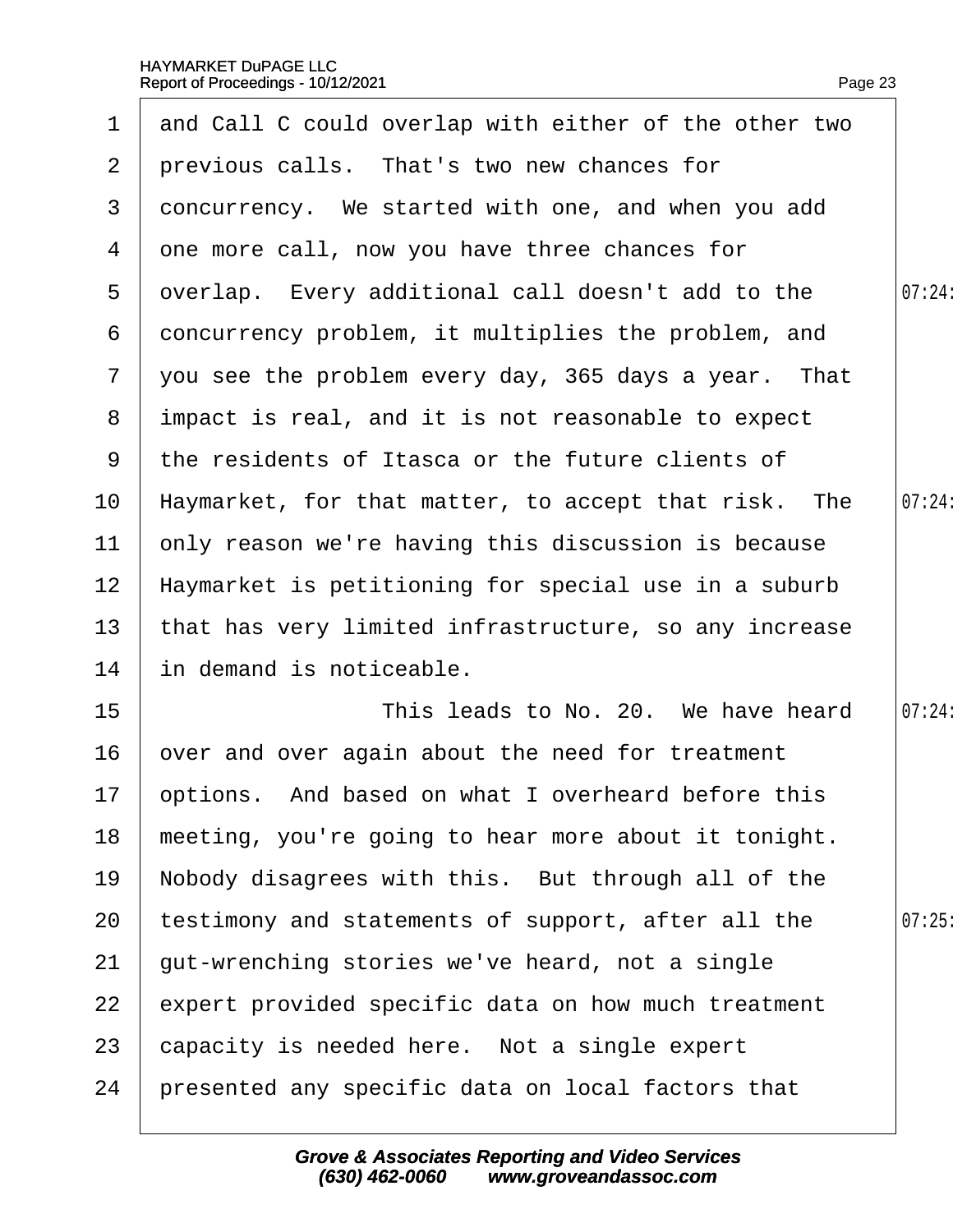|                 | 1 would help us figure out how all of those generic    |        |
|-----------------|--------------------------------------------------------|--------|
|                 | 2 averages apply to us. What is the need for a         |        |
| 3               | facility here that is scaled to serve over 4500        |        |
| 4               | patients annually?                                     |        |
| 5               | What Haymarket has done, artfully,                     | 07:25  |
| 6               | is throw around generic estimates of need for          |        |
|                 | 7 treatment in DuPage and used those to project a need |        |
|                 | 8 Here. That only works if every area of DuPage is the |        |
| 9               | same in terms of treatment needs and ability to reach  |        |
| 10              | that treatment. How can you possibly assume that?      | 07:25  |
| 11              | If you look at Haymarket's exhibits, even their        |        |
| 12 <sub>2</sub> | evidence suggests that there might be a lower demand   |        |
| 13              | here than the average across DuPage.                   |        |
| 14              | They submitted evidence showing                        |        |
| 15              | Narcan saves from the Dupage Narcan program. I think   | 07:26: |
| 16              | they showed evidence for one year, but the program     |        |
|                 | 17 goes back to 2014, and there's a website that they  |        |
| 18              | submitted that summarizes that data from 2014 to       |        |
| 19              | 2019. Based on those years, Narcan saves are not       |        |
| 20              | evenly distributed throughout the county. In those     | 07:26  |
| 21              | years, the average number of saves across the county   |        |
| 22              | was 14 saves for every 100,000 residents per year.     |        |
| 23              | So how does Itasca compare? It's half. Seven saves     |        |
| 24              | per 100,000 residents per year, compared with 14.      |        |
|                 |                                                        |        |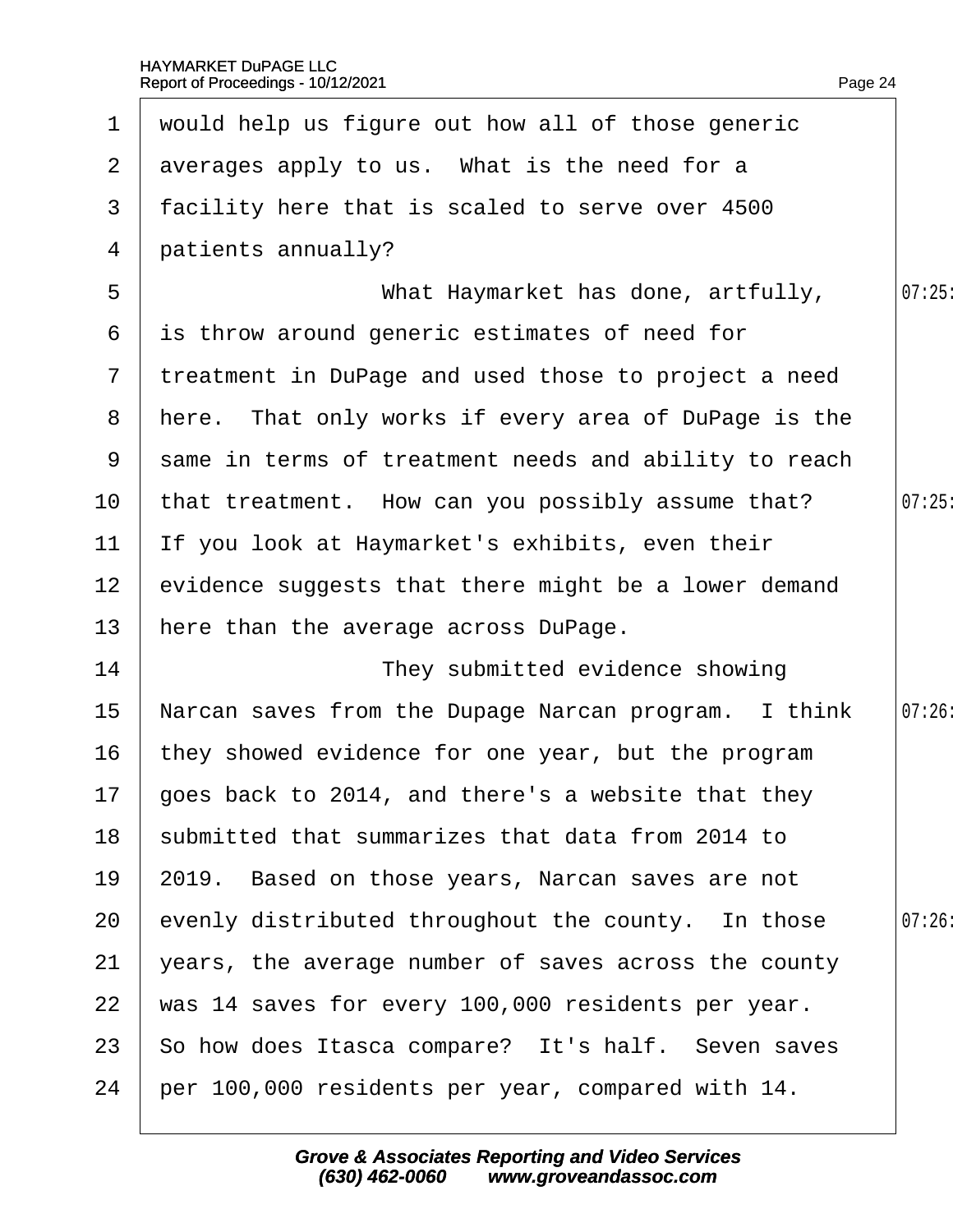| $\mathbf 1$     | How about our neighbors? Sorry, Medina, you're         |        |
|-----------------|--------------------------------------------------------|--------|
| 2 <sup>1</sup>  | unincorporated. I couldn't find your numbers.          |        |
| 3               | They're lumped all together with all the other         |        |
| 4               | unincorporated areas of DuPage.                        |        |
| 5               | How about Roselle? Nine compared                       | 07:26  |
| 6               | with 14. Bloomingdale, 10. Addison, two saves per      |        |
| $\overline{7}$  | 100,000 residents per year. Among our nearest          |        |
| 8               | neighbors in DuPage, the only neighbor that is         |        |
| 9               | actually above the DuPage average is Wood Dale, 18.    |        |
| 10 <sup>°</sup> | Combine us and our nearest neighbors -- sorry,         | 07:27  |
| 11              | Medina -- and you get nine saves per year per 100,000  |        |
| 12 <sub>2</sub> | residents. That is 45 percent lower than the county    |        |
| 13              | average. If Narcan saves have anything to do with      |        |
| 14              | the prevalence of addiction in a particular area,      |        |
| 15 <sub>2</sub> | then Itasca and its neighbors have a                   | 07:28: |
| 16              | disproportionately lower need than you would project   |        |
|                 | 17 from the generic numbers. Haymarket has never taken |        |
| 18              | that kind of data into account when asserting the      |        |
| 19              | heed for such a large facility here.                   |        |
| 20              | I was so close.                                        |        |
| 21              | (Audio problems with the                               |        |
| 22              | microphones and brief recess                           |        |
| 23              | taken.)                                                |        |
| 24              | MR. WOLF: There's a second part of                     |        |
|                 |                                                        |        |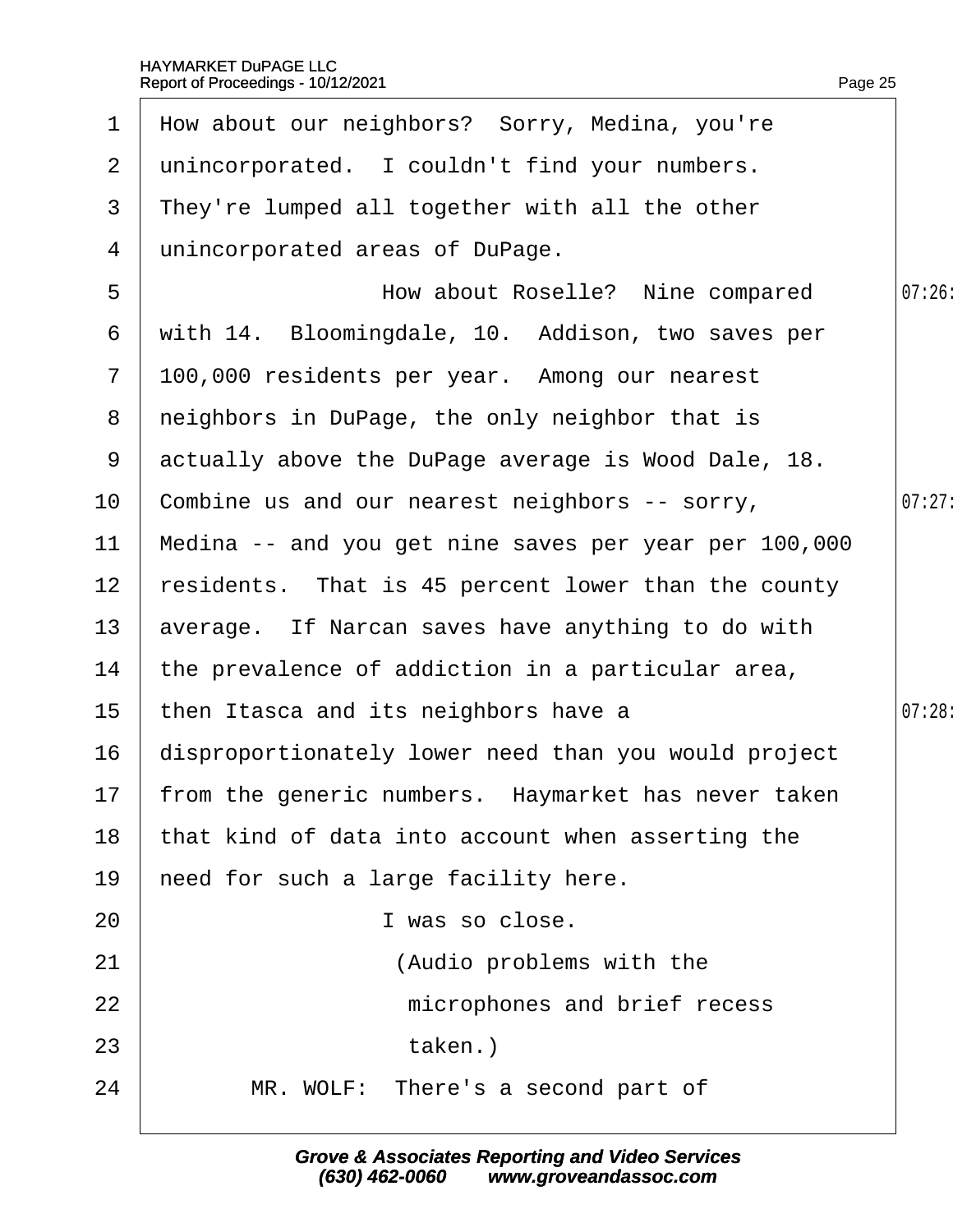|                | Report of Proceedings - 10/12/2021                    | Page 26 |
|----------------|-------------------------------------------------------|---------|
| $\mathbf 1$    | Haymarket's evidence that's relevant here. The part   |         |
| $\overline{2}$ | about accessibility of this proposed facility. If     |         |
| 3              | it's not as accessible as they claim, it will reduce  |         |
| 4              | the number of clients it can reach. Haymarket has     |         |
| 5              | projected over 4500 clients per year would use this   | 07:29:  |
| 6              | facility from DuPage and the collar counties. Based   |         |
| $\overline{7}$ | on what? Based on capacity? That's not how you        |         |
| 8              | estimate this.                                        |         |
| 9              | It is well-documented that Haymarket                  |         |
| 10             | began these hearings with testimony about Itasca and  | 07:29   |
| 11             | how accessible it is from other parts of DuPage by    |         |
| 12             | public transportation. Of course that transportation  |         |
| 13             | hever actually existed, so who exactly can get to     |         |
| 14             | this facility from where and how? Haymarket has       |         |
| 15             | testified that it would not make business sense to    | 07:30:  |
| 16             | transport potential clients from Naperville to here,  |         |
| 17             | but beyond that, Haymarket has never offered any      |         |
| 18             | direct answers to questions about what it means for a |         |
| 19             | treatment center to be close to its clients or        |         |
| 20             | accessible by its clients.                            | 07:30   |
| 21             | So can we do a sanity check? About                    |         |
| 22             | a week ago towards the end of the workday, I used     |         |
| 23             | Google Maps to see how to use public transportation   |         |
| 24             | to get to this facility from some suburbs in DuPage   |         |
|                |                                                       |         |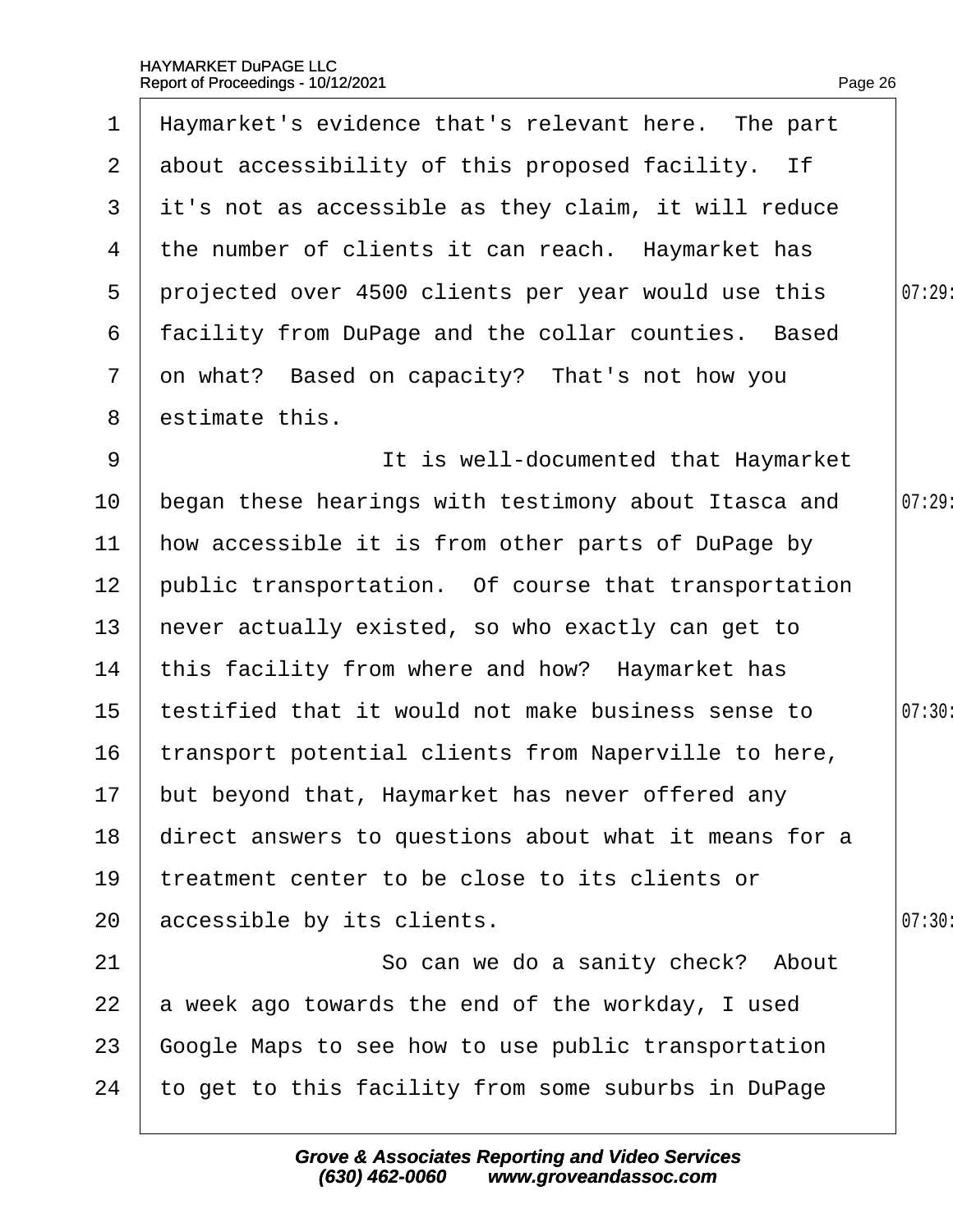$\overline{\phantom{a}}$ 

|                 | 1 within a 10 mile radius of here. That's where they   |        |
|-----------------|--------------------------------------------------------|--------|
|                 | 2 Iboked for availability of beds. On the edge of that |        |
|                 | 3 dircle is West Chicago. West Chicago is two hours    |        |
| 4               | away by public transport one way. Wheaton's closer     |        |
| 5               | than West Chicago, right? Still takes an hour and 45   | 07:30: |
|                 | 6 minutes, because the fastest way to get here by      |        |
| 7 <sup>1</sup>  | public transport is by two trains and a bus to get     |        |
| 8               | from one train line to the other.                      |        |
| 9               | Bloomingdale should be better,                         |        |
| 10 <sub>1</sub> | right? It is. Only takes about 90 minutes from         | 07:30  |
| 11              | somewhere in the middle of Bloomingdale to get here.   |        |
| 12 <sub>2</sub> | You want to know the fastest way to get from           |        |
| 13 <sup>°</sup> | Bloomingdale to Itasca? You walk, because there's no   |        |
| 14              | train anywhere in Bloomingdale and it's smack          |        |
| 15 <sub>1</sub> | in-between two train lines. If you actually used       | 07:31: |
| 16              | public transportation from Bloomingdale, Bloomingdale  |        |
| 17              | is farther away than West Chicago. So how is this      |        |
| 18              | facility going to serve the projected 4500 clients if  |        |
| 19              | the clients can't get here?                            |        |
| 20              | Oh, by the way, I was doing my                         | 07:31  |
| 21              | search during rush hour. Haymarket is open 24 hours    |        |
| 22              | a day, seven days a week, 365 days a year. Off         |        |
| 23              | hours, is Haymarket expecting those in crisis to wait  |        |
| 24              | for a train to take them to a bus to take them to a    |        |
|                 |                                                        |        |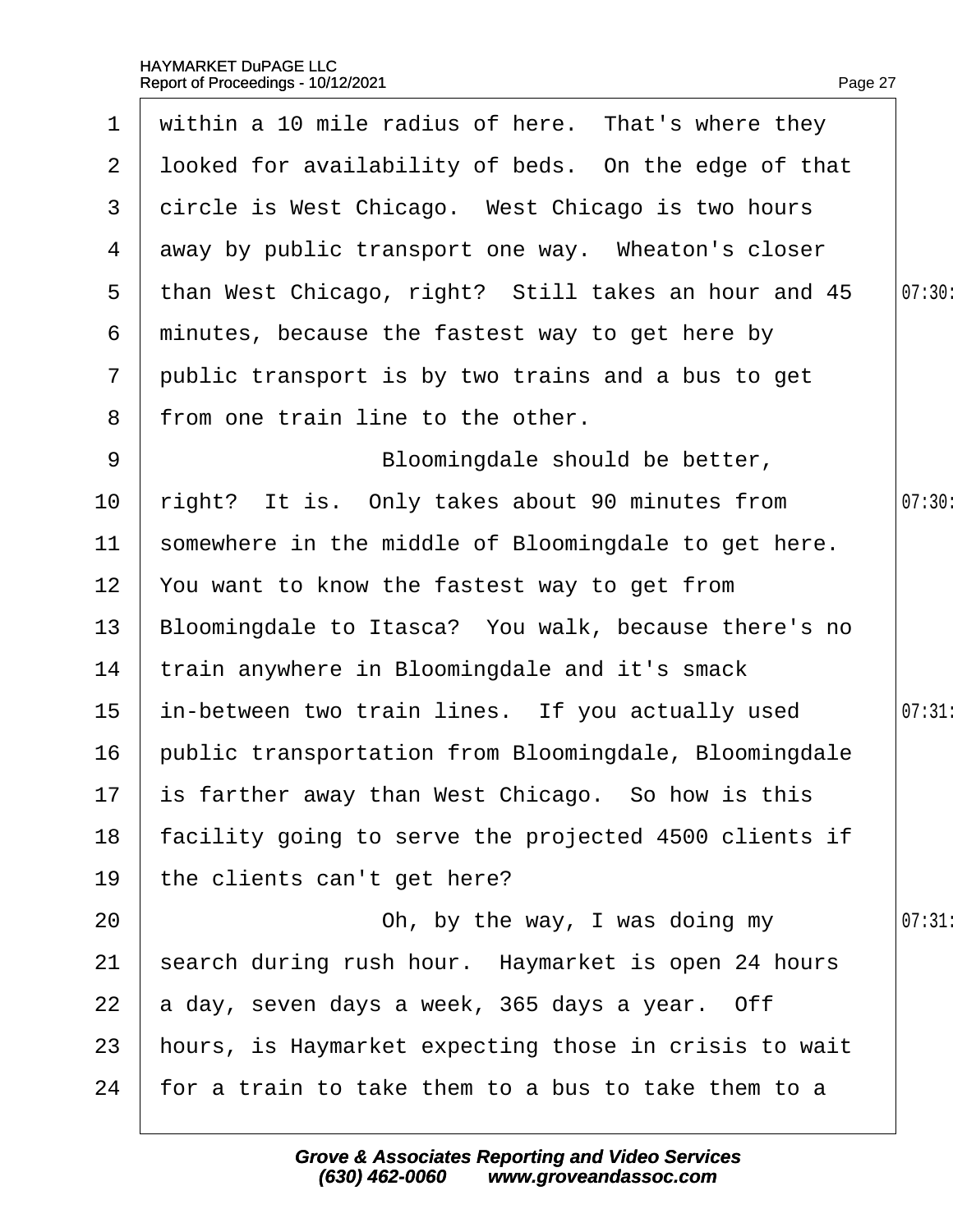| $\mathbf 1$     | train and wait to get here?                            |        |
|-----------------|--------------------------------------------------------|--------|
| 2               | 20 misrepresentations later, I do                      |        |
| 3 <sup>1</sup>  | not find it reasonable for the taxpayers of Itasca to  |        |
|                 | 4 bear the burden of this facility that will have an   |        |
| 5               | impact on EMS services, both on existing residents     | 07:31: |
| 6               | and the future clients of Haymarket with unclear       |        |
|                 | 7 benefits to us as residents. 20 misrepresentations   |        |
|                 | 8 from the first half of their closing argument, which |        |
| 9               | lasted less than an hour. The second half of their     |        |
| 10              | closing argument covered things like equalized         | 07:32: |
| 11              | assessed value and how Itasca isn't actually a small   |        |
| 12 <sup>2</sup> | suburb.                                                |        |
| 13              | I have every confidence that the                       |        |
| 14              | Village will objectively review that testimony as      |        |
| 15              | part of its determination and it can apply its         | 07:32: |
| 16              | knowledge of how our taxes are used to pay for local   |        |
|                 | 17 services to judge the relevance of their evidence.  |        |
| 18              | When you get down to the facts, the scope of this      |        |
| 19              | proposal does not meet our zoning requirements.        |        |
| 20              | I ask that the Board bravely vote to                   | 07:32  |
| 21              | eject the proposal in line with the planning           |        |
| 22              | commission's recommendation. Thank you for all that    |        |
| 23              | you do and for considering my comments.                |        |
| 24              | MAYOR PRUYN: Thank you.                                |        |
|                 |                                                        |        |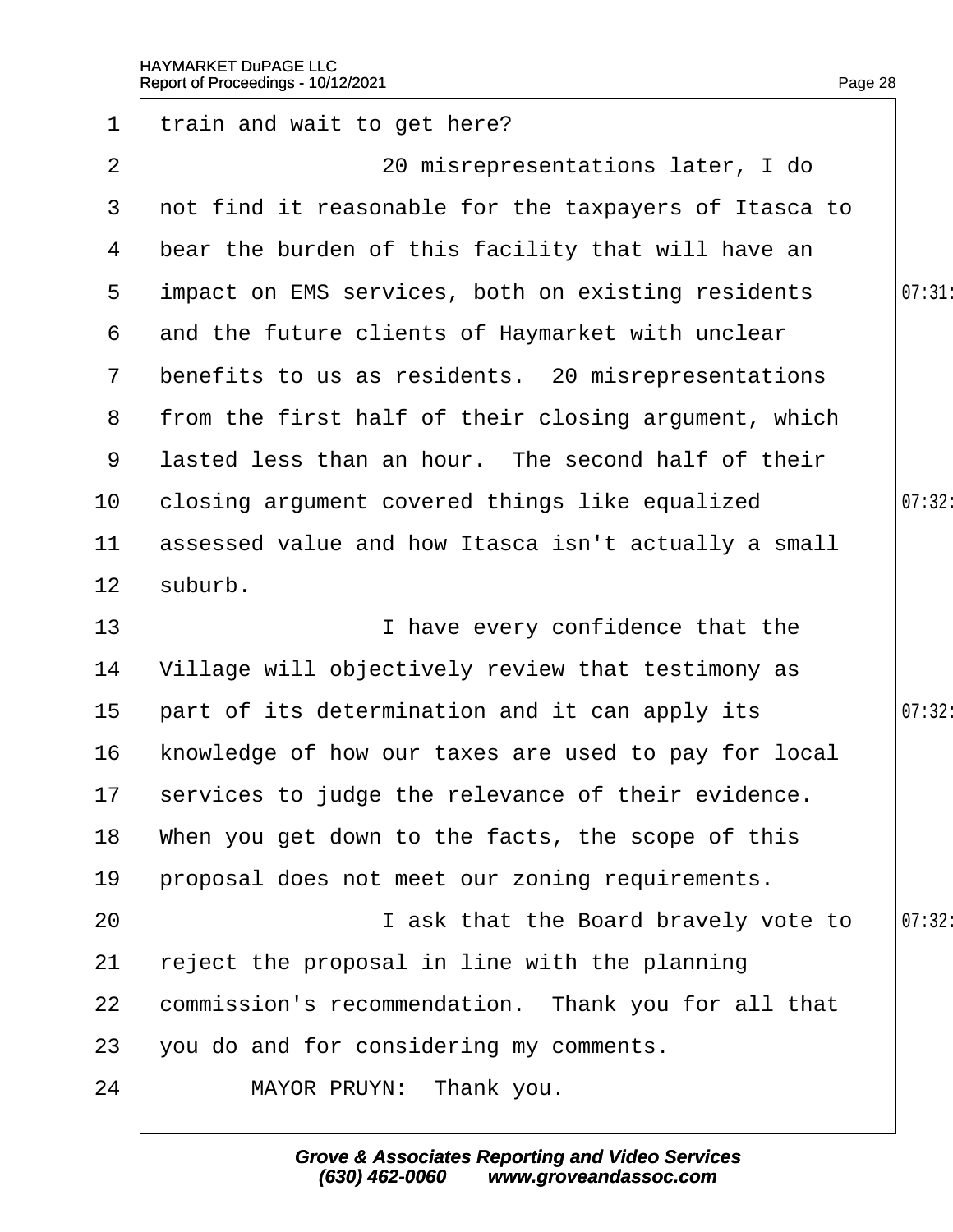| 1              | MS. HUMBERT: Okay. My name is Rena Humbert.                                     |        |
|----------------|---------------------------------------------------------------------------------|--------|
| $\overline{2}$ | You have met me before. This is hard, and I                                     |        |
| 3              | understand that some of these things are confusing,                             |        |
| 4              | but I don't understand the public transportation. I                             |        |
| 5              | think the one thing you misunderstand is a lot of                               | 07:34: |
| 6              | this isn't just about them getting themselves. This                             |        |
| $\mathbf{7}$   | is about people driving -- people will be driving                               |        |
| 8              | their loved ones or -- or caregivers --                                         |        |
| 9              | MR. KHAN: Hold on one second. We're having                                      |        |
| 10             | audio issues. Hold on one second.                                               | 07:34: |
| 11             | (Recess taken.)                                                                 |        |
| 12             | MS. HUMBERT: All right. My name is Rena                                         |        |
| 13             | Humbert, and just to address quickly the public                                 |        |
| 14             | transportation. You understand that a lot of the                                |        |
| 15             | patients that are coming will be driven by friends or                           | 07:38: |
| 16             | loved ones. This is not all about public                                        |        |
| 17             | transportation. This is about the ability and                                   |        |
| 18             | convenience of being able to get their loved one to                             |        |
| 19             | someplace, and this is far more ideal than                                      |        |
| 20             | anything -- any other place in the area to be able to                           | 07:38: |
| 21             | get their loved one to the treatment they need. It's                            |        |
| 22             | not just public transportation. People do have                                  |        |
| 23             | friends that want recovery and they have friends who                            |        |
| 24             | care about them and want to get them there. And<br>Grove & Associates Reporting |        |
|                |                                                                                 |        |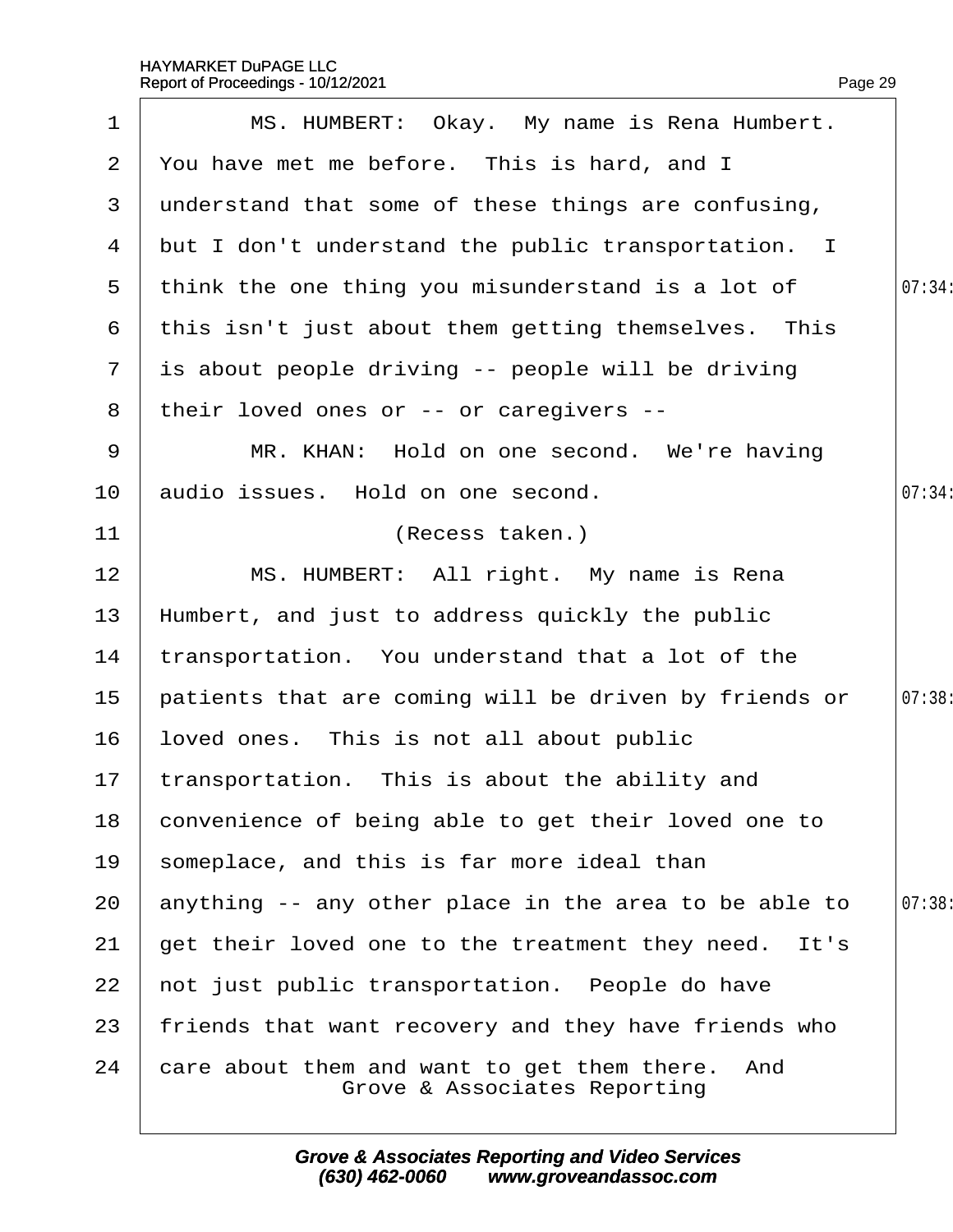| $\mathbf 1$     | Haymarket in Itasca will make that so much easier     |        |
|-----------------|-------------------------------------------------------|--------|
| $\overline{2}$  | than anywhere else and available for them.            |        |
| 3               | So, again, the planning commission,                   |        |
| 4               | they were lucky enough to have the luxury to vote     |        |
|                 | 5 according to public perception and not really the   | 07:39: |
| 6               | facts. Because if they did, Haymarket made the        |        |
|                 | 7 facts. But -- I'm sorry, but if they hadn't, I      |        |
|                 | 8 wouldn't be here. I wouldn't be spending my time    |        |
|                 | 9 doing this if Haymarket hadn't made the facts. I    |        |
| 10 <sup>°</sup> | understand -- I'm a homeowner. I understand           | 07:39  |
| 11              | concerns. But they made the facts, and they           |        |
| 12 <sub>2</sub> | fulfilled their obligation to what you required of    |        |
| 13              | them.                                                 |        |
| 14              | Some of the things that are, you                      |        |
| 15 <sub>1</sub> | know, being said, Haymarket didn't say this, they     | 07:39  |
| 16 <sup>°</sup> | didn't give us -- they weren't required to do that.   |        |
|                 | 17 They fulfilled their requirements that you set out |        |
| 18              | for them. Throughout this whole past, you know,       |        |
| 19              | period of the last two years, there has been a        |        |
| 20              | misrepresentation of Haymarket and it has been        | 07:39  |
| 21              | hegative. And I know that Itasca does not want to be  |        |
| 22              | seen as a town that shows a negative light, but it's  |        |
| 23              | been done in a clear way when you look at the wording |        |
| 24              | that has been put out there. One example is how the   |        |
|                 |                                                       |        |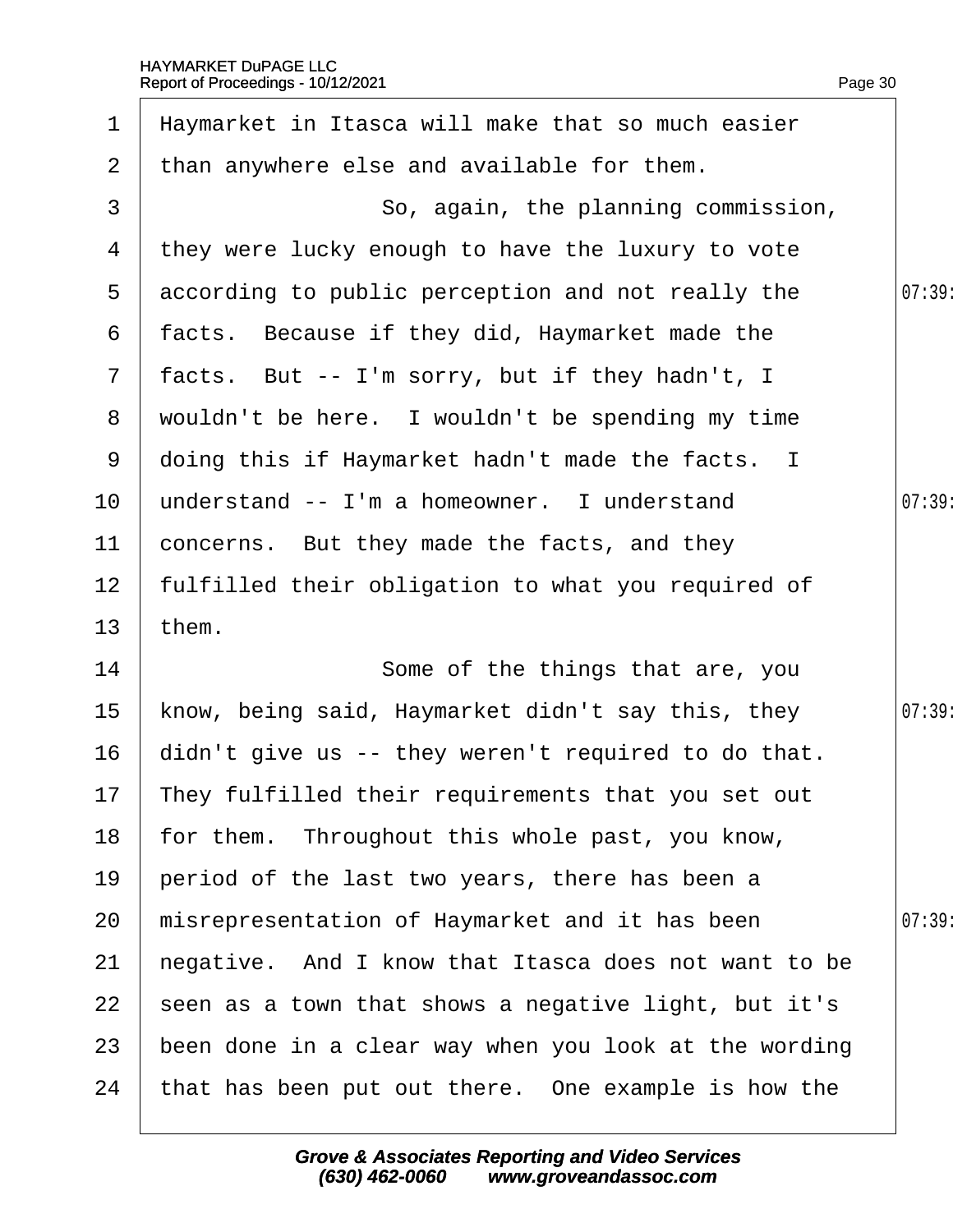| 1               | school board consistently spoke about the high cost      |        |
|-----------------|----------------------------------------------------------|--------|
| 2 <sup>1</sup>  | of children with IEPs within the district. Even          |        |
| 3               | Ms. Smith -- and I understand she may not realize        |        |
| 4               | what she said -- referred to "high-risk"                 |        |
| 5               | preschoolers." Was she talking about Itasca              | 07:40: |
| 6               | residents' high-risk preschoolers? No, she was           |        |
| $\mathbf{7}$    | referring to the potential and the thought that          |        |
| 8               | Haymarket's residents could have high-risk               |        |
| 9               | preschoolers with absolutely no proof or reason to       |        |
| 10 <sup>°</sup> | believe that that was true at all.                       | 07:40  |
| 11              | And this is evident throughout all                       |        |
| 12              | the testimony that has darkened the actual facts and     |        |
| 13              | insight of what is happening in -- what is trying to     |        |
| 14              | happen here. I looked up the terms of high-risk          |        |
| 15              | preschooler and, instead of reading out loud what it     | 07:41  |
| 16              | means, because it's not good when someone refers to      |        |
|                 | 17 people that way or children that way, I'll let you do |        |
| 18              | it. The entire hearing consisted of inflammatory         |        |
| 19              | words just like that.                                    |        |
| 20              | There was a document -- a group of                       | 07:41  |
| 21              | papers of supposedly 3,000 signed petitions handed in    |        |
| 22              | that was accepted into testimony claiming to all be      |        |
| 23              | tasca residents who were against Haymarket residing      |        |
| 24              | here. Yet once they were actually allowed to be          |        |
|                 |                                                          |        |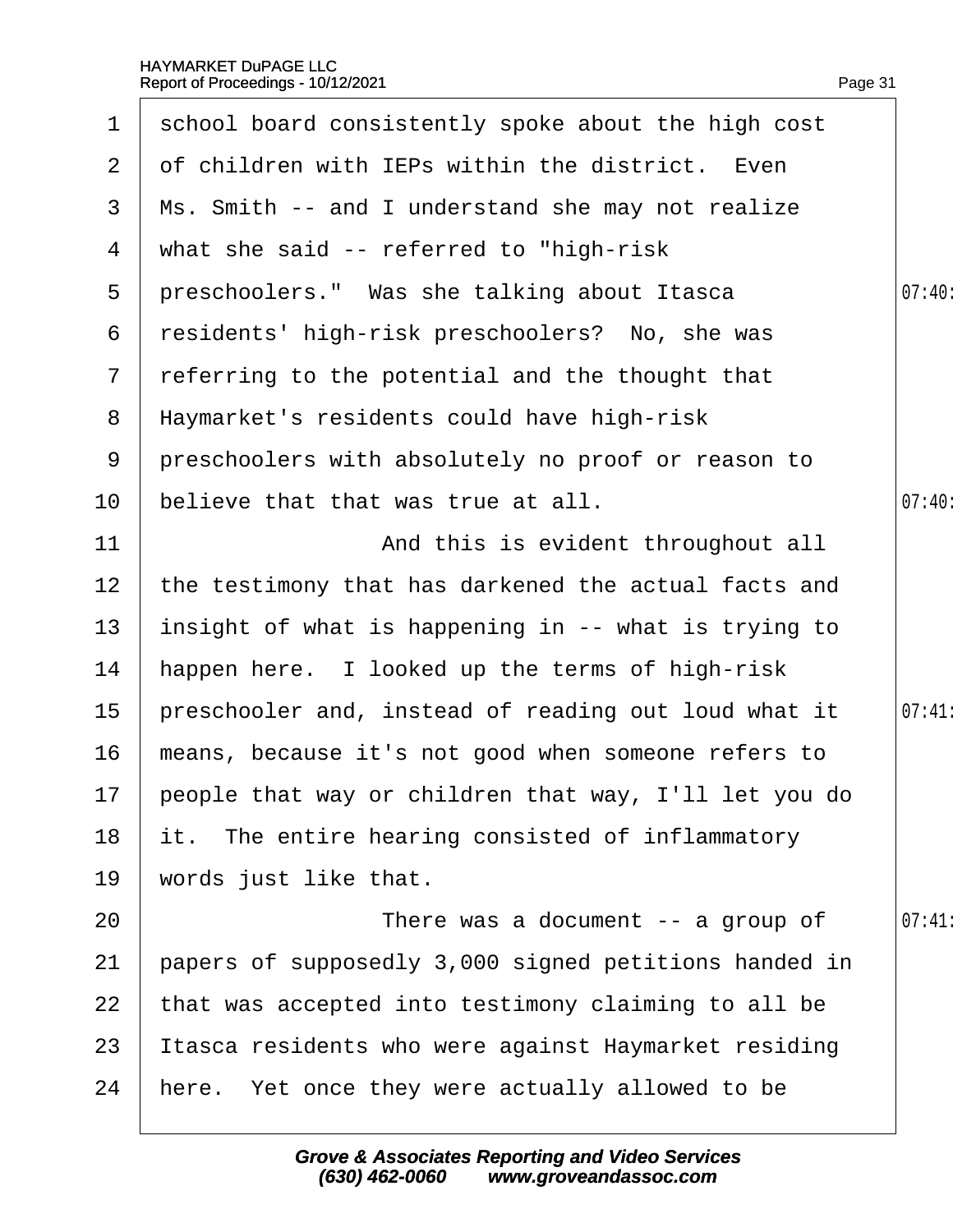| 1              | examined, the petitions were incorrect in its         |        |
|----------------|-------------------------------------------------------|--------|
| $\overline{2}$ | wording, many of them were falsely signed by          |        |
| 3              | different people, and many weren't even from Itasca   |        |
| 4              | when they actually did put an address on there.       |        |
| 5              | Itasca [sic] has been accused of not                  | 07:41  |
| 6              | proving all the things that they claim but they have. |        |
| $\overline{7}$ | They come forth and been very forthright in their     |        |
| 8              | proving of what is going on and what is going to be   |        |
| 9              | happening. It just wasn't something anyone wanted to  |        |
| 10             | hear. And I mean this with all due respect. If the    | 07:42: |
| 11             | Board of directors are our leaders, it cannot look on |        |
| 12             | public or popular perception. They do not have that   |        |
| 13             | luxury. If they vote -- if you vote against           |        |
| 14             | Haymarket at this point, after the proof that has     |        |
| 15             | been given to you, your vote will forever be bought   | 07:42: |
| 16             | and your integrity will forever be in question,       |        |
| 17             | because they did their job.                           |        |
| 18             | And it doesn't matter if you like                     |        |
| 19             | what they did, the job they did. They did their job.  |        |
| 20             | They proved to you what you said prove to us. Bring   | 07:42: |
| 21             | to us the proof this is not going to impact. They     |        |
| 22             | did that. And for you now to be worried about the     |        |
| 23             | heighbors not liking you or the backlash of what's    |        |
| 24             | going to happen in the public perception of you,      |        |
|                |                                                       |        |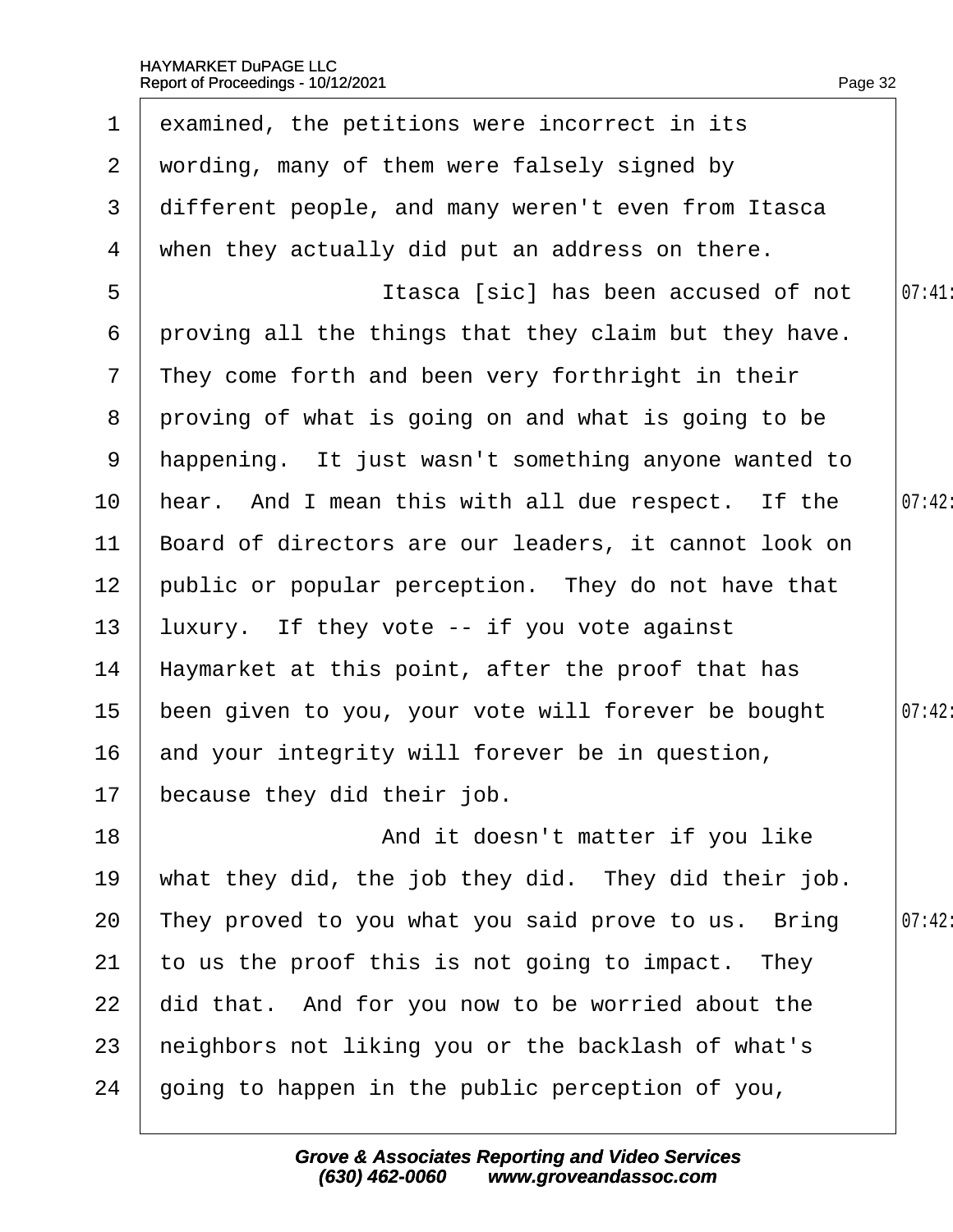|                 | 1 unfortunately, as leaders, you don't have that       |        |
|-----------------|--------------------------------------------------------|--------|
|                 | 2 Iuxury. You have to be the leaders and not the       |        |
| 3               | followers at this point. I hope and I believe in you   |        |
|                 | 4 that way, and I know it's going to be hard. I don't  |        |
| $5^{\circ}$     | envy your position at all. I feel for you having to    | 07:43  |
| 6               | make that decision. As a leader, at times I've had     |        |
| $7\overline{ }$ | to make really tough decisions, too, that have not     |        |
| 8               | been popular. But the facts have to speak for          |        |
| 9               | themselves, and you have to listen to those and not    |        |
| 10              | the twisted ended perception of what the public wants  | 07:43  |
| 11              | you to think. Thank you.                               |        |
| 12              | MAYOR PRUYN: Thank you.                                |        |
| 13              | MS. KOZIARA: Good evening. My name is                  |        |
| 14              | Colleen Koziara, and I reside at 224 South Walnut      |        |
| 15 <sub>1</sub> | Street in Itasca. I'm the owner and CEO of a company   | 07:44: |
| 16              | by the name of Beyond Bingo. I specifically am an      |        |
|                 | 17 expert in programming for seniors, those most often |        |
| 18              | with Alzheimer's disease and related dementia, and I   |        |
| 19              | work to care for them and provide multidimensional     |        |
| 20              | programming for them and to train their caregivers,    | 07:44  |
| 21              | both familial and professional.                        |        |
| 22              | And I want to take the opportunity                     |        |
| 23              | this evening to ask us to look at this maybe in a      |        |
| 24              | little bit different way than we might have. I know    |        |
|                 |                                                        |        |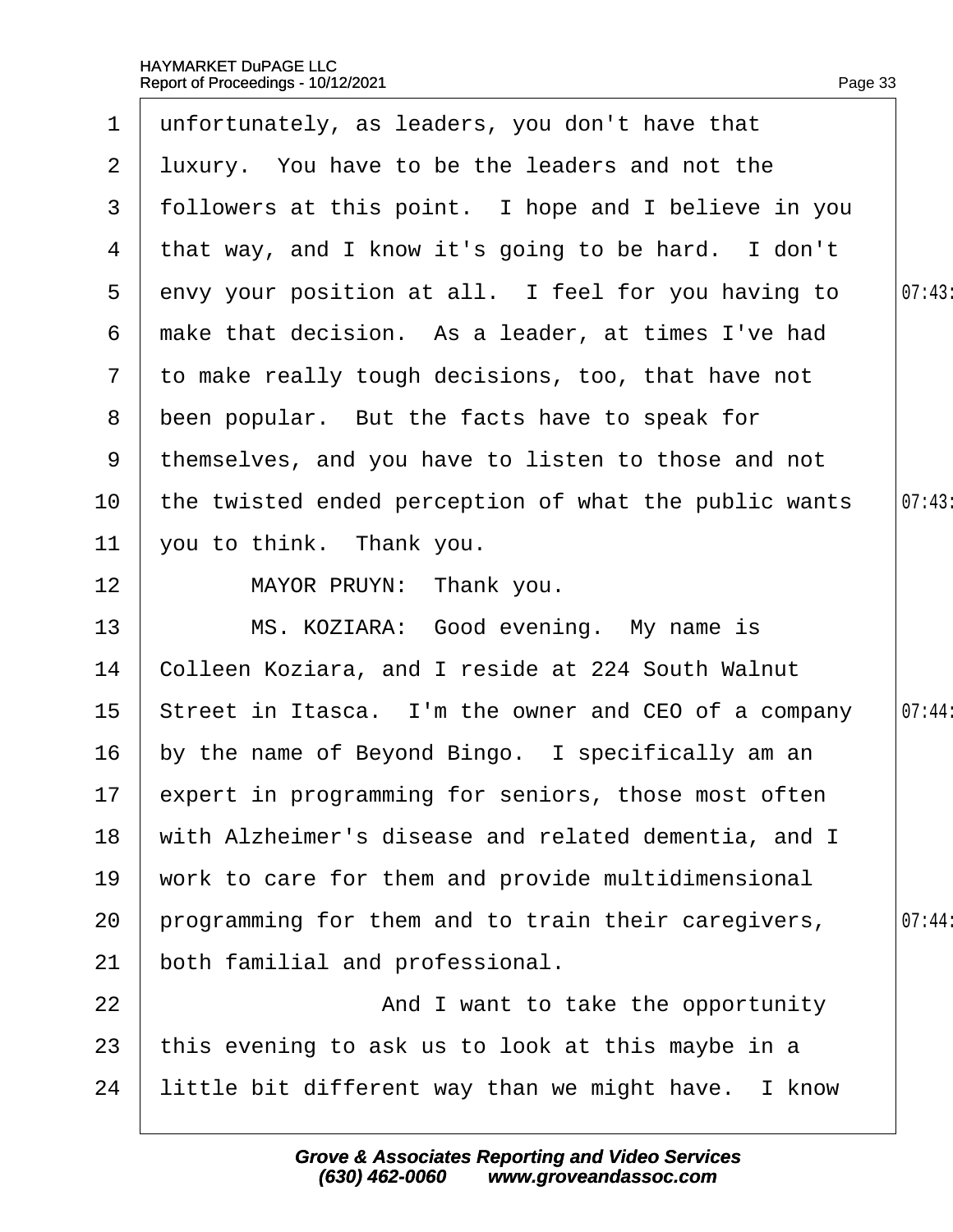| $\mathbf 1$     | you've all seen all the numbers. You've heard all     |        |
|-----------------|-------------------------------------------------------|--------|
| $\overline{2}$  | the testimony. Everybody is very educated and knows   |        |
| 3               | what is going to impact EMS. And I live on Walnut     |        |
| 4               | Street. I know exactly where the paramedics go for    |        |
| 5               | their 2.2 calls a day, because they go right by me.   | 07:44: |
| 6               | Years and years and years ago --                      |        |
| $7\overline{ }$ | I've been working with seniors for almost 30 years.   |        |
| 8               | At one point in time, consistent care and appropriate |        |
| 9               | dare for those with Alzheimer's was seen as drugging  |        |
| 10              | them into a stupor and tying them to their chair.     | 07:45  |
| 11              | That was known as chemical and physical restraint,    |        |
| 12 <sup>7</sup> | and it was considered perfectly acceptable, because   |        |
| 13              | that's what we knew. My entire profession and my      |        |
| 14              | business is based on the fact that we learned         |        |
| 15 <sub>1</sub> | something new, and by learning something new, we      | 07:45  |
| 16              | decided to do better and we did.                      |        |
| 17              | During that same period of time when                  |        |
| 18              | we looked at that illness as though it was some       |        |
| 19              | horrible thing, companies that wanted to build        |        |
| 20              | Alzheimer's facilities had to sit through meetings    | 07:45  |
| 21              | just like this, because the residents thought that    |        |
| 22              | old people with that illness were terrifying and      |        |
| 23              | potentially dangerous to children. Now, our           |        |
| 24              | perceptions have changed dramatically because now     |        |
|                 |                                                       |        |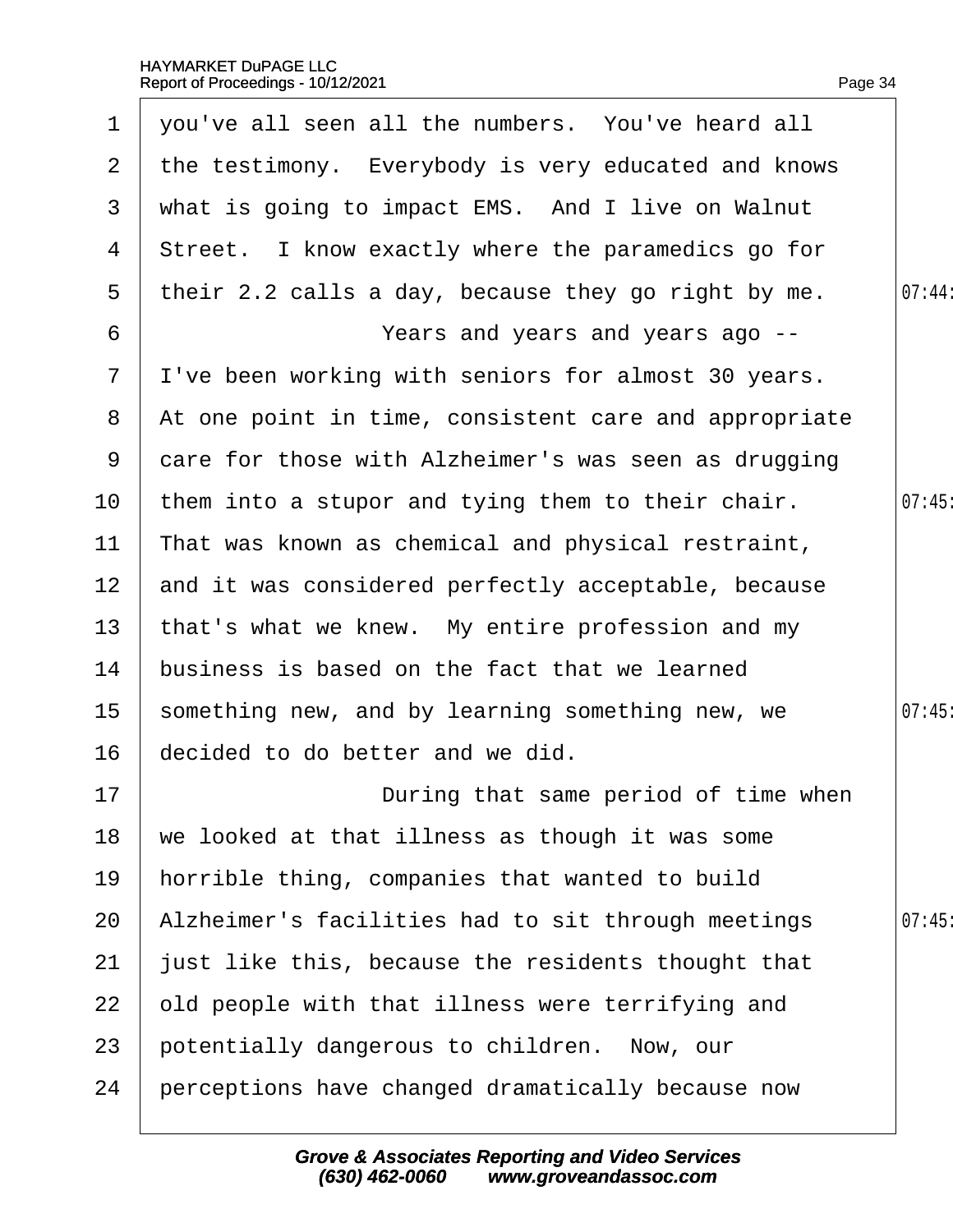| 1             | there's probably no one in this room that doesn't       |       |
|---------------|---------------------------------------------------------|-------|
| $\mathbf{2}$  | know somebody who is dealing with that illness.         |       |
| 3             | Our perceptions of the illnesses                        |       |
| 4             | that are treated at Haymarket need to change as well.   |       |
| 5             | People are not necessarily coming on public             | 07:45 |
| 6             | transportation. Opioid addictions are not               |       |
| $\mathcal{I}$ | necessarily always in those people living on the        |       |
| 8             | street. Sometimes they're our cousin who worked in      |       |
| 9             | donstruction or heavy equipment their whole life.       |       |
| 10            | They need back surgery, insurance won't approve it,     | 07:46 |
| 11            | so the doctor gives them another prescription.          |       |
| 12            | Insurance will pay for that. They're not going to       |       |
| 13            | get there on public transportation. They're going to    |       |
| 14            | get taken there by their wife.                          |       |
| 15            | It's a different situation. It's                        | 07:46 |
| 16            | hot what we think. We need to remember that these       |       |
|               | 17 individuals are not "them." They're our children and |       |
| 18            | bur family members. They're our neighbors and our       |       |
| 19            | friends. The last year-and-a-half has taught us a       |       |
| 20            | ton. It's taught us that we're going to have            | 07:46 |
| 21            | healthcare workers there with PTSD, possibly having     |       |
| 22            | suicidal issues, over-medicating themselves to get      |       |
| 23            | through that trauma. We have a number of things that    |       |
| 24            | have changed in our world, and one of the things that   |       |
|               |                                                         |       |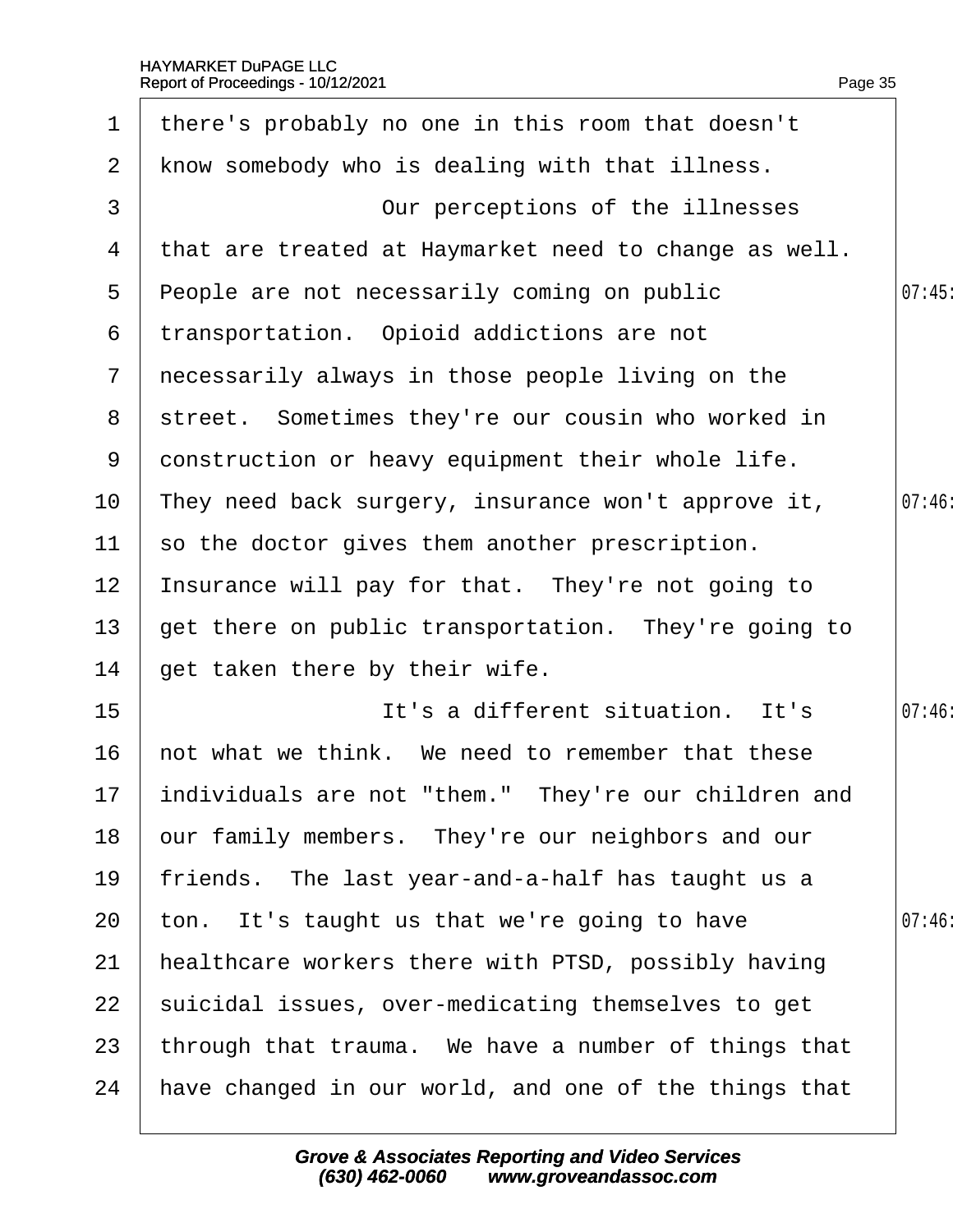<span id="page-36-0"></span>

| 1               | we have been taught is that what affects one of us,   |        |
|-----------------|-------------------------------------------------------|--------|
| $\overline{2}$  | affects us all.                                       |        |
| 3               | This has many up and down points.                     |        |
| 4               | There are many issues that have to be discussed. But  |        |
| 5               | my hope would be that what we would understand now -- | 07:47  |
| 6               | as our opinions about addictions and those issues     |        |
| $7\phantom{.}$  | have changed and grown, just like our opinions about  |        |
| 8               | Alzheimer's did from so many years ago, that we would |        |
| 9               | begin to look at the people that will be served by    |        |
| 10 <sup>°</sup> | Haymarket as our friends and our families as opposed  | 07:47  |
| 11              | to those "others" and look at the possibility that    |        |
| 12 <sub>2</sub> | those individuals, coming from DuPage County as they  |        |
| 13 <sup>°</sup> | do, are not necessarily going to be in need of public |        |
| 14              | transportation to get to the facility and the care    |        |
| 15              | that they need.                                       | 07:47  |
| 16              | I want to thank you very much for                     |        |
|                 | 17 allowing me to make my comments. Have a nice       |        |
| 18              | evening.                                              |        |
| 19              | MAYOR PRUYN: Thank you.                               |        |
| 20              | MS. MC GOWEN: Good evening. My name is Paula          | 07:48: |
| 21              | McGowen, and I'm a resident of Glen Ellyn. Although   |        |
| 22              | don't live in your area, I welcomed Haymarket in      |        |
| 23              | mine. I've been an advocate for drug court for many,  |        |
| 24              | many years. In approximately 2002, I helped get       |        |
|                 |                                                       |        |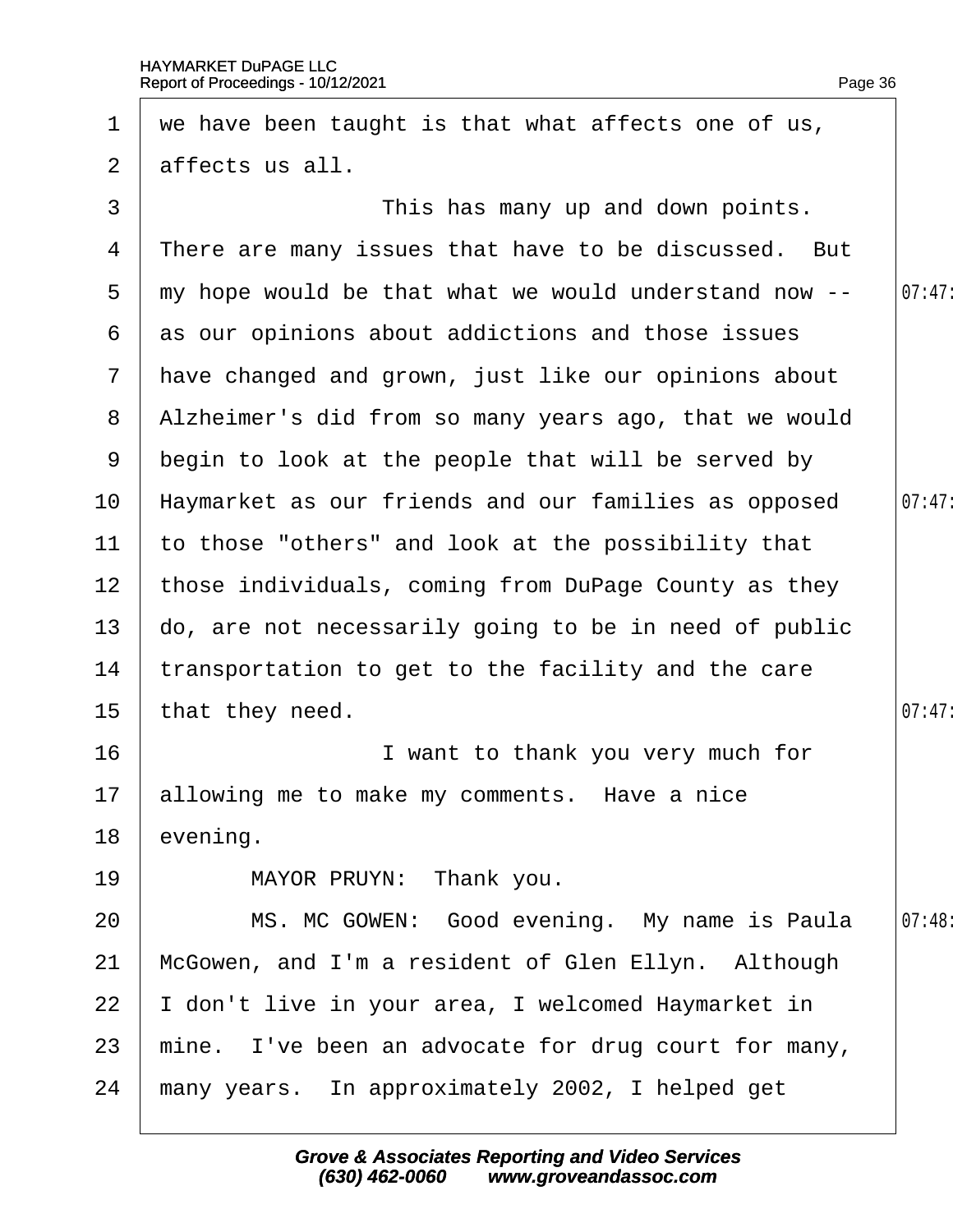<span id="page-37-0"></span>

| $\mathbf 1$     | DuPage County drug court reinstated, because our        |       |
|-----------------|---------------------------------------------------------|-------|
| $\mathbf{2}$    | former DuPage County State's Attorney had quietly       |       |
| 3               | dosed new admissions to the drug court program          |       |
| 4               | because of an incident involving a participant who      |       |
| $5^{\circ}$     | instead should have just been removed from the drug     | 07:48 |
| 6               | dourt program. When I found out from those in the       |       |
| $\mathbf{7}$    | drug court program that drug treatment centers had      |       |
| 8               | Iong waiting lists to get into short-term and           |       |
| 9               | Iong-term treatment facilities, I knew it was a         |       |
| 10              | matter of life and death for that to change.            | 07:48 |
| 11              | Then, as now, there's a continuing                      |       |
| 12              | heed for available in-house drug treatment centers.     |       |
| 13              | Whether we like it or not, drug addiction has no        |       |
| 14              | class distinction. It's a matter of vulnerability       |       |
| 15 <sub>1</sub> | and can strike anywhere, even in your area. Many who    | 07:49 |
| 16              | suffer from psychological and mental issues, such as    |       |
|                 | 17 schizophrenia, bipolar depression, anxiety disorders |       |
| 18              | self-medicate with elicit drugs. There's a proven       |       |
| 19              | heed for this treatment center in DuPage County to      |       |
| 20              | rehabilitate these people so they can lead a            | 07:49 |
| 21              | productive life once again.                             |       |
| 22              | Haymarket has acquired an                               |       |
| 23              | appropriate site in Itasca that would benefit only      |       |
| 24              | DuPage County residents afflicted with drug addiction   |       |
|                 |                                                         |       |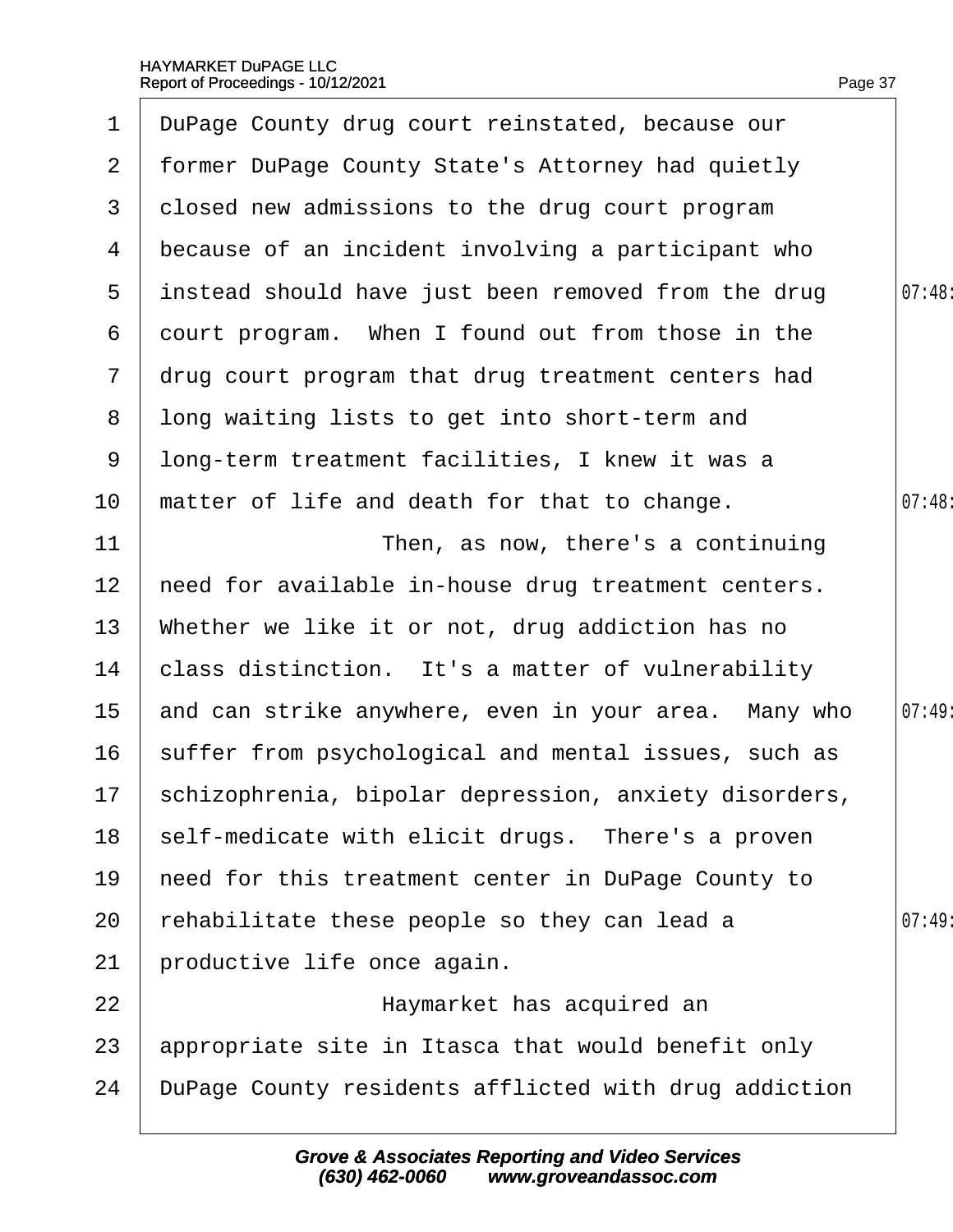<span id="page-38-0"></span>

|                 | 1 dnce it was allowed to operate. Haymarket has        |        |
|-----------------|--------------------------------------------------------|--------|
|                 | 2 accommodated all the requirements set forth by the   |        |
| 3 <sup>1</sup>  | Itasca planning commission. Please allow Haymarket     |        |
|                 | 4 to save and change our lives. These lives are -- the |        |
|                 | 5 lives that are saved may be one of your own. Thank   | 07:50  |
| 6               | you.                                                   |        |
| $\overline{7}$  | MAYOR PRUYN: Thank you.                                |        |
| 8               | MR. ISHAUG: Good evening, everyone, and thank          |        |
| 9               | you for your time and for your public service and for  |        |
| 10              | your commitment to the residents of Itasca and         | 07:50: |
| 11              | greater DuPage. My name is Mark Ishaug, and I'm the    |        |
|                 | 12 CEO of thresholds, and we are Illinois' largest     |        |
| 13 <sup>°</sup> | community based nonprofit mental health organization   |        |
| 14              | with offices and programs in Chicago and Cook County,  |        |
| 15              | Kankakee, McHenry, Lake County, and for the past four  | 07:50: |
| 16              | or five years in DuPage County. And our wonderful      |        |
|                 | 17 Dupage office in Westmont, not too far from here,   |        |
| 18              | about 18 miles from here, specializes in treating      |        |
| 19              | youth and young adults who are experiencing early      |        |
| 20              | onset or first episode of mental illness.              | 07:51  |
| 21              | And for more than 60 years,                            |        |
| 22              | Thresholds has provided home, health, and hope to      |        |
| 23              | those with mental health and substance use             |        |
| 24              | challenges. We assist people on their road to          |        |
|                 |                                                        |        |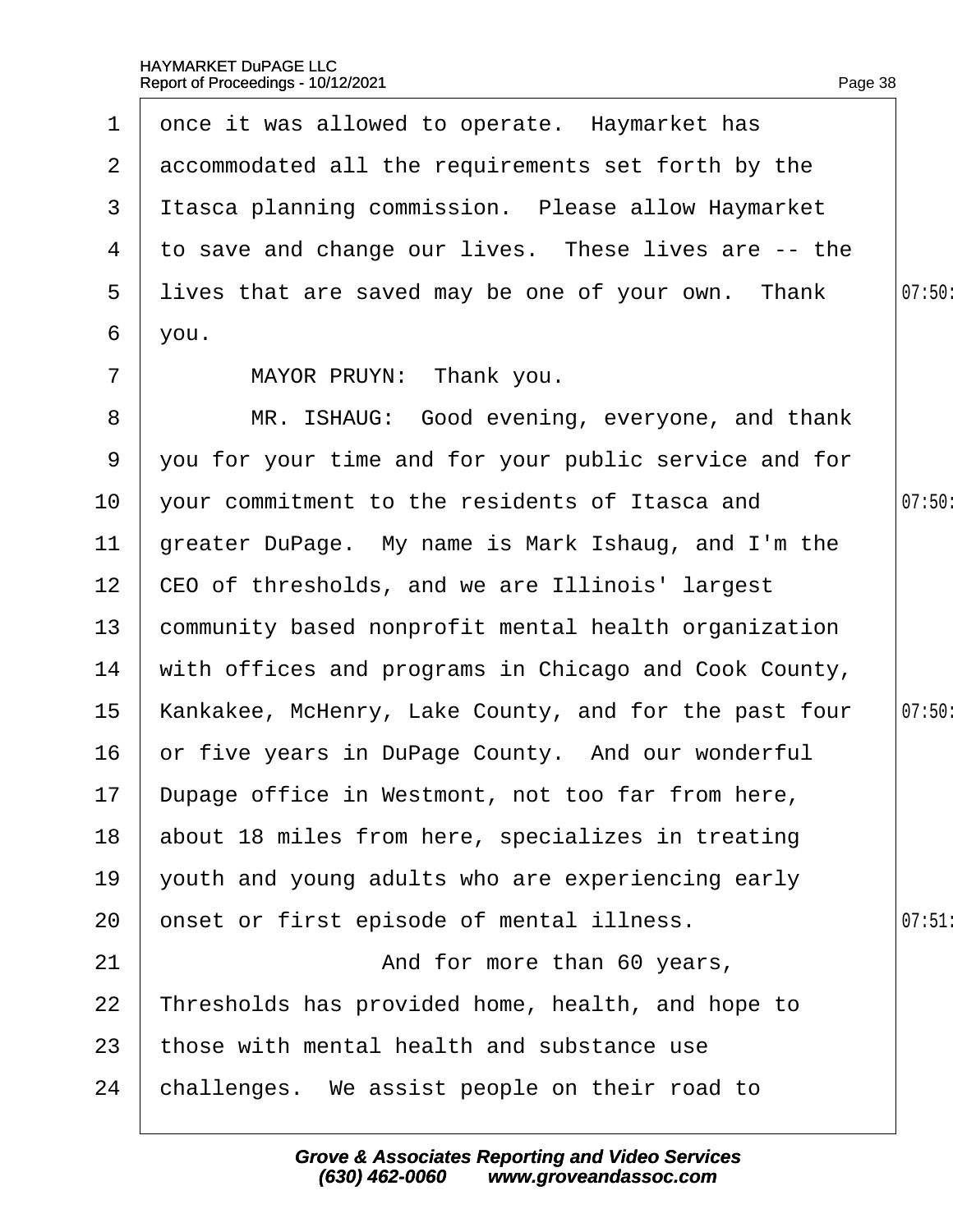<span id="page-39-0"></span>

| 1                     | recovery. We help them find and maintain housing,     |        |
|-----------------------|-------------------------------------------------------|--------|
| $\mathbf{2}^{\prime}$ | access mental health and substance abuse treatment    |        |
| 3                     | programs, make sure they have the best primary care   |        |
| 4                     | possible, and, of course, support them to find        |        |
| 5                     | meaningful employment. Because we all know that a     | 07:51  |
| 6                     | job and that the purpose and money that comes with a  |        |
| $\mathbf{7}$          | job is key to one's recovery.                         |        |
| 8                     | And, frankly, there's no way we                       |        |
| 9                     | would be able to do our work if it weren't for        |        |
| 10                    | Haymarket. For over 45 years, they have been our      | 07:51  |
| 11                    | partner, our best partner, a stellar partner.         |        |
| 12 <sub>2</sub>       | Thresholds' clients, thousands upon thousands of      |        |
| 13                    | others, wouldn't be as successful and as healthy as   |        |
| 14                    | they are today without Haymarket's not-so-secret      |        |
| 15 <sub>1</sub>       | sauce, outreach, stabilization through detox,         | 07:52: |
| 16                    | medication-assisted treatment, outpatient services,   |        |
|                       | 17 and specialized residential treatment. Simply put, |        |
| 18                    | Haymarket is the gold standard.                       |        |
| 19                    | As you are well aware, and as my                      |        |
| 20                    | colleague back here just said, the last couple of     | 07:52: |
| 21                    | years have been traumatizing for our communities, for |        |
| 22                    | our organizations, for our clients, for our friends,  |        |
| 23                    | and our families. COVID has and continues to take a   |        |
| 24                    | devastating toll, driving unprecedented rates of      |        |
|                       |                                                       |        |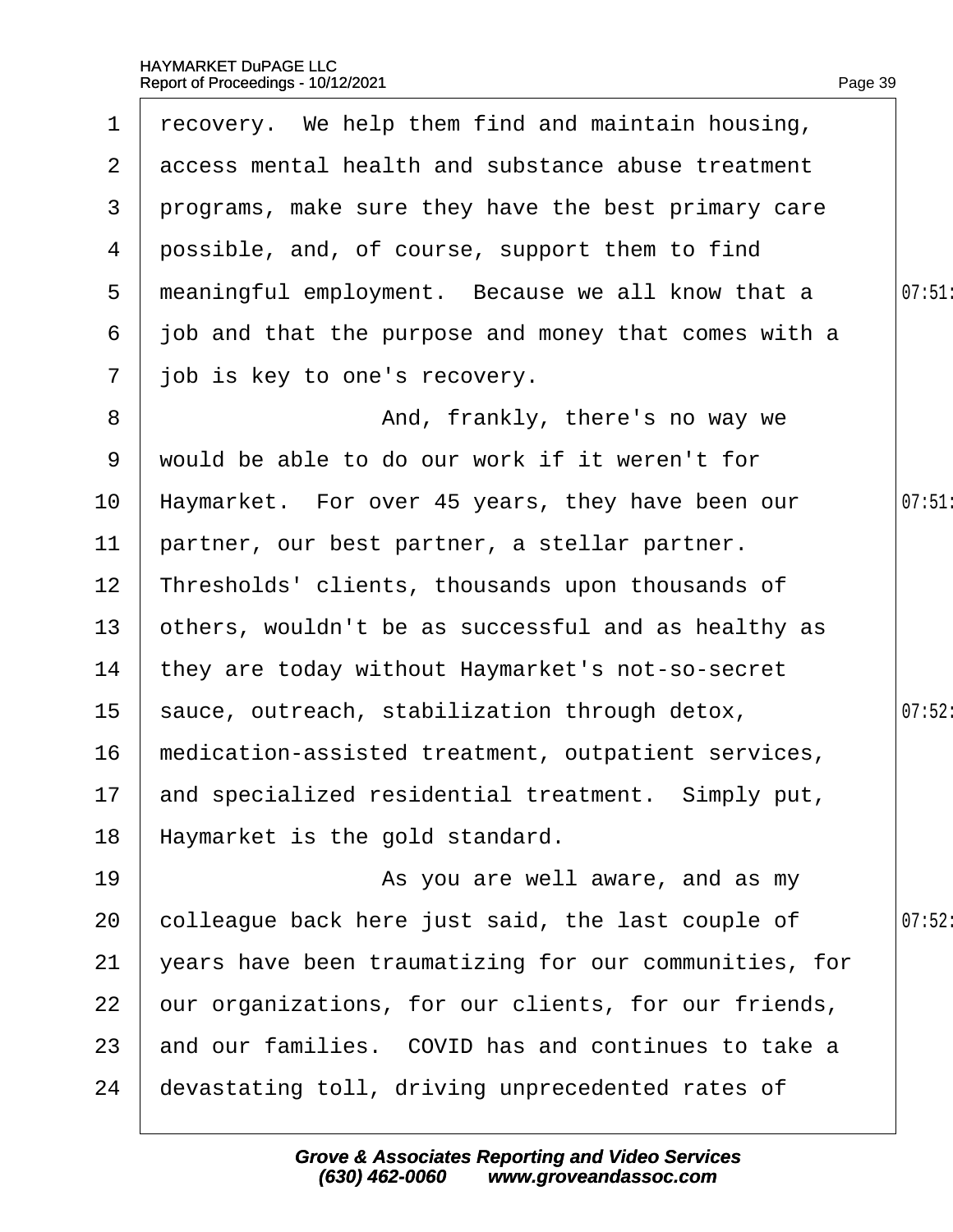<span id="page-40-0"></span>

| 1              | anxiety, depression, death by suicide, overall lack   |        |
|----------------|-------------------------------------------------------|--------|
| $\overline{2}$ | of mental well-being, and, yes, substance use and     |        |
| 3              | dverdose. The opioid epidemic has surged everywhere,  |        |
| 4              | including here in DuPage County, resulting in far too |        |
| 5              | many deaths and far too many lives and families torn  | 07:52: |
| 6              | apart. And, of course, there's the much less          |        |
| $\overline{7}$ | discussed but widespread alcohol misuse, posing a     |        |
| 8              | great or even greater threat to the families and      |        |
| 9              | dommunities we must collectively address.             |        |
| 10             | I simply cannot think of any better                   | 07:53  |
| $11$           | prganization than Haymarket in all of the state of    |        |
| 12             | Illinois to meet this challenge and to meet this      |        |
| 13             | moment. They bring love and kindness and compassion   |        |
| 14             | and empathy to the work that they do. And combine     |        |
| 15             | that with cutting edge evidence-based practices and   | 07:53  |
| 16             | programs and state of the art, the very best,         |        |
|                | 17 programs in prevention and treatment.              |        |
| 18             | Folks, I have very few regrets in my                  |        |
| 19             | life. I've made plenty of mistakes for sure and I've  |        |
| 20             | tried to atone for them and then not make them again, | 07:53  |
| 21             | but I do have only one big regret and that's that I   |        |
| 22             | was not smart enough or determined enough or lucky    |        |
| 23             | enough to find Haymarket over 20 years ago when my    |        |
| 24             | little brother, Eric, needed help, when he needed me. |        |
|                |                                                       |        |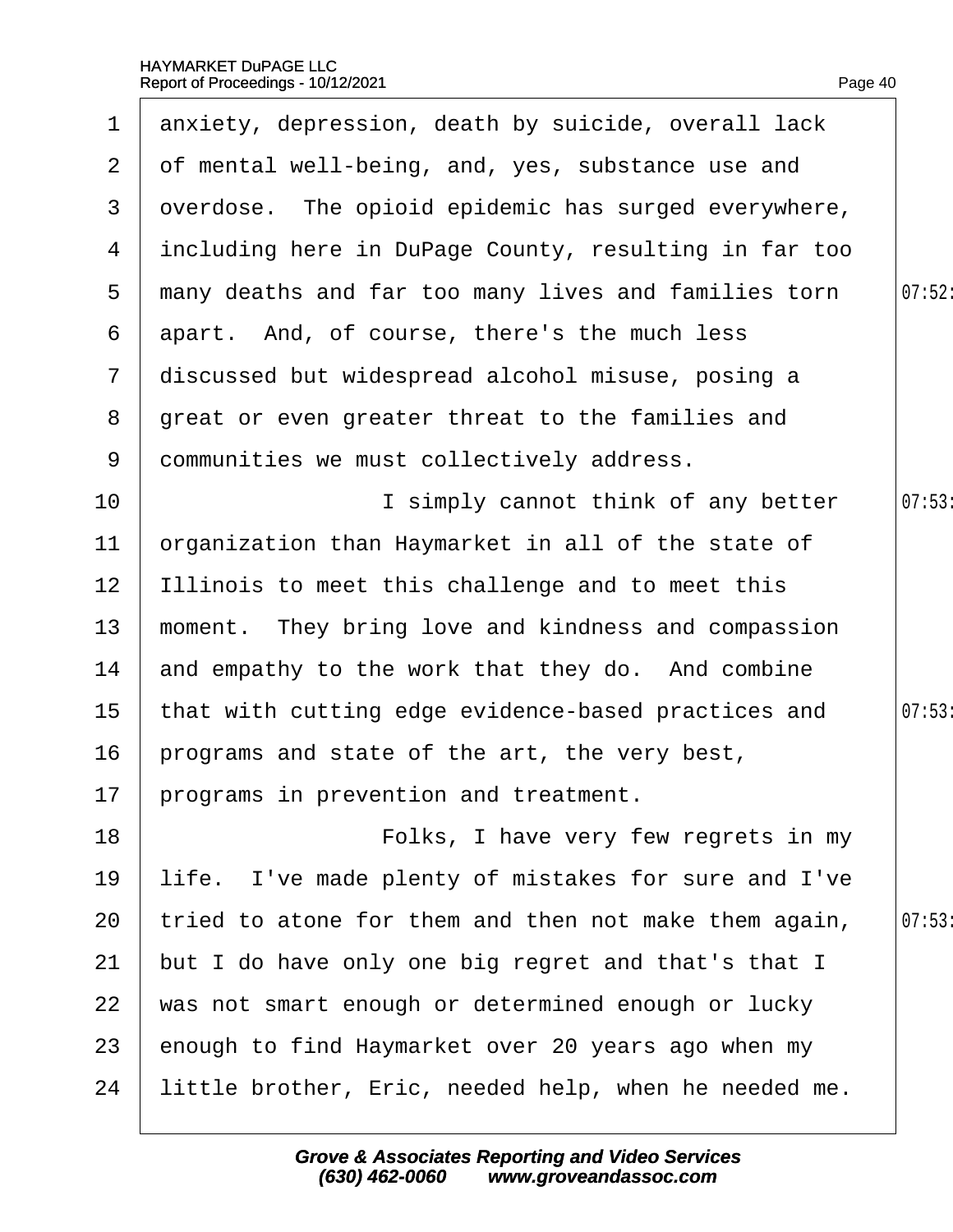<span id="page-41-0"></span>

| 1                     | And Eric died at 29 all alone in an apartment out     |        |
|-----------------------|-------------------------------------------------------|--------|
| $\mathbf{2}^{\prime}$ | here in the burbs with a bottle of booze beside him,  |        |
| 3                     | and I believe that -- in my whole heart and soul that |        |
| 4                     | had my family and I found Haymarket, Eric would be    |        |
| 5                     | standing here talking to you today instead of me      | 07:54: |
| 6                     | asking you to please allow Haymarket to move forward  |        |
| $7\phantom{.}$        | with this desperately needed treatment facility right |        |
| 8                     | here in Itasca. Eric would have been able to say      |        |
| 9                     | that Haymarket saved and changed his life. He would   |        |
| 10                    | have been able to tell you that recovery is possible. | 07:54: |
| 11                    | Recovery is likely, as thousands of my clients and    |        |
| 12 <sub>2</sub>       | thousands of Haymarket's clients tell us all the      |        |
| 13                    | time. I'm lucky that my mom and dad are still with    |        |
| 14                    | us today, and if they could turn back time and change |        |
| 15                    | just one thing and get one wish and prayer granted,   | 07:55  |
| 16                    | you know what it would be.                            |        |
| 17                    | And I pray that you find it in your                   |        |
| 18                    | hearts and your wise judgment to approve Haymarket's  |        |
| 19                    | equest to proceed with this life-saving treatment     |        |
| 20                    | acility. They will absolutely be a vital asset to     | 07:55  |
| 21                    | your community. I believe, and my 35 years of         |        |
| 22                    | honprofit leadership have confirmed this, that love   |        |
| 23                    | and kindness and compassion fuel all positive change, |        |
| 24                    | and nobody brings more love, kindness, and compassion |        |
|                       |                                                       |        |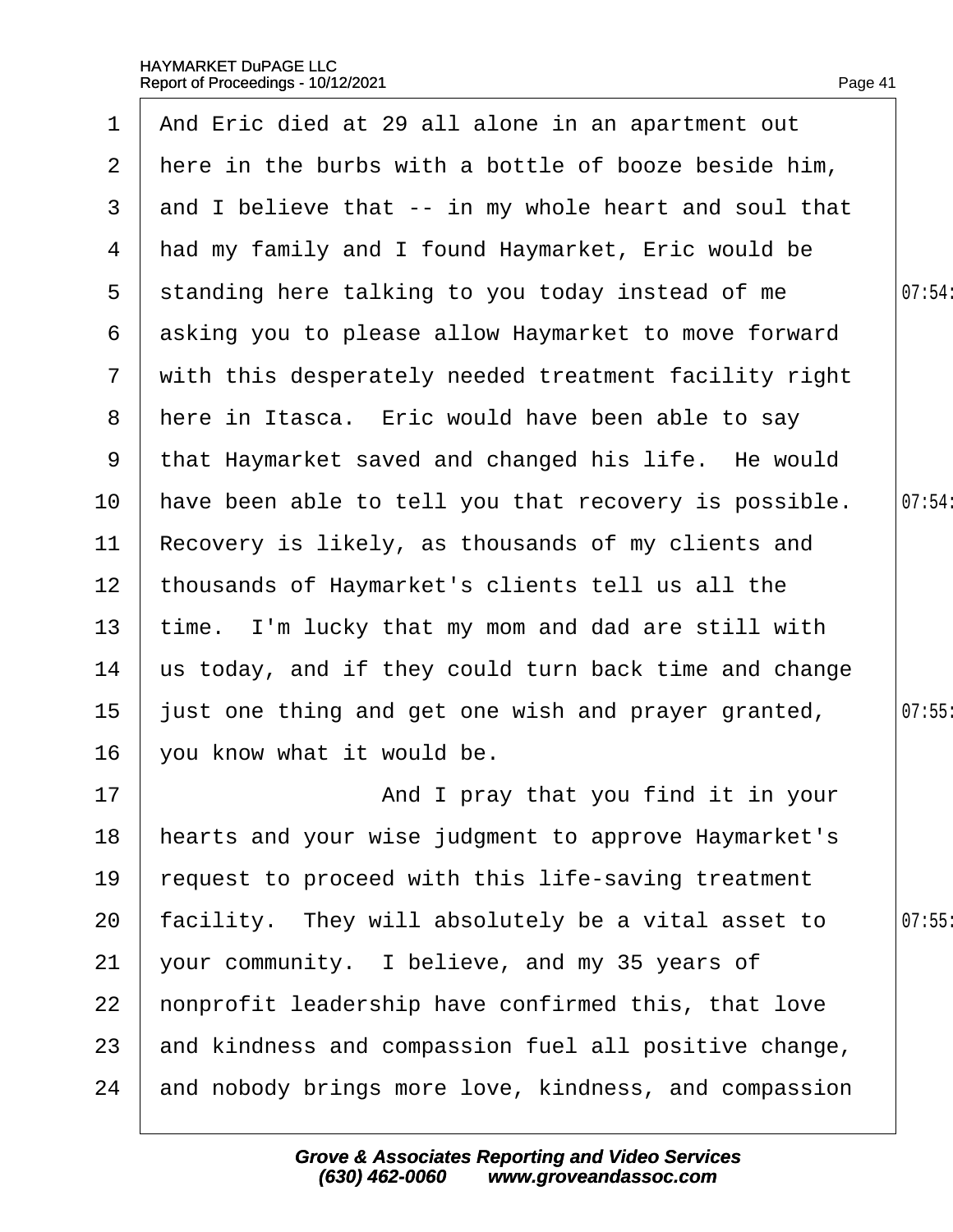<span id="page-42-0"></span>

| $\mathbf 1$     | to fuel positive change for individuals and families  |       |
|-----------------|-------------------------------------------------------|-------|
| 2 <sup>1</sup>  | and communities than Haymarket. I've witnessed it.    |       |
| 3               | But I also know that love and kindness and compassion |       |
| 4               | are necessary but not necessarily sufficient, and     |       |
| 5               | sometimes you have to add the very best prevention    | 07:55 |
| 6               | and treatment programs possible, because that is what |       |
| $7\phantom{.}$  | helps people help themselves on their very rocky road |       |
| 8               | to recovery.                                          |       |
| 9               | So thank you all for the gift of                      |       |
| 10              | your time tonight, and I hope that you will allow     | 07:56 |
| 11              | Haymarket to bring their gift of recovery to your     |       |
| 12 <sub>2</sub> | friends and families and neighbors right here in      |       |
| 13              | Itasca and DuPage County. It will, without a doubt,   |       |
| 14              | strengthen your community. With gratitude, I thank    |       |
| 15 <sub>2</sub> | you.                                                  | 07:56 |
| 16              | MAYOR PRUYN: Thank you.                               |       |
| 17              | MR. VENETUCCI: Good evening. My name is               |       |
| 18              | David Venetucci. I'm a retired Elmhurst public        |       |
| 19              | school teacher and a Roselle resident. I am speaking  |       |
| 20              | tonight in support of Haymarket's zoning exemption    | 07:56 |
| 21              | request for its proposed mixed-use residential        |       |
| 22              | healthcare facility, and I promise to go right around |       |
| 23              | five minutes.                                         |       |
| 24              | We should all agree that making                       |       |
|                 |                                                       |       |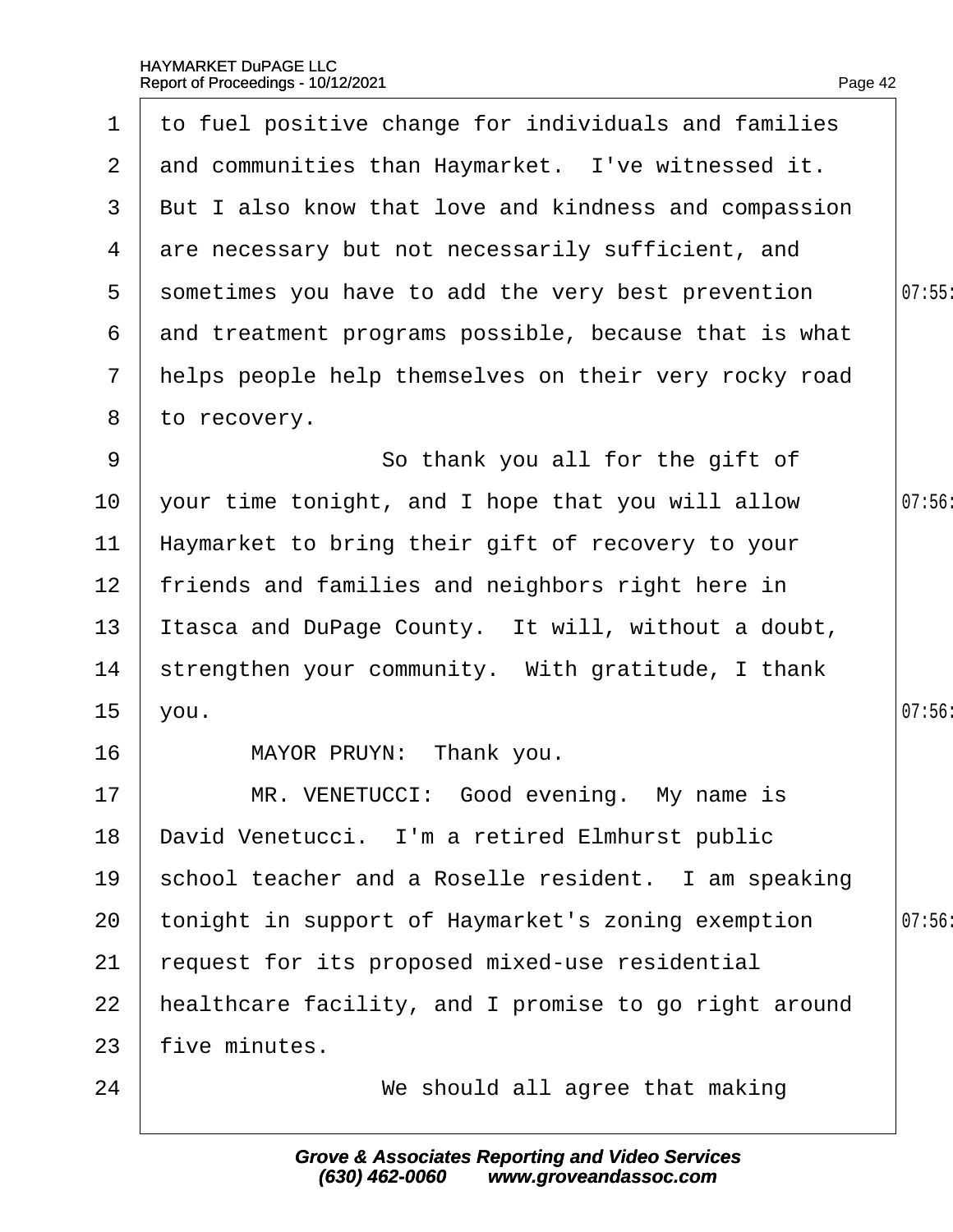<span id="page-43-0"></span>

| 1              | decisions based on fears instead of facts never ends  |       |
|----------------|-------------------------------------------------------|-------|
| $\mathbf{2}$   | well. The Itasca Village Board obviously has an       |       |
| 3              | important opportunity to make a critical civic        |       |
| 4              | decision about the proposed Haymarket facility based  |       |
| 5              | on available facts, not irrational fears and          | 07:57 |
| 6              | manipulation of data and statistics.                  |       |
| $\overline{7}$ | Here's a fact: According to the                       |       |
| 8              | DuPage County coroner's office, 496 county residents  |       |
| 9              | lost their lives to opioid-related overdoses between  |       |
| 10             | 2016 and 2020. That's nearly 500 sons, daughters,     | 07:57 |
| 11             | dads, moms, granddaughters, grandsons, nieces,        |       |
| 12             | hephews, cousins, family friends, neighbors,          |       |
| 13             | acquaintances, and work colleagues lost to            |       |
| 14             | preventable drug overdoses here in DuPage County in   |       |
| 15             | just the past five years. These specs are completely  | 07:58 |
| 16             | unacceptable for a civilized society that purports to |       |
|                | 17 care about human life.                             |       |
| 18             | My son, Eric, another Eric, is                        |       |
| 19             | included in these grim statistics. My Eric was only   |       |
| 20             | 23 when he died of an accidental opioid overdose in   | 07:58 |
| 21             | November; November 6th, 2018. When I discovered his   |       |
| 22             | body in the bedroom of my Roselle home nearly three   |       |
| 23             | years ago, he was cold to the touch and, unlike       |       |
| 24             | during multiple previous overdoses that he had        |       |
|                |                                                       |       |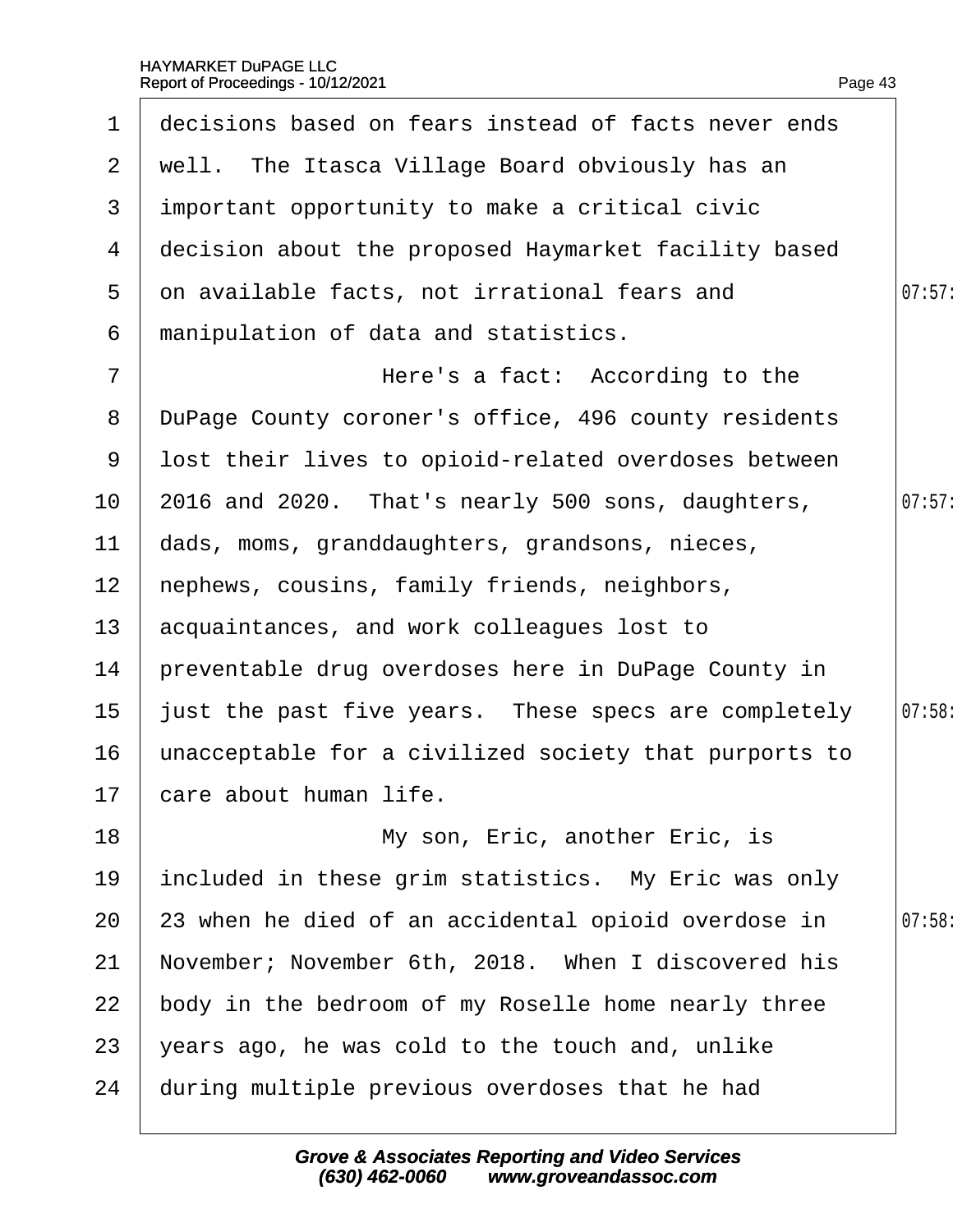<span id="page-44-0"></span>

| $\mathbf 1$      | experienced, this time, sadly, he was well beyond the |        |
|------------------|-------------------------------------------------------|--------|
| $\mathbf{2}$     | point where medical interventions could have saved    |        |
| 3                | his life. My Eric was a talented, intelligent,        |        |
| 4                | inquisitive, creative, sensitive, and caring young    |        |
| 5                | man with so much life potential, but my son struggled | 07:59  |
| 6                | with significant substance abuse issues from his      |        |
| $\overline{7}$   | early teens before succumbing to addiction three      |        |
| 8                | years ago. Eric's tragic death came despite many      |        |
| 9                | interventions --                                      |        |
| 10               | MAYOR PRUYN: We do have people watching               | 08:00: |
| 11               | on-line so you have to stay by the microphone.        |        |
| 12               | MR. VENETUCCI: Thank you. My son's death              |        |
| 13               | came despite interventions by many, many talented     |        |
| 14               | mental health professionals who attempted to support  |        |
| 15 <sub>15</sub> | Eric with the best treatment options his mother and I | 08:00: |
| 16               | could make available, and Eric's mom is here tonight. |        |
| 17               | Facts, addiction is a serious brain                   |        |
| 18               | disorder, not a personal weakness or character flaw.  |        |
| 19               | Fact, addiction is treatable with specialized medical |        |
| 20               | and psychiatric care and high quality mental health   | 08:00: |
| 21               | centers, such as the one Haymarket seeks to open here |        |
| 22               | in Itasca.                                            |        |
| 23               | So then what are the facts the                        |        |
| 24               | Village planning commission has relied on to          |        |
|                  |                                                       |        |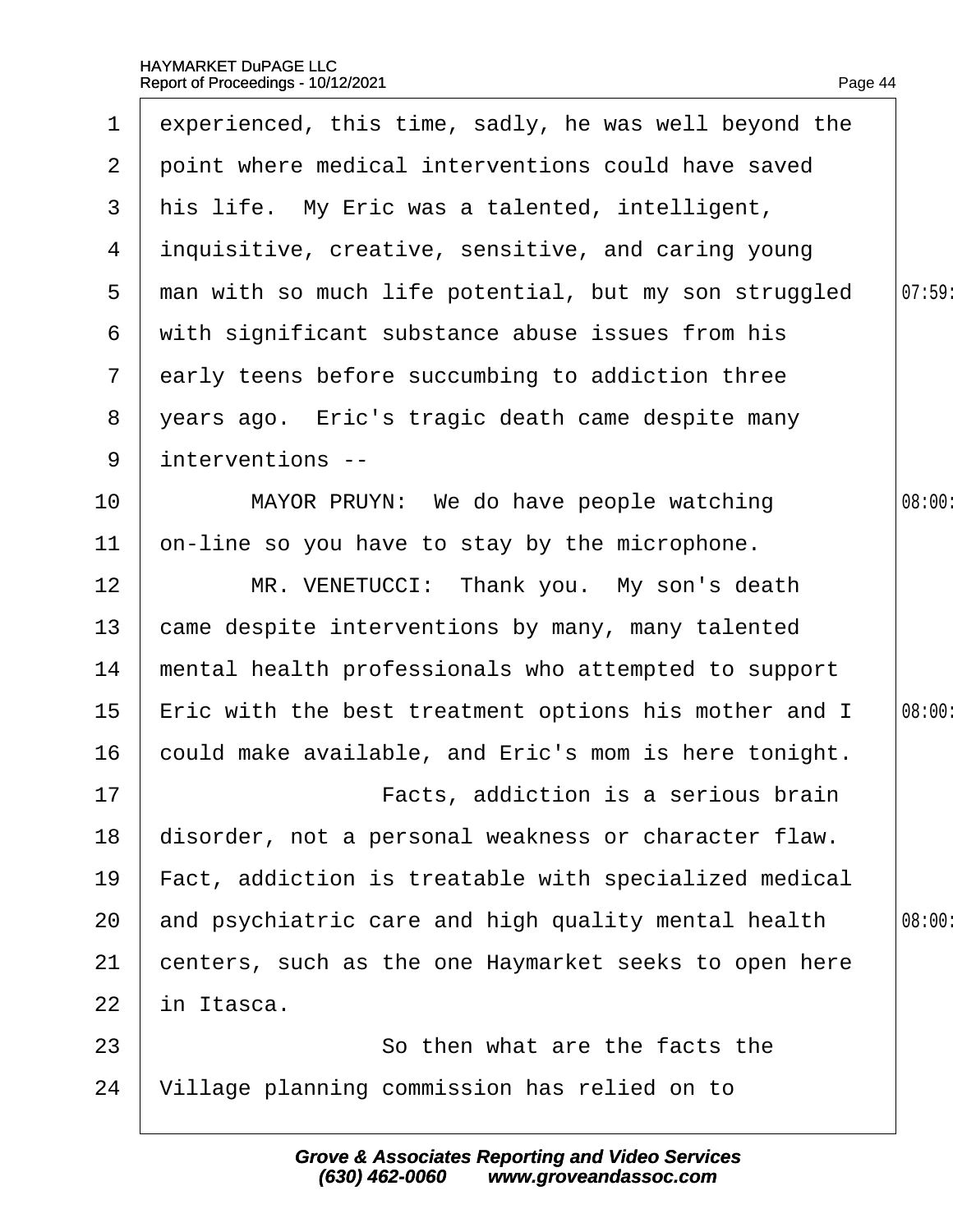<span id="page-45-0"></span>

|                  | 1 unanimously deny Haymarket's zoning exemption         |       |
|------------------|---------------------------------------------------------|-------|
| 2 <sup>1</sup>   | request? Well, the main objection appears to be the     |       |
| 3                | doncern that the Haymarket facility will negatively     |       |
| 4                | impact the Village's fire and EMS services, but it      |       |
| 5 <sup>5</sup>   | seems to me that concern, despite some interesting      | 08:01 |
| 6                | domments earlier this evening about that issue, is      |       |
| $\mathbf{7}$     | dompletely refuted by the fact that Haymarket's         |       |
| 8                | operating proposal includes 24/7 private ambulance      |       |
|                  | 9 availability.                                         |       |
| 10               | And speaking of ambulances, is it                       | 08:01 |
| 11               | true that Itasca currently just has one municipal       |       |
| 12 <sub>2</sub>  | ambulance? I believe that's true. And that that         |       |
| 13 <sup>°</sup>  | humber is the same number as when the Holiday Inn in    |       |
| 14               | Itasca was in business. So my question, then, why       |       |
| 15 <sub>15</sub> | was only one ambulance acceptable then to address the   | 08:01 |
| 16               | emergency medical needs of 9,000-plus Itasca            |       |
|                  | 17 residents plus the additional EMS needs generated by |       |
| 18               | the operation of the Holiday Inn but it's now not       |       |
| 19               | acceptable when Haymarket wants to open a mental        |       |
| 20               | health treatment center at the same location?           | 08:02 |
| 21               | And then in terms of security                           |       |
| 22               | concerns, like any large hotel, Itasca's Holiday Inn    |       |
| 23               | when it was operating typically housed hundreds of      |       |
| 24               | but-of-the-area guests with minimal formal security.    |       |
|                  |                                                         |       |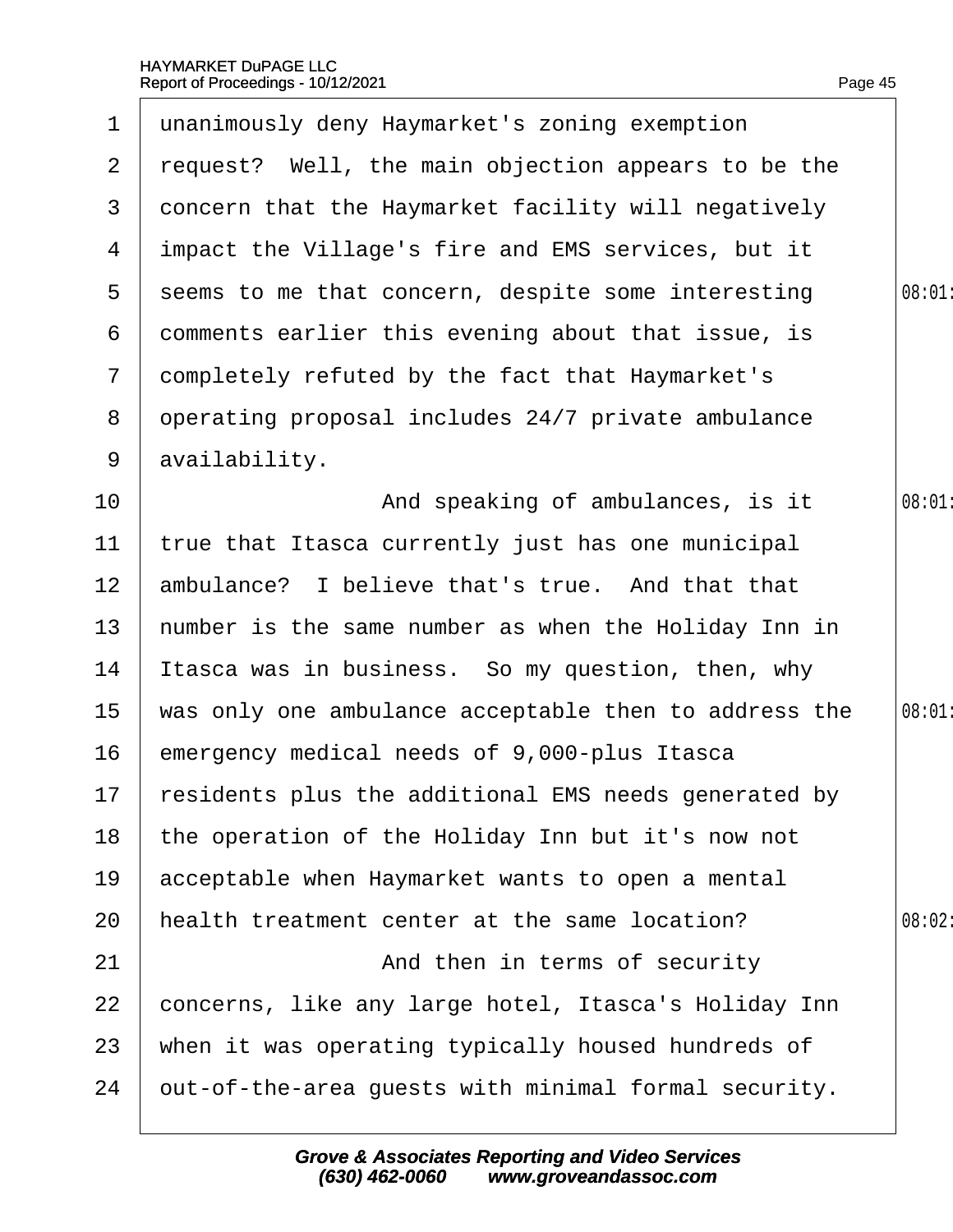<span id="page-46-0"></span>

| $\mathbf 1$      | However, the proposed Haymarket facility, on the       |        |
|------------------|--------------------------------------------------------|--------|
| $\mathbf{2}$     | other hand, would feature a cluster of strict 24/7     |        |
| 3 <sup>1</sup>   | internal and external security measures. So how is     |        |
| 4                | it realistic that Haymarket's proposed treatment       |        |
| 5                | denter presents this community with a greater safety   | 08:02: |
| 6                | risk compared to the former Holiday Inn? I don't get   |        |
| $7\overline{ }$  | that.                                                  |        |
| 8                | So the Itasca Village Board has a                      |        |
| 9                | responsibility -- no, actually, you have a civic       |        |
| 10               | obligation to override the planning commission's       | 08:03  |
| 11               | recommendation to not approve that zoning exemption    |        |
| 12 <sub>2</sub>  | request. This consequential public health decision,    |        |
| 13               | yes, must be based on facts, not emotions and social   |        |
| 14               | prejudice. Emotionally charged not-in-my-back-yard     |        |
| 15 <sub>15</sub> | fears in the Itasca community are not fact based and   | 08:03  |
| 16               | should have nothing to do with the Village Board's     |        |
|                  | 17 upcoming decision to approve that zoning exemption. |        |
| 18               | My son, Eric, spent time in many,                      |        |
| 19               | many treatment centers during the decade he battled    |        |
| 20               | his substance abuse demons, and, while it's            | 08:03  |
| 21               | tragically too late for the new Haymarket facility to  |        |
| 22               | help my son, it's not too late to help others in this  |        |
| 23               | community who struggle with addiction. All of us       |        |
| 24               | know, probably know, someone whose family has been     |        |
|                  |                                                        |        |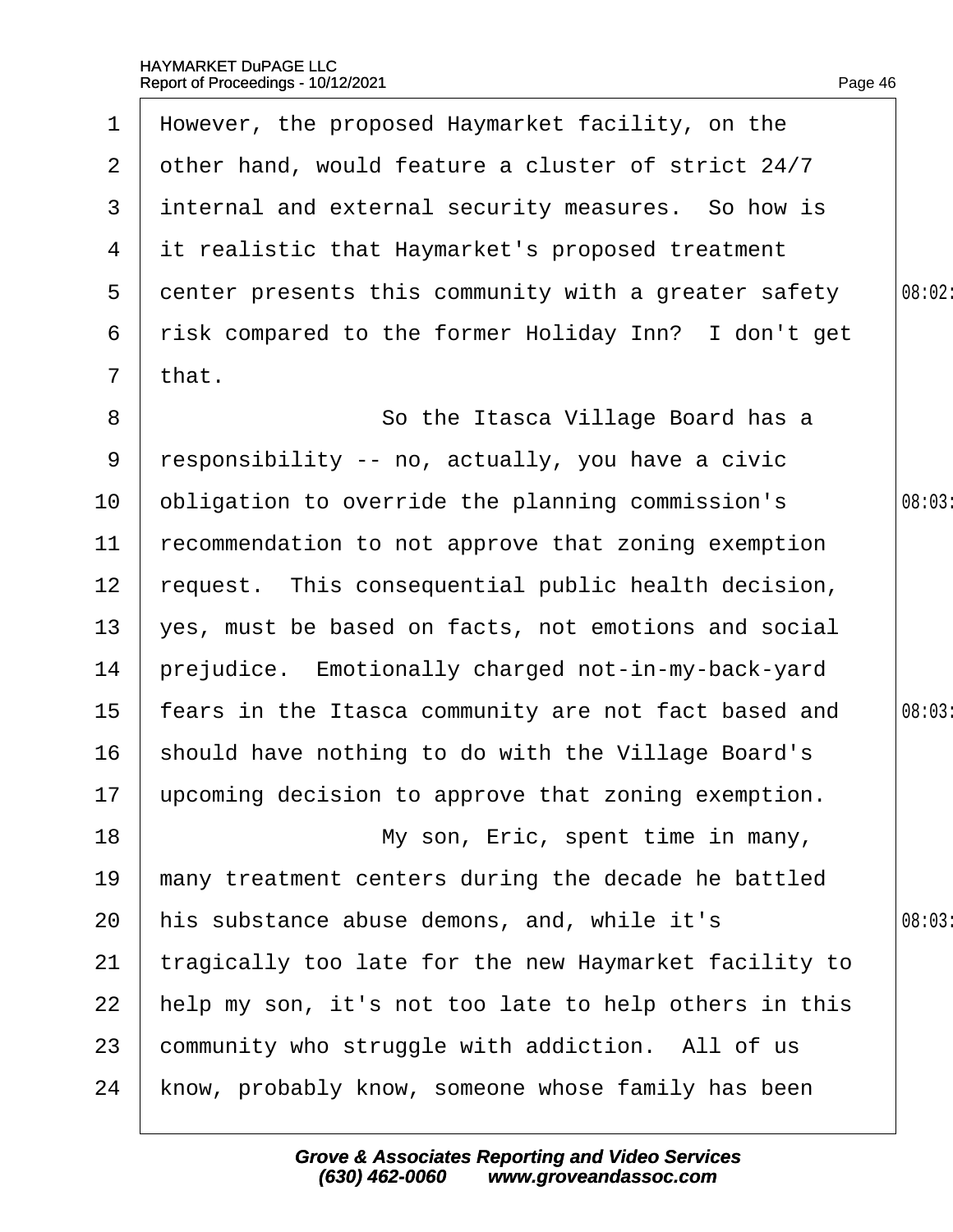<span id="page-47-0"></span>

| $\mathbf 1$     | personally impacted by addiction. "Those people," as  |        |
|-----------------|-------------------------------------------------------|--------|
|                 | 2 they are unfortunately sometimes referred to, could |        |
| 3               | be someone in your own family or your circle of       |        |
| 4               | friends who is struggling with a substance abuse      |        |
| $5^{\circ}$     | problem and is in desperate need of this specialized  | 08:04: |
| 6               | dare Haymarket can bring to this community.           |        |
| $\overline{7}$  | So as a parent and DuPage County                      |        |
| 8               | resident, I am hopeful the Itasca Village Board       |        |
| 9               | members here tonight demonstrate the personal wisdom  |        |
| 10 <sup>°</sup> | and the civic courage -- and it will take courage --  | 08:04  |
| 11              | to do the right thing here despite public and         |        |
| 12 <sub>2</sub> | political pressure to make this very important        |        |
| 13              | decision based on fears, not facts. Thank you.        |        |
| 14              | MAYOR PRUYN: Thank you.                               |        |
| 15              | MS. BECKY: Hi, my name is Becky, and I'm a            | 08:04: |
| 16              | volunteer with the LTM Foundation. LTM was founded    |        |
|                 | 17 by Felicia Micelli, who is here with me tonight as |        |
| 18              | well after she lost her son Louie to a drug overdose. |        |
| 19              | My daughter attended Lake Park High                   |        |
| 20              | School, and the summer she graduated she got into a   | 08:05  |
| 21              | car accident, broke her hip, and was over-prescribed  |        |
| 22              | prescription painkillers. From there, she went on to  |        |
| 23              | develop a full-blown addiction to opioids. When she   |        |
| 24              | was finally ready to get help, the only treatment     |        |
|                 |                                                       |        |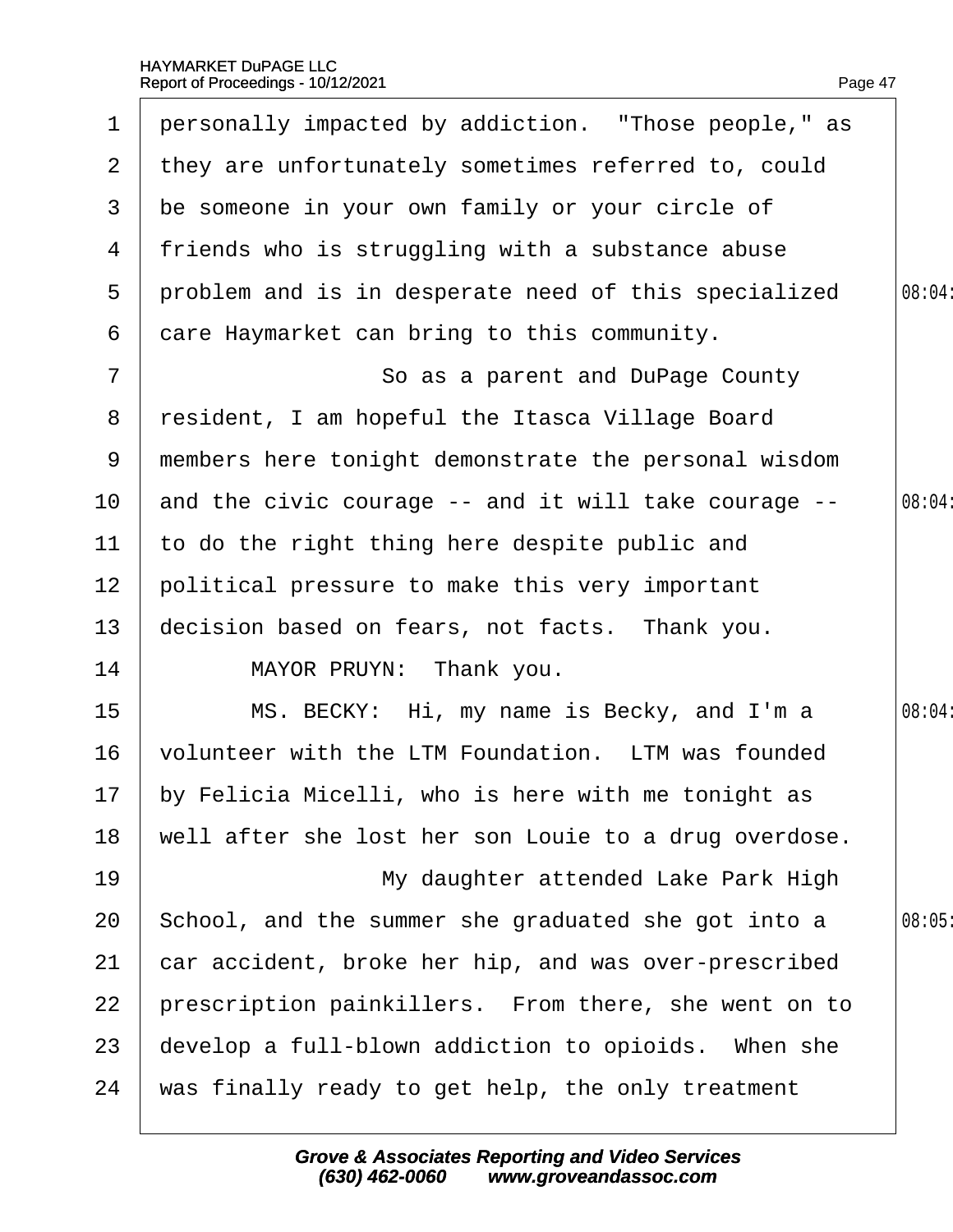<span id="page-48-0"></span>

| 1                     | denter that was available to me was out in Rockford,   |       |
|-----------------------|--------------------------------------------------------|-------|
| $\mathbf{2}^{\prime}$ | and I drove round trip three hours there and back to   |       |
| 3                     | go and support her and give her the love and support   |       |
| 4                     | that she so desperately needed to get better. I        |       |
| 5                     | would have driven 300 miles to get there if I had to.  | 08:05 |
| 6                     | I just want to say that in January,                    |       |
| $\overline{7}$        | because of the great treatment that she got and the    |       |
| 8                     | support from my family and people like Felicia who     |       |
| 9                     | recognize addiction as the issue that it is, my        |       |
| 10                    | daughter in January, God willing, will be celebrating  | 08:06 |
| 11                    | her 10-year clean date.                                |       |
| 12                    | I want to just mention what seems to                   |       |
| 13                    | be such as issue in terms of the use of your           |       |
| 14                    | ambulance. My daughter and her friends who lived in    |       |
| 15                    | Itasca, during the time that they were using, I can't  | 08:06 |
| 16                    | tell you how many calls went out for fire and          |       |
|                       | 17 paramedic services because they were on the streets |       |
| 18                    | in such crisis. I do want to share, though, that       |       |
| 19                    | when she went into treatment, she was in the program   |       |
| 20                    | and then in a sober living home and away from my       | 08:06 |
| 21                    | house for a year. And during that entire year, there   |       |
| 22                    | were zero calls to EMS services. And you know why?     |       |
| 23                    | Because people go to treatment to get help, to get     |       |
| 24                    | better, because of the issue that she had and the use  |       |
|                       |                                                        |       |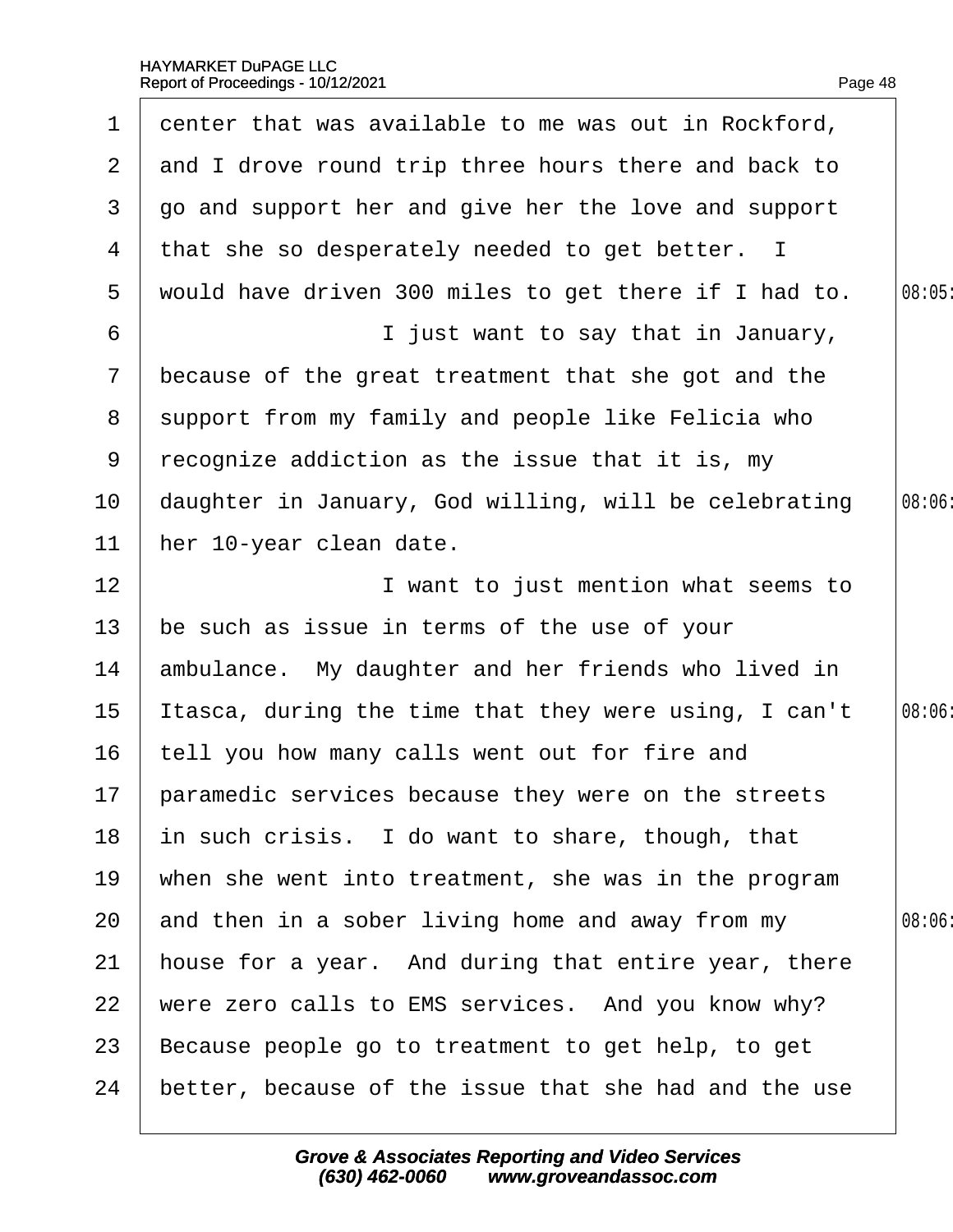<span id="page-49-0"></span>

| $\mathbf 1$     | of the EMS services when she was on the street         |        |
|-----------------|--------------------------------------------------------|--------|
| $\overline{2}$  | struggling, as were many of her friends.               |        |
| 3               | I also just want to mention, too,                      |        |
| 4               | something that I've heard talked about time and time   |        |
| 5               | again, which is property taxes. And I'm a property     | 08:07: |
| 6               | dwner. I don't like high property taxes either. But    |        |
|                 | 7 I've heard from someone at one of the other events,  |        |
| 8               | well, why don't you put it in Winfield? Well, I was    |        |
|                 | 9 with a resident of Winfield just last week, and they |        |
| 10 <sub>1</sub> | talked about Central DuPage buying up so much space    | 08:07: |
| 11              | in their town and now their property taxes are higher  |        |
| 12 <sub>2</sub> | because there's not enough businesses. Central         |        |
| 13 <sup>°</sup> | DuPage is buying up the town. So it made me wonder,    |        |
| 14              | so you don't want it in Itasca, you don't want it in   |        |
| 15              | Winfield. Where then? Where? And if there is an        | 08:07: |
| 16              | issue with property taxes, let's not penalize the      |        |
|                 | 17 people that are trying to get help that they so     |        |
| 18              | desperately need. Let's look towards the people who    |        |
| 19              | set the property taxes and those we elect that can     |        |
| 20              | help with those issues, but please don't penalize the  | 08:08  |
| 21              | people who are desperately in need of help.            |        |
| 22              | And, lastly, I just want to talk                       |        |
| 23              | about the stigma. I've heard so many hurtful things    |        |
| 24              | as I've sat through some of these hearings. "Not in    |        |
|                 |                                                        |        |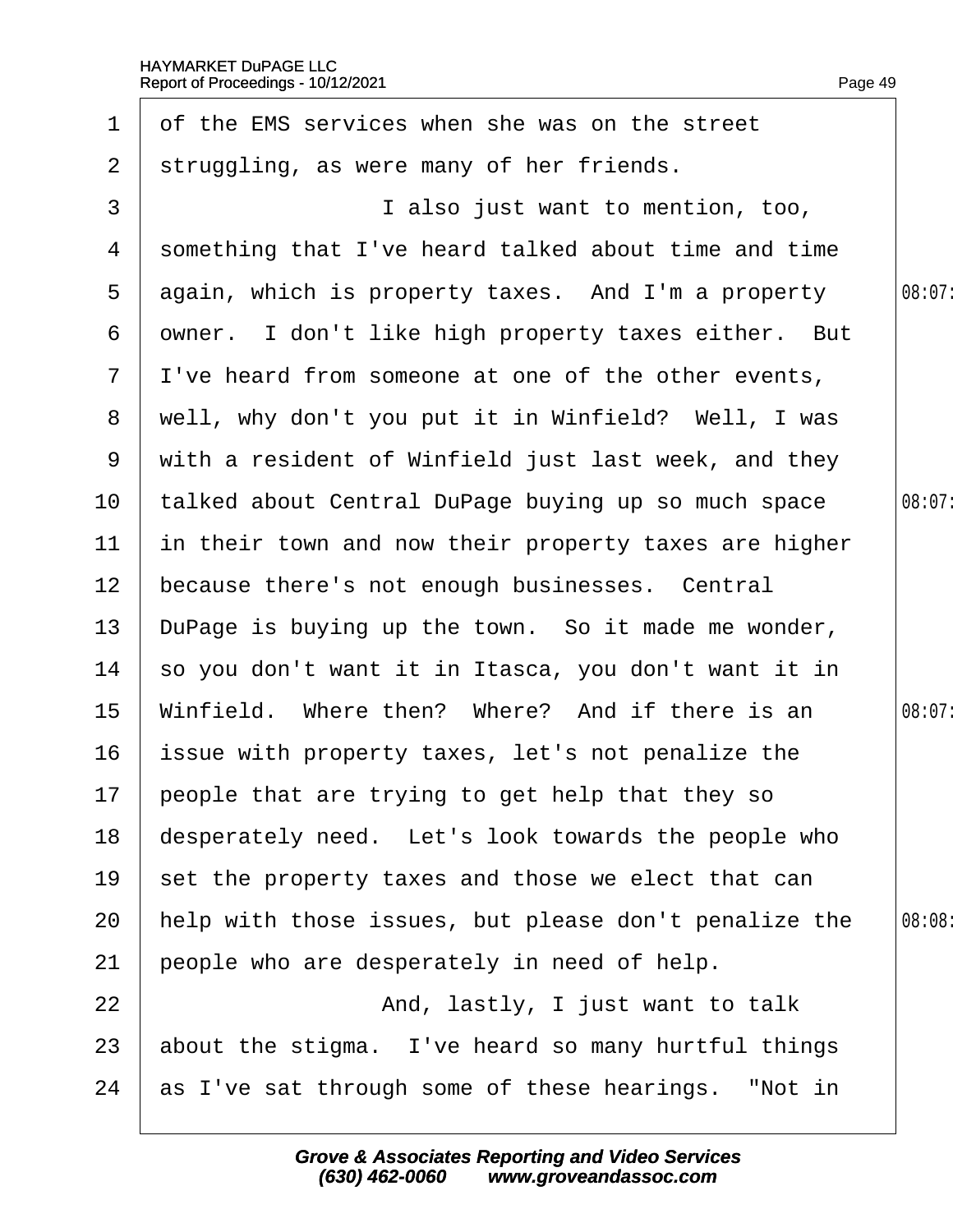<span id="page-50-0"></span>

|                 | Report of Proceedings - 10/12/2021                    | Page 50 |
|-----------------|-------------------------------------------------------|---------|
| 1               | my town." "That's never going to happen to me." I     |         |
| $\overline{2}$  | didn't think it would happen to me, Felicia didn't    |         |
| 3               | think it would happen to her son, and this gentleman  |         |
| 4               | didn't think it would happen to his son either. But,  |         |
| 5               | sadly, it's happened to a lot of people in this       | 08:08   |
| 6               | dountry and it's going to continue happening. So,     |         |
| $\mathbf{7}$    | please, we need to get educated about the stigma.     |         |
| 8               | My daughter now is a productive                       |         |
| 9               | member of the community. She works full time. She     |         |
| 10              | goes into the schools, along with Felicia and other   | 08:08   |
| 11              | people here, to educate your children about addiction |         |
| 12 <sub>2</sub> | and how it got started. So, please, I beg you, let    |         |
| 13              | Haymarket put this facility here.                     |         |
| 14              | Felicia, is there anything you want                   |         |
| 15              | to say?                                               | 08:08:  |
| 16              | MS. MICELLI: Hello, everyone. Thanks for              |         |
| 17              | listening to us. I feel like this forum today is      |         |
| 18              | different than the other ones, because I feel like    |         |
| 19              | we're really being listened to, so I really           |         |
| 20              | appreciate that.                                      | 08:09   |
| 21              | What I want to say is that, um -- I                   |         |
| 22              | say "um" too much. I noticed that -- that, you know,  |         |
| 23              | saw the t-shirts that say "small town pride," but     |         |
| 24              | 'm begging for open-minds. Not small, large,          |         |
|                 |                                                       |         |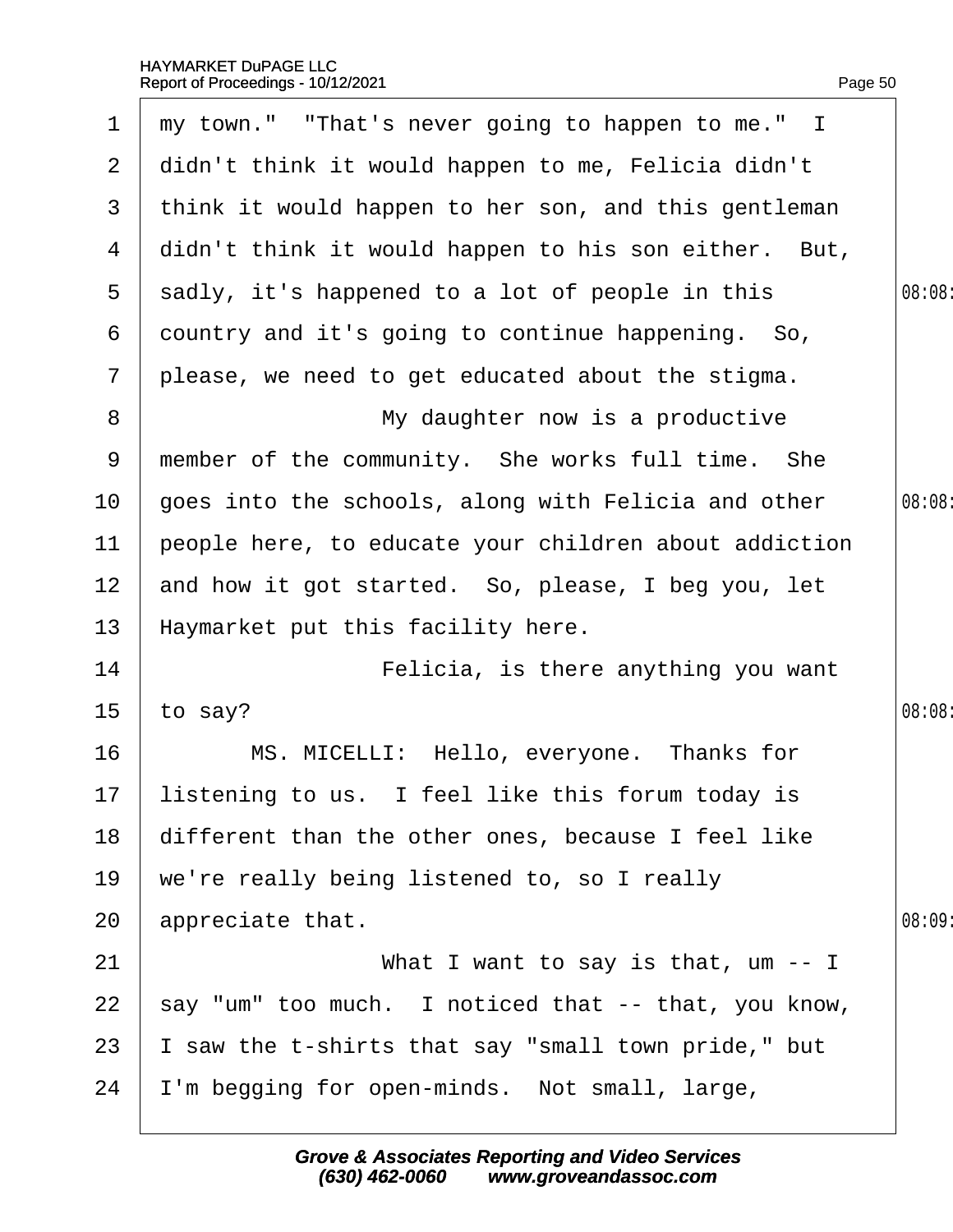<span id="page-51-0"></span>

| 1              | open-minded thoughts tonight to actually take in a    |        |
|----------------|-------------------------------------------------------|--------|
| $\mathbf{2}$   | bigger picture of helping people and offering Itasca  |        |
| 3 <sup>1</sup> | as a host for that. And it will give your             |        |
| 4              | dommunity -- believe me, it will enrich your          |        |
| 5              | dommunity so much, give your children and families an | 08:09: |
| 6              | opportunity to talk about addiction, which I do. I    |        |
| $\overline{7}$ | go to your schools in Itasca and talk about it. I     |        |
| 8              | would partner up with Haymarket and talk about        |        |
| 9              | addiction, to prevent it. But we have to do it        |        |
| 10             | collectively on the preventative end and on the       | 08:10  |
| 11             | treatment end and it is so necessary.                 |        |
| 12             | If you ever try to get anyone help                    |        |
| 13             | in treatment and they want to go immediately and      |        |
| 14             | there's not a bed available, what they usually do is  |        |
| 15             | go out and use again thinking that they're -- they    | 08:10: |
| 16             | lost hope, there's no hope for them, and at those     |        |
|                | 17 moments is when we lose a lot of people to those   |        |
| 18             | overdose deaths because they can't get into a         |        |
| 19             | treatment center right away. We do need those beds.   |        |
| 20             | And I do understand that it's a                       | 08:10: |
| 21             | complicated issue. I'm just asking you to open your   |        |
| 22             | hearts and have -- have compassion, and I know you    |        |
| 23             | do. I know you do. But it's just -- you know, when    |        |
| 24             | you have to think about the cost of Haymarket or      |        |
|                |                                                       |        |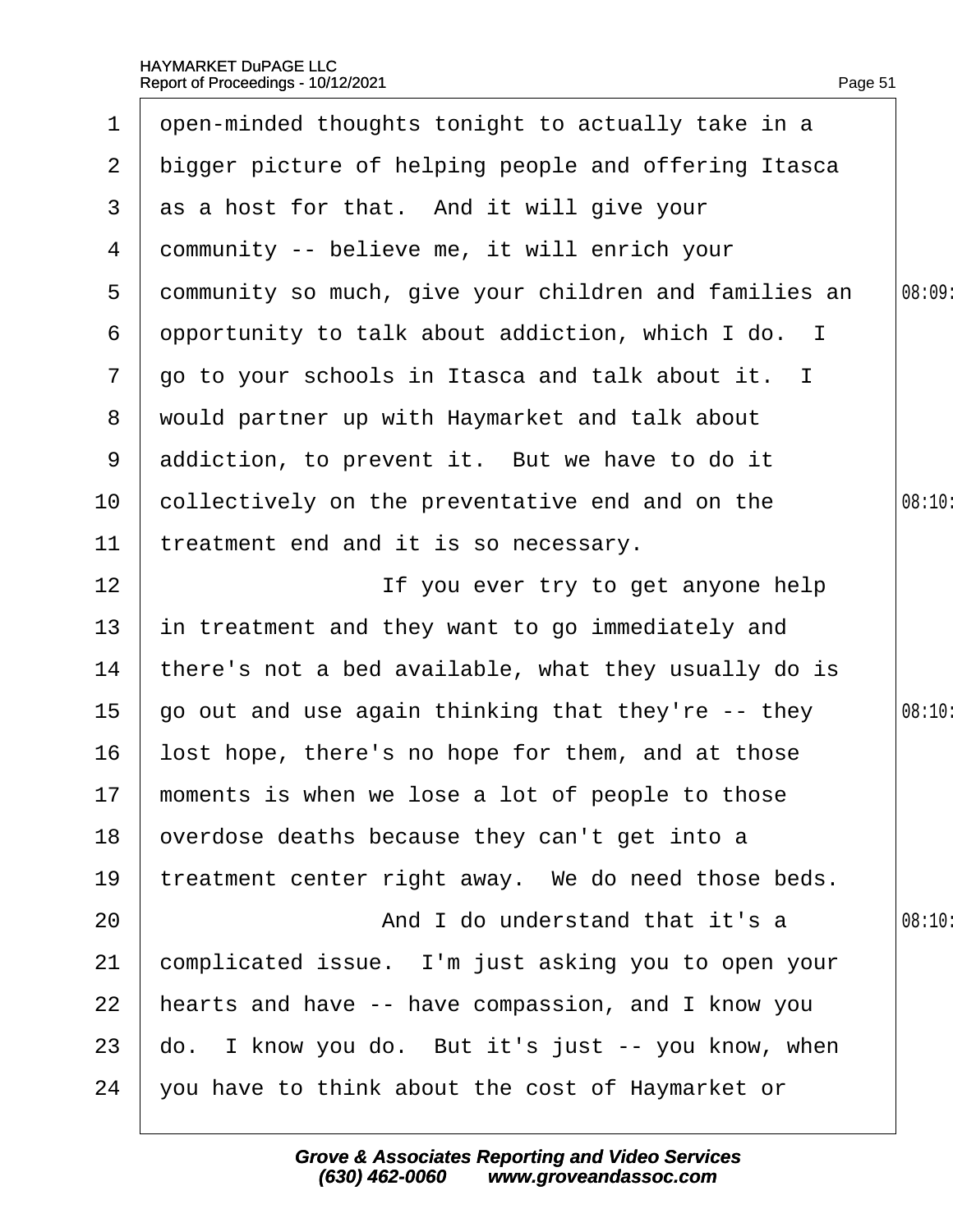<span id="page-52-0"></span>

| $\mathbf 1$     | whatever cost it may be on your community and the       |        |
|-----------------|---------------------------------------------------------|--------|
| $\mathbf{2}$    | dost of one life, like my son Louie, how do you weigh   |        |
| 3 <sup>1</sup>  | that? I don't know. Thank you for your time.            |        |
| 4               | MAYOR PRUYN: Thank you.                                 |        |
| 5               | MS. ROSE: Good evening. I'm going to try not            | 08:11  |
| 6               | to fog my class glasses up when I speak. That would     |        |
|                 | 7 be so easy. Can we remove the mask while we speak or  |        |
|                 | 8 no? No? All right.                                    |        |
| 9               | My name is Susan Rose, and I want to                    |        |
| 10 <sup>°</sup> | speak in favor of the Haymarket request. I'm            | 08:11  |
| 11              | currently the vice chair of the board of directors at   |        |
|                 | 12 the Haymarket center and a professor emeritus at the |        |
| 13 <sup>°</sup> | University of Wisconsin, Milwaukee, focusing my         |        |
| 14              | research on substance abuse and its impact on women     |        |
| 15 <sub>1</sub> | and their children.                                     | 08:12: |
| 16              | I'm also a resident of DuPage                           |        |
|                 | 17 County. My husband and I have made our home in       |        |
| 18              | Elmhurst for the past 51 years. I've also had the       |        |
| 19              | privilege of serving as an alderman on the Elmhurst     |        |
| 20              | city council for five terms for 20 years, 16 of which   | 08:12: |
| 21              | chaired the development planning and zoning             |        |
| 22              | committee. In 2013, Mayor Steve Morley appointed me     |        |
| 23              | to the Elmhurst zoning and planning commission, and     |        |
| 24              | in May of 2018, I was appointed chair of that           |        |
|                 |                                                         |        |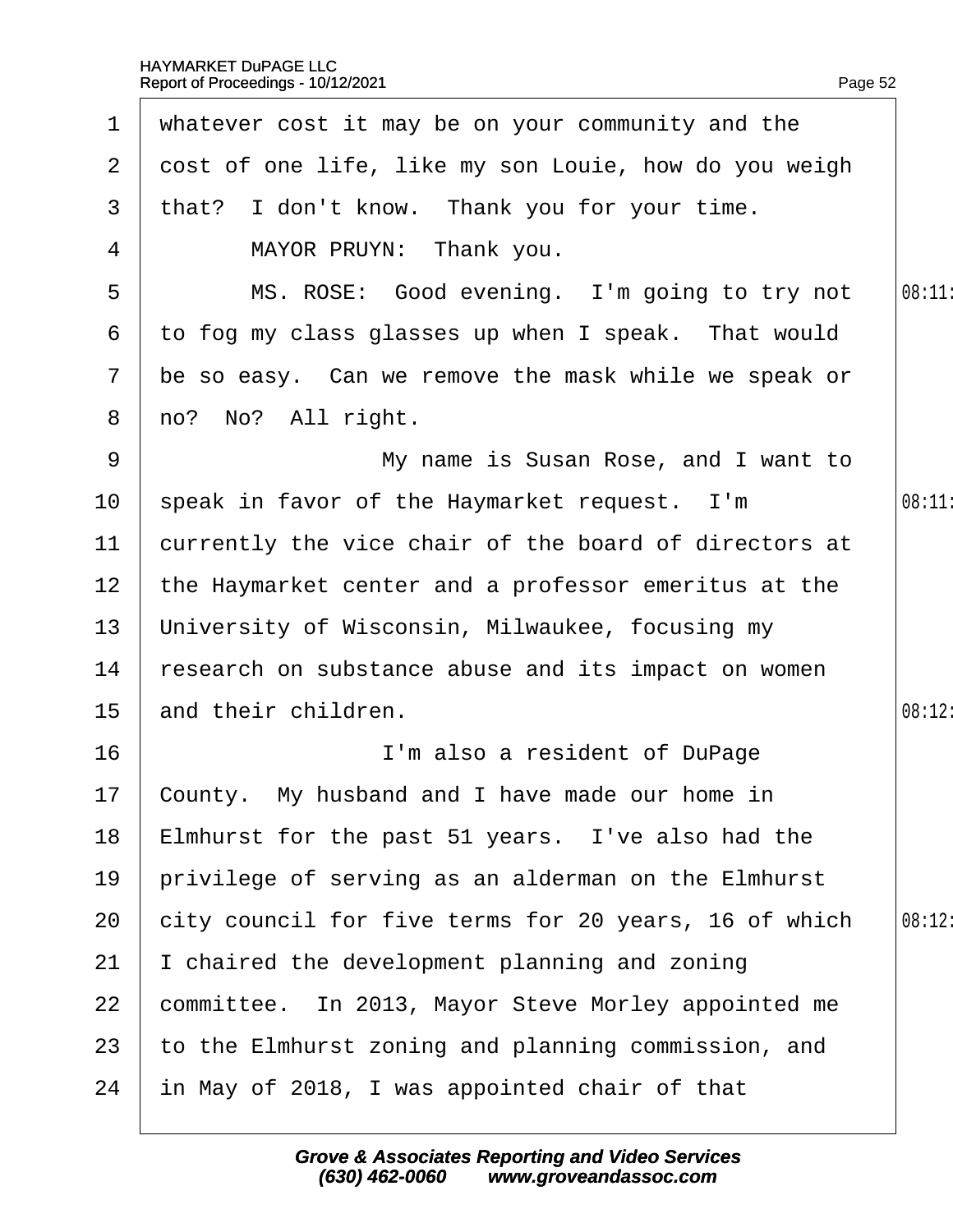| $\mathbf 1$     | dommission. I say all this just to say I'm familiar   |        |
|-----------------|-------------------------------------------------------|--------|
| $\overline{2}$  | with how zoning requests for conditional uses,        |        |
| 3               | special uses, variances move through the process, and |        |
| 4               | I'm very familiar with the respective roles of the    |        |
| 5               | zoning commission and a village board member.         | 08:12: |
| 6               | The role of a zoning commissioner is                  |        |
| $\overline{7}$  | to weigh any request against current zoning           |        |
| 8               | drdinances, focusing primarily on land-use issues     |        |
| 9               | rather than broader public policy. The role of a      |        |
| 10 <sup>°</sup> | village board member is to focus on whether the       | 08:13: |
| 11              | commission evaluated the evidence correctly and to    |        |
| 12 <sub>2</sub> | consider the role of good public policy in their      |        |
| 13              | decision. You are not required to rubber stamp        |        |
| 14              | decisions of the zoning commission, but, in fact, you |        |
| 15              | are required to evaluate their work and the resulting | 08:13: |
| 16              | decision.                                             |        |
| 17              | The planned development by special                    |        |
| 18              | use with exceptions is in order to permit a mixed-use |        |
| 19              | esidential and healthcare facility. This request      |        |
| 20              | must meet the standards for a planned development     | 08:13  |
| 21              | with special use and these have been addressed in the |        |
| 22              | Haymarket application. In my opinion, no credible     |        |
| 23              | testimony has been given that would suggest detriment |        |
| 24              | to the neighborhood or the Village. Just the          |        |
|                 |                                                       |        |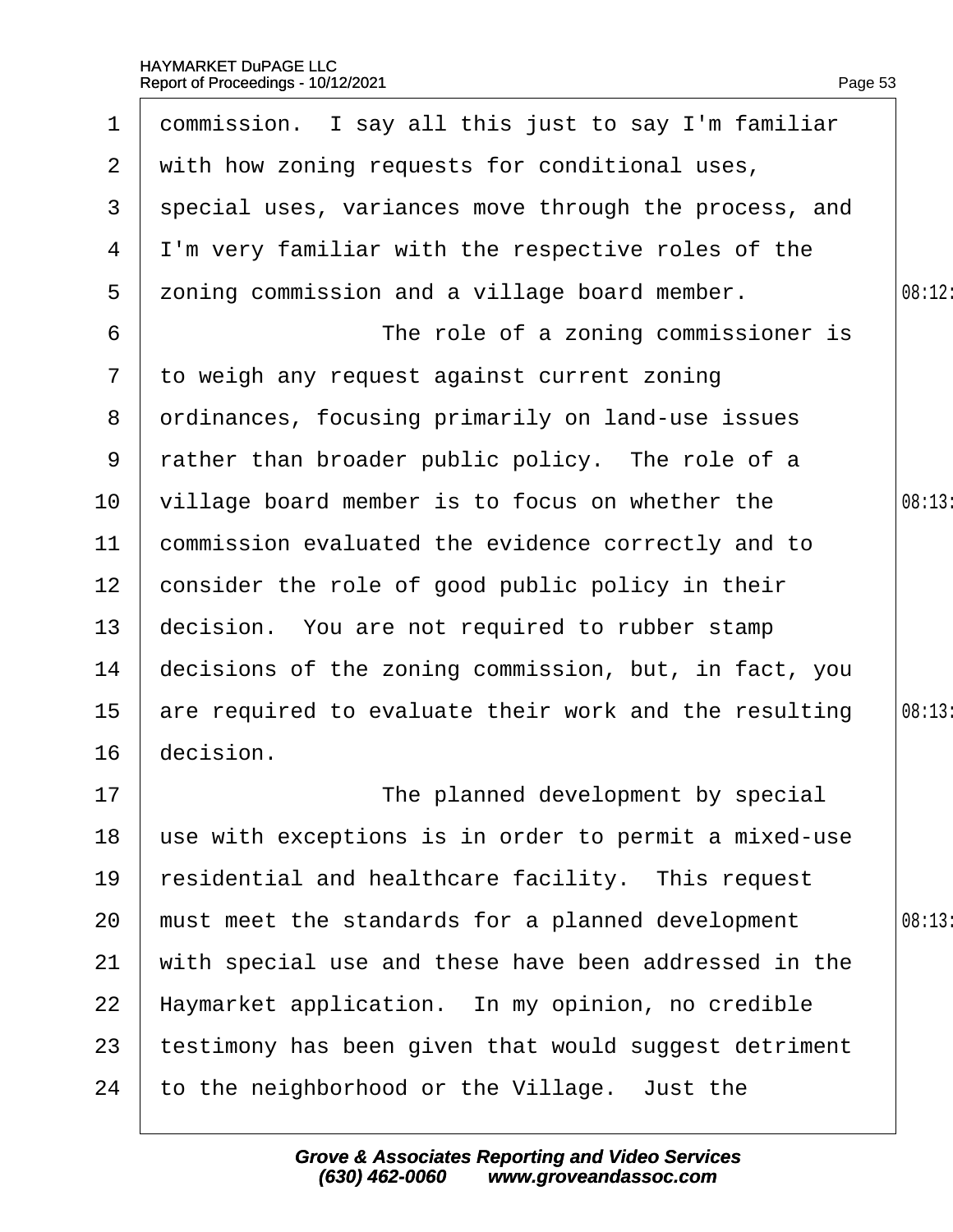<span id="page-54-0"></span>

| $\mathbf 1$     | opposite, in fact. The testimony was given from many   |        |
|-----------------|--------------------------------------------------------|--------|
| 2 <sup>1</sup>  | sources that this special use will help many           |        |
|                 | 3 residents in this village, it will help residents in |        |
| 4               | this county, and it will be an asset to the area. It   |        |
| 5               | is a professional treatment center.                    | 08:14: |
| 6               | But let me speak to you as a                           |        |
| $7\phantom{.}$  | neighbor. One of the standards in any variance or      |        |
| 8               | donditional use is that the proposed plan will not     |        |
| 9               | harm your neighbors. It's a cornerstone of zoning      |        |
| 10              | thinking. And we all heard testimony about property    | 08:14: |
| 11              | values or the enjoyment of a neighboring property,     |        |
| 12 <sub>2</sub> | but I will say to you that the obverse is valid as     |        |
| 13              | well. Will this project enhance your neighbors'        |        |
| 14              | lives? I suggest to you that each town and village     |        |
| 15              | in this county is not only a separate entity but we    | 08:14: |
| 16              | are a neighborhood.                                    |        |
| 17              | I was interested by the earlier                        |        |
| 18              | comments about the number in Itasca versus other       |        |
| 19              | communities. I have to tell you that I lived for       |        |
| 20              | many years one block away from Elmhurst Hospital, and  | 08:15  |
| 21              | suspect that Itasca residents, many of them use        |        |
| 22              | Elmhurst Hospital all the time. Did we say, gee, we    |        |
| 23              | don't need this because we -- it's only Elmhurst       |        |
| 24              | people should use that hospital? That's not how a      |        |
|                 |                                                        |        |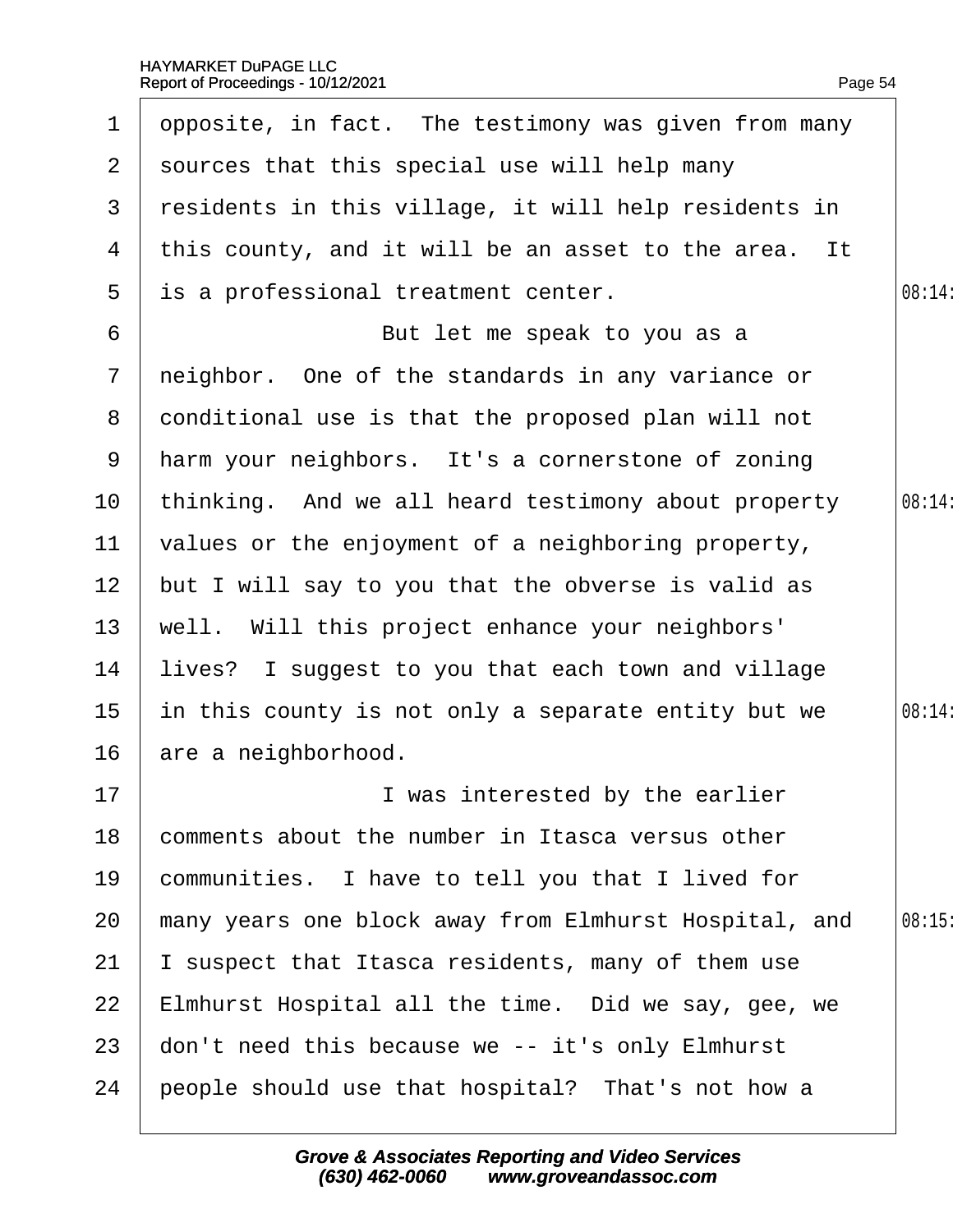<span id="page-55-0"></span>

| $\mathbf 1$     | neighborhood works. And what I mean by that is none     |        |
|-----------------|---------------------------------------------------------|--------|
|                 | 2 of us can fight the scourge of substance abuse alone. |        |
| 3               | We all need each other to do that. This facility        |        |
| 4               | will not harm your neighborhoods, it will enhance all   |        |
| 5               | of our neighborhoods, and it will make our fight to     | 08:15  |
| 6               | keep our young people healthy even stronger. We         |        |
| $\overline{7}$  | residents, neighbors, and friends in DuPage County      |        |
|                 | 8 will be better able to do that with Haymarket's       |        |
| 9               | proposal.                                               |        |
| 10              | I also understand that good people                      | 08:16: |
| 11              | can disagree without personal attacks. That's the       |        |
| 12 <sub>2</sub> | hallmark of the kind of democracy we all treasure and   |        |
| 13 <sup>°</sup> | that we want to leave to our children. So I             |        |
| 14              | understand there's disagreement. I also understand      |        |
| 15 <sub>1</sub> | that -- how difficult it is to make a decision in the   | 08:16  |
| 16              | face of strong opposition. I'm not you but I have       |        |
|                 | 17 sat in your seats many, many times and faced a crowd |        |
| 18              | of people who were angry, upset, and disagreed with     |        |
| 19              | the petitioner. As an alderman, I cast a number of      |        |
| 20              | votes that were unpopular. Some were very unpopular.    | 08:16  |
| 21              | Some were unpopular with people in my home. So the      |        |
| 22              | popularity of casting a vote is not -- you understand   |        |
| 23              | better than most people in this room, I know you do,    |        |
| 24              | that you don't make your votes on that. But you also    |        |
|                 |                                                         |        |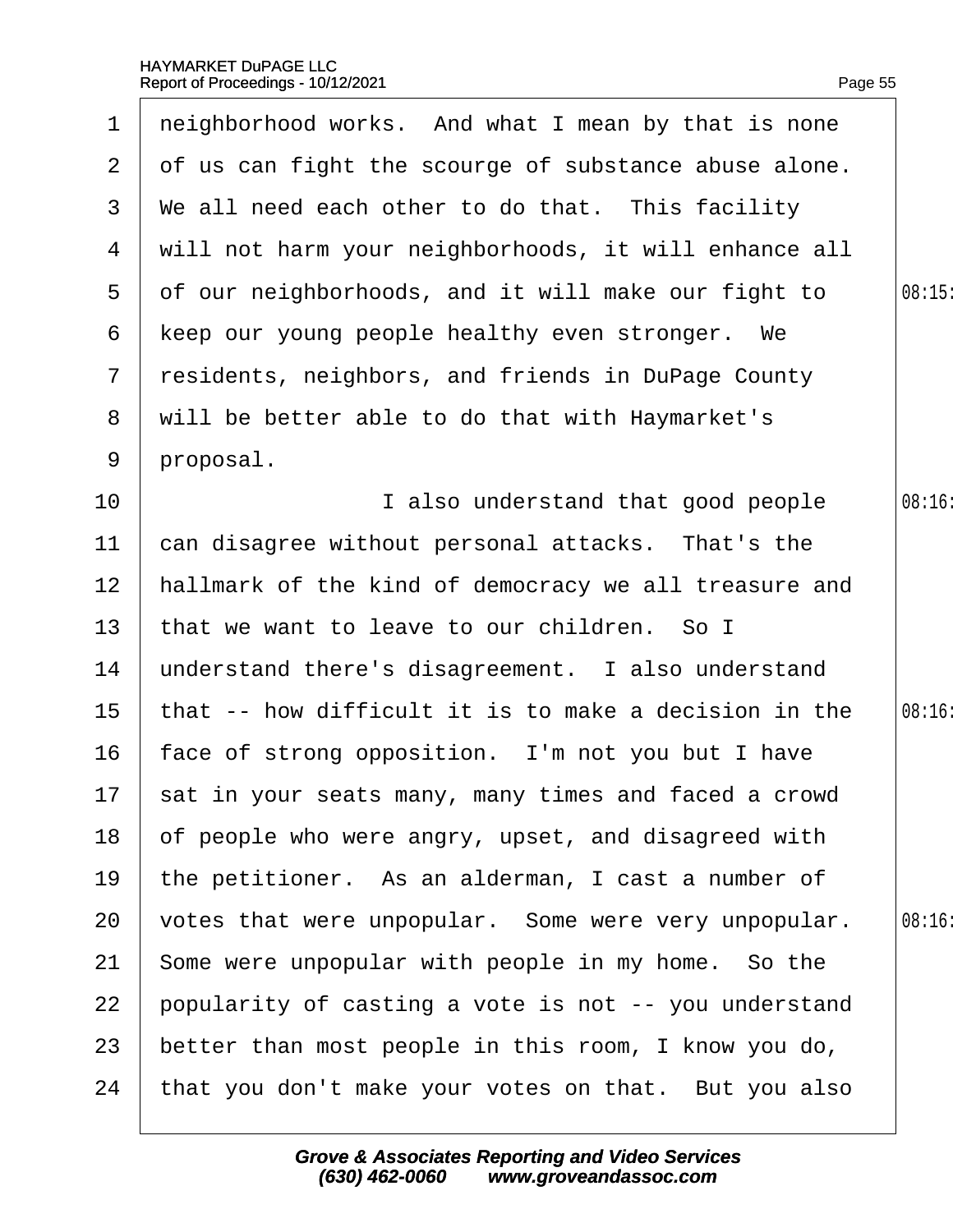<span id="page-56-0"></span>

|                 | 1 know that the job of an alderman or a trustee is to |        |
|-----------------|-------------------------------------------------------|--------|
| $\mathbf{2}$    | make the best decision based on the facts. As well,   |        |
| 3               | you get to do one more thing that zoning commissions  |        |
| 4               | do not get to do. You also get to think about what    |        |
| $5^{\circ}$     | is good public policy. What is the best policy. And   | 08:17: |
| 6               | I ask you tonight to make your decision considering   |        |
| $7\overline{ }$ | the evidence presented in relation to the standards   |        |
| 8               | as well as what is good policy.                       |        |
| 9               | Van Warner, which some of you may                     |        |
| 10              | have known, the former planning and zoning            | 08:17: |
| 11              | administrator in the city of Elmhurst, had a saying   |        |
| 12 <sub>2</sub> | on the wall of his office that I saw all the time and |        |
| 13              | really treasured. And that saying was, "the question  |        |
| 14              | should never be who is right but what is right."      |        |
| 15              | So tonight I ask you to support what                  | 08:18: |
| 16              | is right and to cast a positive vote for the proposed |        |
|                 | 17 Haymarket request. Thank you very much.            |        |
| 18              | MAYOR PRUYN: Thank you.                               |        |
| 19              | MS. FRY: Good evening, Board. My name is              |        |
| 20              | Laura Fry. I was going to be one of those people      | 08:18  |
| 21              | that came with some heart-wrenching stories, but I    |        |
| 22              | want to start with some facts first.                  |        |
| 23              | I am not a resident of Itasca, which                  |        |
| 24              | think has sometimes discredited my testimony as I     |        |
|                 |                                                       |        |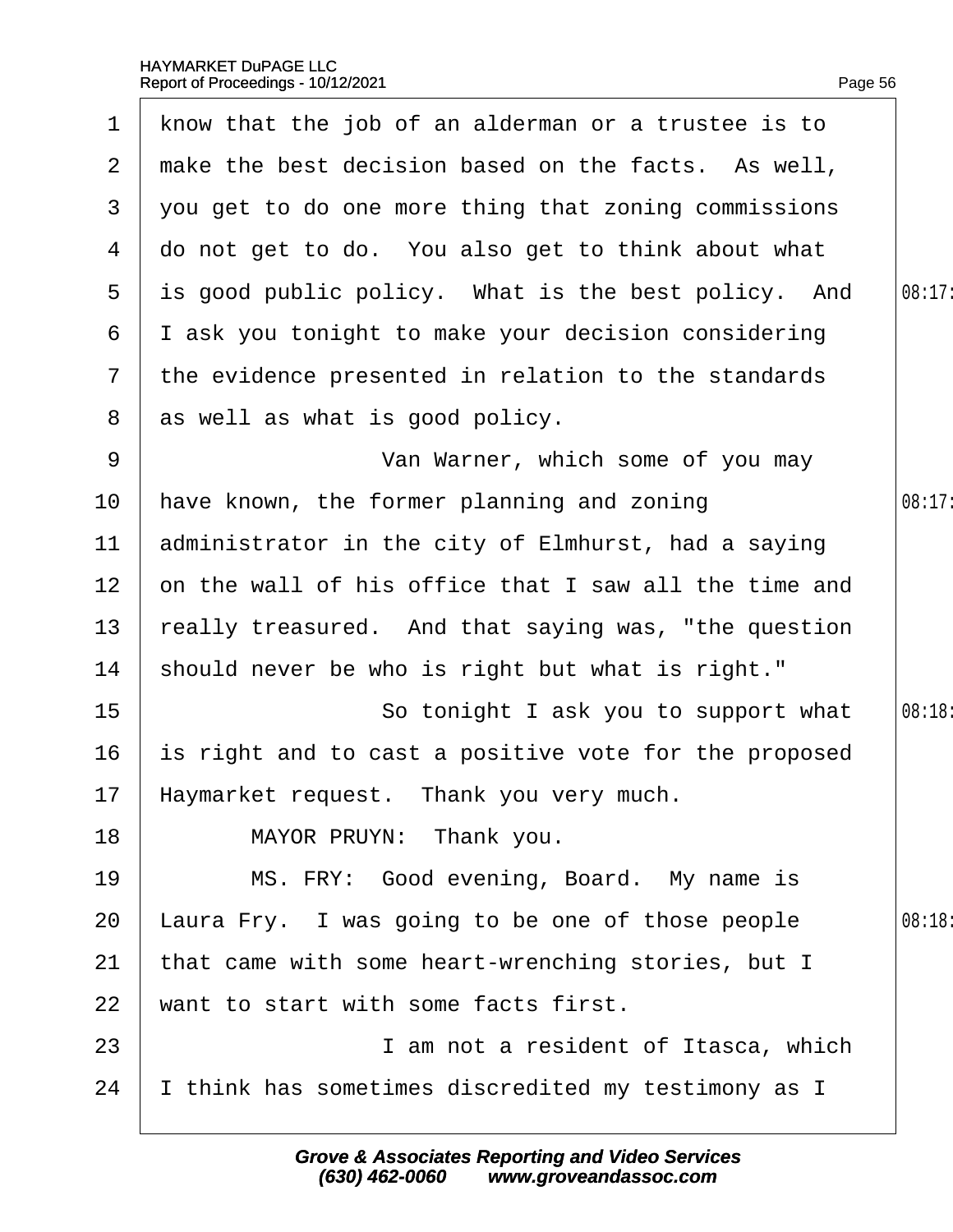<span id="page-57-0"></span>

|                 | 1 have spoken many times on this. However, I'm a     |        |
|-----------------|------------------------------------------------------|--------|
|                 | 2 person in long-term recovery. I am one of "those   |        |
| 3               | people" who used drugs. Do I look like one? I also   |        |
| 4               | have a son in recovery from heroin use disorder. And |        |
| $5^{\circ}$     | I run a nonprofit, Lithraloly (phonetic), who has    | 08:19  |
| 6               | dedicated the past 13 years to advocating for people |        |
| $\overline{7}$  | impacted by substance use disorder. We operate in    |        |
| 8               | DuPage, Cook, Lake, and McHenry counties.            |        |
| 9               | I also spent 20 years in emergency                   |        |
| 10              | medicine for Advocate Health Care before leaving to  | 08:19: |
| 11              | focus my efforts on the nonprofit. I have the        |        |
| 12 <sub>2</sub> | benefit of knowing this issue from many different    |        |
| 13              | angles; as a user, as a mom, as a nurse, and as a    |        |
| 14              | community nonprofit leader. Some of the things that  |        |
| 15              | 've heard here tonight that I wanted to address that | 08:19: |
| 16              | you might not know about, Narcan reverses opioid     |        |
|                 | 17 overdose. Only opioid overdose. One of the many   |        |
| 18              | substances that people can have a substance use      |        |
| 19              | disorder to.                                         |        |
| 20              | And, I'm sorry, I have breathing                     | 08:20  |
| 21              | problems, so to talk with a mask on is very          |        |
| 22              | difficult.                                           |        |
| 23              | The numbers that are listed on the                   |        |
| 24              | DuPage board of Narcan reversals, it's kind of a     |        |
|                 |                                                      |        |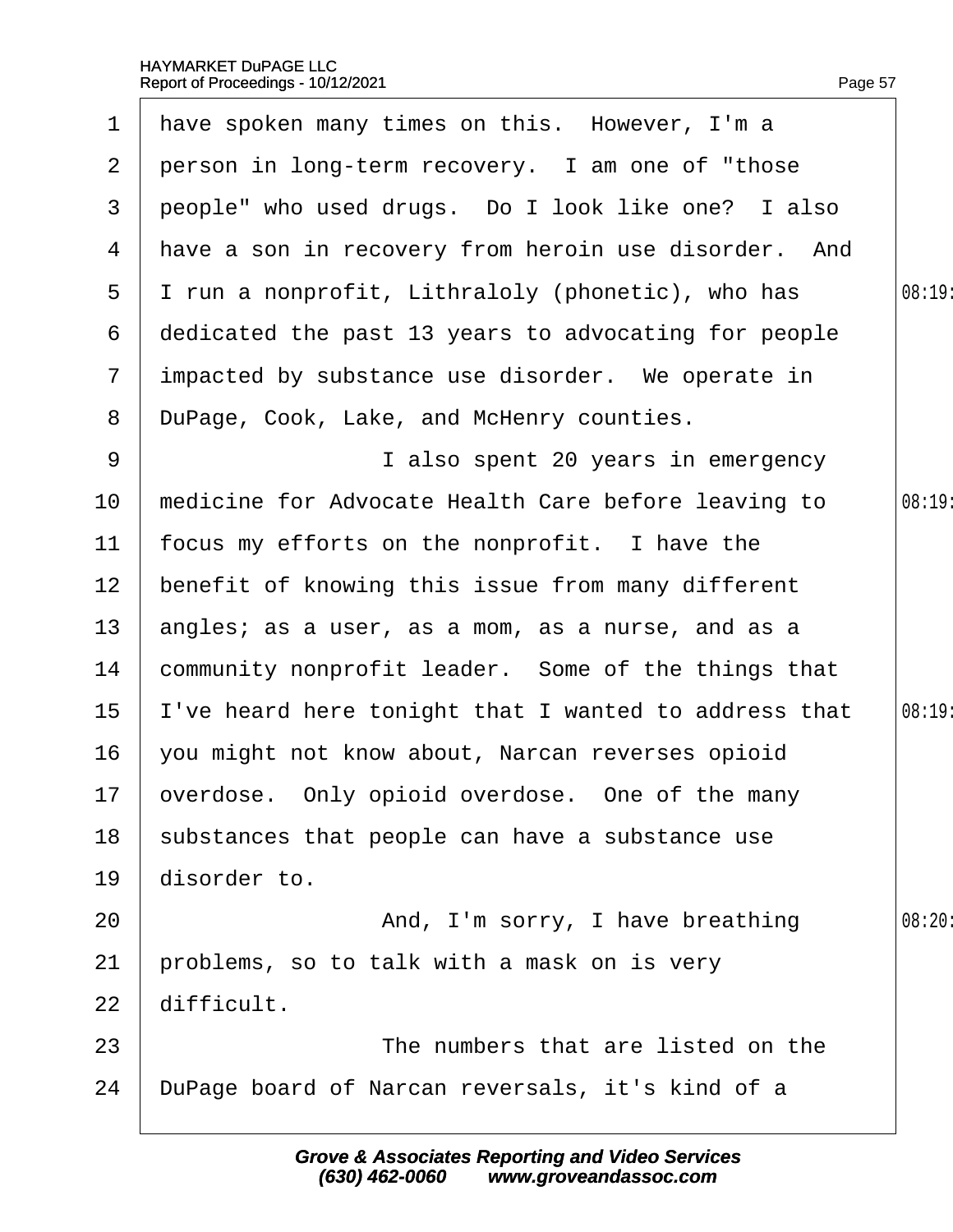<span id="page-58-0"></span>

|                 | 1 misleading number, because that is only the reversals |        |
|-----------------|---------------------------------------------------------|--------|
|                 | 2 by first responders. I have worked very closely with  |        |
| 3               | the DuPage County Health Department so I know that as   |        |
|                 | 4 fact. That does not count the families that reverse   |        |
| 5               | dverdoses. The friends that reverse overdoses. The      | 08:20: |
| 6               | nonprofit recovery homes that reverse overdoses.        |        |
| $\mathbf{7}$    | Only first responders. So that number can't really      |        |
| 8               | be credited as a really good look of what's happening   |        |
| 9               | in the county.                                          |        |
| 10 <sup>°</sup> | A lot of my job and my team's job is                    | 08:21  |
| 11              | spent doing treatment navigation. We run a 24/7         |        |
| 12 <sub>2</sub> | hotline where we take people to treatment. We do a      |        |
| 13              | full assessment, decide what treatment is best for      |        |
| 14              | them. That's when we can find it.                       |        |
| 15              | I want to introduce you to some                         | 08:21  |
| 16              | friends. This is my friend Lisa's son Colin. A          |        |
|                 | 17 statistic of lack of resources. This is my friend    |        |
| 18              | Sharon's son Matt. Matt was a patient at Condell        |        |
| 19              | emergency room. They couldn't find him placement, so    |        |
| 20              | they sent him home with a stack of papers and said      | 08:21  |
| 21              | start calling tomorrow. He didn't live through the      |        |
| 22              | hight. This is David. I got David into ATP in           |        |
| 23              | Waukegan for detox. They discharged him. I had a        |        |
| 24              | bed waiting for him three days later at Gateway,        |        |
|                 |                                                         |        |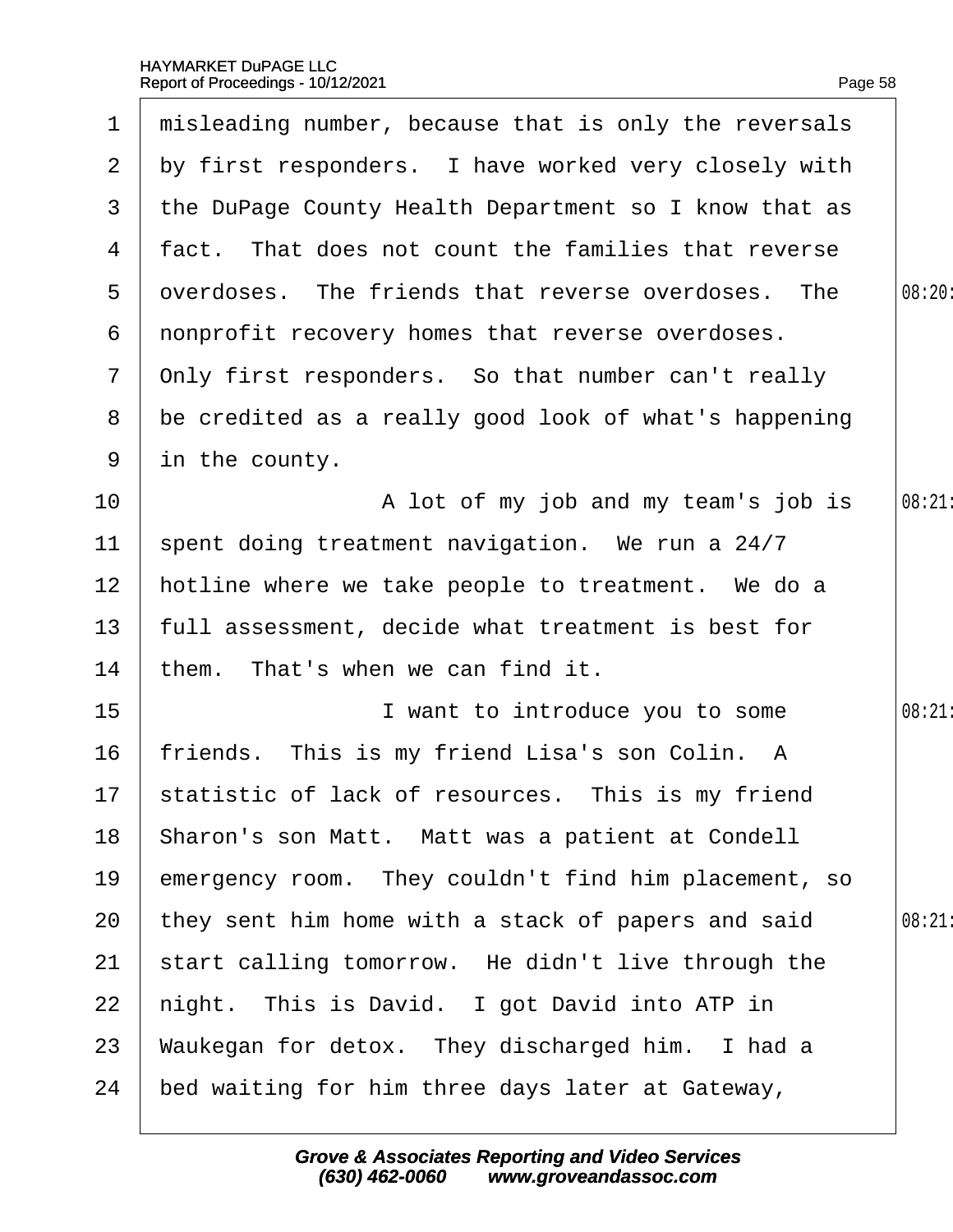<span id="page-59-0"></span>

| $\mathbf 1$     | because that was the soonest I could get him in       |        |
|-----------------|-------------------------------------------------------|--------|
| 2               | there. He didn't make it.                             |        |
| 3               | This is Tommy. Tommy was very, very                   |        |
| 4               | special to me. I got him in an outpatient program     |        |
| 5               | because that's all I could find. And last week he     | 08:22: |
| 6               | had a very successful week in an outpatient program   |        |
| $7\phantom{.}$  | that looked like it might work for him, but what he   |        |
| 8               | really needed was inpatient but I couldn't find a     |        |
| 9               | bed. This weekend I will be officiating his funeral.  |        |
| 10 <sup>°</sup> | We don't have enough space. Earlier                   | 08:23  |
| 11              | in the week I paid for an Uber -- we talk about       |        |
| 12 <sub>2</sub> | transportation. We drive people to treatment all the  |        |
| 13              | time, as do their families. And when we can't drive   |        |
| 14              | people, I sent someone from Waukegan to Haymarket in  |        |
| 15 <sub>2</sub> | an Uber last Friday. We make due with what we have,   | 08:23: |
| 16              | because the most important thing is when people say   |        |
|                 | 17  'm ready, I want to be done, they need to go now. |        |
| 18              | Not tomorrow. Not next week. Now.                     |        |
| 19              | And I would like to end with a quote                  |        |
| 20              | from a famous Jewish elder: If not you, then who?     | 08:24  |
| 21              | And if not now, when? How many more? I sincerely      |        |
| 22              | thank you for your time, and I don't envy your        |        |
| 23              | position. Thank you.                                  |        |
| 24              | MAYOR PRUYN: Thank you.                               |        |
|                 |                                                       |        |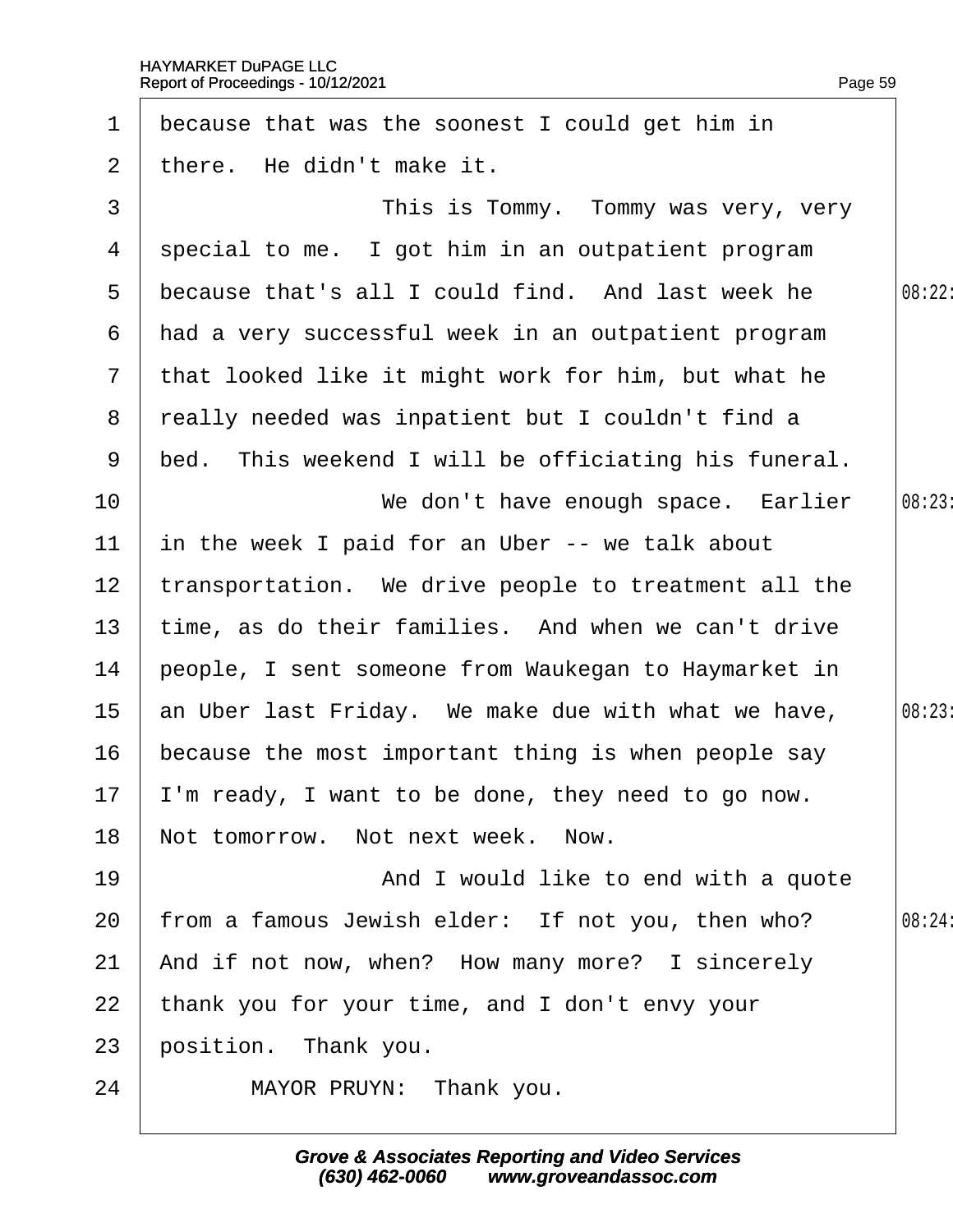<span id="page-60-0"></span>

|                 | Report of Proceedings - 10/12/2021                    | Page 60 |
|-----------------|-------------------------------------------------------|---------|
| 1               | MR. LOTTA: Good evening, everyone. My name            |         |
| $\overline{2}$  | is Frank Lotta, and I live at 630 Forest Preserve     |         |
| 3               | Drive in Wood Dale, just about a mile from here. I'm  |         |
| 4               | a substance abuse counselor for a treatment center    |         |
| 5               | downtown, I'm a resident of DuPage, and, more         | 08:24:  |
| 6               | importantly than that, I'm a recovering addict, just  |         |
| $\mathbf{7}$    | like Laura.                                           |         |
| 8               | I was a little reluctant to come                      |         |
| 9               | Here tonight just because of the last meeting. There  |         |
| 10              | was a pretty unanimous and quick vote, and I was      | 08:25   |
| 11              | concerned that, you know, what I have to say is just  |         |
| 12 <sub>2</sub> | going to fall on deaf ears. But this is something     |         |
| 13              | that I believe in very deeply. The amount of good     |         |
| 14              | and just the necessity of the Haymarket center that I |         |
| 15              | felt I had to take advantage of a second chance to    | 08:25   |
| 16              | come in front of you guys one more time. So thank     |         |
| 17              | you for that.                                         |         |
| 18              | Last time I already shared my story                   |         |
| 19              | through active addiction and to recovery and the      |         |
| 20              | easons why I believe Haymarket needs to be approved,  | 08:25   |
| 21              | so I'm not going to get into that today. What I'm     |         |
| 22              | here for today is for you to take into consideration  |         |
| 23              | the good that you have a unique opportunity to be a   |         |
| 24              | part of. I understand and respect each and            |         |
|                 |                                                       |         |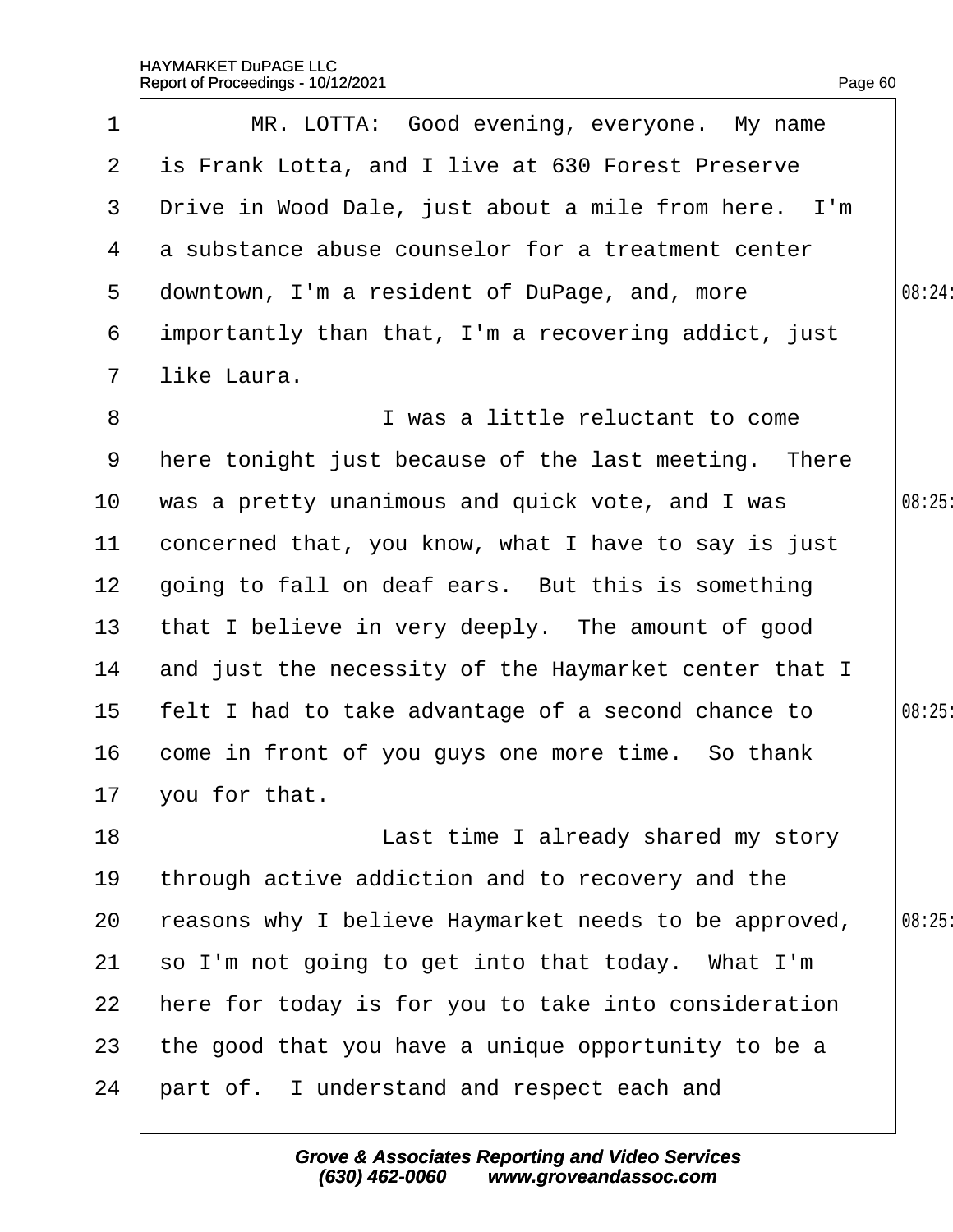<span id="page-61-0"></span>

| $\mathbf 1$     | everyone's arguments for and against the Haymarket.   |        |
|-----------------|-------------------------------------------------------|--------|
|                 | 2 Most of them are legitimate concerns. What I'm here |        |
| 3               | asking for is instead of just fighting against this   |        |
| 4               | development, work with Dr. Lustig and the Haymarket   |        |
| 5               | to create a place that works both for the town and    | 08:25  |
| 6               | for them.                                             |        |
| $\overline{7}$  | You know, one of the arguments I                      |        |
| 8               | keep hearing is Itasca's such a small town and        |        |
| 9               | Haymarket shouldn't be located here. And it's true,   |        |
| 10              | Itasca is a small town, but this small town can do so | 08:26: |
| 11              | much good by allowing this development. You know,     |        |
| 12 <sub>2</sub> | you guys have the potential to literally be a         |        |
| 13              | life-changing and life-saving town.                   |        |
| 14              | Another argument that I do                            |        |
| 15              | understand is the strain on EMS services. You know,   | 08:26: |
| 16              | there was a lot of concern about the town's one       |        |
|                 | 17 ambulance being tied up with the Haymarket when it |        |
| 18              | might be needed somewhere else. Itasca still faces    |        |
| 19              | that same issue if there were two non-Haymarket       |        |
| 20              | related incidents. If two people were to have a       | 08:26: |
| 21              | heart attack right now, that ambulance would still be |        |
| 22              | tied up and other arrangements would need to be made. |        |
| 23              | When I hear that argument, I hear that -- and I might |        |
| 24              | be wrong -- but I hear that one human life is more    |        |
|                 |                                                       |        |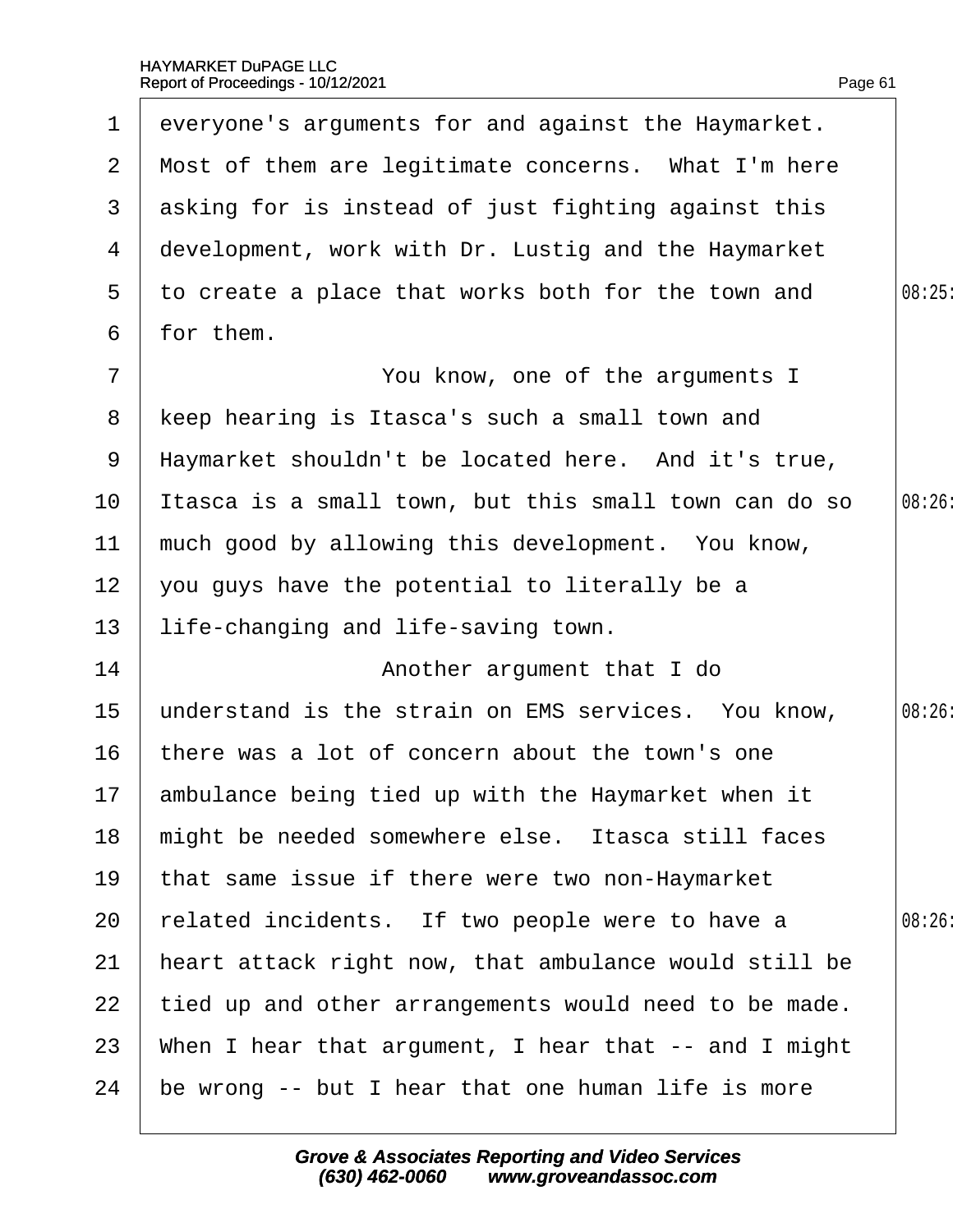<span id="page-62-0"></span>

| $\mathbf 1$     | valuable than the next just because of where they're  |        |
|-----------------|-------------------------------------------------------|--------|
|                 | 2 at in life. You know, there's no concern -- where   |        |
| 3               | was I -- the real issue regarding that argument       |        |
| 4               | doesn't so much lie in the Haymarket, who has agreed  |        |
| 5               | to contract with other ambulances, but it lies in the | 08:27: |
| 6               | fact that Itasca only has one ambulance.              |        |
| $\overline{7}$  | Final argument that I'm going to                      |        |
| 8               | bring up concerns the scope of the project, having    |        |
| 9               | 250 beds in this establishment, and that's a big      |        |
| 10              | treatment center, you know. And, like I said, I'm     | 08:27: |
| 11              | here to push for compromise. Maybe 250 beds can be    |        |
| 12 <sub>2</sub> | an end game and not a starting point? You know, so    |        |
| 13              | for those that are -- the suggestion is instead of    |        |
| 14              | fighting this, completely work together. Develop a    |        |
| 15 <sub>1</sub> | solution that can work both for the Village and for   | 08:27: |
| 16              | Haymarket. Look to the greater good on this issue.    |        |
|                 | 17 Come up with a plan. Let the Haymarket demonstrate |        |
| 18              | the good that they can do --                          |        |
| 19              | MS. CONIDI: You have to speak up a little             |        |
| 20              | bit.                                                  | 08:28: |
| 21              | MR. LOTTA: Oh, sorry. Look to the greater             |        |
| 22              | good on the issue. Come up with a plan where the      |        |
| 23              | Haymarket can demonstrate the good they do and their  |        |
| 24              | willingness to work with Itasca and surrounding       |        |
|                 |                                                       |        |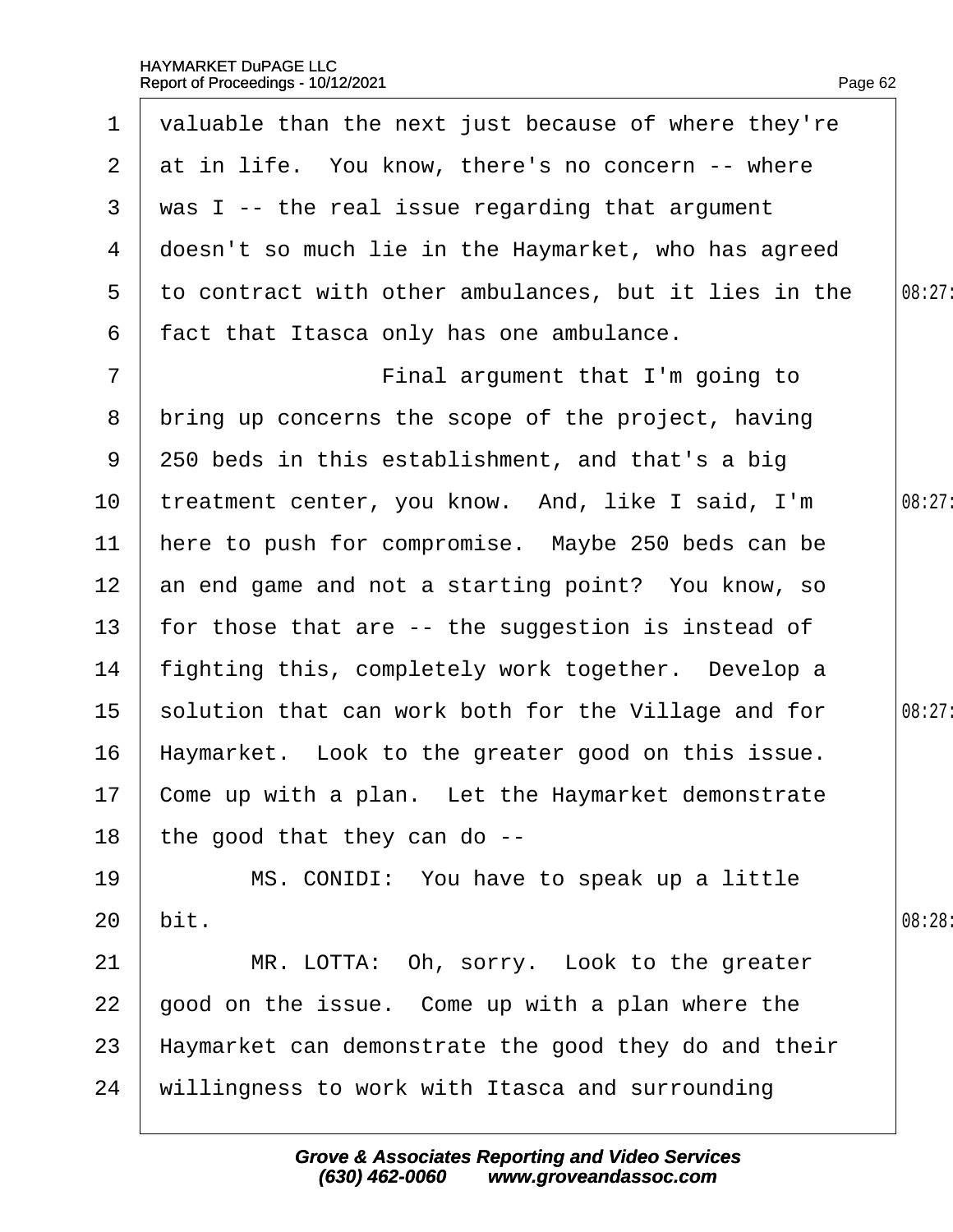<span id="page-63-0"></span>

| $\mathbf 1$    | areas. I have listened to all the other forums over    |        |
|----------------|--------------------------------------------------------|--------|
|                |                                                        |        |
| 2 <sup>1</sup> | the last couple of years, and there's a lot of room    |        |
| 3              | for compromise in these arguments. Instead of being    |        |
| 4              | dpponents, be teammates, because there's a lot of      |        |
| 5              | people that need you on their team. Thank you.         | 08:28  |
| 6              | MR. DIESTAL: James Diestal, 107 West George            |        |
| $\overline{7}$ | Street, Itasca.                                        |        |
| 8              | First off, I would like to say I                       |        |
| 9              | take issue with a lot of people saying that Itasca     |        |
| 10             | residents are only using fear to make their decision.  | 08:28: |
| 11             | would just like to point out my mom is ten years       |        |
| 12             | sober, so I take objection to that.                    |        |
| 13             | I would like to urge the Board to                      |        |
| 14             | review all the inaccuracies submitted by Haymarket,    |        |
| 15             | the multiple reports and applications, as well as all  | 08:29  |
| 16             | the inconsistencies with the data. Haymarket tried     |        |
|                | 17 to make these proceedings about treatment, but this |        |
| 18             | is a zoning matter. Haymarket overlooked a great       |        |
| 19             | deal of common sense when they made this massive push  |        |
| 20             | for a DuPage facility; such as, not having a           | 08:29  |
| 21             | centralized DuPage location, a lack of public          |        |
| 22             | transportation, no accessibility for people being      |        |
| 23             | treated to get everyday necessities, and keeping       |        |
| 24             | triggers away, such as establishments within a half    |        |
|                |                                                        |        |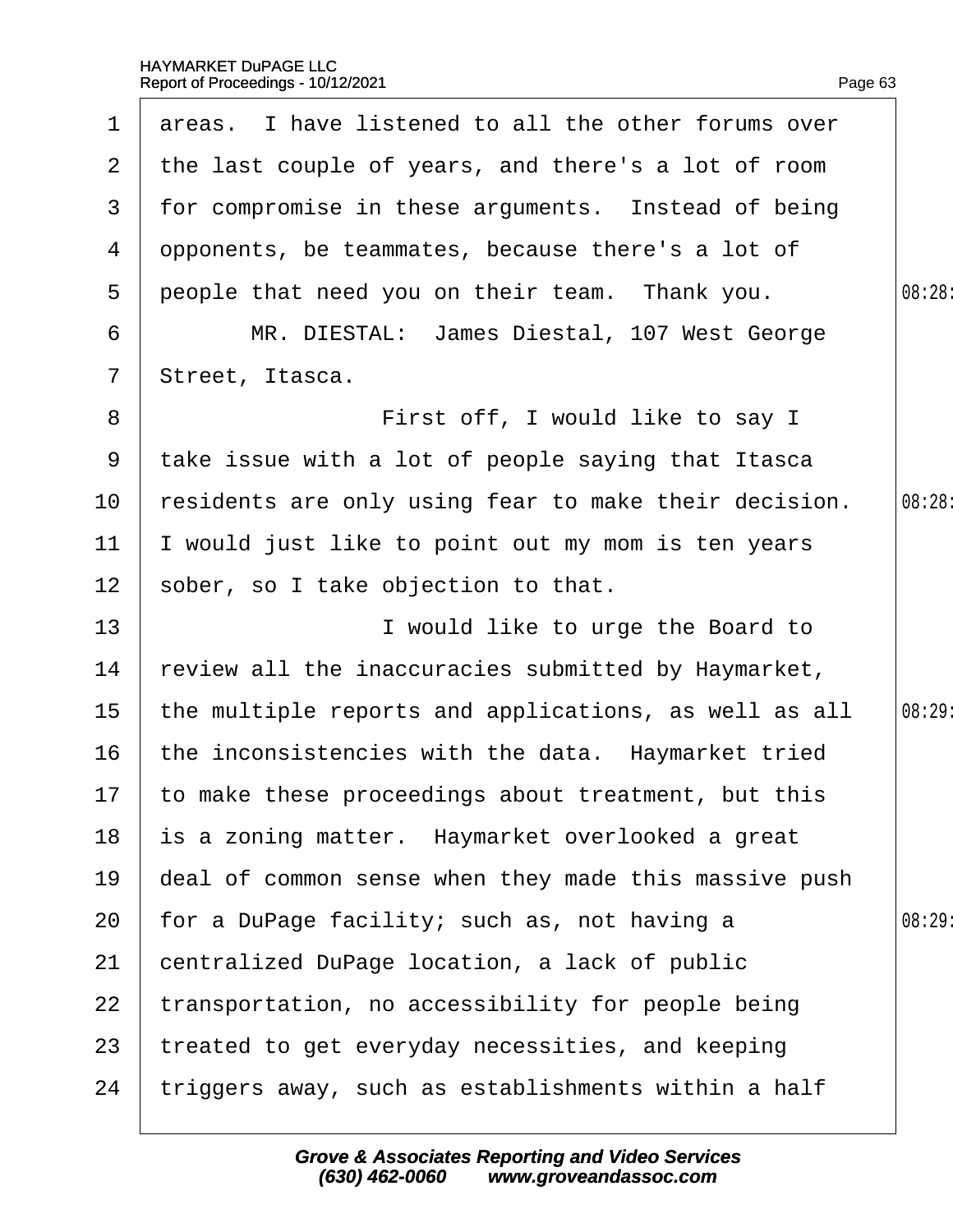<span id="page-64-0"></span>

| $\mathbf 1$     | block that have gambling and serve and sell alcohol.  |        |
|-----------------|-------------------------------------------------------|--------|
|                 |                                                       |        |
| $\overline{2}$  | Those are some massive oversights                     |        |
| 3               | Haymarket made, but the largest one of all is scope.  |        |
| 4               | How did Haymarket possibly think a 240-bed regional   |        |
| 5               | drug treatment center, which would be one of the      | 08:29: |
| 6               | largest in the nation, would work in a town of 9,000  |        |
| $7\phantom{.}$  | people? I believe the answer is giving no thought or  |        |
| 8               | doncern about what Itasca could handle or a complete  |        |
| 9               | disregard for the same.                               |        |
| 10              | Then when things were not going                       | 08:30: |
| 11              | their way, they threatened a fair housing lawsuit in  |        |
| 12 <sub>2</sub> | their closing remarks. The problem is Haymarket has   |        |
| 13 <sup>°</sup> | not encountered any discrimination throughout these   |        |
| 14              | proceedings. The location resides in a business       |        |
| 15 <sub>1</sub> | district. Haymarket has claimed time and time again   | 08:30: |
| 16              | they are not residential in nature, and the scope and |        |
|                 | 17 size of the proposed project would have immense    |        |
| 18              | consequences on a town that it's being presented in.  |        |
| 19              | Consequences that would be far above what Itasca      |        |
| 20              | could reasonably accommodate.                         | 08:30  |
| 21              | I would look to people who try to                     |        |
| 22              | find another facility of this size; something that    |        |
| 23              | would be a treatment center of this magnitude or      |        |
| 24              | maybe a casino a small town of this size. It doesn't  |        |
|                 |                                                       |        |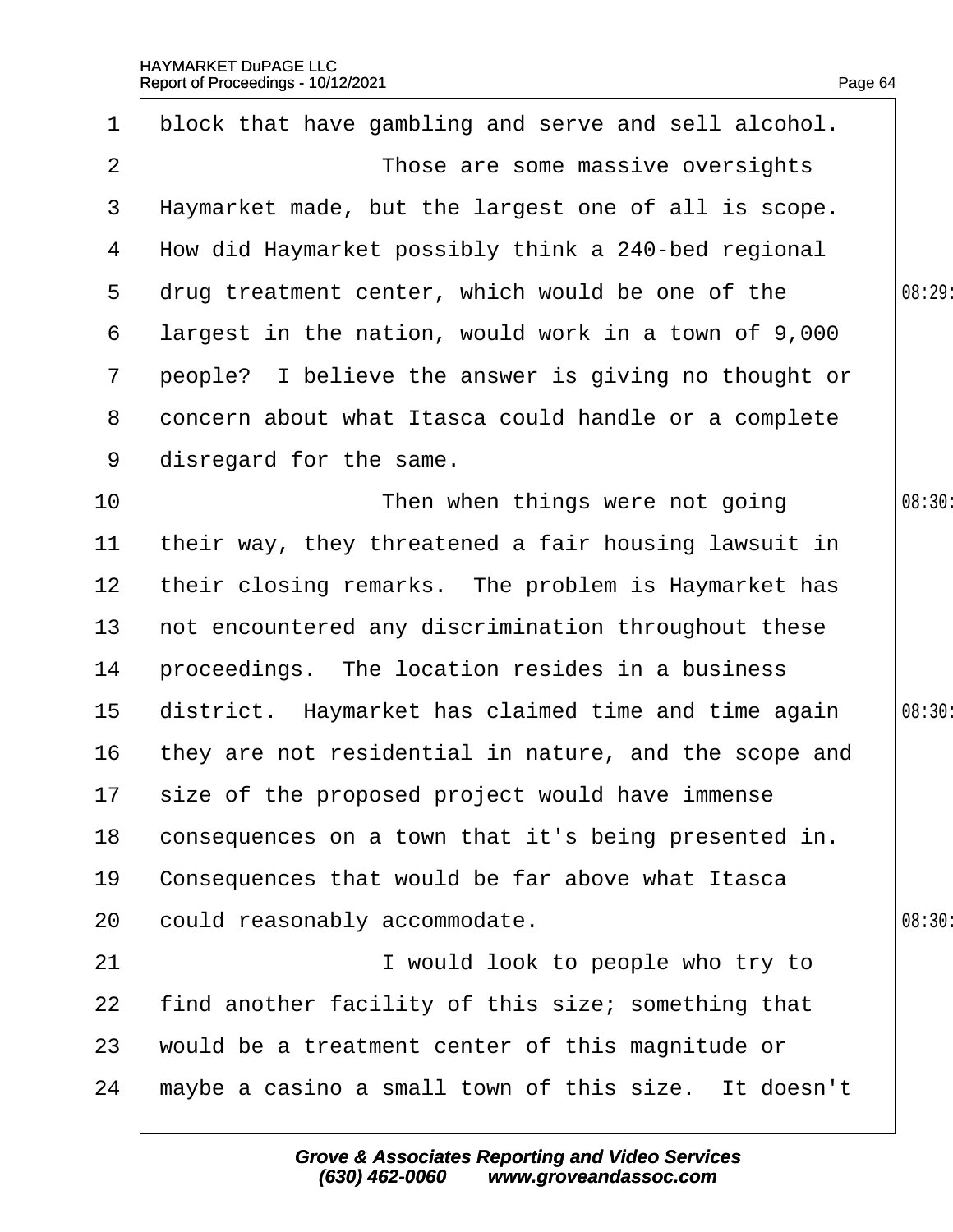<span id="page-65-0"></span>

| $\mathbf 1$     | exist. There's no comparables out there because it    |        |
|-----------------|-------------------------------------------------------|--------|
| 2 <sup>1</sup>  | just doesn't happen. It's too large of a project.     |        |
| 3               | Based on all the testimony we have                    |        |
|                 | 4 Heard so far, I believe you have no choice but to   |        |
| 5               | vote down this project. I would like to thank         | 08:31  |
| 6               | everybody for their time. I know this has been a      |        |
| $7\overline{ }$ | Iong process, and I do appreciate everybody being     |        |
| 8               | here.                                                 |        |
| 9               | MAYOR PRUYN: Thank you.                               |        |
| 10              | MS. PETERSON: Hello, my name is Jamie                 | 08:31  |
| 11              | Peterson, I'm a resident of Itasca, and I have some   |        |
| 12 <sup>1</sup> | serious concerns with Haymarket placing this 200-plus |        |
| 13              | bed facility in a town of 9 thousand residents. I'd   |        |
| 14              | mention the one ambulance, but I guess I'm not        |        |
| 15 <sub>1</sub> | supposed to say that. I'm not sure. But I really      | 08:31: |
| 16              | took offense a little bit to what the gentleman said  |        |
|                 | 17 about me trying to say that my son's life is more  |        |
| 18              | important.                                            |        |
| 19              | My husband, Ryan, spoke in the                        |        |
| 20              | public comment section about how -- an incident       | 08:31  |
| 21              | involving our 14-month-old son having a complex       |        |
| 22              | seizure in our front yard while his twin brother sat  |        |
| 23              | and watched. I was out of town for work while my      |        |
| 24              | husband waited with two toddlers, one having a        |        |
|                 |                                                       |        |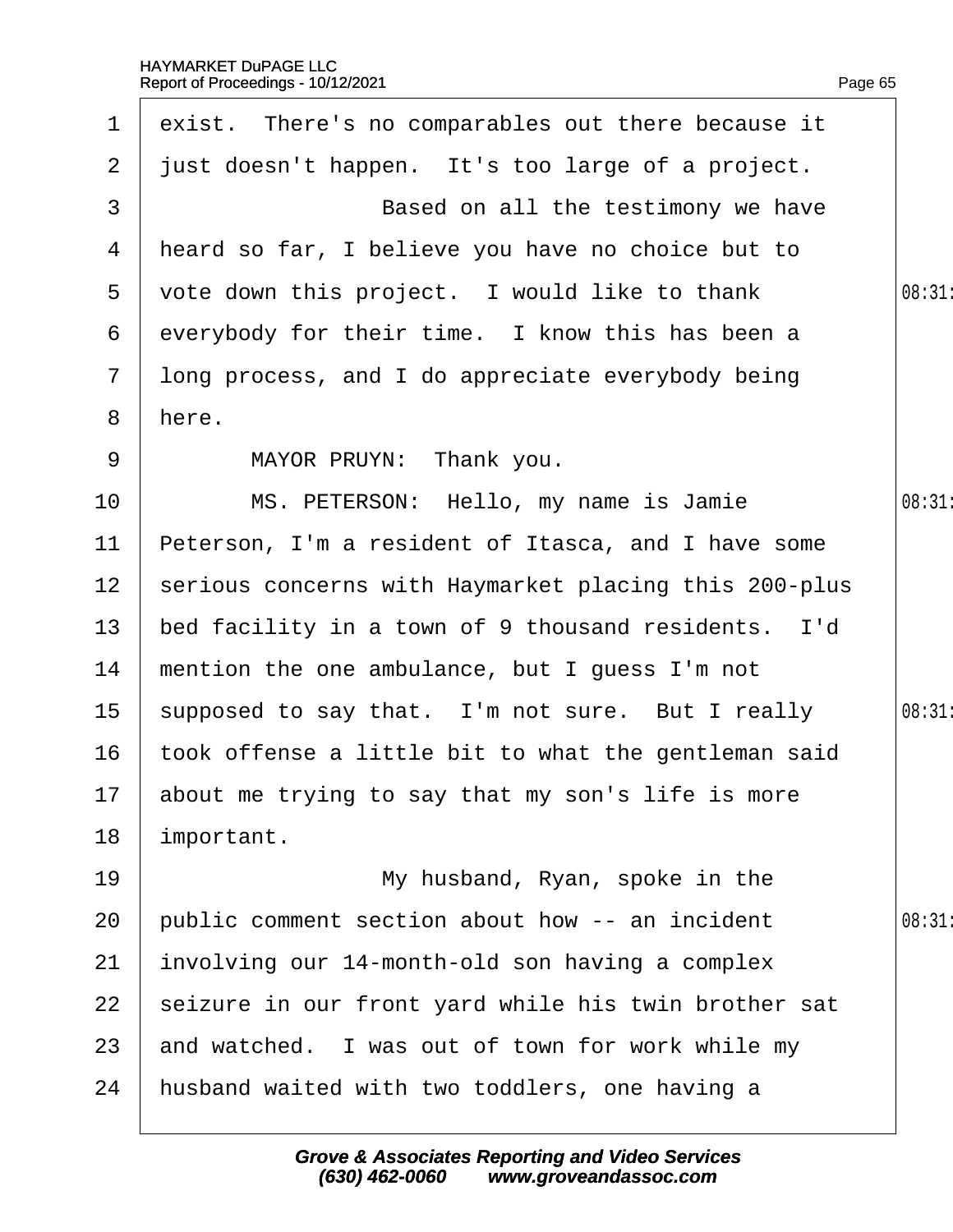<span id="page-66-0"></span>

| $\mathbf 1$     | full-blown seizure, for over 12 minutes while an      |        |
|-----------------|-------------------------------------------------------|--------|
| 2 <sup>1</sup>  | ambulance didn't show up, although we lived two       |        |
| 3               | blocks from the fire department at that time, not in  |        |
| 4               | Itasca. Why did we have to wait so long? Because      |        |
| 5               | dur town's ambulance was on another call and had to   | 08:32: |
| 6               | use mutual aid.                                       |        |
| $\overline{7}$  | That was the longest 12 minutes of                    |        |
| 8               | my husband's life. He thought he was losing his son   |        |
| 9               | while waiting for the ambulance and had no control    |        |
| 10 <sup>°</sup> | over the situation. Luckily, my son got to the        | 08:32: |
| 11              | hospital in time and did fully recover. This          |        |
| 12 <sub>2</sub> | experience has our family highly concerned about the  |        |
| 13 <sup>°</sup> | potential increase in 911 calls that Haymarket could  |        |
| 14              | bring. In no way am I saying that his life is more    |        |
| 15 <sub>1</sub> | important. I wouldn't wish this upon anyone. I        | 08:32: |
| 16              | wouldn't want anyone to experience a long wait time   |        |
|                 | 17 in a life or death emergency. I wouldn't wish it   |        |
| 18              | upon anyone.                                          |        |
| 19              | I've listened to two years of                         |        |
| 20              | presentations and have kept a very open mind. I       | 08:32: |
| 21              | agree that help is needed and there could be way more |        |
| 22              | done to increase prevention, education, and addiction |        |
| 23              | treatment. My concern is with the size, the immense   |        |
| 24              | size of this facility. From what I could find -- and  |        |
|                 |                                                       |        |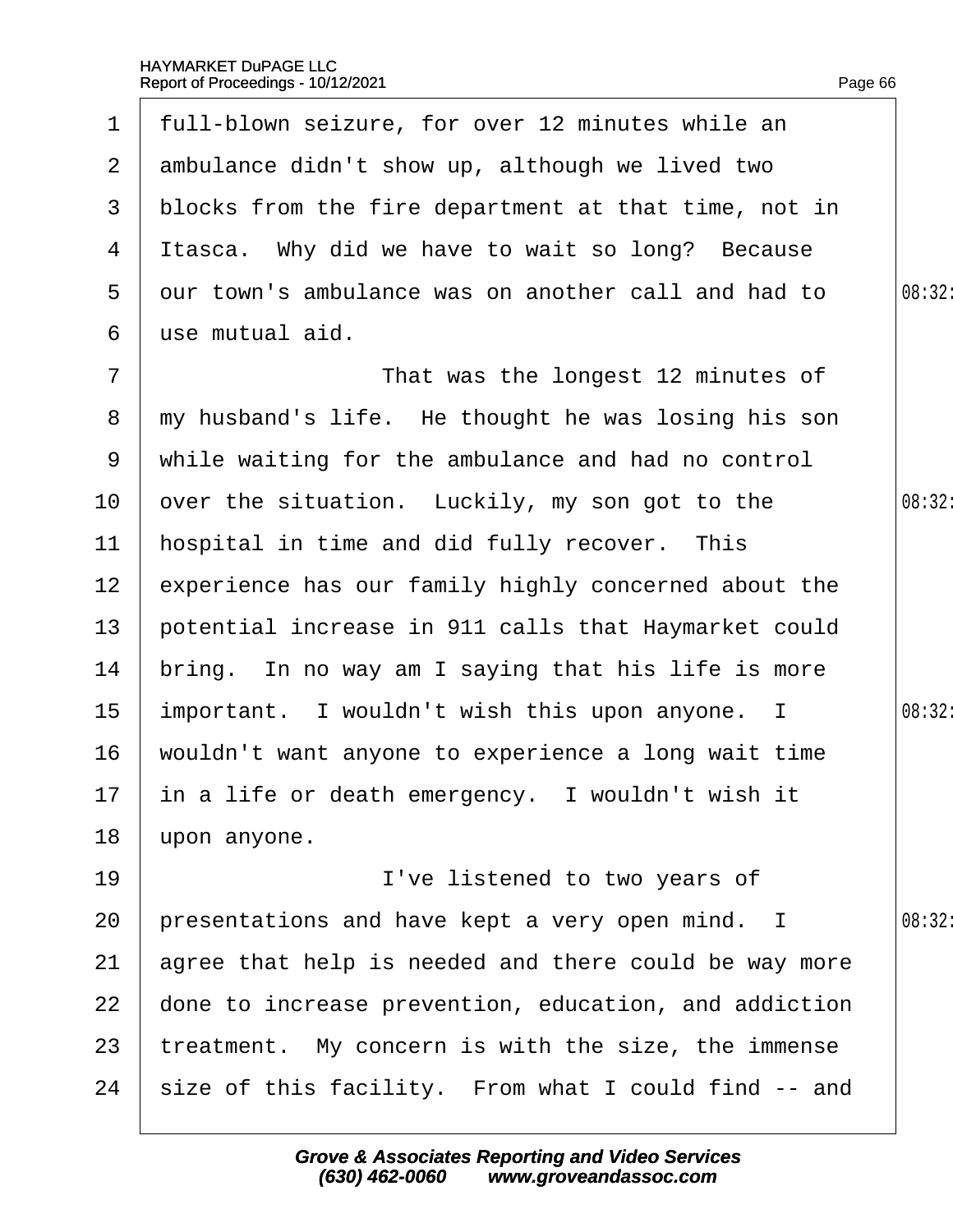<span id="page-67-0"></span>

|                 | 1 $\blacksquare$ I've done a lot of looking -- it would be one of the |        |
|-----------------|-----------------------------------------------------------------------|--------|
| 2 <sup>1</sup>  | largest facilities like this in the country in a town                 |        |
|                 | 3 that is very small. As a resident of Itasca, I feel                 |        |
| 4               | that this is just too big for our small town. I have                  |        |
| 5               | an open mind for other solutions. I just don't think                  | 08:33: |
| 6               | this is the right one. Thanks for your time.                          |        |
| $\overline{7}$  | MAYOR PRUYN: Thank you.                                               |        |
| 8               | MS. LESIGN: Hi, I'm Gerry Lesign. I'm an                              |        |
| 9               | Itasca resident. Before I speak to my point as an                     |        |
| 10              | educational administrator, I do want to share what                    | 08:33: |
| 11              | "high risk" means in schools. If a parent is                          |        |
| 12 <sup>2</sup> | considered homeless because they are treating a drug                  |        |
|                 | 13 addiction in a facility, their child is considered                 |        |
| 14              | high risk and actually gets more protection than the                  |        |
| 15 <sub>1</sub> | average student. It is not an insult, it's not a                      | 08:33: |
| 16              | stigma, but it's actually how we identify and protect                 |        |
|                 | 17 students who might need more support. But this                     |        |
| 18              | protection does take quite a bit of local funding,                    |        |
| 19              | which is why it was mentioned during testimony.                       |        |
| 20              | I agree that we need more treatment                                   | 08:34: |
| 21              | centers in DuPage County but do not agree with the                    |        |
| 22              | size and scope of this proposed project. The                          |        |
| 23              | Haymarket supporters that continue to judge us as                     |        |
| 24              | being "nimsies" must not have been listening to the                   |        |
|                 |                                                                       |        |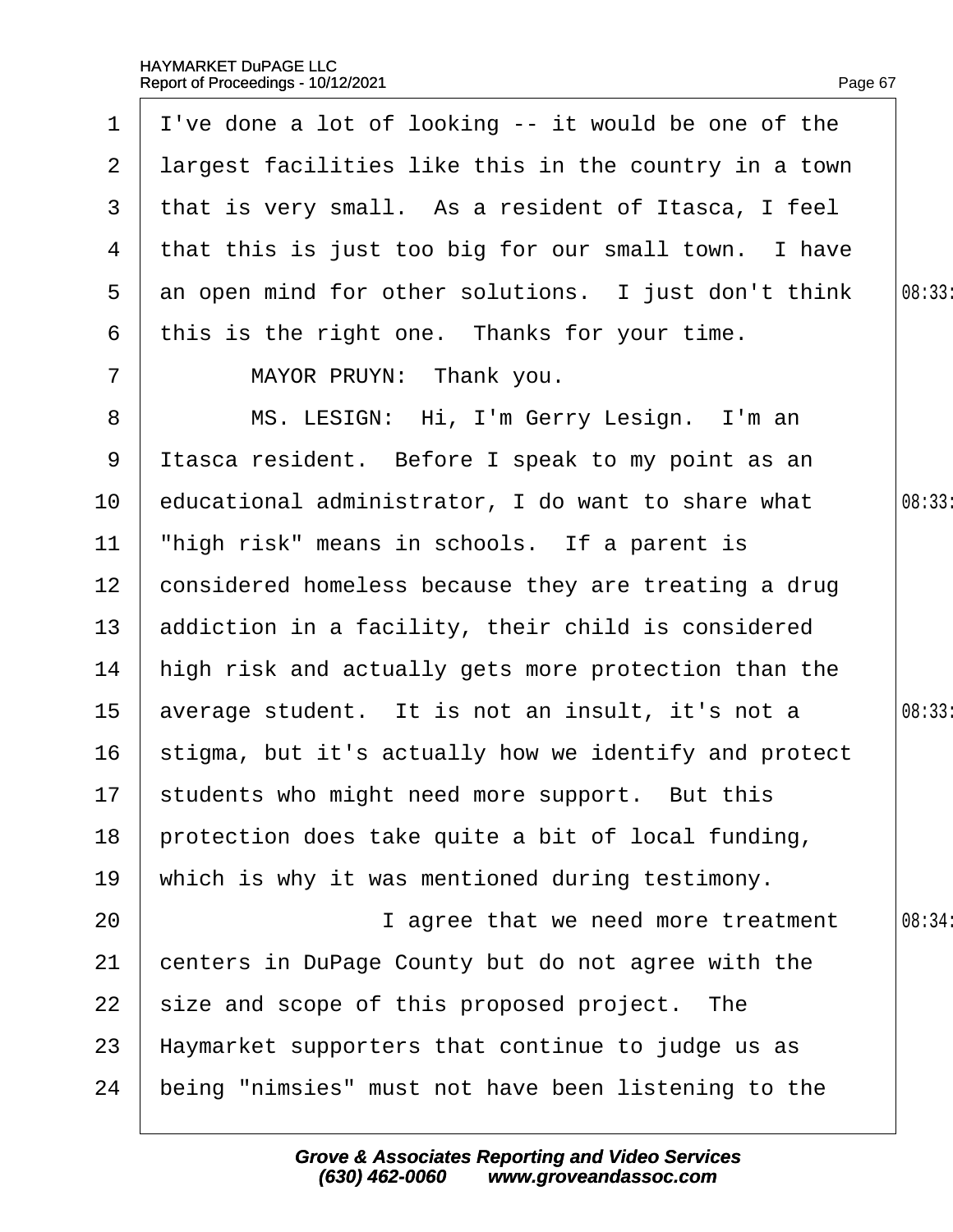<span id="page-68-0"></span>

| $\mathbf 1$    | last two years of testimony. We have never said that  |        |
|----------------|-------------------------------------------------------|--------|
| $\mathbf{2}$   | we can't have a treatment center in Itasca, just not  |        |
| 3              | one larger than anyone locally, simply for issues     |        |
| 4              | related to our funding.                               |        |
| 5              | We have heard Haymarket's testimony                   | 08:34: |
| 6              | proposal and conflicting information, and I'm sure    |        |
| $\overline{7}$ | you've all been actively engaged so I don't need to   |        |
| 8              | go into any more detail. You have put the Plan        |        |
| 9              | Commission in charge of this task and they have voted |        |
| 10             | ho with an immense amount of information and data.    | 08:34: |
| 11             | As someone who actually lives in Itasca, I agree with |        |
| 12             | our Plan Commission and do not support Haymarket's    |        |
| 13             | proposal. I'm ready for us to move forward and get    |        |
| 14             | back to the work we started two years ago to restore  |        |
| 15             | our downtown facilities. Thank you.                   | 08:34: |
| 16             | MAYOR PRUYN: Okay. That it, Mo?                       |        |
| 17             | MR. KHAN: That's it.                                  |        |
| 18             | MAYOR PRUYN: Okay. So the public comment              |        |
| 19             | part of this has come to an end. We will reconvene    |        |
| 20             | then in special committee of the whole on October the | 08:35  |
| 21             | 26th where we will hear presentations by both the     |        |
| 22             | petitioner and the interested parties. So we will     |        |
| 23             | econvene this committee on the 26th at 7:00 o'clock.  |        |
| 24             | I do think we have some other                         |        |
|                |                                                       |        |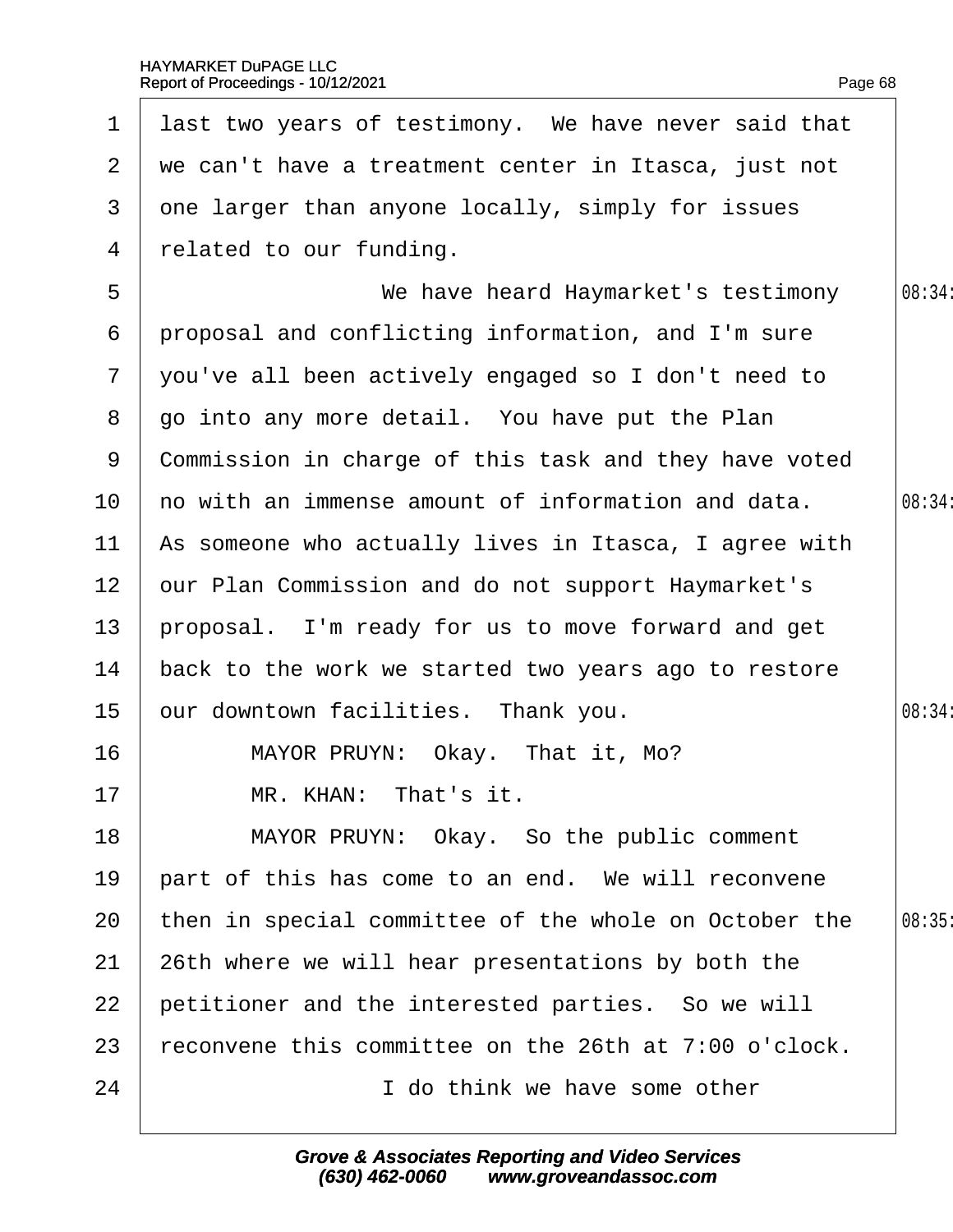| $\mathbf 1$           | business to do this evening, if we want to go into an |       |
|-----------------------|-------------------------------------------------------|-------|
| $\mathbf{2}^{\prime}$ | executive session before we adjourn for the night so  |       |
| 3                     | if I could have --                                    |       |
| 4                     | <b>TRUSTEE AIANI: I move to hold a closed</b>         |       |
| 5                     | session for the following purposes to discuss the     | 08:35 |
| 6                     | matter of pending litigation against the Village and  |       |
| $\overline{7}$        | to discuss the employment of a specific person.       |       |
| 8                     | <b>TRUSTEE GAVANES: Second.</b>                       |       |
| 9                     | MAYOR PRUYN: There's a motion and a second.           |       |
| 10                    | Roll call, please.                                    | 08:35 |
| 11                    | MS. CONIDI: Trustee Aiani.                            |       |
| 12                    | <b>TRUSTEE AIANI: For.</b>                            |       |
| 13                    | MS. CONIDI: Trustee Gavanes.                          |       |
| 14                    | TRUSTEE GAVANES: For.                                 |       |
| 15                    | MS. CONIDI: Trustee Leahy.                            |       |
| 16                    | <b>TRUSTEE LEAHY: For.</b>                            |       |
| 17                    | MS. CONIDI: Trustee Linsner.                          |       |
| 18                    | <b>TRUSTEE LINSNER: For.</b>                          |       |
| 19                    | MS. CONIDI: Trustee Madaras.                          |       |
| 20                    | <b>TRUSTEE MADARAS: For.</b>                          | 08:36 |
| 21                    | MS. CONIDI: Trustee Powers.                           |       |
| 22                    | <b>TRUSTEE POWERS: For.</b>                           |       |
| 23                    | $\star$<br>$\star$                                    |       |
| 24                    |                                                       |       |
|                       |                                                       |       |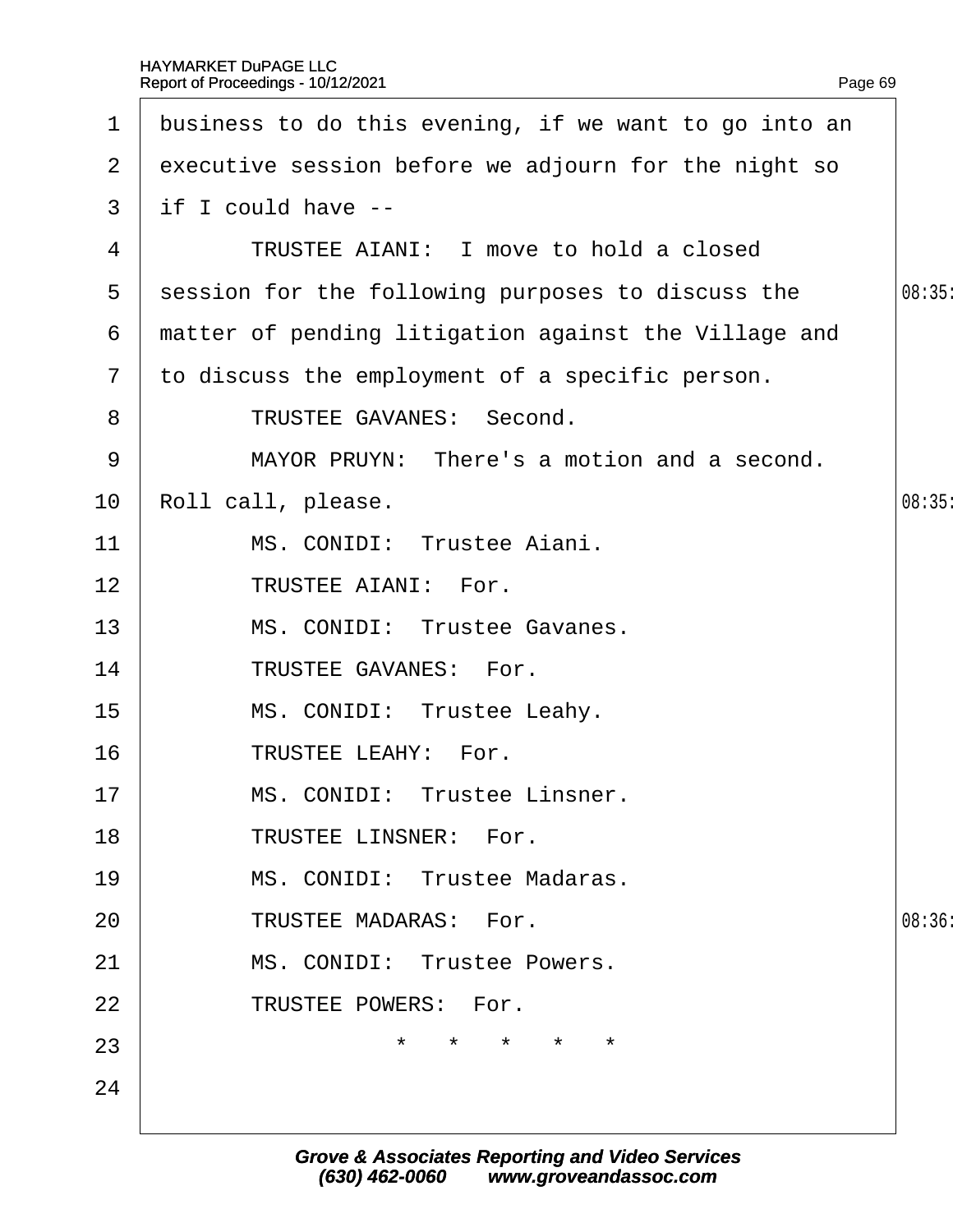- 1 STATE OF ILLINOIS **1**
- SS.<br>2 COUNTY OF DU I COUNTY OF DU PAGE )
- 3 | I, Lynette J. Neal, CSR. No. 84-004363, RPR,
- 4 do hereby certify that I reported in shorthand the
- 5 proceedings had at the hearing of the above-entitled
- 6 dause and that the foregoing Report of Proceedings,
- 7 Pages 1 through 70, inclusive, is a true, correct,
- 8 and complete transcript of my shorthand notes taken
- 9 at the time and place aforesaid.
- 10 **I** I further certify that I am not counsel for
- 11 hor in any way related to any of the parties to this
- 12 suit, nor am I in any way, directly or indirectly
- 13 interested in the outcome thereof.
- $14$  This certification applies only to those
- 15 transcripts, original and copies, produced under my
- 16 direction and control; and I assume no responsibility
- 17 for the accuracy of any copies which are not so
- 18 **broduced**.

21

22

24

- 19 | IN WITNESS WHEREOF I have hereunto set my hand
- 20 this 21st day of October, 2021.
- 23 **Certified Shorthand Reporter**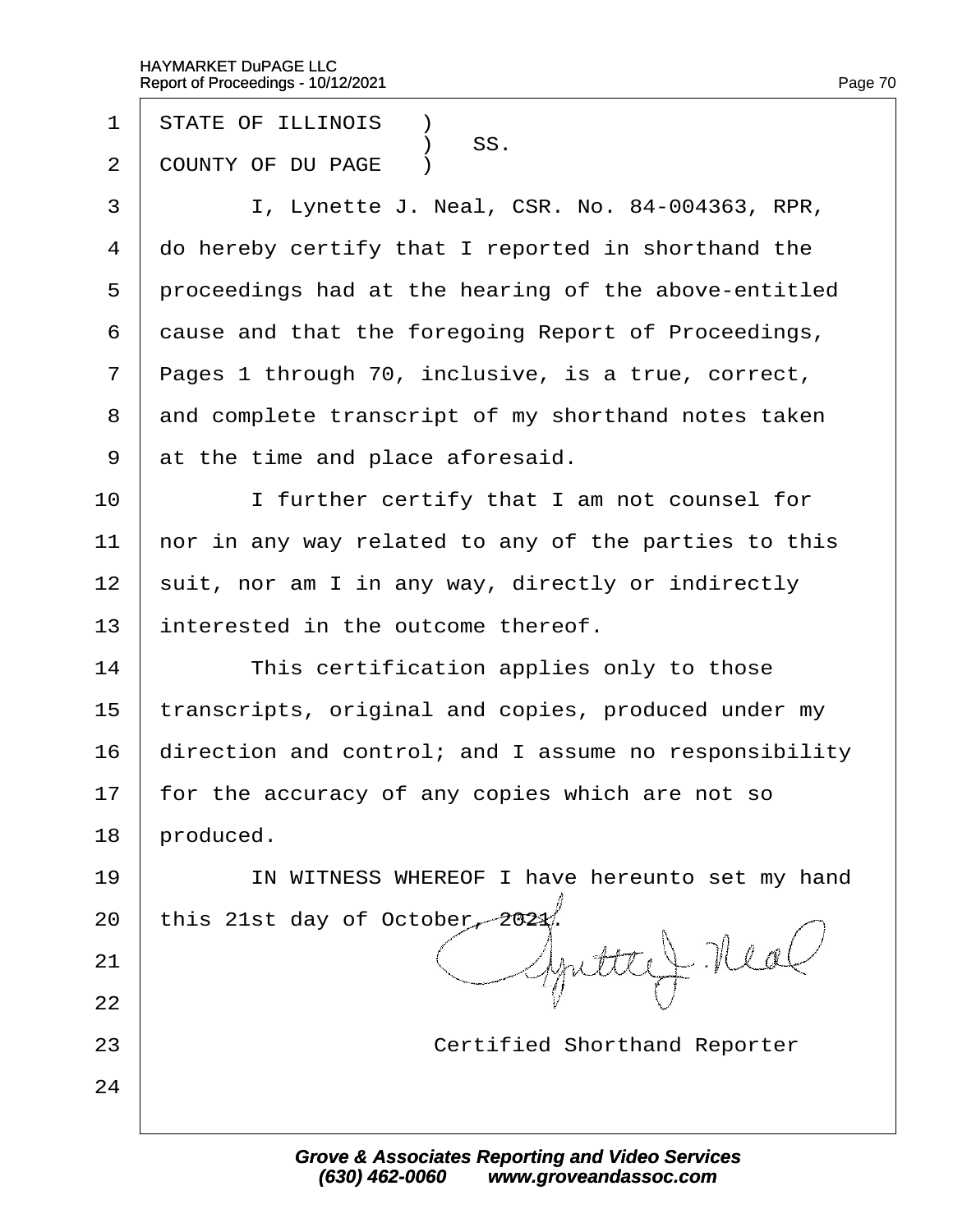| eport of Proceedings - 10/12/2021 |                       |                                                      | Index: 1address                                    |
|-----------------------------------|-----------------------|------------------------------------------------------|----------------------------------------------------|
|                                   | 24 27:21              | 860 5:9,15 21:13                                     | 63:22                                              |
| 1                                 | 24/7 45:8 46:2 58:11  | <b>8th</b> 12:2                                      | accessible 26:3,11,20                              |
| 15:12                             | 240-bed 64:4          |                                                      | accessory 5:14                                     |
| 10 14:4,5,9 17:1 25:6             | 250 62:9,11           | 9                                                    | accident 47:21                                     |
| 27:1                              | 26th 68:21,23         | 9 65:13                                              | accidental 43:20                                   |
| 10-year 48:11                     | 29 41:1               | 9,000 64:6                                           | accommodate 64:20                                  |
| 100,000 24:22,24 25:7,            |                       | 9,000-plus 45:16                                     | accommodated 38:2                                  |
| 11                                | 3                     | 90 27:10                                             | according 18:10,17                                 |
| 107 63:6                          | 3,000 31:21           | 911 66:13                                            | 30:5 43:7                                          |
| 11 16:5,9,10,23 17:11             | <b>30</b> 34:7        | 922 11:11                                            | account 25:18                                      |
| 12 17:24 66:1,7                   | <b>300 48:5</b>       |                                                      | accurate 21:4                                      |
| <b>12th 4:3</b>                   | 35 41:21              | A                                                    | accurately 16:23                                   |
| 13 18:9 57:6                      |                       |                                                      | accusation 16:1                                    |
| 14 18:17 24:22,24 25:6            | 355 13:20,21          | abiding 14:18                                        | accusations 12:6                                   |
| 14-month-old 65:21                | 36 8:11               | ability 24:9 29:17                                   | accuse 12:4                                        |
| 15 18:22                          | 365 23:7 27:22        | able 9:12,24 29:18,20<br>39:9 41:8,10 55:8           | accused 32:5                                       |
| 16 19:15 52:20                    | 379 20:15 21:23 22:17 | about 12:10,24 13:2,23,                              | acquaintances 43:13                                |
| 17 20:4                           | 4                     | 24 17:7 19:22 20:9 21:2                              | acquired 37:22                                     |
| 18 20:14 25:9 38:18               |                       | 22:12 23:16,18 25:1,5<br>26:2,10,18,21 27:10         | acquisition 15:24                                  |
| 19 22:2                           | 45 25:12 27:5 39:10   | 29:6,7,16,17,24 31:1,5                               | across 24:13,21                                    |
| 19-014 5:8                        | 4500 24:3 26:5 27:18  | 32:22 36:6,7 38:18 43:4,<br>17 45:6 49:4,10,23 50:7, | active 8:19 60:19                                  |
|                                   | 496 43:8              | 11 51:6,7,8,24 54:10,18                              | actively 68:7                                      |
| $\mathbf{2}$                      |                       | 56:4 57:16 59:11 60:3                                | actual 31:12                                       |
| 2.2 15:8,9,11 34:5                | 5                     | 61:16 63:17 64:8 65:17,<br>20 66:12                  | actually 10:17 17:6,13                             |
| 20 12:8 14:4,5,9 23:15            | 500 43:10             | above 25:9 64:19                                     | 20:12 22:10 25:9 26:13                             |
| 28:2,7 40:23 52:20 57:9           | 51 52:18              | absent $4:13$                                        | 27:15 28:11 31:24 32:4<br>46:9 51:1 67:14,16 68:11 |
| 200-plus 65:12                    |                       | absolutely 31:9 41:20                                | add 23:3,5 42:5                                    |
| 2002 36:24                        | 6                     | absorb 19:5                                          | addict 60:6                                        |
| 2013 52:22                        | 60 38:21              | absorbed 22:6                                        | addiction 8:19 25:14                               |
| 2014 24:17,18                     | 630 60:2              | <b>abuse</b> $8:8,99:239:2$                          | 37:13,24 44:7,17,19                                |
| 2016 43:10                        | <b>6th 43:21</b>      | 44:6 46:20 47:4 52:14                                | 46:23 47:1,23 48:9 50:11                           |
| 2018 43:21 52:24                  |                       | 55:2 60:4                                            | 51:6,9 60:19 66:22 67:13                           |
| 2019 12:22 24:19                  | $\overline{7}$        | accept 23:10                                         | addictions 35:6 36:6                               |
| 2020 43:10                        |                       | acceptable 34:12 45:15,                              | Addison 25:6                                       |
| 2021 4:3                          | 7:00 5:24 6:10 68:23  | 19                                                   | additional 17:21 19:17<br>20:15 22:1,6,17 23:5     |
| 224 33:14                         | 8                     | accepted 31:22                                       | 45:17                                              |
| 23 43:20                          |                       | access 6:12 8:20 9:8,11,<br>14 39:2                  | address 29:13 32:4 40:9                            |
|                                   | 804 7:13              | accessibility 26:2                                   | 45:15 57:15                                        |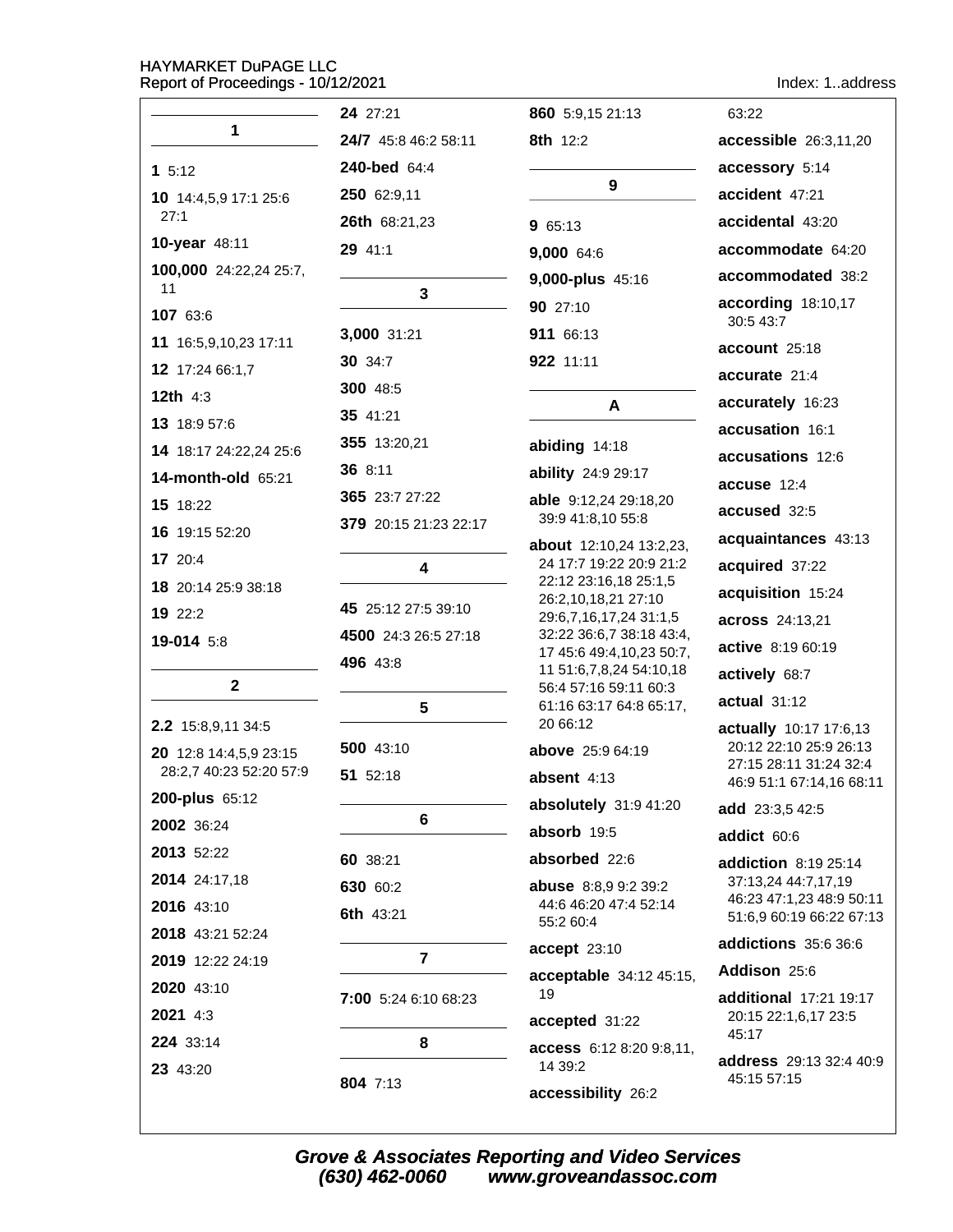| addressed 53:21                 | allotted 11:15                                           | apply 24:2 28:15                              | attempt 11:19                                             |
|---------------------------------|----------------------------------------------------------|-----------------------------------------------|-----------------------------------------------------------|
| adequate 9:24                   | allow 11:20 12:7 38:3                                    | appointed 52:22,24                            | attempted 20:4 44:14                                      |
| adjourn 69:2                    | 41:6 42:10                                               | appropriate 34:8 37:23                        | attended 47:19                                            |
| administrator 56:11             | allowed 6:7 31:24 38:1                                   | approval 5:12 14:14,19                        | Attorney 37:2                                             |
| 67:10                           | allowing 36:17 61:11                                     | approve 35:10 41:18                           | attributable 21:12                                        |
| admissions 37:3                 | alluded 10:14                                            | 46:11,17                                      | audience 4:19,20                                          |
| <b>admit</b> 15:13              | almost 7:20 34:7                                         | approved 60:20                                | audio 25:21 29:10                                         |
| admitted 12:22 13:1<br>18:4     | alone 41:1 55:2                                          | approximately 36:24                           | availability 27:2 45:9                                    |
| adult 16:13                     | along 50:10                                              | area 24:8 25:14 29:20                         | available 30:2 37:12                                      |
| <b>adults</b> 38:19             | already 60:18                                            | 36:22 37:15 54:4                              | 43:5 44:16 48:1 51:14                                     |
|                                 | ALS 13:7,11,13,16 18:3                                   | areas 25:4 63:1                               | average 15:8 22:19,21                                     |
| advantage 60:15                 | Alzheimer's 33:18 34:9,                                  | argued 19:24                                  | 24:13,21 25:9,13 67:15                                    |
| advocate 8:3,12 36:23<br>57:10  | 20 36:8                                                  | argument 12:9 15:23<br>20:16 28:8,10 61:14,23 | averages 24:2                                             |
| advocating 57:6                 | amazing 7:22                                             | 62:3,7                                        | <b>aware</b> 39:19                                        |
| <b>affect</b> 10:21             | ambulance 10:3 14:23<br>45:8,12,15 48:14 61:17,          | arguments 6:14 12:1                           | away 8:18 9:4 18:13<br>21:8,10 27:4,17 48:20              |
| affects $36:1,2$                | 21 62:6 65:14 66:2,5,9                                   | 61:1,7 63:3                                   | 51:19 54:20 63:24                                         |
| afflicted 37:24                 | ambulances 13:19                                         | arise 19:12                                   |                                                           |
| after 5:16 23:20 32:14          | 45:10 62:5                                               | <b>Army 13:21</b>                             | B                                                         |
| 47:18                           | amended 13:10                                            | arrangement 14:15                             | <b>B2</b> 5:14                                            |
| again 17:4,17 23:16 30:3        | amendment 12:21                                          | arrangements 61:22                            | <b>back</b> 16:21 17:6 22:9                               |
| 37:21 40:20 49:5 51:15<br>64:15 | Among 25:7                                               | art 40:16                                     | 24:17 35:10 39:20 41:14                                   |
| against 31:23 32:13             | amount 60:13 68:10                                       | artfully 24:5                                 | 48:2 68:14                                                |
| 53:7 61:1,3 69:6                | analyses 21:16                                           | artificial 20:23                              | backlash 32:23                                            |
| agencies 8:12                   | analysis 15:22 16:4                                      | asserted 19:22 20:2                           | <b>based</b> 11:17 12:6 23:17<br>24:19 26:6,7 34:14 38:13 |
| agenda $4:2,21$                 | 22:11                                                    | asserting 25:18                               | 43:1,4 46:13,15 47:13                                     |
| ago 26:22 34:6 36:8             | angles 57:13                                             | assertion 19:21 20:1                          | 56:2 65:3                                                 |
| 40:23 43:23 44:8 68:14          | angry 55:18                                              | assessed 28:11                                | <b>basis</b> 9:23 19:21 22:8                              |
| agree 14:16 42:24 66:21         | annually 24:4                                            | assessment 19:12                              | <b>battled</b> 46:19                                      |
| 67:20,21 68:11                  | <b>another</b> 6:1 22:22 35:11<br>43:18 61:14 64:22 66:5 | 58:13                                         | bear $28:4$                                               |
| agreed 17:3 62:4                | answers 26:18                                            | <b>asset</b> 41:20 54:4                       | bears $19:2$                                              |
| agreement 18:11                 | anxiety 37:17 40:1                                       | assist 38:24                                  | <b>Becky 47:15</b>                                        |
| Aiani 4:5,6 69:4,11,12          | anymore 13:20                                            | assistance 21:10                              | <b>bed</b> 9:4 51:14 58:24 59:9                           |
| aid 18:19 66:6                  | apartment 41:1                                           | Associates 29:24                              | 65:13                                                     |
| alcohol 40:7 64:1               | appeared 19:18                                           | assume 24:10                                  | bedroom 43:22                                             |
| alderman 52:19 55:19<br>56:1    |                                                          | <b>atone 40:20</b>                            | <b>beds</b> 16:15 27:2 51:19<br>62:9,11                   |
|                                 | appears 45:2                                             | <b>ATP 58:22</b>                              | <b>before</b> $5:26:4,1223:17$                            |
| alleged 20:5                    | application 53:22                                        | attack 9:20 61:21                             | 29:2 44:7 57:10 67:9                                      |
| Allegiance 4:18                 | applications 63:15                                       | attacks 55:11                                 | 69:2                                                      |

Index: addressed..before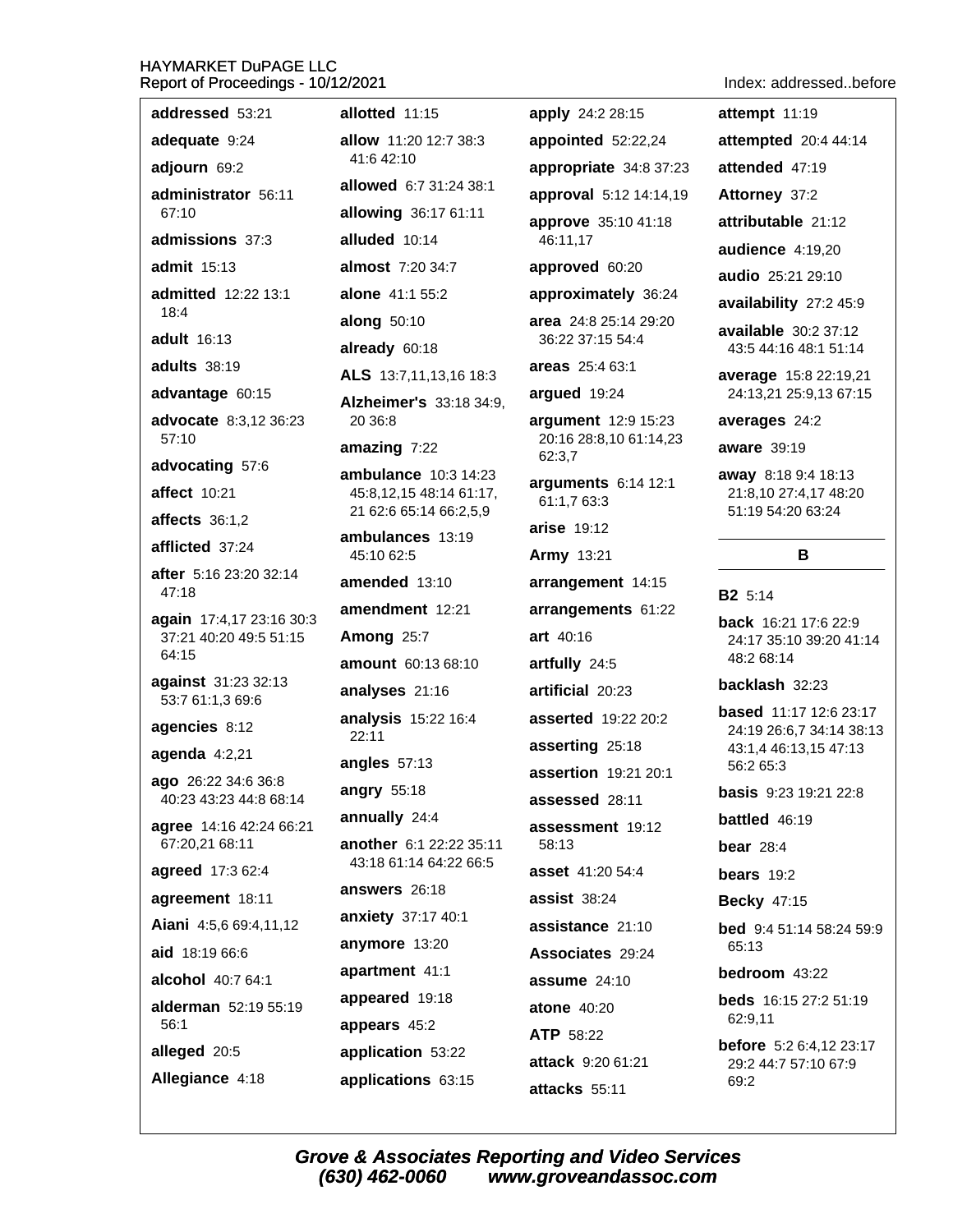| <b>beg</b> 50:12                                           | brings $41:24$                                             |
|------------------------------------------------------------|------------------------------------------------------------|
| began $26:10$                                              | broader 53:9                                               |
| begging 50:24                                              | broke $47:21$                                              |
| begin 7:4,7 36:9                                           | <b>brother</b> 40:24 65:22                                 |
| behalf $8:1$                                               | <b>build</b> $34:19$                                       |
| behavioral 9:2                                             | bulldoze 10:8                                              |
| believed 19:19                                             | bullied 10:9                                               |
| believes 19:24                                             | burbs $41:2$                                               |
| <b>benefit</b> 37:23 57:12                                 | burden $28:4$                                              |
| benefits 28:7                                              | <b>bus</b> 9:6 27:7,24                                     |
| big 16:11 22:20 40:21<br>62:9 67:4                         | <b>business</b> 5:14 26:15<br>34:14 45:14 64:14 69:1       |
| bigger 51:2                                                | businesses 49:12                                           |
| <b>Bingo 33:16</b>                                         | Butterfield 13:21                                          |
| bipolar 37:17                                              | <b>buying 49:10,13</b>                                     |
| <b>bit</b> 33:24 62:20 65:16<br>67:18                      | C                                                          |
| <b>block</b> 54:20 64:1                                    | <b>CAD</b> 17:8                                            |
| <b>blocks</b> 21:10 66:3                                   | calculations 22:1                                          |
| Bloomingdale 25:6<br>27:9,11,13,14,16                      | <b>call</b> 4:1,4 7:9 18:14 20:1<br>21:13,14,22 22:14,19,2 |
| <b>BLS</b> 14:8                                            | 24 23:1,4,5 66:5 69:10                                     |
| <b>board</b> 5:5,18,20,21 6:2,<br>7,10 11:5,10 12:13 14:19 | called 5:6 12:5 20:7                                       |
| 20:11 28:20 31:1 32:11                                     | calling 58:21                                              |
| 43:2 46:8 47:8 52:11<br>53:5,10 56:19 57:24                | calls 10:4,5 13:7,14                                       |
| 63:13                                                      | 14:3,8 15:8 17:23 18:1,<br>9,16,18 20:15 21:15             |
| <b>Board's</b> 19:23 46:16                                 | 22:13,16,17,20,23 23:2                                     |
| <b>body</b> 5:19 43:22                                     | 34:5 48:16,22 66:13                                        |
| booze $41:2$                                               | campaigns 10:10                                            |
| <b>bottle</b> 41:2                                         | campus 9:3                                                 |
| bought 32:15                                               | cap 20:24                                                  |
| brain $44:17$                                              | capabilities 9:21                                          |
| bravely 28:20                                              | capacity 18:22,24 19:5<br>11 22:3 23:23 26:7               |
| breadth 16:17                                              | car 47:21                                                  |
| breathing 57:20                                            | care 29:24 33:19 34:8,9<br>36:14 39:3 43:17 44:20          |
| <b>bring</b> 32:20 40:13 42:11<br>47:6 62:8 66:14          | 47:6 57:10                                                 |
| <b>bringing 18:21</b>                                      | caregivers 29:8 33:20                                      |

caring  $44:4$ **cars** 8:20  $Case 5:8$  $:22$ casino 64:24 cast 55:19 56:16 casting 55:22 celebrating 48:10 center 8:11 26:19 37:19 45:20 46:5 48:1 51:19 52:12 54:5 60:4,14 62:10 64:5,23 68:2 centers 37:7,12 44:21 6:15 46:19 67:21 4 69:1 Central 49:10,12  $\overline{2}$ centralized 63:21 CEO 33:15 38:12 certainly 21:23 chair 34:10 52:11,24 chaired 52:21 challenge 14:19 40:12 challenged 17:17 4 20:19 4,19,22, challenges 38:24 69:10 challenging 17:15  $0:7$ chance 22:15 60:15 chances 22:22 23:2,4  $14$ change 35:4 37:10 38:4  $18:1,3$ 41:14,23 42:1  $:15$  $323:2$ changed 17:9 34:24  $:13$ 35:24 36:7 41:9 channel 6:23 character 44:18 characterized 16:23  $20:17$ charge 68:9 4 19:5, charged 46:14 check 26:21 34:8,9 checked 18:12 44:20 chemical 34:11 Chicago 27:3,5,17 38:14

Index: beg..colleague

child 67:13 children 11:1 31:2.17

34:23 35:17 50:11 51:5 52:15 55:13

choice 65:4

circle 27:3 47:3

cited 14:11 15:11 16:4 18:22

city 52:20 56:11

civic  $43:346:947:10$ 

civilized 43:16

claim 9:10 10:1 18:23 26:3 32:6

claimed 13:15 22:13 64:15

claiming 31:22

claims 12:24 13:2.23

class 5:12 37:14 52:6

clean 48:11

clear 16:13 17:7 30:23

clearly 21:19

clerk  $4:3$ 

clients 23:9 26:4,5,16, 19,20 27:18,19 28:6 39:12,22 41:11,12

close 25:20 26:19

closed 37:3 69:4

closely 58:2

closer 27:4

closest 8:23

closing 12:1,9 14:11 15:6,23 20:16 28:8,10 64:12

**Clover 11:11** 

cluster 46:2

cold 43:23

Colin 58:16

collar 26:6

collated 15:21

colleague 39:20

**Grove & Associates Reporting and Video Services** (630) 462-0060 www.groveandassoc.com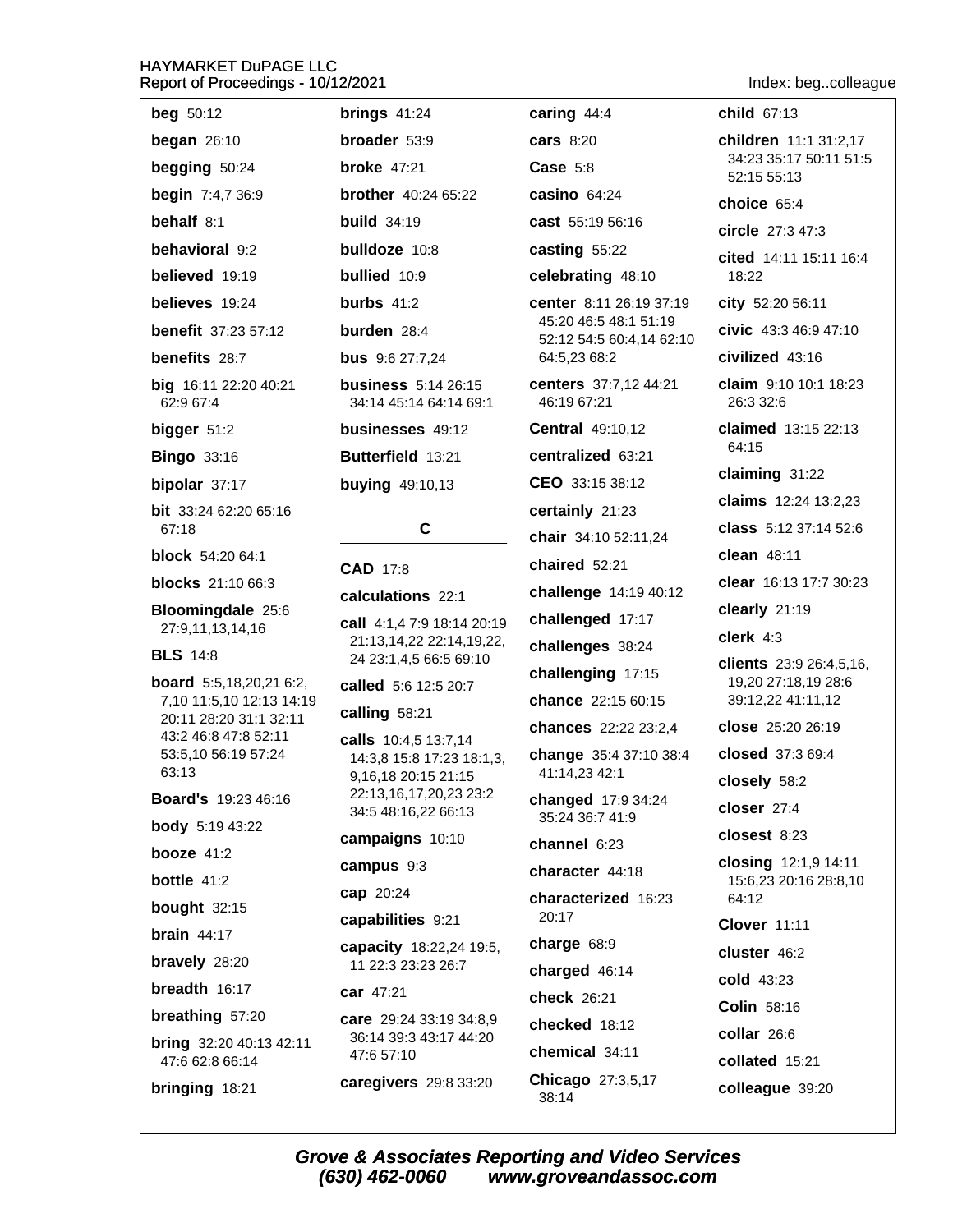| eport of Proceedings - 10/12/2021              | Index: colleaguesdecided                                |                                                    |                                   |
|------------------------------------------------|---------------------------------------------------------|----------------------------------------------------|-----------------------------------|
| colleagues 43:13                               | complete 5:22 6:1 64:8                                  | context 19:7                                       | creative 44:4                     |
| collectively 40:9 51:10                        | completely 43:15 45:7                                   | <b>continue</b> 50:6 67:23                         | credible 18:6 53:22               |
| Colleen 33:14                                  | 62:14                                                   | <b>continued</b> 5:24 12:9                         | credited 58:8                     |
| collide 22:24                                  | complex 65:21                                           | 13:6                                               | crisis 8:4,16 9:1 10:17           |
| combine 25:10 40:14                            | complicated 51:21                                       | continues 39:23                                    | 21:7 27:23 48:18                  |
| comment 5:7,22,23 6:1,                         | compromise 62:11<br>63:3                                | continuing 37:11                                   | criteria 16:13                    |
| 7 11:14 15:20 65:20<br>68:18                   | <b>comps</b> 17:11                                      | contract 10:13 12:18,<br>19,21,23,24 13:2,3,11,    | critical 12:14 43:3               |
| <b>comments</b> 6:10,17 7:4                    | concern 45:3,5 61:16                                    | 17,21 14:6,7,10,12,22                              | <b>crowd</b> 55:17                |
| 11:9 28:23 36:17 45:6                          | 62:2 64:8 66:23                                         | 62:5                                               | <b>current</b> 13:3 53:7          |
| 54:18                                          | concerned 21:1 60:11                                    | contracted 13:9                                    | cutting 40:15                     |
| commission 5:8,17,18<br>6:13,15 15:1 30:3 38:3 | 66:12                                                   | control 66:9                                       | D                                 |
| 44:24 52:23 53:1,5,11,14                       | <b>concerns</b> 30:11 45:22<br>61:2 62:8 65:12          | convenience 29:18                                  |                                   |
| 68:9,12                                        | concurrency 17:22                                       | Cook 38:14 57:8                                    | $dad$ 41:13                       |
| commission's 28:22<br>46:10                    | 18:8 22:10,11 23:3,6                                    | cornerstone 54:9                                   | dads 43:11                        |
| commissioner 53:6                              | <b>concurrent</b> 17:23 18:1,                           | coroner's 43:8                                     | daily 9:23                        |
| commissions 56:3                               | 9,15,18 22:14                                           | correctly 53:11                                    | Dale 18:11,12 25:9 60:3           |
| commitment 38:10                               | Condell 58:18                                           | cost 31:1 51:24 52:1,2                             | dangerous 34:23                   |
| commitments 13:13                              | conditional 53:2 54:8                                   | council 52:20                                      | darkened 31:12                    |
| committee 4:2 5:2,6 7:1                        | conditions 14:18                                        | <b>counsel</b> 15:11 20:13                         | <b>data</b> 16:18 17:8 23:22,24   |
| 52:22 68:20,23                                 | confidence 28:13                                        | counselor 60:4                                     | 24:18 25:18 43:6 63:16<br>68:10   |
| <b>common 63:19</b>                            | confirm $10:12$                                         | <b>count 58:4</b>                                  | <b>date</b> 48:11                 |
| communities 39:21                              | confirmed 41:22                                         | counties 26:6 57:8                                 | <b>dated</b> 12:19                |
| 40:9 42:2 54:19                                | conflicting 68:6                                        | country 50:6 67:2                                  | daughter 47:19 48:10,             |
| community 5:3,14 7:1,<br>24 8:15 38:13 41:21   | confusing 29:3                                          | county 8:4,11,18,22 9:7,<br>9 10:17 24:20,21 25:12 | 14 50:8                           |
| 42:14 46:5,15,23 47:6                          | <b>CONIDI</b> 4:5,7,9,11,13<br>62:19 69:11,13,15,17,19, | 36:12 37:1,2,19,24                                 | daughters 43:10                   |
| 50:9 51:4,5 52:1 57:14                         | 21                                                      | 38:14,15,16 40:4 42:13<br>43:8,14 47:7 52:17 54:4, | David 42:18 58:22                 |
| comp 17:4,9,14,19                              | <b>consequences</b> 64:18,                              | 15 55:7 58:3,9 67:21                               | day 15:8 17:8 22:13,19,           |
| companies 34:19                                | 19                                                      | couple 39:20 63:2                                  | 21 23:7 27:22 34:5                |
| company 33:15                                  | consequential 46:12                                     | courage 47:10                                      | days 23:7 27:22 58:24             |
| comparable 16:5,10                             | consideration 60:22                                     | court 7:5 36:23 37:1,3,6,                          | deaf 60:12                        |
| 17:17<br>comparables 16:7,9,11<br>17:1 65:1    | considered 17:19 34:12<br>67:12,13                      | 7                                                  | deal 18:7 22:20 63:19             |
|                                                | consisted 31:18                                         | cousin 35:8                                        | dealing $8:735:2$                 |
| compare 24:23                                  | consistent 34:8                                         | cousins 43:12                                      | death 37:10 40:1 44:8,12<br>66:17 |
| compared 24:24 25:5                            | consistently 31:1                                       | covered 28:10                                      | deaths 40:5 51:18                 |
| 46:6                                           | construction 35:9                                       | <b>COVID 39:23</b>                                 | decade 46:19                      |
| compassion 40:13                               | constructive 15:2                                       | create 61:5                                        | decide 16:22 58:13                |
| 41:23,24 42:3 51:22                            |                                                         | creates 22:22                                      |                                   |

decided 34:16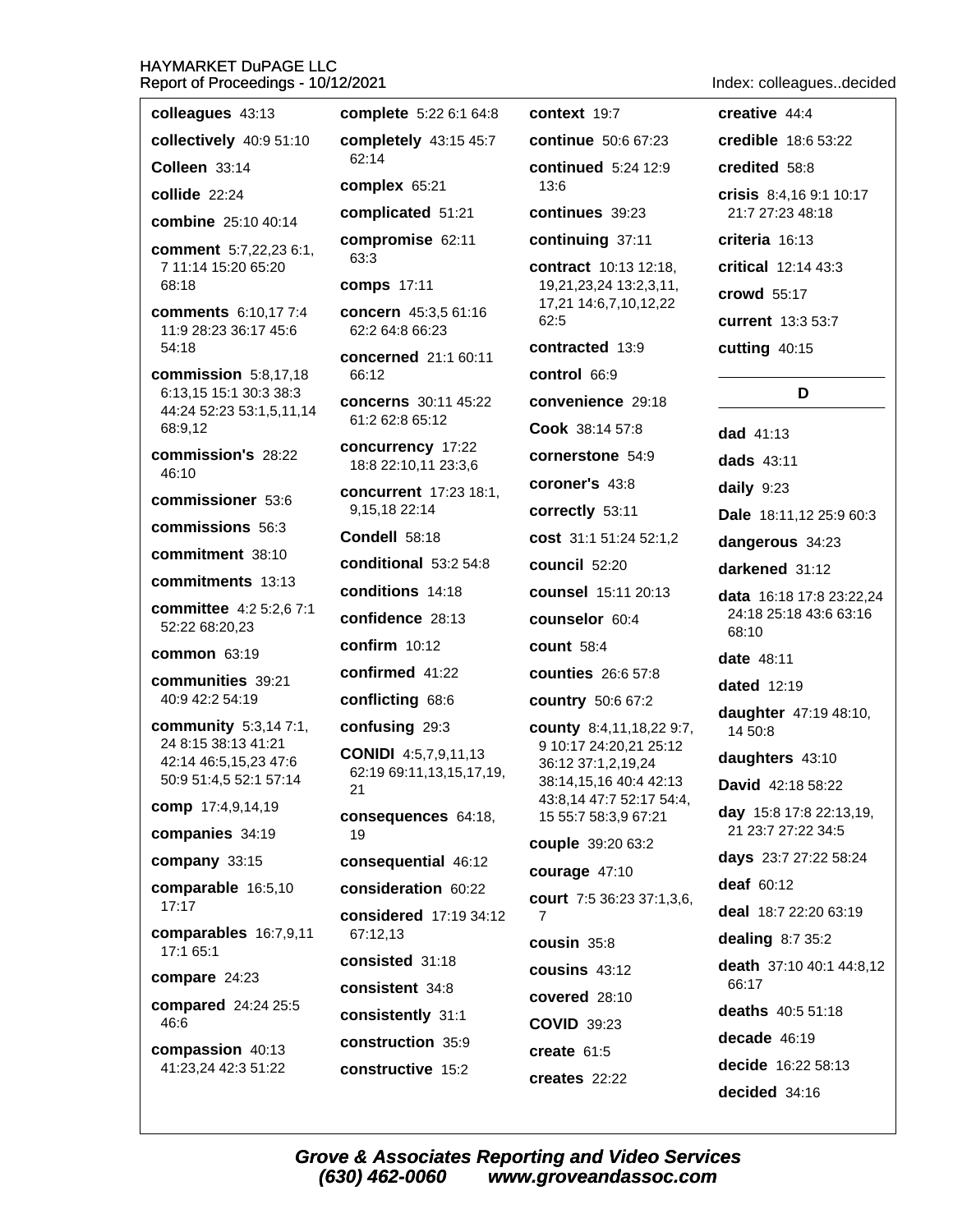Index: decision..enhance

| Report of Proceedings - TV/TZ/ZUZT               |                              |                                                         | muex. decisionennant                                    |
|--------------------------------------------------|------------------------------|---------------------------------------------------------|---------------------------------------------------------|
| decision 5:20 10:24                              | died $41:143:20$             | <b>Dominik 16:5,12,22</b>                               | effect 10:5                                             |
| 11:17 12:14 33:6 43:4<br>46:12,17 47:13 53:13,16 | Diestal 63:6                 | 17:7                                                    | efforts 14:7,9,10 57:11                                 |
| 55:15 56:2,6 63:10                               | difference 8:15 16:11        | dot 19:11                                               | elder 59:20                                             |
| decisions 10:21,22 33:7                          | difficult 12:3 21:4 55:15    | <b>doubt</b> 42:13                                      | elect 49:19                                             |
| 43:1 53:14                                       | 57:22                        | down 14:17,21 28:18<br>36:3 65:5                        | elected 10:19                                           |
| deck 14:11                                       | <b>direct</b> 26:18          | downtown 60:5 68:15                                     | elicit 37:18                                            |
| dedicated 57:6                                   | directly 12:11 20:7          |                                                         | <b>Elite</b> 10:12 12:18 13:7,9,                        |
| deeply 60:13                                     | directors 32:11 52:11        | dramatically 34:24                                      | 10,11,13,15,19,22,24                                    |
| delayed 18:15                                    | disagree 55:11               | draw 9:16                                               | 14:15                                                   |
| deliberating 6:4                                 | disagreed 55:18              | drive 59:12,13 60:3                                     | Elite's $14:3$                                          |
| demand 15:5 18:24 19:5                           | disagreement 55:14           | driven 29:15 48:5                                       | <b>Ellyn 36:21</b>                                      |
| 22:6 23:14 24:12                                 | disagrees 23:19              | driving 8:21 29:7 39:24                                 | <b>Elmhurst</b> 8:22 42:18<br>52:18,19,23 54:20,22,23   |
| dementia 33:18                                   | discharged 58:23             | drove $48:2$                                            | 56:11                                                   |
| democracy 55:12                                  | discovered 43:21             | drug 36:23 37:1,3,5,7,<br>12, 13, 24 43: 14 47: 18      | else's 8:9                                              |
| demons 46:20                                     | discredited 56:24            | 64:5 67:12                                              | emergency 10:3 14:8                                     |
| demonstrate 47:9<br>62:17,23                     | discrepancy 15:16,22         | drugging 34:9                                           | 19:17 45:16 57:9 58:19<br>66:17                         |
| deny 5:18 45:1                                   | discrimination 64:13         | drugs 37:18 57:3                                        | emeritus 52:12                                          |
| department 58:3 66:3                             | discuss $69:5,7$             | due 32:10 59:15                                         | emotional 10:7                                          |
| dependent 14:14                                  | discussed 15:18 36:4<br>40:7 | Dupage 5:9 8:4,11,18,22<br>9:7,9 10:17 16:8 19:6        | Emotionally 46:14                                       |
| deploys 18:7                                     | discussion 19:2 22:3         | 24:7,8,13,15 25:4,8,9                                   | emotions 46:13                                          |
| depression 37:17 40:1                            | 23:11                        | 26:6, 11, 24 36: 12 37: 1, 2,<br>19,24 38:11,16,17 40:4 | empathy 40:14                                           |
| designate 6:19                                   | disease 33:18                | 42:13 43:8,14 47:7<br>49:10,13 52:16 55:7               | employee 17:16                                          |
| desperate 47:5                                   | dishonest 19:2 20:24         | 57:8,24 58:3 60:5 63:20,                                | employment 39:5 69:7                                    |
| desperately 9:10 41:7                            | dismissed 21:8               | 21 67:21                                                | <b>EMS</b> 7:18 9:19,21,24                              |
| 48:4 49:18,21                                    | disorder 44:18 57:4,7,       | Е.                                                      | 15:6,7 16:6 18:22 22:3,<br>12, 19 28: 5 34: 3 45: 4, 17 |
| detail 68:8                                      | 19                           |                                                         | 48:22 49:1 61:15                                        |
| determination 28:15                              | disorders 37:17              | earlier 45:6 54:17 59:10                                | encountered 64:13                                       |
| determine 17:18 20:5,<br>10,12                   | disproportionately<br>25:16  | early 38:19 44:7                                        | encourage 16:21 17:5,<br>18 20:11                       |
| determined 40:22                                 | disregard 64:9               | ears 60:12                                              | encouraged 6:16,22                                      |
| detox 39:15 58:23                                | dissolves 14:22              | easier 30:1                                             | end 8:15 26:22 51:10,11                                 |
| detriment 7:15 53:23                             | distinction 37:14            | easy 8:24 52:7                                          | 59:19 62:12 68:19                                       |
| devastating 39:24                                | distributed 24:20            | edge 27:2 40:15                                         | ended 33:10                                             |
| develop 47:23 62:14                              | district 5:15 18:6 19:4,     | educate 50:11                                           | ends 43:1                                               |
| developed 7:21                                   | 10 31:2 64:15                | educated 34:2 50:7                                      | enforcement 8:12                                        |
| development 5:3,117:1                            | districts 7:23               | education 66:22                                         | engaged 68:7                                            |
| 52:21 53:17,20 61:4,11                           | $doctor$ 35:11               | educational 67:10                                       | enhance 54:13 55:4                                      |
| dictate 18:7                                     | document 31:20               | Edwards 8:22                                            |                                                         |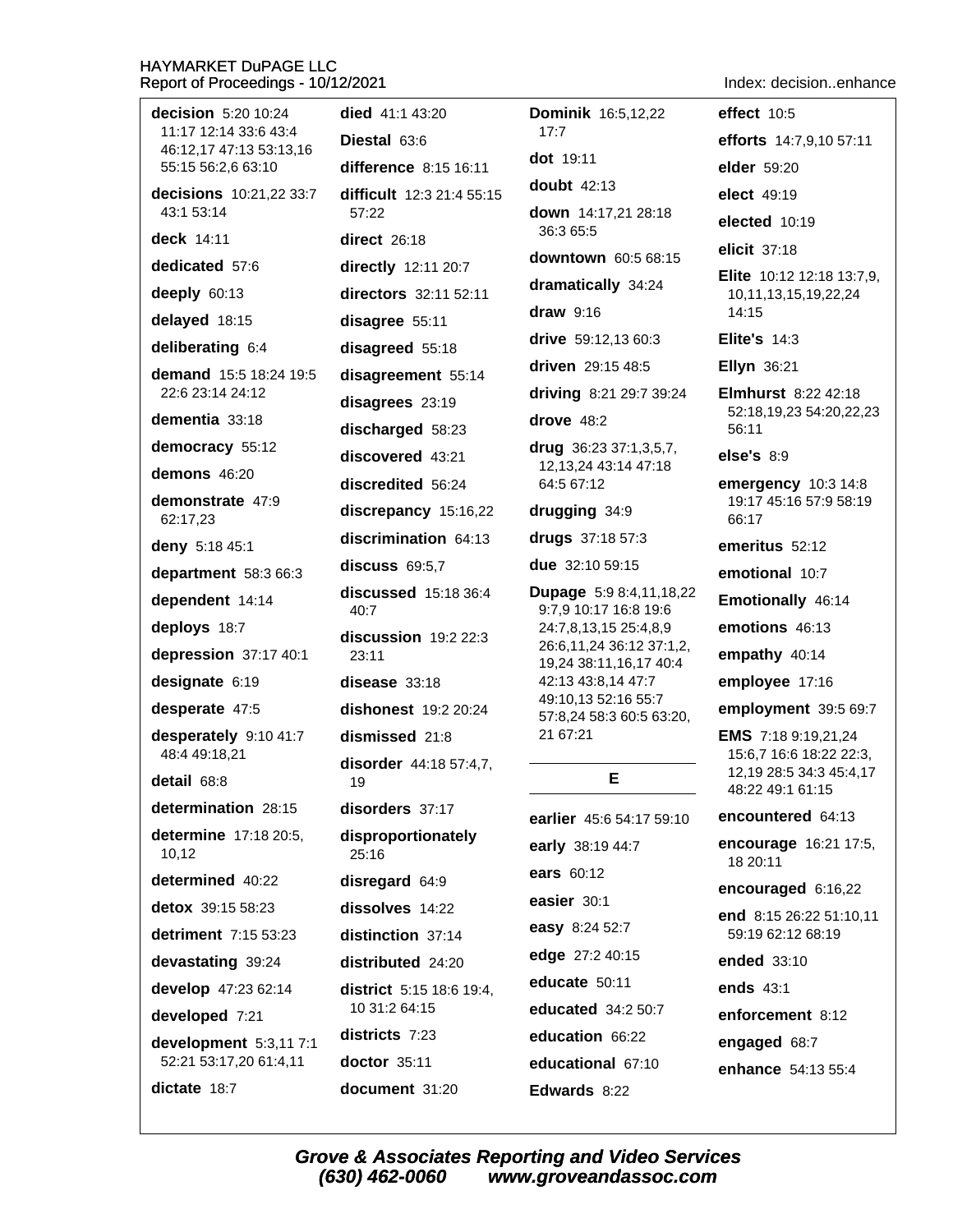| enjoyment 54:11                                    | evident 31:11                                                               | 14,24 27:18 28:4 36:14                              | finally $47:24$                            |
|----------------------------------------------------|-----------------------------------------------------------------------------|-----------------------------------------------------|--------------------------------------------|
| enough 30:4 40:22,23                               | exactly 26:13 34:4                                                          | 41:7,20 42:22 43:4 45:3<br>46:1,21 50:13 53:19 55:3 | find 25:2 28:3 39:1,4                      |
| 49:12 59:10                                        | exaggerated 22:7                                                            | 63:20 64:22 65:13 66:24                             | 40:23 41:17 58:14,19<br>59:5,8 64:22 66:24 |
| enrich $51:4$                                      | exaggeration 14:12                                                          | 67:13                                               | findings $6:14$                            |
| entire 6:12 31:18 34:13<br>48:21                   | examined 32:1                                                               | fact 9:1,22 11:3 34:14<br>43:7 44:19 45:7 46:15     | Finn $7:12$                                |
| entity 54:15                                       | example 22:18 30:24                                                         | 53:14 54:1 58:4 62:6                                | fire 15:17,18 18:5 19:4,                   |
| envy 33:5 59:22                                    | examples 12:8,11                                                            | factors $23:24$                                     | 10 45:4 48:16 66:3                         |
| epidemic 40:3                                      | exceptions 5:11 53:18                                                       | facts $9:16$ 11:6,17 12:10,<br>15 28:18 30:6,7,9,11 | <b>Fitch 19:3,8</b>                        |
| episode 38:20                                      | executive 69:2                                                              | 31:12 33:8 43:1,5 44:17,                            | flaw $44:18$                               |
| equal $8:13$                                       | exemption 42:20 45:1<br>46:11,17                                            | 23 46:13 47:13 56:2,22                              | floor $4:24$                               |
| equalized 28:10                                    | exhibits 6:14 24:11                                                         | factual 19:21                                       | focus 7:17 53:10 57:11                     |
| equipment 13:23 18:2,7                             | exist 13:20 65:1                                                            | fair $8:1364:11$                                    | focusing 52:13 53:8                        |
| 19:17 35:9                                         | existed $26:13$                                                             | <b>fall</b> 60:12                                   | fog $52:6$                                 |
| equipped 13:7                                      |                                                                             | falsely 13:15 32:2                                  | <b>Folks</b> 40:18                         |
| <b>ER 9:5</b>                                      | existing 28:5                                                               | familial 33:21                                      | followers 33:3                             |
| Eric 40:24 41:1,4,8                                | exists $10:2$                                                               | familiar $53:1,4$                                   | following 69:5                             |
| 43:18,19 44:3,15 46:18<br>Eric's 44:8,16           | expect 23:8                                                                 | families 36:10 39:23<br>40:5,8 42:1,12 51:5 58:4    | follows 6:6                                |
| establishes 13:12                                  | expecting 27:23                                                             | 59:13                                               | force 10:14 21:20                          |
| establishment 62:9                                 | experience 66:12,16                                                         | family 17:12 35:18 41:4                             | Forest $60:2$                              |
|                                                    | experienced 44:1                                                            | 43:12 46:24 47:3 48:8<br>66:12                      | forever 32:15,16                           |
| establishments 63:24                               | experiencing 38:19                                                          | famous $59:20$                                      | forget $11:3$                              |
| estimate 20:18,20 26:8                             | expert 15:22 16:4 17:3<br>18:23 20:9 22:5,10                                | farther $27:17$                                     | formal $45:24$                             |
| estimates 21:2 24:6                                | 23:22,23 33:17                                                              | fastest 27:6,12                                     | format 19:8                                |
| ethically 14:20                                    | experts 16:15 20:22                                                         | favor 52:10                                         | former 17:15 21:9,11                       |
| evaluate 13:1 53:15                                | 21:3                                                                        | fear $63:10$                                        | 37:2 46:6 56:10                            |
| evaluated 53:11                                    | external 46:3                                                               | <b>fears</b> $43:1,546:1547:13$                     | forthright 32:7                            |
| evening 5:4,5 33:13,23<br>36:18,20 38:8 42:17 45:6 | extra 10:4,5                                                                | feature 46:2                                        | forum 50:17                                |
| 52:5 56:19 60:1 69:1                               | eyes 11:5                                                                   | feel 7:17 21:2 33:5                                 | forums 63:1                                |
| evenly 24:20                                       | F                                                                           | 50:17,18 67:3                                       | forward 22:10 41:6<br>68:13                |
| events 49:7                                        |                                                                             | feet $9:5$                                          | <b>found</b> 37:6 41:4                     |
| everyday 63:23                                     | face 55:16                                                                  | Felicia 47:17 48:8 50:2,                            | Foundation 47:16                           |
| everyone's 61:1                                    | faced 55:17                                                                 | 10,14                                               | founded 47:16                              |
| everywhere 40:3                                    | faces 61:18                                                                 | felt 60:15                                          | frame $20:23$                              |
| evidence 12:16,20,22                               | facilities 10:11 16:19,24<br>34:20 37:9 67:2 68:15                          | fight 55:2,5                                        | <b>Frank 60:2</b>                          |
| 13:3 15:13 24:12,14,16<br>26:1 28:17 53:11 56:7    | facility 5:13 7:16 9:11,                                                    | fighting 61:3 62:14                                 | frankly 39:8                               |
| evidence-based 40:15                               | 12, 17, 23 10: 15 14: 22<br>15:6 16:16 17:3 19:1<br>21:1 24:3 25:19 26:2,6, | figure 15:1 24:1<br>final 5:20 62:7                 | frequently 18:14                           |

Grove & Associates Reporting and Video Services<br>(630) 462-0060 www.groveandassoc.com

### Index: enjoyment..frequently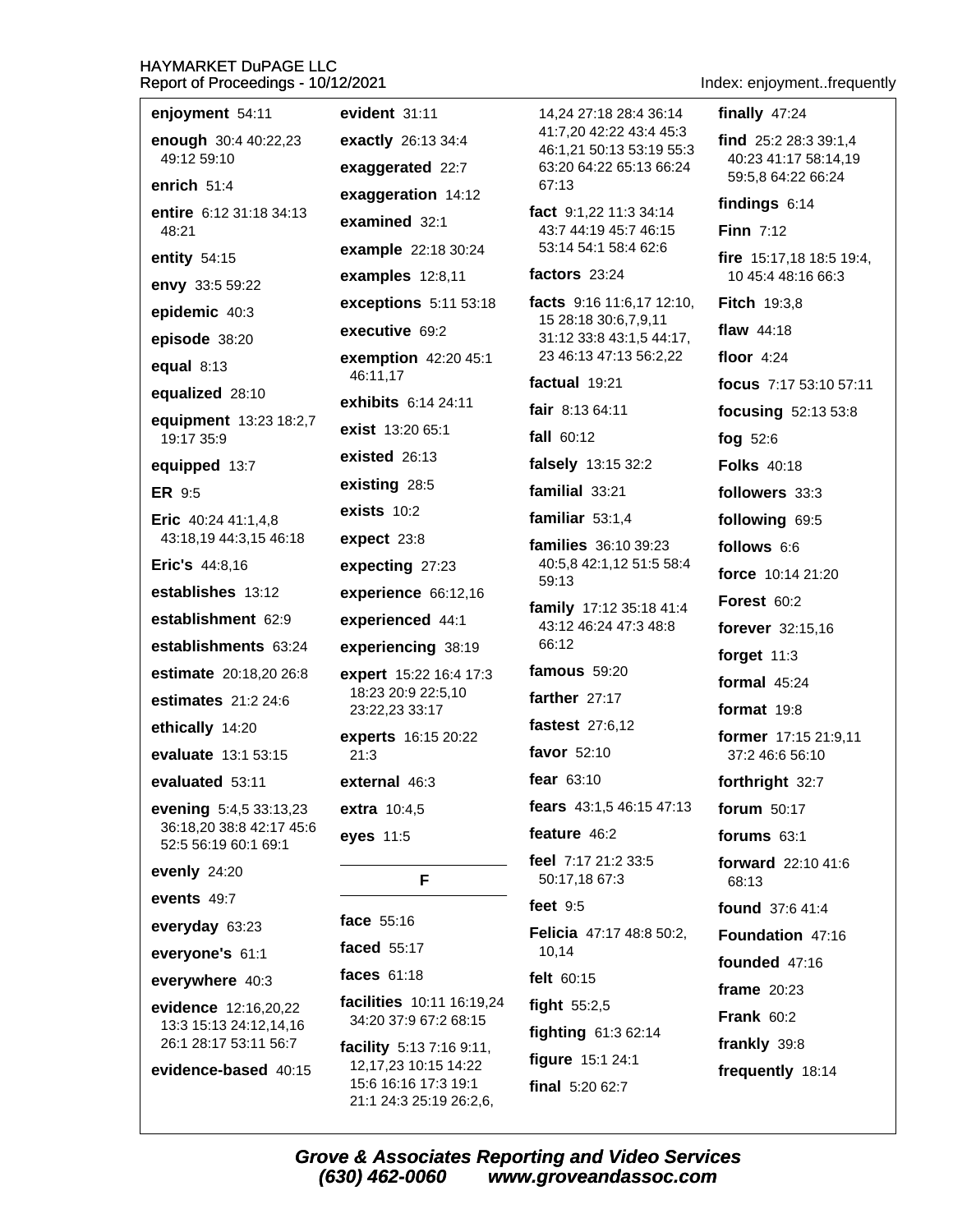| <b>Friday 59:15</b>                                                                  | <b>God 48:10</b>                                                                                |
|--------------------------------------------------------------------------------------|-------------------------------------------------------------------------------------------------|
| friend 58:16,17                                                                      | gold 39:18                                                                                      |
| friends 29:15,23 35:19<br>36:10 39:22 42:12 43:12<br>47:4 48:14 49:2 55:7<br>58:5,16 | good 5:5 31:16 33:13<br>36:20 38:8 42:17 52:5<br>53:12 55:10 56:5,8,19<br>58:8 60:1,13,23 61:11 |
| friendships 7:22                                                                     | 62:16,18,22,23                                                                                  |
| front 60:16 65:22                                                                    | <b>Google 26:23</b>                                                                             |
| Fry 56:19,20                                                                         | government 11:4                                                                                 |
| fuel 41:23 42:1                                                                      | <b>GOWEN 36:20</b>                                                                              |
| fulfilled 30:12,17                                                                   | graduated 47:20                                                                                 |
| full 50:9 58:13                                                                      | grandchildren 11:2                                                                              |
| <b>full-blown</b> 47:23 66:1                                                         | granddaughters 43:1                                                                             |
| fully 66:11                                                                          | grandsons 43:11                                                                                 |
| funding 67:18 68:4                                                                   | granted 11:23 41:15                                                                             |
| funeral 59:9                                                                         | gratitude 42:14                                                                                 |
| furthest $8:18$                                                                      | great 40:8 48:7 63:18                                                                           |
| <b>future</b> 10:24 23:9 28:6                                                        | greater 38:11 40:8 46:<br>62:16,21                                                              |
| G                                                                                    | grim 43:19                                                                                      |
|                                                                                      | group 31:20                                                                                     |
| gambling 64:1                                                                        | Groups 6:19                                                                                     |
| game 62:12                                                                           | Grove 29:24                                                                                     |
| Gateway 58:24                                                                        | grown 36:7                                                                                      |
| Gavanes 4:7,8 7:1,4,11<br>69:8,13,14                                                 | guarantee 14:10                                                                                 |
| gee 54:22                                                                            | <b>quess</b> 65:14                                                                              |
| generated 45:17                                                                      | guessed 19:23                                                                                   |
| generational 10:22                                                                   | guests 45:24                                                                                    |
| generic 24:1,6 25:17                                                                 | gut-wrenching 23:21                                                                             |
| gentleman 50:3 65:16                                                                 | guys 60:16 61:12                                                                                |
| George 63:6                                                                          | н                                                                                               |
| Gerry 67:8                                                                           |                                                                                                 |
| gift 42:9,11                                                                         | <b>half</b> $12:824:2328:8,9$<br>63:24                                                          |
| give 8:5,6 30:16 48:3<br>51:3,5                                                      | hall 6:9 21:15                                                                                  |
| giving 64:7                                                                          | hallmark 55:12                                                                                  |
| glasses 52:6                                                                         | hand $46:2$                                                                                     |
| Glen 8:23 36:21                                                                      | handed 31:21                                                                                    |

handle 13:7 18:2.24 64:8 happen 31:14 32:24 50:1,2,3,4 65:2 happened 50:5 happening 22:15 31:13 32:9 50:6 58:8 hard 29:2 33:4 harm 54:9 55:4 Haymarket 4:22,24 5:9 7:15 9:7,9,13,15,22 10:2, 7,18 12:2,18,23,24 13:6, 10, 12, 14, 16, 18, 23 14: 2, 43:11 8,11,13,18 15:2,7,21,23 16:4,6 17:2,22 18:3,10, 17,21,22 19:6,13,15,18, 19,20,23 20:2,4,13,16,23 21:6,12,17 22:2,13,18 23:10,12 24:5 25:17 26:4,9,14,17 27:21,23 28:6 30:1.6.9.15.20 8 4 6:5 31:23 32:14 35:4 36:10, 22 37:22 38:1,3 39:10,18 40:11,23 41:4,6,9 42:2, 11 43:4 44:21 45:3,19 46:1,21 47:6 50:13 51:8, 24 52:10,12 53:22 56:17 59:14 60:14,20 61:1,4,9, 17 62:4,16,17,23 63:14, 16,18 64:3,4,12,15 65:12 66:13 67:23 Haymarket also 14:16 Haymarket's 11:7 12:9 16:15 24:11 26:1 31:8 39:14 41:12,18 42:20 45:1,7 46:4 55:8 68:5,12

> health 9:3 10:3 38:13, 22,23 39:2 44:14,20 45:20 46:12 57:10 58:3

healthcare 5:13 35:21 42:22 53:19

healthy 39:13 55:6

hear 5:7 6:2,10 23:18 32:10 61:23,24 68:21

heard 23:15,21 34:1 49:4,7,23 54:10 57:15 65:4 68:5

hearing 4:22 5:21 31:18 61:8

Index: Friday..hotel

hearings 5:17 14:15 26:10 49:24 hearsay 13:5 14:1 heart 41:3 61:21 heart-wrenching 56:21 hearts 41:18 51:22 heavily 12:19 heavy  $35:9$ held 15:3 helped 36:24 helping 51:2 helps 42:7 heroin 57:4 high 31:1 44:20 47:19 49:6 67:11,14 high-risk 31:4,6,8,14 higher 49:11 highest 20:18,21 highlighted 21:6 highly  $66:12$ hip 47:21 hold 29:9,10 69:4 Holiday 45:13,18,22 46:6 hollow 15:3 home 9:18 38:22 43:22 48:20 52:17 55:21 58:20 homeless 67:12 homeowner 30:10 homes 16:20 58:6 hope 10:1 11:16 33:3 36:5 38:22 42:10 51:16 hopeful 47:8 horrible 34:19 hospital 8:10,18,21 9:3 54:20,22,24 66:11 hospitals 9:1 host 51:3 **hotel 45:22** 

**Grove & Associates Reporting and Video Services** (630) 462-0060 www.groveandassoc.com

handful 11:22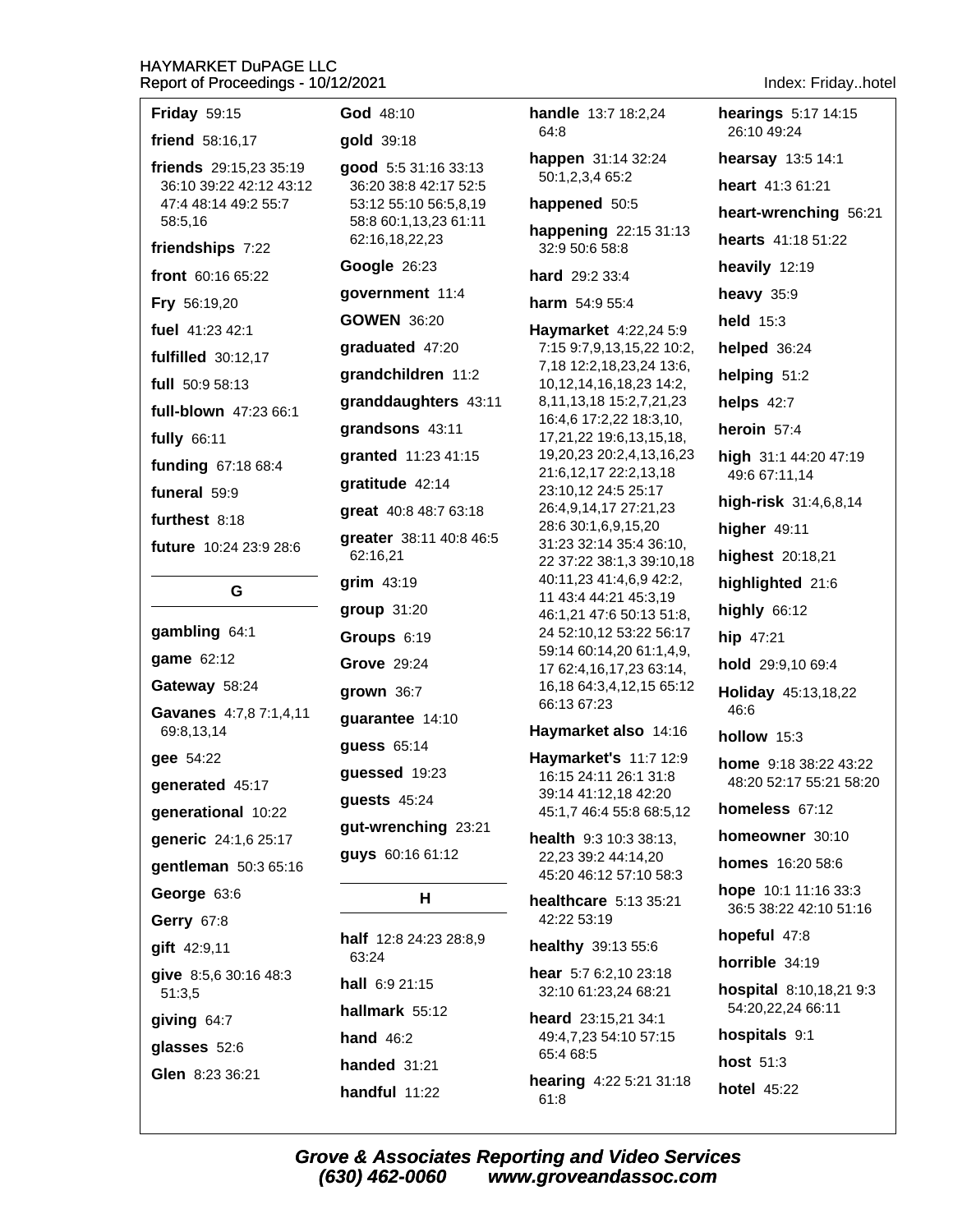| hotline $58:12$                                 | in-between 27:15                 | intergovernmental                                         | <b>January 48:6,10</b>           |
|-------------------------------------------------|----------------------------------|-----------------------------------------------------------|----------------------------------|
| hour 20:7 27:5,21 28:9                          | in-house 37:12                   | 18:11                                                     | <b>Jessica</b> $7:12$            |
| hours 22:21 27:3,21,23                          | inaccuracies 63:14               | internal 46:3                                             | Jewish 59:20                     |
| 48:2                                            | inaccurate 15:24                 | interventions 44:2,9,13                                   | job 32:17,19 39:6,7 56:1         |
| <b>house</b> 48:21                              | incident 21:11 37:4              | introduce 58:15                                           | 58:10                            |
| housed $45:23$                                  | 65:20                            | introduced 12:20                                          | join 4:16                        |
| housing 39:1 64:11                              | incidents 61:20                  | invested 10:24                                            | joins $7:2$                      |
| human 43:17 61:24                               | inclined 11:19                   | involved 7:22                                             | judge 28:17 67:23                |
| Humbert 29:1,12,13                              | include 17:2                     | involving 37:4 65:21                                      | judgment 41:18                   |
| hundreds 45:23                                  | included 43:19                   | irrational 43:5                                           |                                  |
| hurt 9:19                                       | includes 45:8                    | irresponsible 19:13                                       | Κ                                |
| hurtful 49:23                                   | including $6:1340:4$             | Irving 5:10,15 21:14                                      | Kankakee 38:15                   |
| husband 52:17 65:19,24                          | inconsistencies 63:16            | <b>Ishaug</b> 38:8,11                                     | keeping 63:23                    |
| husband's 66:8                                  | incorrect 32:1                   | <b>issue</b> 11:2,3 17:23 18:1,                           | <b>key</b> 39:7                  |
|                                                 | increase 23:13 66:13,22          | 10,16,18 20:8 21:18<br>22:9,22 45:6 48:9,13,24            | KHAN 7:10 29:9 68:17             |
| L                                               | increased 19:5                   | 49:16 51:21 57:12 61:19                                   | <b>kids</b> 16:14                |
| <b>ideal</b> 29:19                              | independent 22:1                 | 62:3,16,22 63:9<br><b>issues</b> 8:8 19:12 29:10          | kind 21:18 25:18 55:12           |
| ideas $15:2$                                    | individual 6:20                  | 35:22 36:4,6 37:16 44:6                                   | 57:24                            |
| identify 19:16 67:16                            | individuals 7:9 8:13             | 49:20 53:8 68:3                                           | kindness 40:13 41:23,<br>24 42:3 |
| <b>IEPS 31:2</b>                                | 35:17 36:12 42:1                 | italicized 19:10                                          | kinds 16:19 21:15                |
| <b>IFPD</b> 15:16,18,20,24                      | inflammatory 31:18               | <b>Itasca</b> $7:13,15,208:2,22$<br>9:8,11 10:10 11:12,22 | knew 34:13 37:9                  |
| 18:7,20,23 19:15                                | information 16:1 68:6,<br>10     | 15:6,7 18:2,10,13,18                                      | knowing 57:12                    |
| Illinois 40:12                                  | informed 6:11                    | 19:4 22:12 23:9 24:23                                     | knowledge 12:7 28:16             |
| Illinois' 38:12                                 | infrastructure 9:17              | 25:15 26:10 27:13 28:3,<br>11 30:1,21 31:5,23 32:3,       | <b>Koziara</b> 33:13,14          |
| illness 34:18,22 35:2<br>38:20                  | 23:13                            | 5 33:15 37:23 38:3,10<br>41:8 42:13 43:2 44:22            |                                  |
| <b>illnesses</b> 35:3                           | Inn 45:13,18,22 46:6             | 45:11,14,16 46:8,15 47:8                                  | L                                |
| immediately 51:13                               | inpatient 59:8                   | 48:15 49:14 51:2,7<br>54:18,21 56:23 61:10,18             | lack 9:17 12:6 40:1              |
| immense 64:17 66:23                             | inquisitive 44:4                 | 62:6,24 63:7,9 64:8,19                                    | 58:17 63:21                      |
| 68:10                                           | insight 31:13                    | 65:11 66:4 67:3,9 68:2,<br>11                             | <b>Lake</b> 38:15 47:19 57:8     |
| <b>impact</b> 7:18 9:18 10:6,                   | insult 67:15                     | Itasca's 11:8 18:23                                       | land-use 53:8                    |
| 22 11:1 20:24 22:5,6<br>23:8 28:5 32:21 34:3    | <b>insurance</b> 35:10,12        | 45:22 61:8                                                | <b>Lane 11:11</b>                |
| 45:4 52:14                                      | integrity 32:16                  | item 15:6 17:24                                           | large 9:18 10:15 16:16           |
| <b>impacted</b> 47:1 57:7                       | intelligent 44:3                 | <b>items</b> 4:21 12:17 17:21                             | 25:19 45:22 50:24 65:2           |
| impacts 11:6                                    | interest 11:4                    | J                                                         | larger 68:3                      |
| important $7:1843:3$<br>47:12 59:16 65:18 66:15 | interested 6:3,21 54:17<br>68:22 |                                                           | largest 38:12 64:3,6<br>67:2     |
| importantly 60:6                                | interesting 45:5                 | <b>James</b> 16:5 63:6                                    | lasted 28:9                      |
|                                                 |                                  | <b>Jamie 65:10</b>                                        |                                  |

Index: hotline..lasted

Grove & Associates Reporting and Video Services<br>(630) 462-0060 www.groveandassoc.com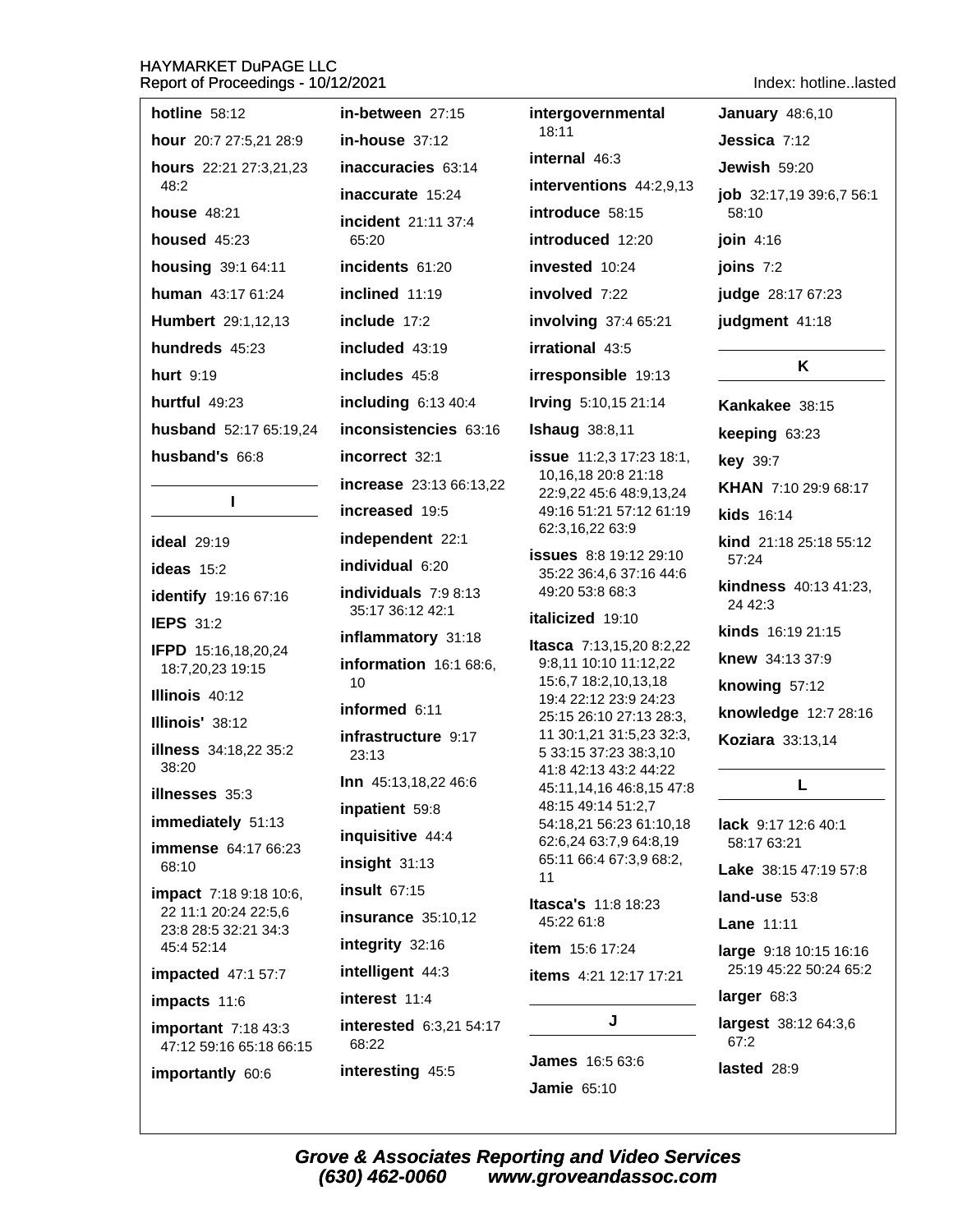Indev: lastly members

| Report of Proceedings - TV/TZ/ZUZT<br>muex. lastlymembers |                                                         |                                                   |                                                    |  |
|-----------------------------------------------------------|---------------------------------------------------------|---------------------------------------------------|----------------------------------------------------|--|
| lastly $49:22$                                            | limit 6:16                                              | $\log$ ing $66:8$                                 | manner 6:19 19:2                                   |  |
| late 46:21,22                                             | $limited$ 23:13                                         | lost 43:9,13 47:18 51:16                          | Maple $7:13$                                       |  |
| Laura 56:20 60:7                                          | <b>lines</b> 27:15                                      | <b>lot</b> 29:5,14 50:5 51:17                     | <b>Maps</b> 26:23                                  |  |
| law $8:12$                                                | Linsner 4:11,12 69:17,                                  | 58:10 61:16 63:2,4,9<br>67:1                      | marginalized 8:4                                   |  |
| lawsuit 64:11                                             | 18                                                      | Lotta 60:1,2 62:21                                | marginalizing 9:13                                 |  |
| lawyering 15:14                                           | Lisa's 58:16                                            | <b>loud</b> 31:15                                 | <b>Mark 38:11</b>                                  |  |
| lawyers 15:14                                             | <b>list</b> $7:8$ 17:1,11                               | Louie 47:18 52:2                                  | marshal 15:17,18                                   |  |
| <b>lead</b> 37:20                                         | <b>listed</b> 57:23                                     | love 40:13 41:22,24 42:3                          | mask 52:7 57:21                                    |  |
| leader 33:6 57:14                                         | listen 11:6 12:3 33:9                                   | 48:3                                              | massive 63:19 64:2                                 |  |
| leaders 32:11 33:1,2                                      | listened 50:19 63:1<br>66:19                            | loved 29:8,16,18,21                               | <b>Matt</b> 58:18                                  |  |
| leadership 41:22                                          | listening 50:17 67:24                                   | <b>low</b> 21:3                                   | matter 6:4,7 21:10 23:10                           |  |
| <b>leads</b> 23:15                                        | lists $37:8$                                            | lower 24:12 25:12,16                              | 32:18 37:10,14 63:18<br>69:6                       |  |
| Leahy 4:9,10 69:15,16                                     | literally 61:12                                         | <b>LTM</b> $47:16$                                | maximum 20:20,22                                   |  |
| leaned $12:18$                                            | Lithraloly 57:5                                         | Luckily 66:10                                     | 21:21                                              |  |
| learned 34:14                                             | litigation 69:6                                         | lucky 30:4 40:22 41:13                            | mayor 4:1,16,19 7:6,8<br>11:5,9 28:24 33:12 36:19  |  |
| learning 34:15                                            | live 6:23 7:13 11:11 34:3                               | lumped 25:3                                       | 38:7 42:16 44:10 47:14                             |  |
| <b>leave</b> 55:13                                        | 36:22 58:21 60:2                                        | Lustig 13:15 14:23                                | 52:4,22 56:18 59:24 65:9                           |  |
| leaving 57:10                                             | lived 7:20 48:14 54:19                                  | 17:13,14 61:4                                     | 67:7 68:16,18 69:9<br>MC 36:20                     |  |
| left 14:24                                                | 66:2                                                    | luxury 30:4 32:13 33:2                            |                                                    |  |
| legally 14:20                                             | <b>lives</b> $9:22$ $38:4,5$ $40:5$<br>43:9 54:14 68:11 | lying 12:4                                        | Mcgowen 36:21<br>Mchenry 38:15 57:8                |  |
| legitimate 61:2                                           | living 35:7 48:20                                       | Μ                                                 | meaningful 39:5                                    |  |
| Lesign 67:8                                               | <b>LLC</b> 5:9                                          |                                                   | means 18:15 26:18                                  |  |
| <b>level</b> 16:13                                        | <b>local</b> 11:4 23:24 28:16                           | Madaras 4:13 7:2 69:19,<br>20                     | 31:16 67:11                                        |  |
| <b>levels</b> 16:7,10                                     | 67:18                                                   | made 11:18 12:23 14:8                             | measures 46:3                                      |  |
| Leyden 17:12,13,15,17,                                    | locally 68:3                                            | 15:23 16:12 20:1 30:6,9,                          | medical 44:2,19 45:16                              |  |
| 19                                                        | located 61:9                                            | 11 40:19 49:13 52:17<br>61:22 63:19 64:3          | medication-assisted                                |  |
| licensed 16:13<br>lie $62:4$                              | location 5:9 10:11 45:20<br>63:21 64:14                 | magnitude 64:23                                   | 39:16                                              |  |
| <b>lied</b> 10:8                                          | locations 13:19                                         | $main$ 45:2                                       | medicine 57:10                                     |  |
| lies $62:5$                                               | logs 21:13                                              | maintain 39:1                                     | Medina 25:1,11                                     |  |
| life 35:9 37:10,21 40:19                                  | long 11:20 37:8 65:7                                    | make 8:15 10:20,22                                | meet 28:19 40:12 53:20                             |  |
| 41:9 43:17 44:3,5 52:2                                    | 66:4,16                                                 | 11:17 26:15 30:1 33:6,7<br>36:17 39:3 40:20 43:3  | <b>meeting</b> $4:25:6,236:2$<br>23 7:3 23:18 60:9 |  |
| 61:24 62:2 65:17 66:8,<br>14,17                           | long-term 37:9 57:2                                     | 44:16 47:12 55:5,15,24<br>56:2,6 59:2,15 63:10,17 | meetings 34:20                                     |  |
| life-changing 61:13                                       | longest 66:7                                            | makes 13:11,22                                    | <b>meets</b> 12:12                                 |  |
| life-saving 41:19 61:13                                   | looked 27:2 31:14 34:18<br>59:7                         | making 42:24                                      | member 6:20 50:9 53:5,                             |  |
| light 17:21 30:22                                         | Loop 17:2,4,7                                           | man 44:5                                          | 10                                                 |  |
| liking $32:23$                                            | lose 51:17                                              | manipulation 10:8 43:6                            | members 11:10 35:18<br>47:9                        |  |
|                                                           |                                                         |                                                   |                                                    |  |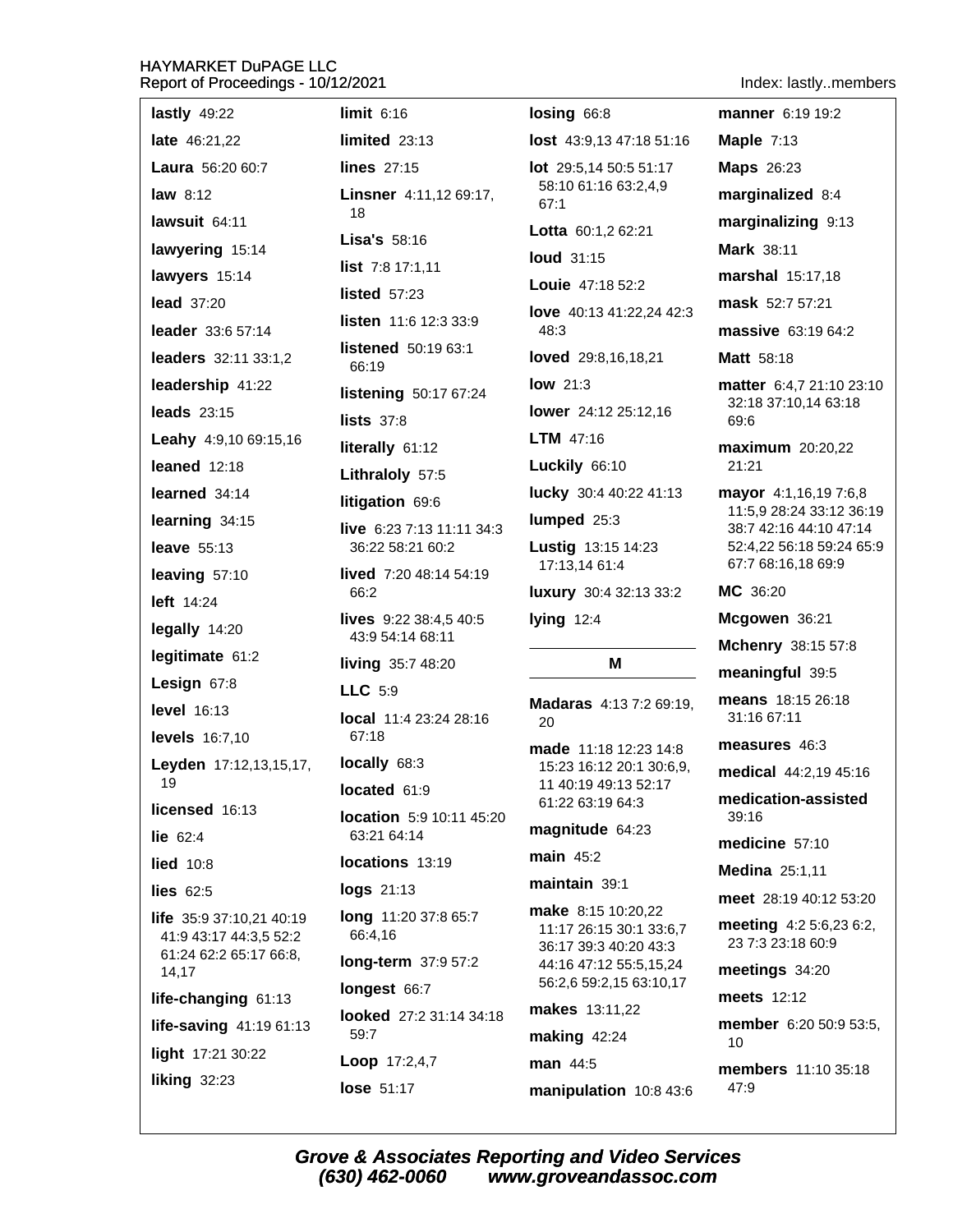| mental 37:16 38:13,20,                              | 63:11                                        | negative 30:21,22                                 |                                                 |
|-----------------------------------------------------|----------------------------------------------|---------------------------------------------------|-------------------------------------------------|
| 23 39:2 40:2 44:14,20<br>45:19                      | <b>moment</b> 40:13                          | negatively 45:3                                   | O                                               |
| mention 13:11,22 48:12                              | moments $51:17$                              | neighbor 25:8 54:7                                | <b>Oaks 8:23</b>                                |
| 49:3 65:14                                          | <b>moms</b> 43:11                            | neighborhood 53:24                                | <b>oath</b> 10:15                               |
| mentioned 9:2 67:19                                 | <b>money 39:6</b>                            | 54:16 55:1                                        | objection 45:2 63:12                            |
| <b>met</b> 29:2                                     | month 5:16 6:2                               | neighborhoods 55:4,5                              | objectively 12:16 13:1                          |
| metrics $13:13$                                     | morally 14:21                                | neighboring 54:11                                 | 28:14                                           |
| Micelli 47:17 50:16                                 | <b>Morley 52:22</b>                          | neighbors 11:1 25:1,8,<br>10,15 32:23 35:18 42:12 | obligation 30:12 46:10                          |
| Michael 11:11                                       | <b>mother</b> 44:15                          | 43:12 54:9 55:7                                   | obverse 54:12                                   |
| microphone 44:11                                    | motion 69:9                                  | neighbors' 54:13                                  | occasions 13:14                                 |
| microphones 25:22                                   | <b>mouth</b> 19:23                           | nephews 43:12                                     | occurs 21:11                                    |
| middle 27:11                                        | move 41:6 53:3 68:13                         | nice 36:17                                        | <b>October</b> 4:3 68:20                        |
| mile 27:1 60:3                                      | 69:4                                         | nieces 43:11                                      | offense $65:16$                                 |
| miles 38:18 48:5                                    | moving 15:5 17:21                            | night 5:24 58:22 69:2                             | offer $12:8$                                    |
| Milwaukee 52:13                                     | multidimensional<br>33:19                    | <b>Nimbe</b> 9:15                                 | <b>offered</b> 15:22 26:17                      |
| mind 66:20 67:5                                     | multiple 13:14 18:4                          | nimsies $67:24$                                   | offering 51:2                                   |
| mine 36:23                                          | 43:24 63:15                                  | <b>noise 11:7</b>                                 | offers 15:3                                     |
| minimal 22:15 45:24                                 | multiplies 23:6                              | non-haymarket 61:19                               | <b>office</b> 38:17 43:8 56:12                  |
| minutes 6:17 11:16                                  | municipal 45:11                              | nonprofit 38:13 41:22                             | offices 38:14                                   |
| 14:4,5,9 27:6,10 42:23<br>66:1,7                    | mutual 18:19 66:6                            | 57:5,11,14 58:6                                   | officiating 59:9                                |
| misleading 15:4 22:7                                |                                              | $noon 6:8$                                        | on-line 6:8 44:11                               |
| 58:1                                                | N                                            | <b>North 7:13</b>                                 | <b>one's 39:7</b>                               |
| misrepresent 12:10                                  | Naperville 26:16                             | not-in-my-back-yard<br>46:14                      | <b>onset</b> 38:20                              |
| misrepresentation<br>30:20                          | Narcan 24:15,19 25:13                        | not-so-secret 39:14                               | open 4:19 27:21 44:21<br>45:19 51:21 66:20 67:5 |
| misrepresentations                                  | 57:16,24                                     | noticeable 23:14                                  | open-minded 51:1                                |
| 28:2,7                                              | nation 64:6                                  | noticed 50:22                                     | open-minds 50:24                                |
| missed 15:10 20:8                                   | nature 16:23 64:16                           | November 43:21                                    | opened 11:4                                     |
| mistakes 40:19                                      | navigation 58:11                             | number 15:9,11,15                                 | operate 38:1 57:7                               |
| misunderstand 29:5                                  | <b>nearest</b> 25:7,10                       | 16:14 20:17 24:21 26:4<br>35:23 45:13 54:18 55:19 | operating 45:8,23                               |
| misuse 40:7                                         | <b>nearly</b> 43:10,22                       | 58:1,7                                            | operation 16:14 45:18                           |
| mixed-use 5:13 42:21<br>53:18                       | necessarily 35:5,7<br>36:13 42:4             | numbers 15:16,17,19,                              | operational 18:5                                |
| Mo 7:8 68:16                                        | necessary 10:11,12                           | 21 22:4 25:2,17 34:1<br>57:23                     | operator 14:22                                  |
| modified 19:7                                       | 42:4 51:11                                   | nurse 57:13                                       | opinion 53:22                                   |
|                                                     | necessities 63:23                            | nursing 9:18                                      | opinions 36:6,7                                 |
| <b>Moeller</b> 20:5,19<br><b>Moeller's 20:14,18</b> | necessity 60:14<br><b>needed</b> 23:23 40:24 |                                                   | opioid 35:6 40:3 43:20<br>57:16,17              |
| mom 41:13 44:16 57:13                               | 41:7 48:4 59:8 61:18<br>66.21                |                                                   | opioid-related 43:9                             |

Index: mental..opioid-related

66:21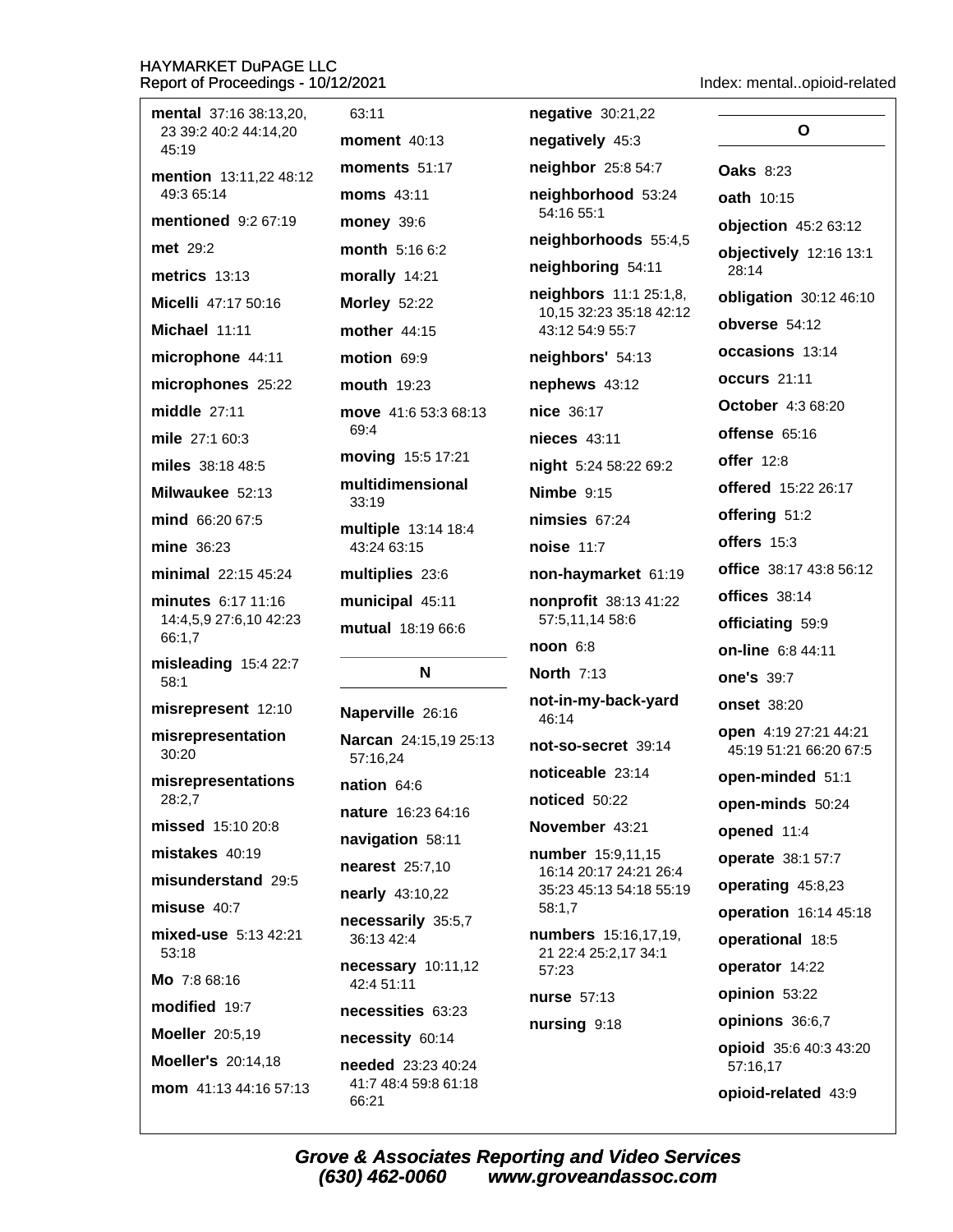| opioids 47:23                      | papers 31:21 58:20                                 | perfectly 34:12                                   | popular 32:12 33:8             |
|------------------------------------|----------------------------------------------------|---------------------------------------------------|--------------------------------|
| opponents 63:4                     | paramedic 48:17                                    | performance 13:12                                 | popularity 55:22               |
| opportunity 11:13                  | paramedics 34:4                                    | period 13:17 30:19                                | population 16:14               |
| 33:22 43:3 51:6 60:23              | parent 47:7 67:11                                  | 34:17                                             | posing 40:7                    |
| opposed 36:10                      | Park 5:10,15 47:19                                 | permission 11:15                                  | position 5:19 12:12 18:6       |
| opposite 54:1                      | part 15:1 17:16 22:9                               | permit 5:12 53:18                                 | 33:5 59:23                     |
| opposition 55:16                   | 25:24 26:1 28:15 60:24<br>68:19                    | person 6:9 57:2 69:7                              | positioned 20:19               |
| options 23:17 44:15                | participant 37:4                                   | personal 44:18 47:9<br>55:11                      | positive 41:23 42:1<br>56:16   |
| order 4:3 5:7,12 6:11 7:9<br>53:18 | participates 18:19                                 | personally 21:1 47:1                              | possibility 36:11              |
| ordinances 53:8                    | participation 4:20                                 | Peterson 65:10,11                                 | possibly 24:10 35:21           |
| organization 8:1 38:13             | particular 25:14                                   | petition 5:10,18,22                               | 64:4                           |
| 40:11                              | parties 6:4 15:11 68:22                            | 12:14 13:9                                        | potential 20:19,24 21:22       |
| organizations 7:24<br>39:22        | partner 39:11 51:8                                 | petitioner 5:8 6:3 55:19<br>68:22                 | 26:16 31:7 44:5 61:12<br>66:13 |
| originally 16:5                    | parts 26:11                                        | petitioning 23:12                                 | potentially 34:23              |
| out-of-the-area 45:24              | <b>past</b> 13:4 30:18 38:15                       | petitions 31:21 32:1                              | power 10:20                    |
| outlined 17:22 18:20               | 43:15 52:18 57:6<br>patient 9:4 21:11 58:18        | phantom 10:13                                     | Powers 4:14,15 69:21,<br>22    |
| outpatient 39:16 59:4,6            | patients 7:16 9:6,19                               | phonetic 57:5                                     | practices 40:15                |
| outreach 39:15                     | 21:7,9 24:4 29:15                                  | physical 34:11                                    | pray 41:17                     |
| over-medicating 35:22              | patients' 9:22                                     | picture 21:5 51:2                                 | prayer 41:15                   |
| over-prescribed 47:21              | <b>Paula 36:20</b>                                 | pieces 18:2                                       | Pre-registration 6:6           |
| overdose 40:3 43:20                | pawns 10:9                                         | place 29:20 61:5                                  | prejudice 46:14                |
| 47:18 51:18 57:17                  | pay 28:16 35:12                                    | placement 58:19                                   | preschooler 31:15              |
| overdoses 43:9,14,24<br>58:5,6     | PC 5:8                                             | placing 65:12                                     | preschoolers 31:5,6,9          |
| overheard 23:17                    | penalize 49:16,20                                  | plan 5:7,12,17,18 6:13                            | prescription 35:11             |
| overlap 22:16 23:1,5               | pending 69:6                                       | 54:8 62:17,22 68:8,12                             | 47:22                          |
| overlooked 63:18                   | people 6:18 8:6 9:9,20                             | planned 5:11 53:17,20                             | Present 4:6,8                  |
| override 46:10                     | 10:17 12:4 29:7,22 31:17<br>32:3 34:22 35:5,7 36:9 | planning 15:1 28:21<br>30:3 38:3 44:24 46:10      | presentations 6:3              |
| oversights 64:2                    | 37:20 38:24 42:7 44:10                             | 52:21,23 56:10                                    | 66:20 68:21                    |
| <b>owned</b> 21:17                 | 47:1 48:8,23 49:17,18,21<br>50:5,11 51:2,17 54:24  | pledge 4:17,18                                    | presented 23:24 56:7<br>64:18  |
| owner 5:8 33:15 49:6               | 55:6,10,18,21,23 56:20                             | plenty 40:19                                      | presents 46:5                  |
|                                    | 57:3,6,18 58:12 59:12,<br>14,16 61:20 63:5,9,22    | point 19:16,19,22 20:2,                           | Preserve 60:2                  |
| P                                  | 64:7,21                                            | 3,6,8,10 32:14 33:3 34:8<br>44:2 62:12 63:11 67:9 | pressure 47:12                 |
|                                    | percent 25:12                                      | pointed 15:8                                      | pretty 60:10                   |
| p.m. 6:10<br>paid 59:11            | perception 30:5 32:12,<br>24 33:10                 | points 36:3                                       | prevalence 25:14               |
| painkillers 47:22                  | perceptions 34:24 35:3                             | policy 53:9,12 56:5,8                             | prevent 51:9                   |
|                                    |                                                    |                                                   |                                |

Index: opioids..preventable

pair 22:16,23

**Grove & Associates Reporting and Video Services** (630) 462-0060 www.groveandassoc.com

political 10:9 47:12 preventable 43:14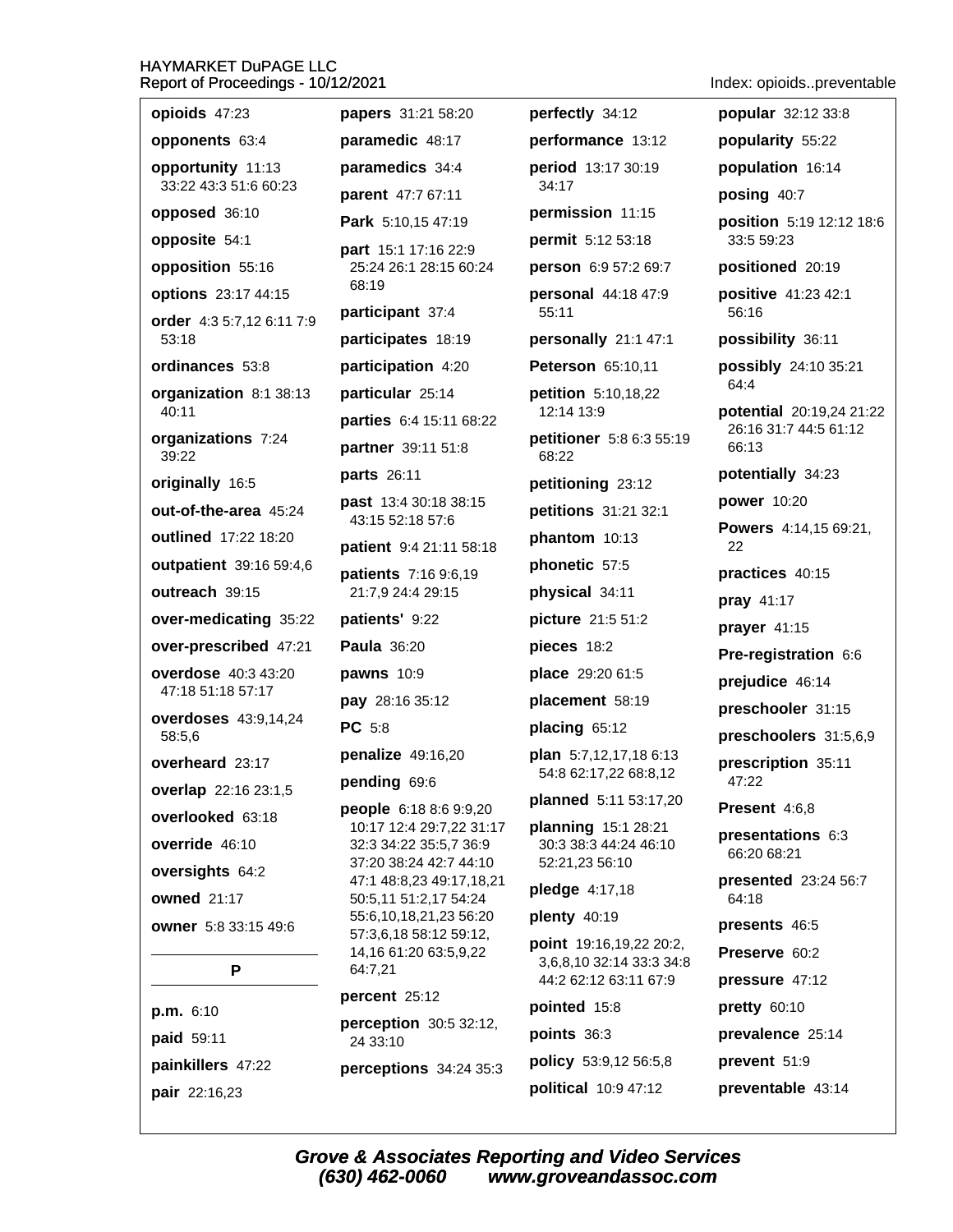| preventative 51:10               |  |  |
|----------------------------------|--|--|
| prevention $40:17$ 42:5<br>66:22 |  |  |

previous 12:21 14:15 23:2 43:24

**pride** 50:23

primarily 53:8

primary 39:3

private 45:8

privilege 52:19

problem 22:23 23:6,7 47:5 64:12

problems 17:8 25:21 57:21

procedures 6:5

proceed 41:19

proceedings 6:21 63:17 64:14

process 14:20 53:3 65:7

productive 37:21 50:8

profession 34:13

professional 33:21 54:5

professionals 44:14

professor 52:12

program 21:9,20 24:15, 16 37:3,6,7 48:19 59:4,6

programming 33:17,20

programs 38:14 39:3 40:16,17 42:6

project 16:6 19:6 24:7 25:16 54:13 62:8 64:17 65:2,5 67:22

projected 26:5 27:18

projection 20:14,20,21

projections 16:4 21:17

promise 42:22

promises 10:13

proof 31:9 32:14,21

property 49:5,6,11,16, 19 54:10,11

proposal 12:12 21:22 28:19.21 45:8 55:9 68:6.  $13$ 

proposed 16:8,17,18 19:6 26:2 42:21 43:4 46:1,4 54:8 56:16 64:17 67:22

protect 67:16

protection 18:5 19:4,10 67:14.18

prove 32:20

proved 32:20 proven 37:18

provide 13:9,15 16:7

33:19

provided 15:19,24 23:22 38:22

providing 13:11

proving  $32:6,8$ 

**PRUYN** 4:1.16.197:8 11:9 28:24 33:12 36:19 38:7 42:16 44:10 47:14 52:4 56:18 59:24 65:9 67:7 68:16,18 69:9

#### psychiatric 44:20

**psychological** 37:16

**PTSD 35:21** 

**public** 5:7,21,23 6:1,6, 10 9:8,16 15:19 26:12,23 27:4,7,16 29:4,13,16,22 30:5 32:12,24 33:10 35:5,13 36:13 38:9 42:18 46:12 47:11 53:9,12 56:5 63:21 65:20 68:18

### purports 43:16

purpose 39:6

purposes 69:5

push 62:11 63:19

put 19:23 20:16 30:24 32:4 39:17 49:8 50:13 68:8 puts 20:23

putting 9:23

Q quality 44:20 question 32:16 45:14 56:13 **auestions** 19:20 26:18 **quick** 60:10 quickly 29:13 quietly 37:2 quote 14:3,7 15:9 19:1, 3,7,8,9,14,20 20:18 22:3 59:19  $\mathsf{R}$ radius 27:1 random 10:13 11:18 range 12:11 **rates** 39:24 reach 24:9 26:4 read 5:3 16:20 17:6,18 reading 17:5 31:15 ready 7:5,6 47:24 59:17  $68.13$ real 23:8 62:3 realistic 46:4 realize 31:3 reason 12:15 23:11 31:9 reasonable 23:8 28:3 reasonably 64:20 reasons 7:14 17:22 60:20 rebuttal 17:14,16 rebutted 15:13 receive 9:24 recess 25:22 29:11 recited 4:18 recognize 48:9 recommendation

Index: preventative..removed

recommended 5:17 recommending 5:19 **reconvene** 68:19,23 record 6:12 11:17,21 15:19 recover 8:7 66:11 recovering 60:6 recovery 16:20 29:23 39:1.7 41:10.11 42:8.11 57:2.4 58:6 60:19 reduce 26:3 referred 5:19 31:4 47:2 referring 31:7 refers 31:16 refuted 45:7 regarding 62:3 regional 64:4 registration 6:8,9,11 regret 40:21 regrets  $40:18$ regularly 21:8 rehabilitate 37:20 reinstated 37:1 reject 28:21 **relate** 12:17 related 4:21,24 33:18 61:20 68:4 relation 56:7 relevance 28:17 relevant 13:8 17:24 18:20 26:1 relied  $44:24$ reluctant 60:8 remarks 64:12 remember 35:16 remind  $13:6$ remove 52:7 removed 21:20 37:5

**Grove & Associates Reporting and Video Services** (630) 462-0060 www.groveandassoc.com

28:22 46:11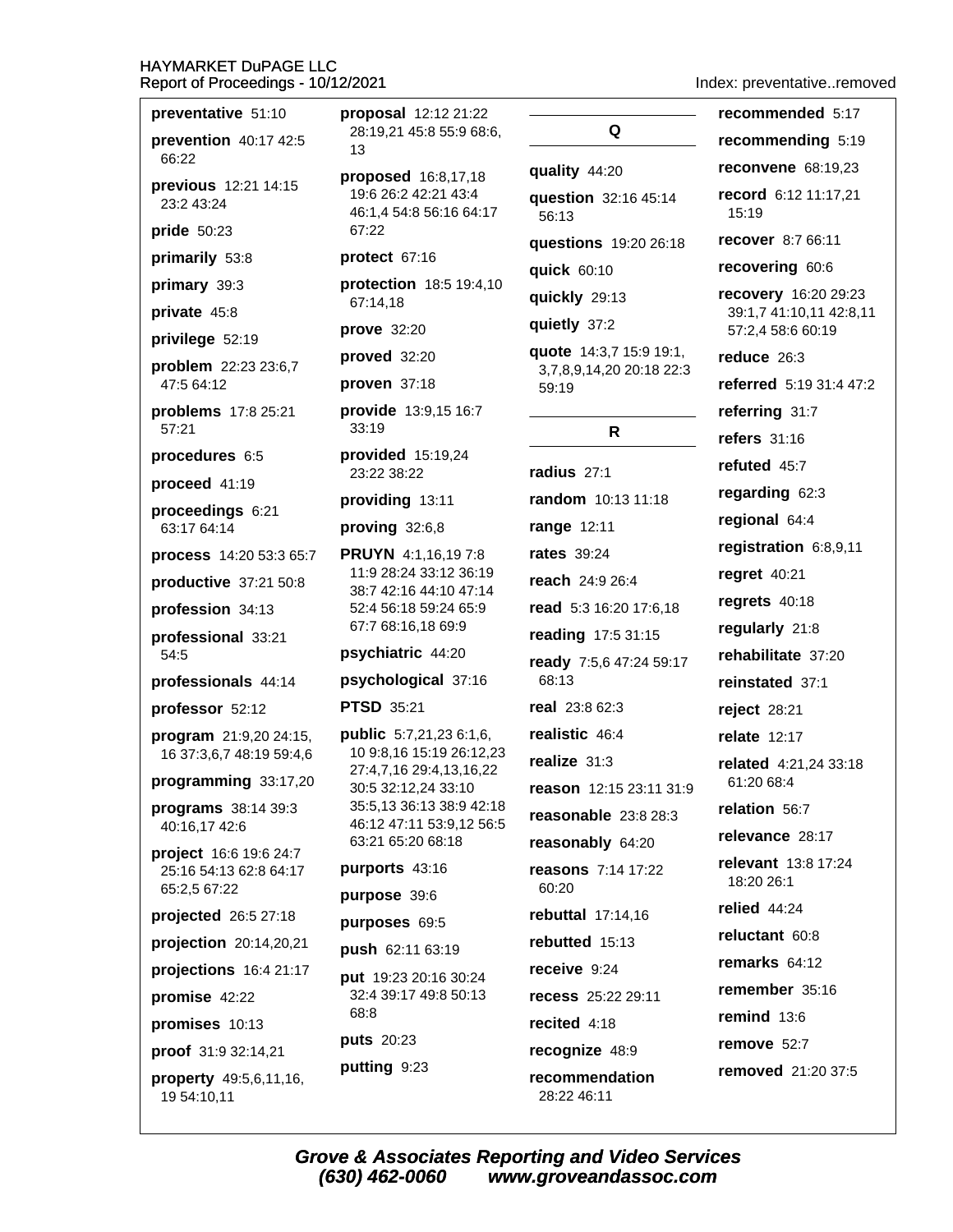Index: Rena..Smith

| Report of Filococomigo                           |                                  |                                    |                                                 |
|--------------------------------------------------|----------------------------------|------------------------------------|-------------------------------------------------|
| <b>Rena</b> 29:1,12                              | response 9:24 14:3               |                                    | served 36:9                                     |
| repeatedly 21:6                                  | 18:15                            | S                                  | service 16:7,10,13 22:2                         |
| report 19:3,9                                    | responsibility 46:9              | sadly 44:1 50:5                    | 38:9                                            |
| reported 15:16                                   | responsible 15:3                 | safe 21:21                         | services 7:19 13:10,12,<br>16 16:17 17:12 18:14 |
| reporter 7:5                                     | restore 68:14                    | safety 46:5                        | 28:5,17 39:16 45:4                              |
| Reporting 29:24                                  | restraint 34:11                  | sanity 26:21                       | 48:17,22 49:1 61:15                             |
| reports 5:2 63:15                                | resulting 40:4 53:15             | sat 49:24 55:17 65:22              | serving 52:19                                   |
| represent 11:22,24                               | retired $42:18$                  | sauce 39:15                        | session 69:2,5                                  |
| request 5:10 41:19                               | reversals 57:24 58:1             | save 38:4                          | set 30:17 38:2 49:19                            |
| 42:21 45:2 46:12 52:10                           | <b>reverse</b> 58:4,5,6          | saved 38:5 41:9 44:2               | share 10:4 48:18 67:10                          |
| 53:7,19 56:17                                    | reverses 57:16                   | saves 24:15,19,21,22,23            | shared 60:18                                    |
| requests 53:2                                    | review 11:16 28:14               | 25:6,11,13                         | <b>Sharon's 58:18</b>                           |
| required 6:6 30:12,16<br>53:13,15                | 63:14                            | scaled 24:3                        | shed 17:20                                      |
| requirements 12:13                               | reviewed 15:9                    | schizophrenia 37:17                | short-term 37:8                                 |
| 28:19 30:17 38:2                                 | <b>Ridge 11:11</b>               | school 7:23 31:1 42:19             | <b>show 66:2</b>                                |
| requires 21:9                                    | ridiculous 10:1                  | 47:20                              | <b>showed</b> 24:16                             |
| research 52:14                                   | rights 8:13                      | schools 50:10 51:7<br>67:11        | showing 24:14                                   |
| reside $33:14$                                   | $ripple$ 10:5                    |                                    | shown 17:1                                      |
| resident 8:2 21:1 36:21<br>42:19 47:8 49:9 52:16 | risk 9:22 23:10 46:6<br>67:11,14 | scope 28:18 62:8 64:3,<br>16 67:22 | shows 17:11 30:22                               |
| 56:23 60:5 65:11 67:3,9                          | road 5:10,15 38:24 42:7          | scourge 55:2                       | <b>shut</b> 14:17,21                            |
| residential 5:13 39:17                           | Rockford 48:1                    | search 27:21                       | sic 32:5                                        |
| 42:21 53:19 64:16                                | <b>rocky</b> 42:7                | <b>seats</b> 55:17                 | signed 31:21 32:2                               |
| residents 6:21 11:8,22                           | role 53:6,9,12                   | section 65:20                      | significant 44:6                                |
| 23:9 24:22,24 25:7,12<br>28:5,7 31:8,23 34:21    | roles $53:4$                     | security 45:21,24 46:3             | simply 39:17 40:10 68:3                         |
| 37:24 38:10 43:8 45:17                           | roll 4:4 69:10                   | seeks 44:21                        | sincerely 59:21                                 |
| 54:3,21 55:7 63:10 65:13                         | room 35:1 55:23 58:19            | seizure 65:22 66:1                 | single 16:16 23:21,23                           |
| residents' 31:6                                  | 63:2                             | selection 16:12                    | $s$ it 34:20                                    |
| resides $64:14$                                  | <b>Rose</b> 52:5,9               | self-medicate 37:18                | site 5:12 37:23                                 |
| residing 31:23                                   | Roselle 18:12 25:5               | sell 64:1                          | <b>sites</b> 16:6                               |
| resorts 10:7                                     | 42:19 43:22                      | send $9:3$                         | situation 35:15 66:10                           |
| resources 10:4,5 58:17                           | <b>round 48:2</b>                | seniors 33:17 34:7                 | <b>size</b> 64:17,22,24 66:23,                  |
| respect 32:10 60:24                              | rubber 53:13                     | sense 26:15 63:19                  | 24 67:22                                        |
| respective 53:4                                  | rules $7:6$                      | sensitive 44:4                     | <b>slide</b> 14:11                              |
| respond 13:13 14:8                               | run 57:5 58:11                   | separate 54:15                     | smack 27:14                                     |
| responders 58:2,7                                | rush 27:21                       | September 12:2                     | small 10:16 28:11 50:23,                        |
| responding 22:19                                 | <b>Ryan 65:19</b>                | serious 44:17 65:12                | 24 61:8,10 64:24 67:3,4<br><b>smart</b> 40:22   |
| responds 15:7 22:12                              |                                  | <b>serve</b> 8:5 24:3 27:18        |                                                 |
|                                                  |                                  | 64:1                               | <b>Smith 31:3</b>                               |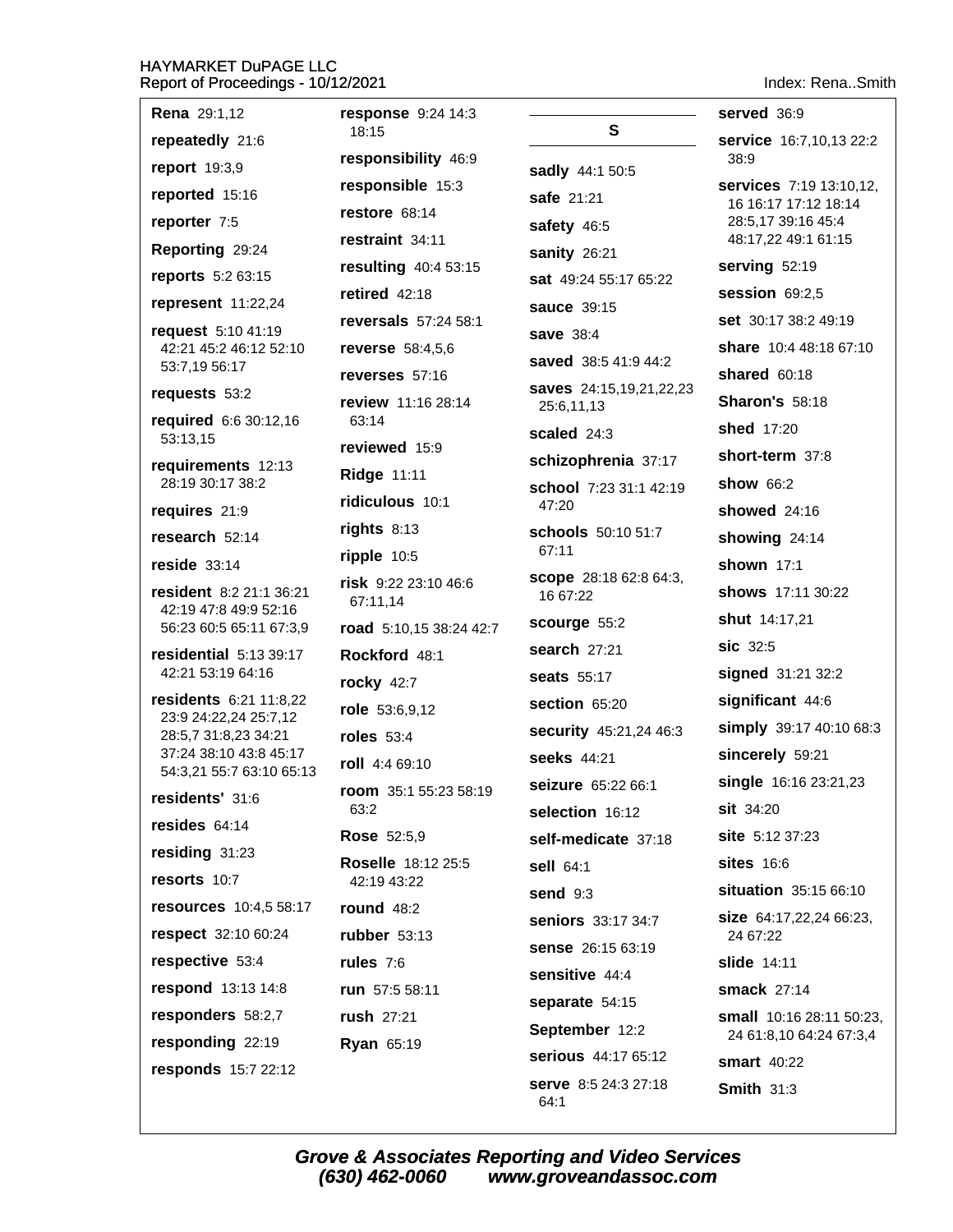# HAYMARKET DuPAGE LLC

Indov: cohor tostim

| Report of Proceedings - 10/12/2021                                                                |                                    |                                                    | Index: sobertestimony                                   |
|---------------------------------------------------------------------------------------------------|------------------------------------|----------------------------------------------------|---------------------------------------------------------|
| sober 48:20 63:12                                                                                 | spurred 11:4                       | <b>street</b> 33:15 34:4 35:8                      | 68:12                                                   |
| <b>social 46:13</b>                                                                               | stabilization 39:15                | 49:1 63:7                                          | supporters 67:23                                        |
| society 43:16                                                                                     | stack 58:20                        | streets 48:17                                      | supposed 12:18 65:15                                    |
| solution 62:15                                                                                    | <b>stage 13:22</b>                 | strengthen 42:14                                   | supposedly 31:21                                        |
| solutions 67:5                                                                                    | staged 13:19                       | strict 46:2                                        | surged 40:3                                             |
| solve 21:18                                                                                       | staging 13:24                      | strike 37:15                                       | surgery 35:10                                           |
| someplace 29:19                                                                                   | stamp $53:13$                      | strong 55:16                                       | surrounding 10:6 62:24                                  |
| <b>son</b> 43:18 44:5 46:18,22<br>47:18 50:3,4 52:2 57:4<br>58:16,18 65:21 66:8,10                | stand $4:16$                       | stronger 55:6                                      | <b>Survivors 8:7</b>                                    |
|                                                                                                   | standard 39:18                     | struggle 46:23                                     | <b>Susan 52:9</b>                                       |
| son's 44:12 65:17                                                                                 | standards 53:20 54:7               | struggled 44:5                                     | suspect 54:21                                           |
| <b>sons 43:10</b>                                                                                 | 56:7                               | struggling 47:4 49:2                               | system 18:19                                            |
| <b>soonest 59:1</b>                                                                               | standing 41:5                      | student 67:15                                      |                                                         |
|                                                                                                   | stands 15:9                        | students 67:17                                     | T                                                       |
| sought 8:14<br><b>soul</b> 41:3                                                                   | start 56:22 58:21                  | stupor 34:10                                       | <b>t-shirts</b> 50:23                                   |
|                                                                                                   | started 23:3 50:12 68:14           | submitted 24:14,18                                 | <b>takes</b> 27:5,10                                    |
| sources 54:2                                                                                      | starting 62:12                     | 63:14                                              | talented $44:3,13$                                      |
| <b>South 33:14</b>                                                                                | starts $10:1$                      | substance 8:8,9 9:2<br>14:21 38:23 39:2 40:2       | <b>talk</b> 49:22 51:6,7,8 57:21                        |
| space 49:10 59:10                                                                                 | state 15:17,18,20 16:1             | 44:6 46:20 47:4 52:14                              | 59:11                                                   |
| <b>spare</b> 17:4                                                                                 | 40:11,16                           | 55:2 57:7,18 60:4<br>substances 57:18              | <b>talked</b> 49:4,10                                   |
| <b>speak</b> 6:19,20,22 7:24<br>20:7 22:4 33:8 52:6,7,10<br>54:6 62:19 67:9<br>speaking 8:2 42:19 | <b>State's 37:2</b><br>stated 15:7 | <b>suburb</b> 9:4 23:12 28:12                      | talking 31:5 41:5                                       |
|                                                                                                   |                                    | suburbs 26:24                                      | task 10:14 68:9                                         |
|                                                                                                   | statement 5:3                      |                                                    | taught 35:19,20 36:1                                    |
| 45:10                                                                                             | <b>statements</b> 11:18 23:20      | successful 39:13 59:6                              | taxes 10:4 28:16 49:5,6,                                |
| special 4:2 5:6,11,23 6:1<br>23:12 53:3,17,21 54:2                                                | statistic 20:6,10 58:17            | succumbing 44:7                                    | 11,16,19                                                |
| 59:4 68:20                                                                                        | statistics 43:6,19                 | <b>suffer</b> 37:16                                | taxpayers 28:3                                          |
| specialized 39:17 44:19                                                                           | stay $44:11$                       | sufficient 19:4,11 42:4                            | teacher 42:19                                           |
| 47:5                                                                                              | stellar 39:11                      | suggest 53:23 54:14                                | team $63:5$                                             |
| specializes 38:18                                                                                 | stepped 22:10                      | suggestion 62:13                                   | team's 58:10                                            |
| specific 10:10 23:22,24<br>69:7                                                                   | <b>Steve 52:22</b>                 | suggests 24:12                                     | teammates 63:4                                          |
| specifically 33:16                                                                                | stigma 49:23 50:7 67:16            | suicidal 35:22                                     | teens $44:7$                                            |
| <b>specs</b> 43:15                                                                                | stigmatization 8:16                | suicide 40:1                                       | ten 63:11                                               |
| spending 30:8                                                                                     | stigmatized 8:3                    | summarized 15:17,21<br>22:2                        | <b>terms</b> 14:17 24:9 31:14<br>45:21 48:13 52:20      |
| spent 46:18 57:9 58:11                                                                            | stood 15:19                        | summarizes 24:18                                   | terrifying 34:22                                        |
| spin 20:17                                                                                        | stories 23:21 56:21                | summary 22:7                                       | <b>testified</b> 10:10,12,15,18                         |
| spoke 12:23 31:1 65:19                                                                            | story 60:18                        | <b>summer</b> 47:20                                | 14:23 15:12 21:19 26:15                                 |
| spoken 57:1                                                                                       | strain $61:15$                     | <b>support</b> 9:16,17 16:3                        | testimony 6:13 12:7                                     |
| spokesperson 6:19                                                                                 | streamline 11:19                   | 18:23 23:20 39:4 42:20<br>44:14 48:3,8 56:15 67:17 | 15:10 16:20,22 17:5,10,<br>14, 15, 18 20: 5, 9 22: 5, 8 |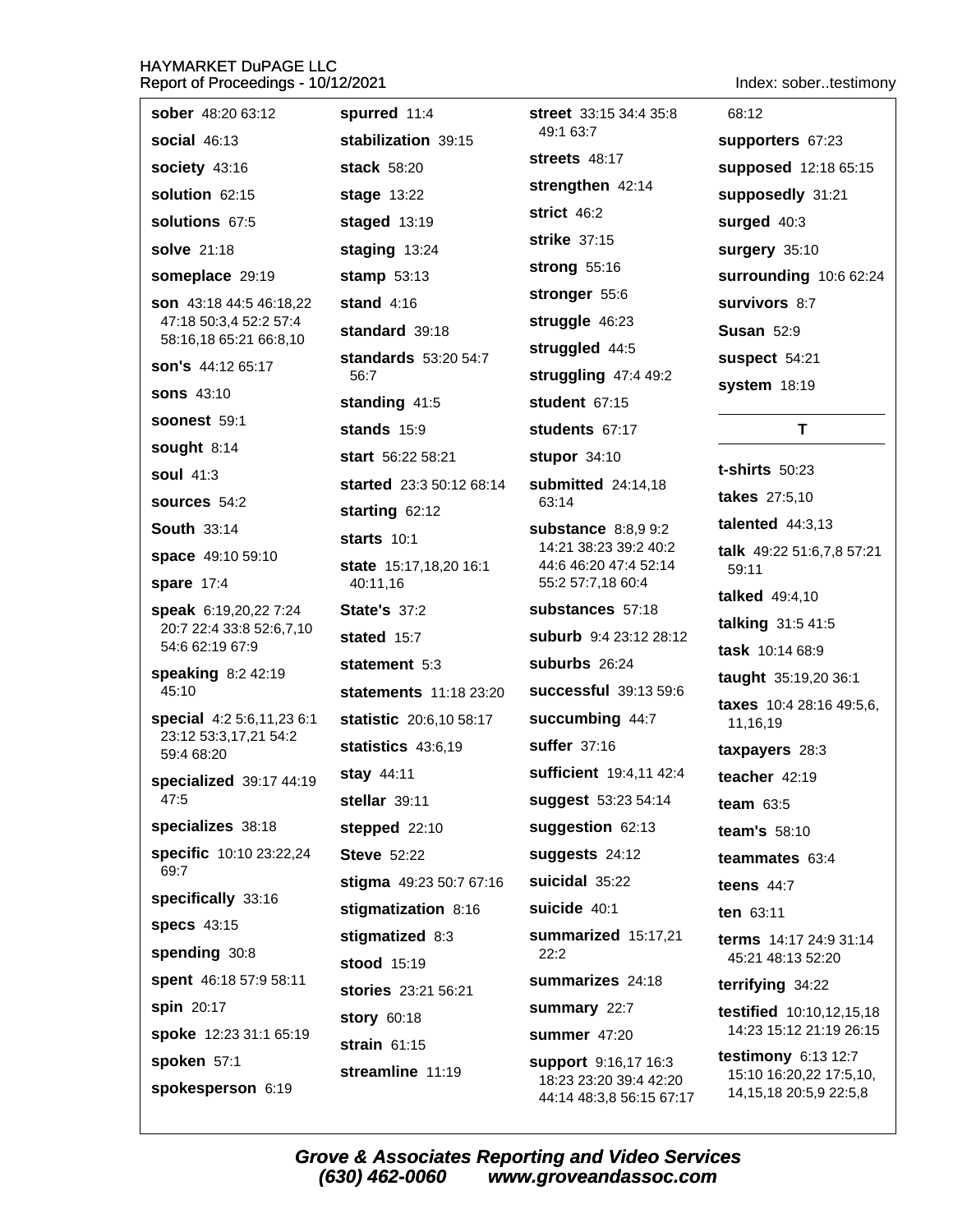23:20 26:10 28:14 31:12. 22 34:2 53:23 54:1.10 58:21 59:18 56:24 65:3 67:19 68:1.5 ton  $35:20$ thing 12:2 29:5 34:19 41:15 47:11 56:3 59:16 things 28:10 29:3 30:14 32:6 35:23,24 49:23 57:15 60:9 57:14 64:10 tonight's  $4:21$ thinking 51:15 54:10 topic 17:20 Thorndale 13:20 topics  $12:11$ thought 31:7 34:21 64:7 torn 11:14 40:5 66:8 touch 43:23 thoughts 51:1 tough  $33:7$ thousand  $65:13$ thousands 39:12 41:11,  $12$ threat  $40:8$ threatened 64.11 67:2,4 thresholds 38:12,22 Thresholds' 39:12 **towns** 10:6 throughout 24:20 30:18 31:11 64:13 tragic  $44:8$ throw  $24:6$ tragically 46:21 tied 61:17.22 **Trail 13:21** time 7:21 11:3 30:8 34:8,  $28.1.33.20$ 17 38:9 41:13,14 42:10 44:1 46:18 48:15 49:4 trains  $27:7$ 50:9 52:3 54:22 56:12 59:13,22 60:16,18 64:15 65:6 66:3,11,16 67:6 timely  $6:18$ times 18:4 33:6 55:17  $57.1$ tipping 19:16,19,22 63:22 20:1,3,6,8,10 trauma  $8:11$  35:23 today 6:8 7:24 10:21 39:14 41:5,14 50:17 60:21,22 treasure 55:12 toddlers 65:24 treasured 56:13 told 13:24 treat  $9:11$ toll 39:24 treatable 44:19 **Tommy 59:3** treated 35:4 63:23

**tomorrow** 5:24 10:21 tonight 5:7,21,23 6:5 23:18 42:10,20 44:16 47:9.17 51:1 56:6.15 **towards** 26:22 49:18 town 7:15 9:19 10:16 11:2 30:22 49:11,13 50:1,23 54:14 61:5,8,10, 13 64:6, 18, 24 65: 13, 23 town's 10:24 61:16 66:5 train 9:6 27:8.14.15.24 transparent 12:5,10 transport 26:16 27:4,7 transportation 7:18 8:21,24 9:8 21:21 26:12, 23 27:16 29:4,14,17,22 35:6,13 36:14 59:12 traumatizing 39:21

treating 38:18 67:12

treatment  $9:20,14:21$ 16:19 23:16,22 24:7,9,10 26:19 29:21 37:7,9,12,19 39:2,16,17 40:17 41:7,19 42:6 44:15 45:20 46:4,19 47:24 48:7,19,23 51:11, 13,19 54:5 58:11,12,13 59:12 60:4 62:10 63:17 64:5,23 66:23 67:20 68:2 tried 40:20 63:16 trigger 19:17 triggers  $63:24$ trip  $48:2$ true 31:10 45:11,12 61:9 **trustee**  $4:5,6,7,8,9,10,$ 11, 12, 13, 14, 15 6: 24 7: 2, 4,11 56:1 69:4,8,11,12, 13, 14, 15, 16, 17, 18, 19, 20, 21.22 trustees 6:12 10:19 trustworthy 12:5 truth  $9:16$ turn 5:2 6:24 41:14 turned  $21:8$ twin 65:22 twisted  $33:10$ tying 34:10 type  $10:2$ typically 45:23

### U

Uber 59:11,15 unacceptable 43:16 unaccounted 21:16 unanimous 60:10 unanimously 45:1 unclear 28:6 undermine 12:11 understand 10:23 29:3. 4.14 30:10 31:3 36:5 51:20 55:10,14,22 60:24 Index: thing..village

61:15

understanding 18:5 unethical 19:13 unfounded 12:6 16:2 unincorporated 25:2,4 unique  $60:23$ unit 20:7 University 52:13 unlike  $43:23$ unpopular  $55:20,21$ unprecedented 39:24 unrebutted 15:9 upcoming 46:17 upset 55:18 urge 63:13 user 57:13 usually  $51:14$ utilization 20:7 V

valid 54:12 valuable 62:1 **value** 28:11 values  $54:11$ Van 56:9 variance 54:7 variances 53:3 various 7:23 11:18 vehicles 9:14 Venetucci 42:17.18 44:12 versus  $54:18$ vice 52:11 victims 8:8 views 11:24 **village**  $5:5,186:7,9$ 14:17 19:18,24 21:15 28:14 43:2 44:24 46:8,16